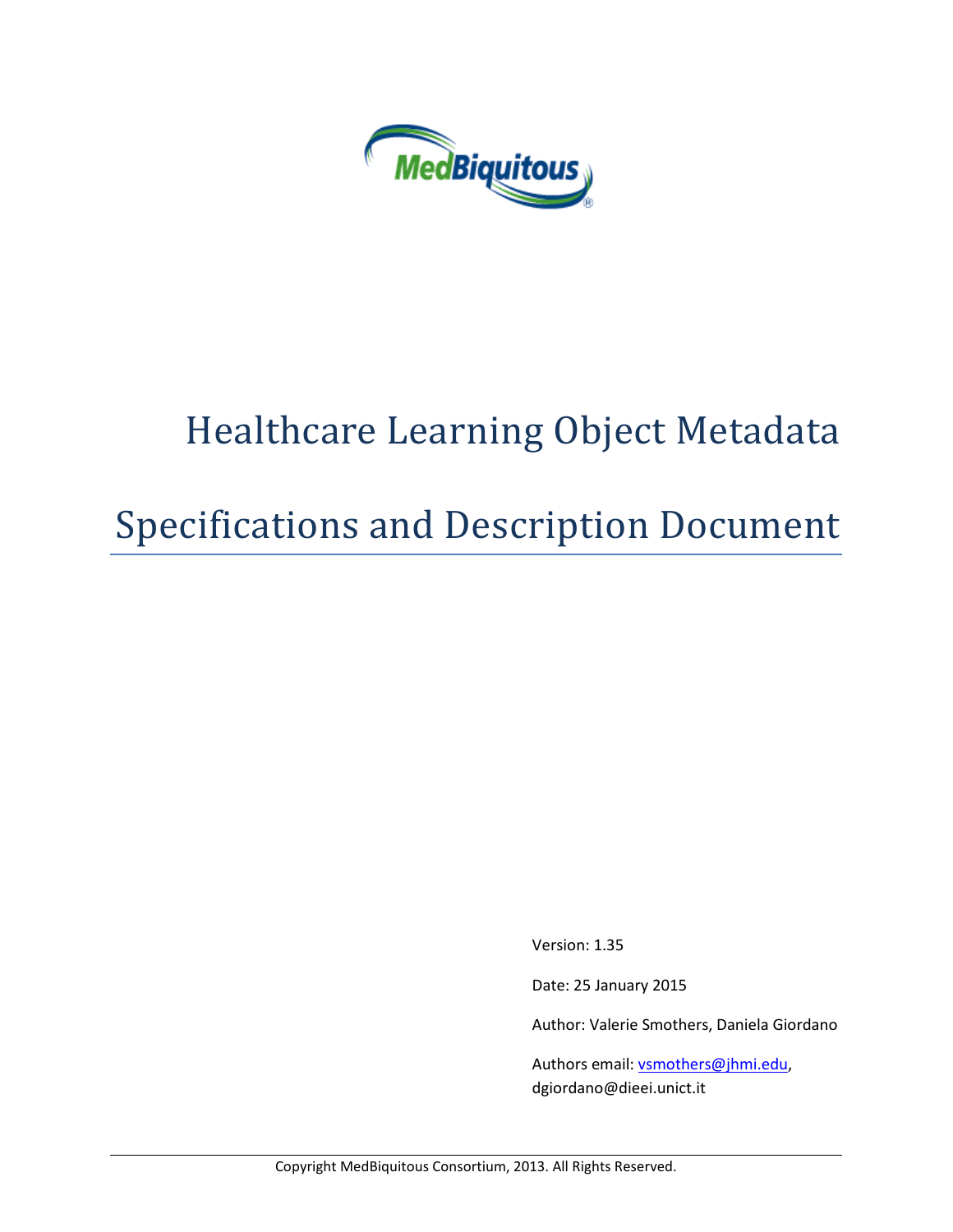# **Version History**

| <b>Version</b> | <b>Date</b>      | <b>Changed By</b>       | <b>Changes Made</b>                                                                                                                                                                                                                                                                                                                                                                                                   |  |
|----------------|------------------|-------------------------|-----------------------------------------------------------------------------------------------------------------------------------------------------------------------------------------------------------------------------------------------------------------------------------------------------------------------------------------------------------------------------------------------------------------------|--|
| No.            |                  |                         |                                                                                                                                                                                                                                                                                                                                                                                                                       |  |
| 1.0            | 10 May 2008      |                         |                                                                                                                                                                                                                                                                                                                                                                                                                       |  |
| 1.1            | 30 Sep 2009      | <b>Valerie Smothers</b> | Corrected namespace prefix of keyword attributes in<br>Appendix 3. Corrected healthcaremetadata, xsd file<br>to reflect multiplicity of nonAccreditedProvider<br>element.                                                                                                                                                                                                                                             |  |
| 1.2            | 1 August<br>2013 | <b>Valerie Smothers</b> | Changed specialty to disciplineOrSpecialty; added<br>source and id attributes to support referencing<br>standardized vocabularies and update the<br>recommended vocabulary of professions. Revise<br>credit related elements to reflect changes in CE<br>accreditation and update taking into account VA<br>needs. Added element for link to license,<br>repurposing elements, and bibliographic citation<br>element. |  |
| 1.31           | 12 Sep 2013      | <b>Valerie Smothers</b> | Added quality and teaching And Learning Instructions                                                                                                                                                                                                                                                                                                                                                                  |  |
| 1.32           | 25 Oct 2013      | <b>Valerie Smothers</b> | Clarified section 7.10 placement, added originating<br>system.                                                                                                                                                                                                                                                                                                                                                        |  |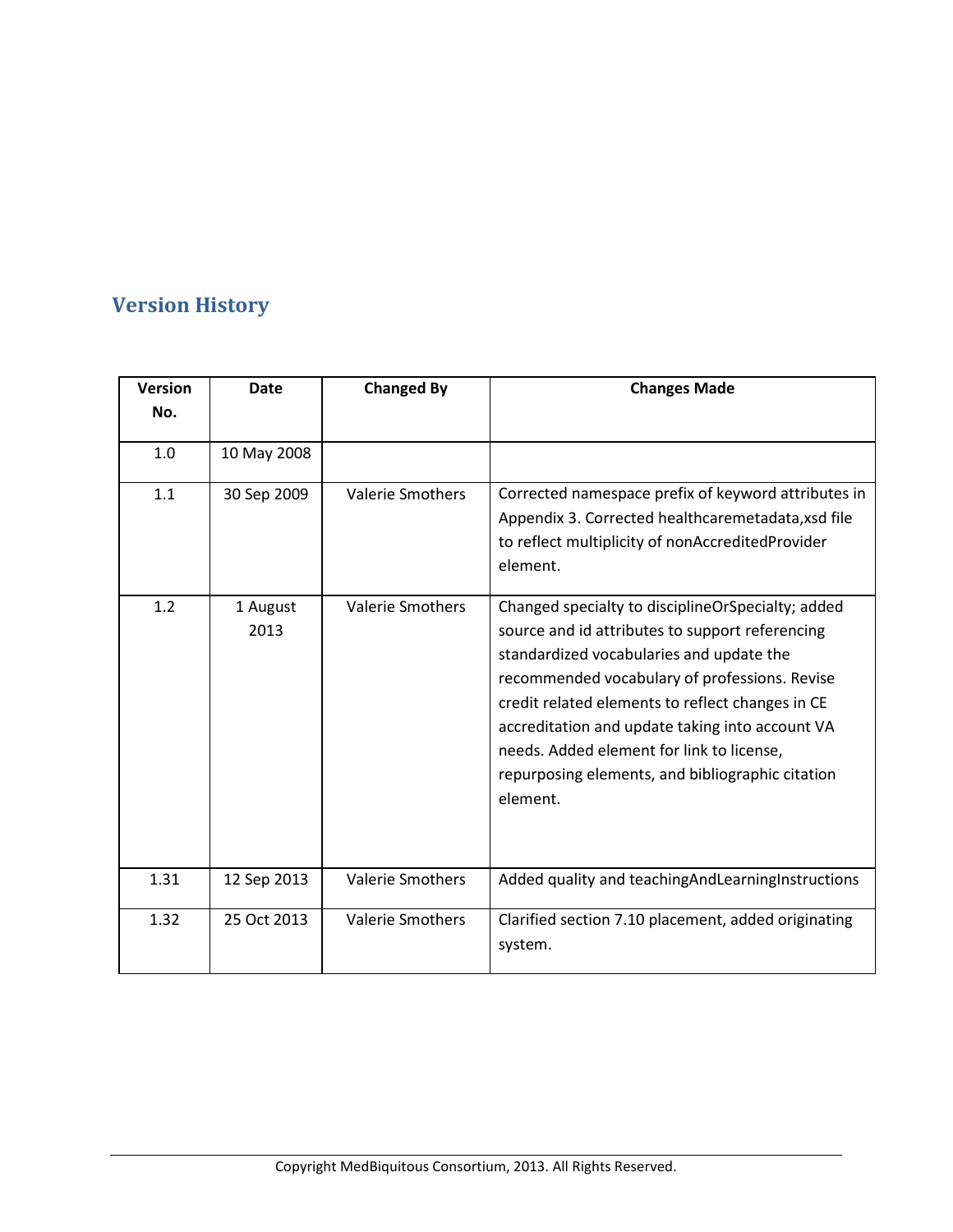| 1.33 | 11 Aug 2014 | Daniela Giordano | Valerie updated the xsd file to reflect the following |  |
|------|-------------|------------------|-------------------------------------------------------|--|
|      |             |                  | changes: 1) add id and source attributes to           |  |
|      |             |                  | disciplineOrSpecialty; 2) Change activityFormat in    |  |
|      |             |                  | healthcare lom to activityOrResourceFormat. Add       |  |
|      |             |                  | source and id attributes to point to vocabularies; 3) |  |
|      |             |                  | Modify healthcare lom vocabulary for                  |  |
|      |             |                  | learningResourceType; 4) audienceCategory now has     |  |
|      |             |                  | recommended values as opposed to restricted           |  |
|      |             |                  | values. Student and trainee are added as              |  |
|      |             |                  | recommended values.                                   |  |
|      |             |                  | Figures on section 7.3 (Healthcare Education) and     |  |
|      |             |                  | section 7.5 (Target Audience) updated accordingly.    |  |
|      |             |                  | Changed activityFormat to                             |  |
|      |             |                  | activityOrResourceFormat and added source and id      |  |
|      |             |                  | attributes to point to vocabularies; modified         |  |
|      |             |                  | audienceCategoryfrom restricted to recommended        |  |
|      |             |                  | values                                                |  |
| 1.34 | 8 Oct 2014  | Daniela Giordano | Updated the learningResourceTypevocabulary in         |  |
|      |             |                  | section 7.9                                           |  |
|      |             |                  | <b>Updated Documentation Conventions</b>              |  |
|      |             |                  | Updated common data types                             |  |
|      |             |                  | Updated Figure on section 7.3 (Healthcare             |  |
|      |             |                  | Education) to reflect changes in the schema           |  |
|      |             |                  | regarding the inclusion of competency element and     |  |
|      |             |                  | of references element                                 |  |
|      |             |                  | Added section 7.6 Competency                          |  |
|      |             |                  | Added section 7.8 References                          |  |
|      |             |                  |                                                       |  |
|      |             |                  | the xsd file has been updated by Valerie to include   |  |
|      |             |                  | competency and references and to add a missing a      |  |
|      |             |                  | value for learning resource type, immersive           |  |
|      |             |                  |                                                       |  |
|      |             |                  | environment.                                          |  |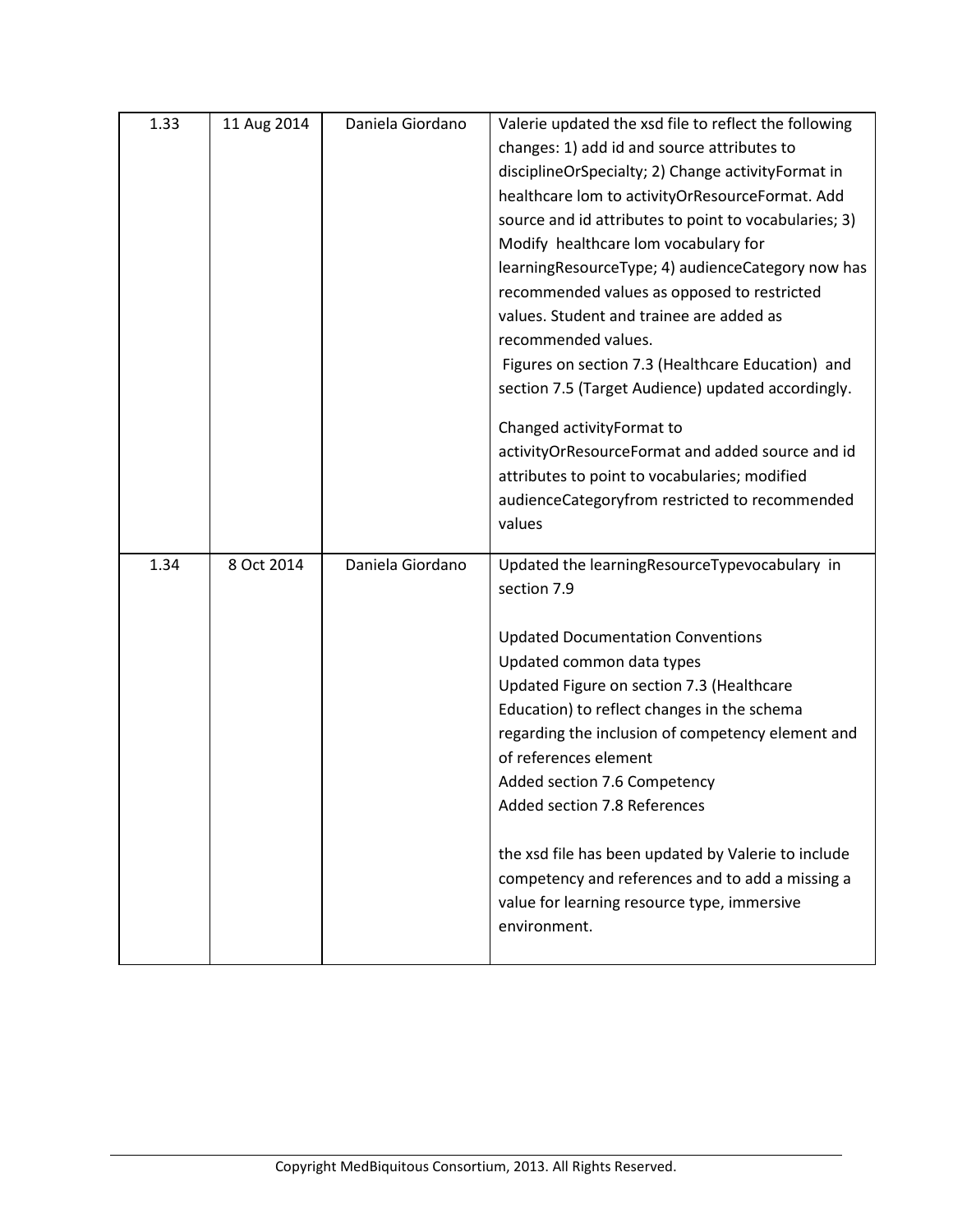| 1.35 | 25 Jan 2015 | Daniela Giordano | Updated Figure on section 7.3 (Healthcare    |  |
|------|-------------|------------------|----------------------------------------------|--|
|      |             |                  | Education) to reflect changes in the schema  |  |
|      |             |                  | regarding the inclusion of Consent           |  |
|      |             |                  |                                              |  |
|      |             |                  | Added section 7.9 Consent                    |  |
|      |             |                  |                                              |  |
|      |             |                  | Updated Figure on section 7.10 (Healthcare   |  |
|      |             |                  | Education) to reflect changes in the schema  |  |
|      |             |                  | regarding the inclusion of Consent           |  |
|      |             |                  |                                              |  |
|      |             |                  | Updated table of HealthcareAsset information |  |
|      |             |                  |                                              |  |
|      |             |                  |                                              |  |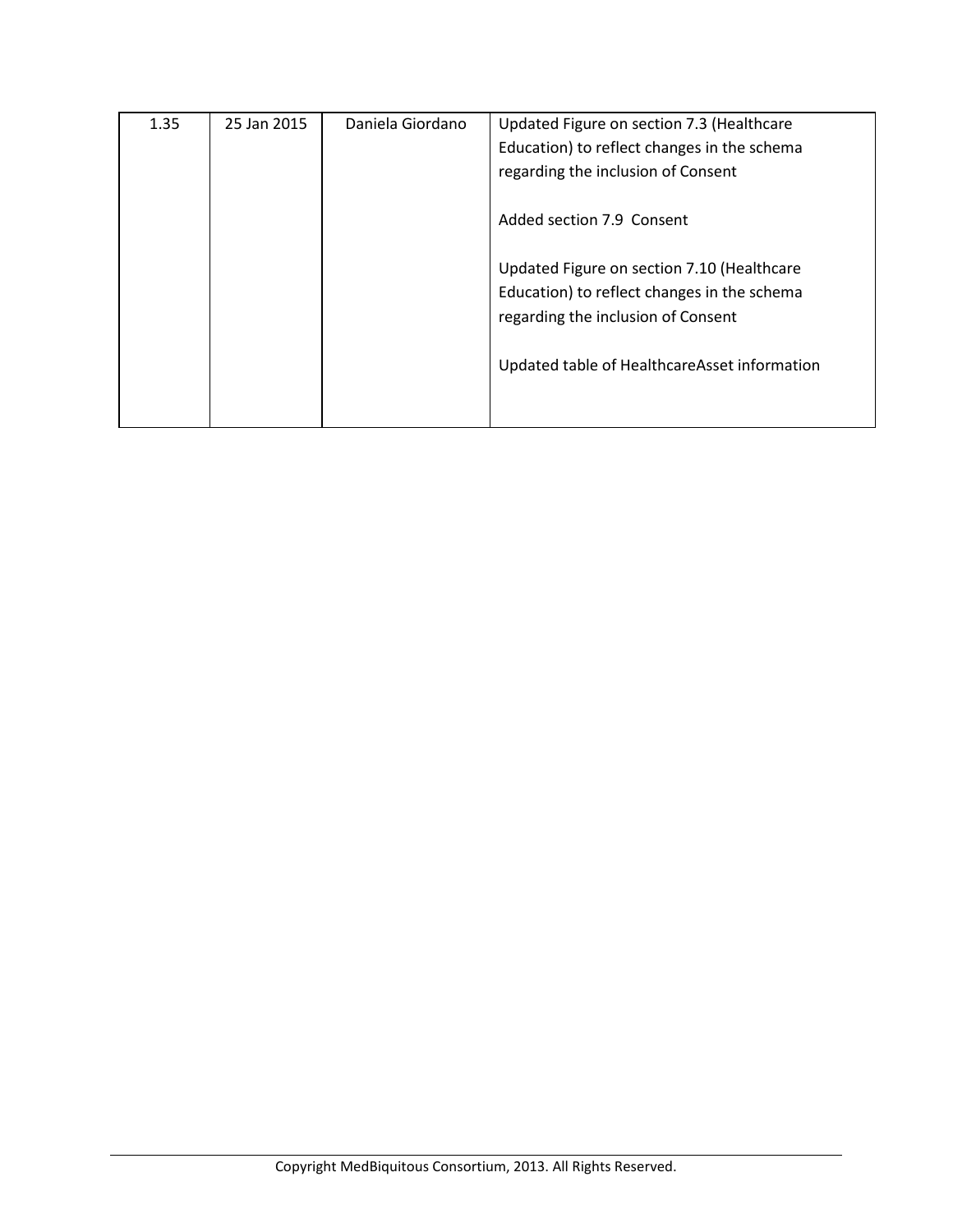| 1.36 | 22 feb 2015 | <b>Valerie Smothers</b> | Corrected healthcaremetadata, xsd file to reflect      |
|------|-------------|-------------------------|--------------------------------------------------------|
|      |             |                         | multiplicity of Consent element; added                 |
|      |             |                         | individualOrTeam to healthcare education; added        |
|      |             |                         | graduate education as a value for educational          |
|      |             |                         | context                                                |
|      |             |                         |                                                        |
|      |             |                         | Updated Figure on section 7.3 (Healthcare              |
|      |             | Daniela Giordano        | Education) to reflect changes in the schema            |
|      |             |                         | regarding the multiplicity of Consent and inclusion of |
|      |             |                         | <b>IndividualOrTeam</b>                                |
|      |             |                         | Updated Consent description in table                   |
|      |             |                         | HealthcareEducation Information and inserted           |
|      |             |                         | description of IndividualOrTeam                        |
|      |             |                         |                                                        |
|      |             |                         | Updated section 7.9 Consent concerning multipicity     |
|      |             |                         | Updated Figure on section 7.10 (Healthcare Asset) to   |
|      |             |                         | reflect changes in the schema regarding the            |
|      |             |                         | multiplicity of Consent                                |
|      |             |                         | Updated table of HealthcareAsset information           |
|      |             |                         | Formatted table of custum vocabularies (section        |
|      |             |                         | 7.12) and added graduate education to custom           |
|      |             |                         | vocabularies for educational context                   |
|      |             |                         |                                                        |
|      |             |                         | to do: 2) insert (either in document or in appendix)   |
|      |             |                         | best practices for audienceCategory                    |
|      |             |                         |                                                        |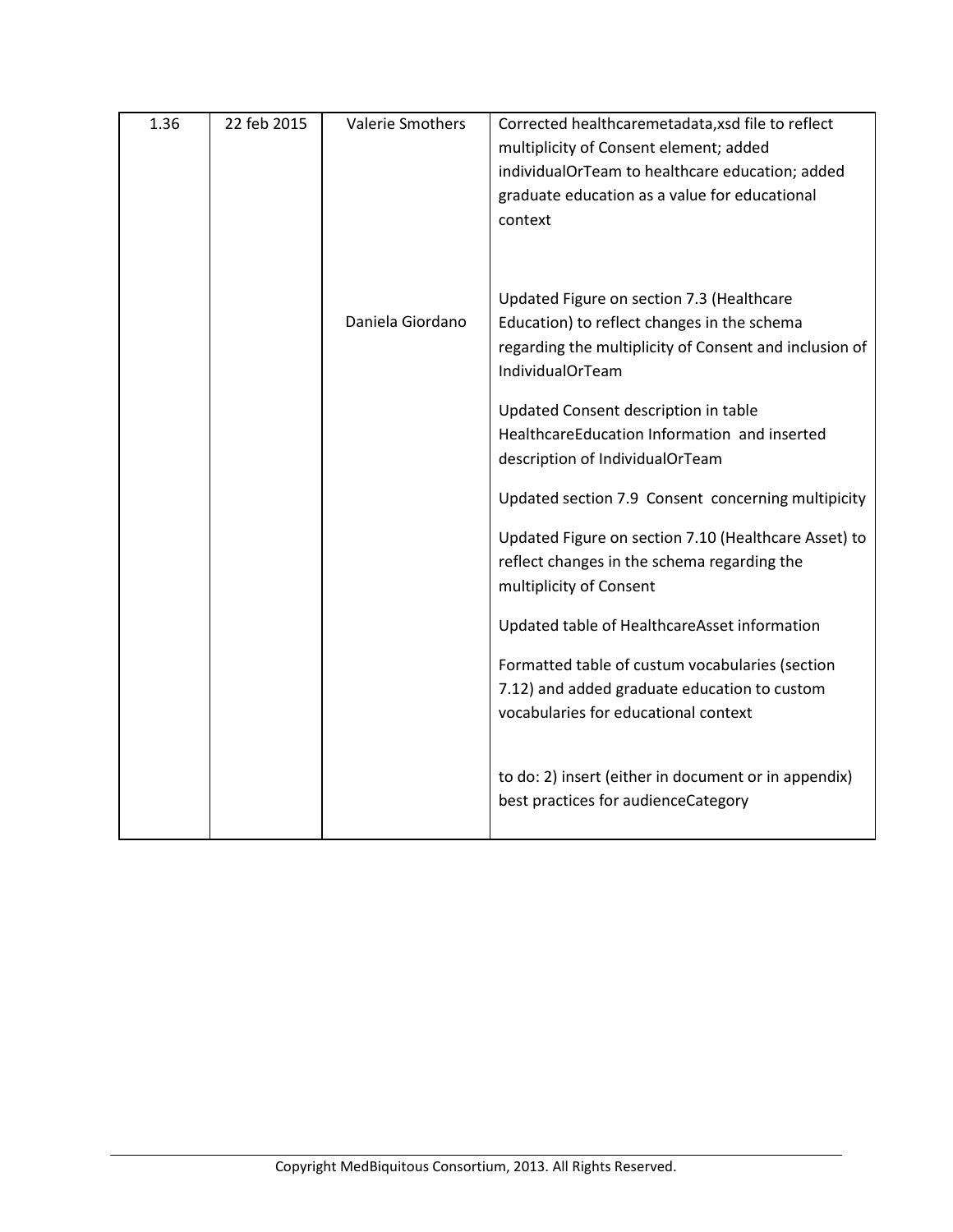## **MedBiquitous Consortium XML Public License and Terms of Use**

MedBiquitous XML (including schemas, specifications, sample documents, Web services description files, and related items) is provided by the copyright holders under the following license. By obtaining, using, and or copying this work, you (the licensee) agree that you have read, understood, and will comply with the following terms and conditions.

The Consortium hereby grants a perpetual, non-exclusive, non-transferable, license to copy, use, display, perform, modify, make derivative works of, and develop the MedBiquitous XML for any use and without any fee or royalty, provided that you include the following on ALL copies of the MedBiquitous XML or portions thereof, including modifications, that you make.

- 1. Any pre-existing intellectual property disclaimers, notices, or terms and conditions. If none exist, the following notice should be used: "Copyright © [date of XML release] MedBiquitous Consortium. All Rights Reserved. http://www.medbiq.org"
- 2. Notice of any changes or modification to the MedBiquitous XML files.
- 3. Notice that any user is bound by the terms of this license and reference to the full text of this license in a location viewable to users of the redistributed or derivative work.

In the event that the licensee modifies any part of the MedBiquitous XML, it will not then represent to the public, through any act or omission, that the resulting modification is an official specification of the MedBiquitous Consortium unless and until such modification is officially adopted.

THE CONSORTIUM MAKES NO WARRANTIES OR REPRESENTATIONS, EXPRESS OR IMPLIED, WITH RESPECT TO ANY COMPUTER CODE, INCLUDING SCHEMAS, SPECIFICATIONS, SAMPLE DOCUMENTS, WEB SERVICES DESCRIPTION FILES, AND RELATED ITEMS. WITHOUT LIMITING THE FOREGOING, THE CONSORTIUM DISCLAIMS ANY IMPLIED WARRANTIES OF MERCHANTABILITY OR FITNESS FOR A PARTICULAR PURPOSE AND ANY WARRANTY, EXPRESS OR IMPLIED, AGAINST INFRINGEMENT BY THE MEDBIQUITOUS XML OF ANY THIRD PARTY PATENTS, TRADEMARKS, COPYRIGHTS OR OTHER RIGHTS. THE LICENSEE AGREES THAT ALL COMPUTER CODES OR RELATED ITEMS PROVIDED SHALL BE ACCEPTED BY LICENSEE "AS IS". THUS, THE ENTIRE RISK OF NON-PERFORMANCE OF THE MEDBIQUITOUS XML RESTS WITH THE LICENSEE WHO SHALL BEAR ALL COSTS OF ANY SERVICE, REPAIR OR CORRECTION.

IN NO EVENT SHALL THE CONSORTIUM OR ITS MEMBERS BE LIABLE TO THE LICENSEE OR ANY OTHER USER FOR DAMAGES OF ANY NATURE, INCLUDING, WITHOUT LIMITATION, ANY GENERAL, DIRECT, INDIRECT, INCIDENTAL, CONSEQUENTIAL, OR SPECIAL DAMAGES, INCLUDING LOST PROFITS, ARISING OUT OF ANY USE OF MEDBIQUITOUS XML.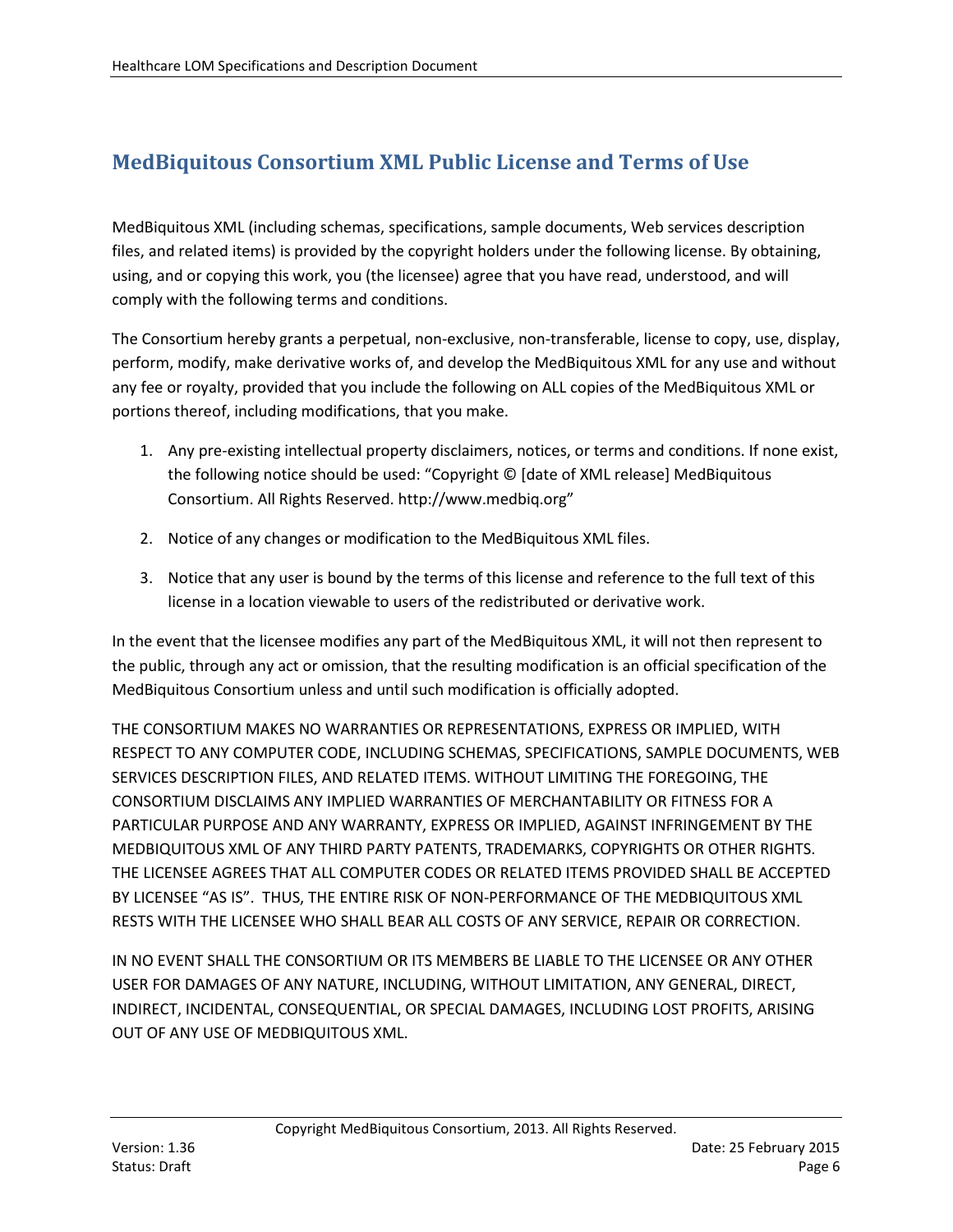LICENSEE SHALL INDEMNIFY THE CONSORTIUM AND EACH OF ITS MEMBERS FROM ANY LOSS, CLAIM, DAMAGE OR LIABILITY (INCLUDING, WITHOUT LIMITATION, PAYMENT OF ATTORNEYS' FEES AND COURT COSTS) ARISING OUT OF MODIFICATION OR USE OF THE MEDBIQUITOUS XML OR ANY RELATED CONTENT OR MATERIAL BY LICENSEE.

LICENSEE SHALL NOT OBTAIN OR ATTEMPT TO OBTAIN ANY PATENTS, COPYRIGHTS OR OTHER PROPRIETARY RIGHTS WITH RESPECT TO THE MEDBIQUITOUS XML.

THIS LICENSE SHALL TERMINATE AUTOMATICALLY IF LICENSEE VIOLATES ANY OF ITS TERMS AND CONDITIONS.

The name and trademarks of the MedBiquitous Consortium and its members may NOT be used in advertising or publicity pertaining to MedBiquitous XML without specific, prior written permission. Title to copyright in MedBiquitous XML and any associated documentation will at all times remain with the copyright holders.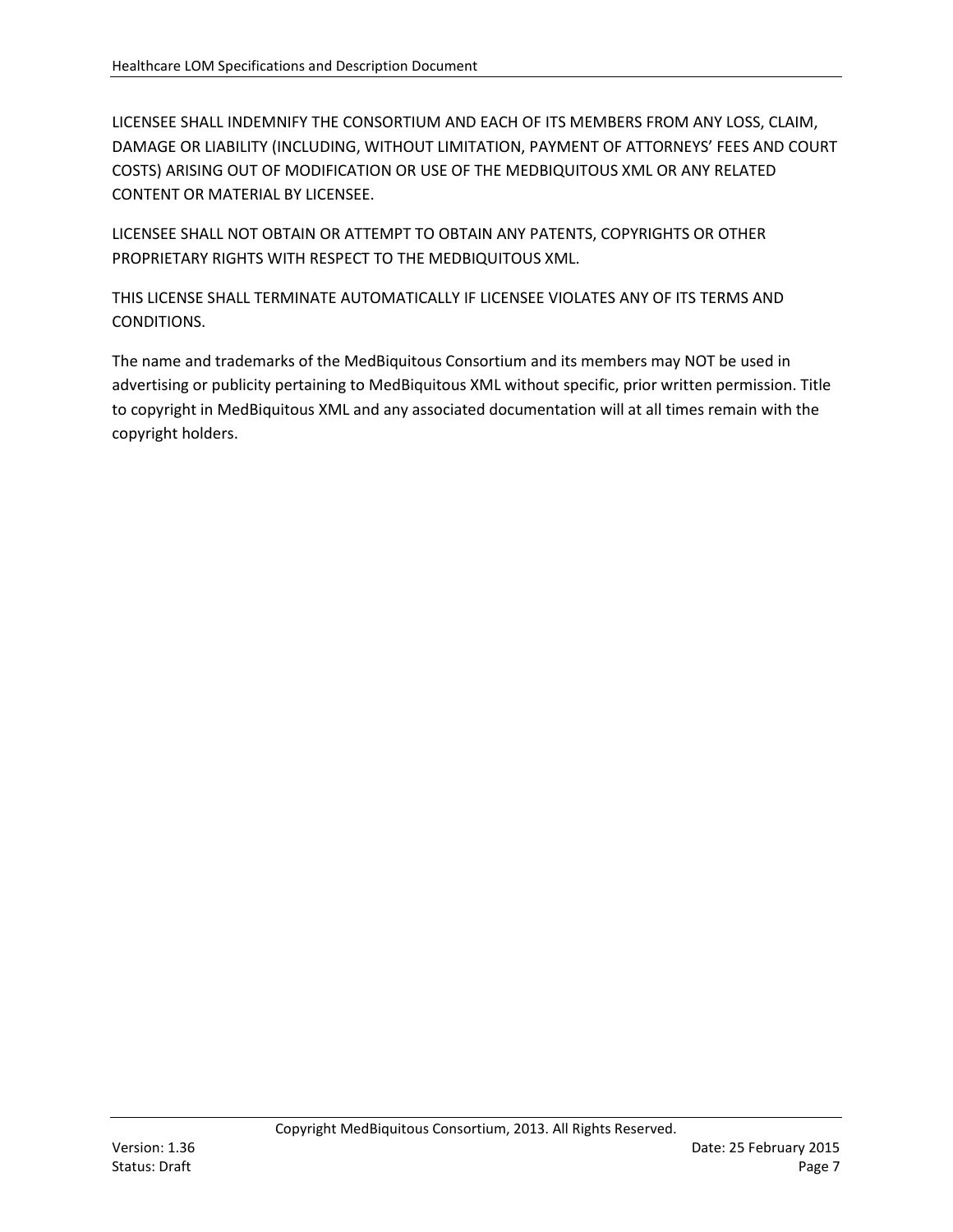# **Table of Contents**

| $\mathbf{1}$   |       |  |  |  |
|----------------|-------|--|--|--|
| $\overline{2}$ |       |  |  |  |
| 3              |       |  |  |  |
| 4              |       |  |  |  |
|                | 4.1   |  |  |  |
|                | 4.2   |  |  |  |
| 5              |       |  |  |  |
|                | 5.1   |  |  |  |
|                | 5.2   |  |  |  |
| 6              |       |  |  |  |
| 7              |       |  |  |  |
|                | 7.1   |  |  |  |
|                | 7.2   |  |  |  |
|                | 7.3   |  |  |  |
|                | 7.4   |  |  |  |
|                | 7.5   |  |  |  |
|                | 7.6   |  |  |  |
|                | 7.7   |  |  |  |
|                | 7.8   |  |  |  |
|                | 7.9   |  |  |  |
|                | 7.10  |  |  |  |
|                | 7.11  |  |  |  |
|                | 7.12  |  |  |  |
|                | 8.1   |  |  |  |
|                | 8.1.1 |  |  |  |
|                | 8.1.2 |  |  |  |
|                | 8.1.3 |  |  |  |
|                | 8.2   |  |  |  |
| 9              |       |  |  |  |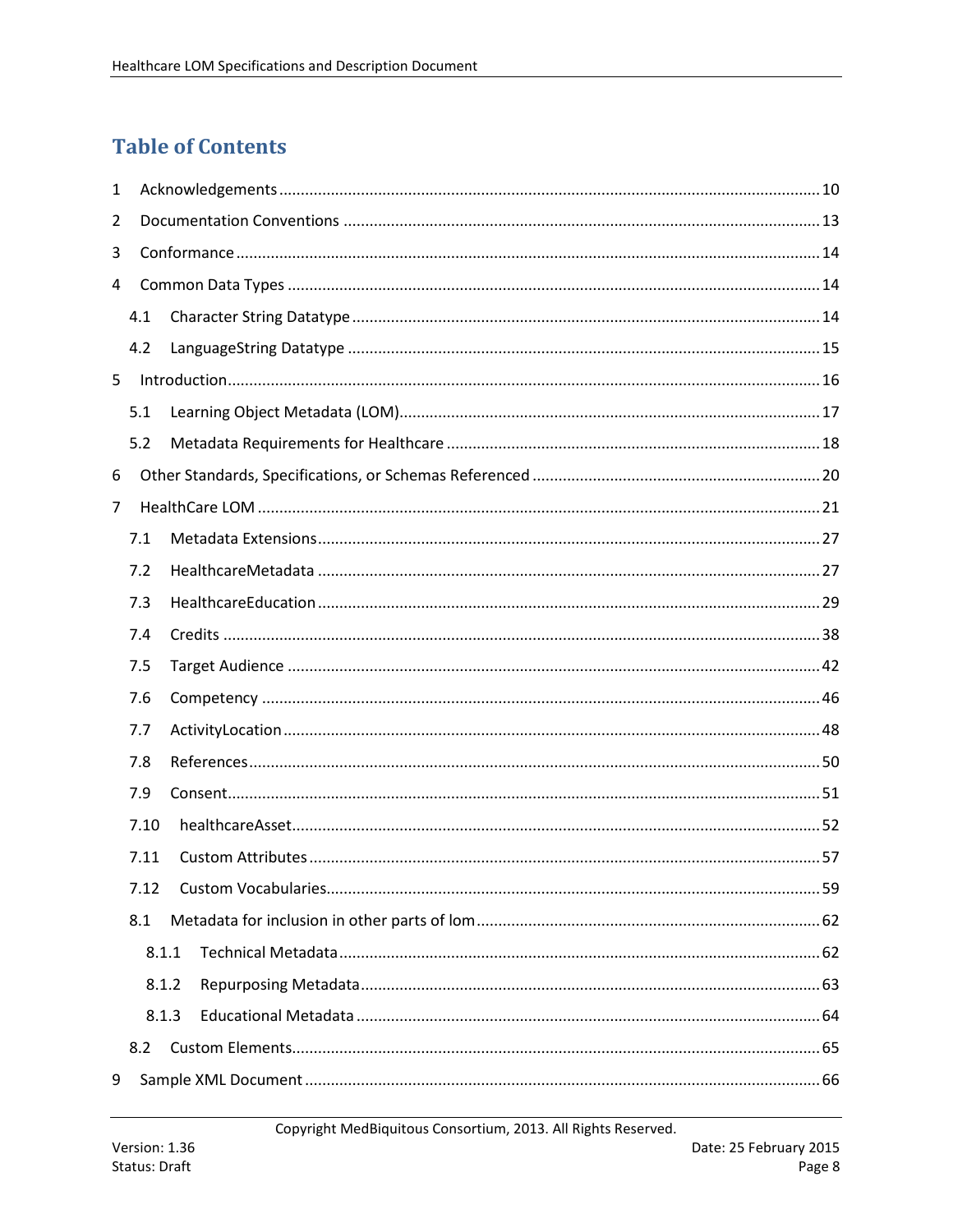References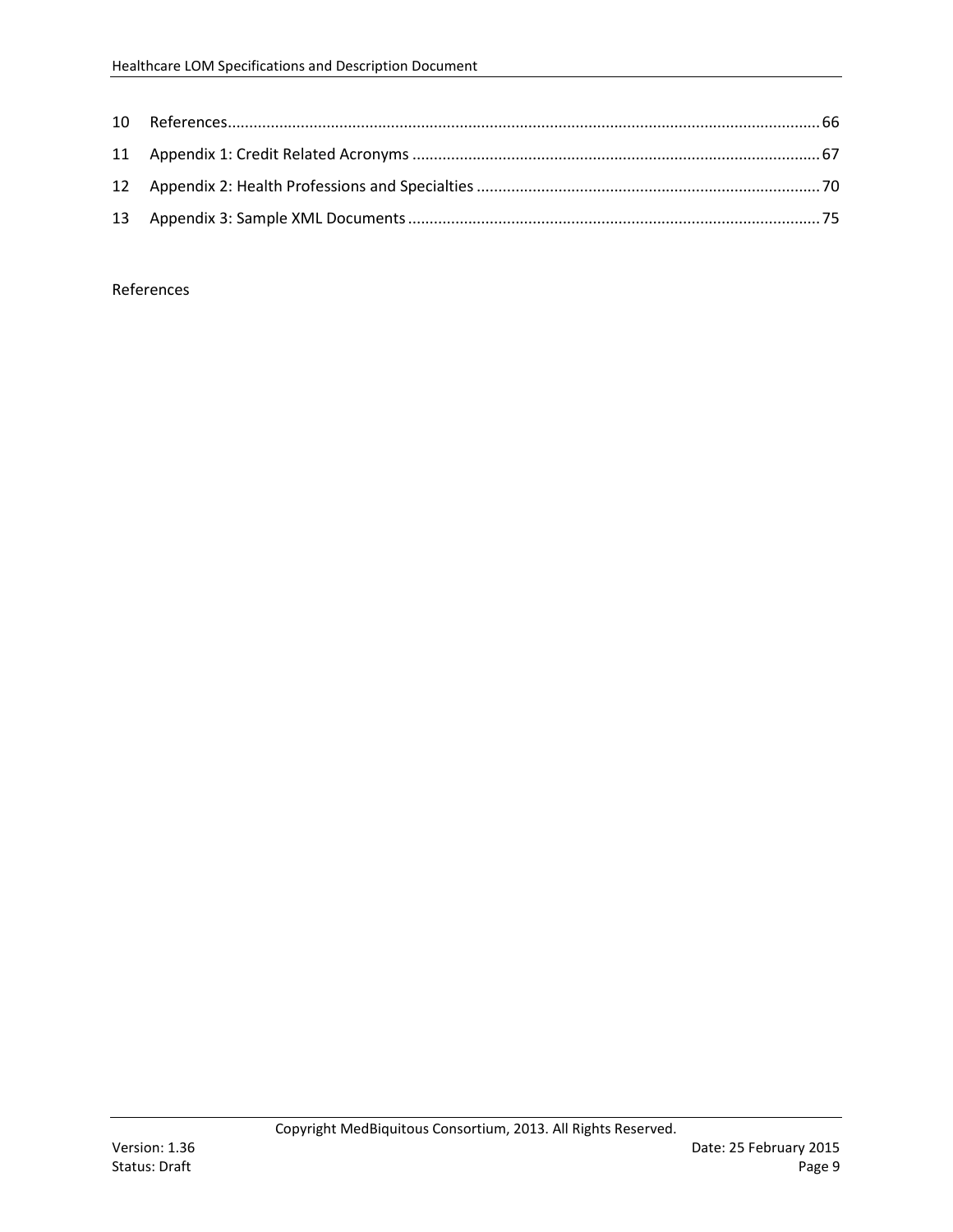## **1 Acknowledgements**

The MedBiquitous Consortium wishes to acknowledge the help of the MedBiquitous Consortium Learning Objects Working Group members and other individuals that contributed to the creation of this document, including:

- Patricia Abbott, Ph.D., Johns Hopkins University
- Suzanne Armstrong, American Academy of Otolaryngology-Head and Neck Surgery
- Mary Carol Badat, Radiological Society of North America
- Trupti Bakrania, St. George's University of London
- Panagiotis Bamidis, Aristotle University of Thessaloniki
- Morgan Bantly, Veterans Administration
- Ravi Teja Bhupatiraju, MBBS, Oregon Health and Sciences University
- Emily Cahill, Association of American Medical Colleges
- Gabrielle Campbell, Association of American Medical Colleges
- Chris Candler, M.D., Association of American Medical Colleges
- Dawn Carroll, Department of Veterans Affairs
- Antony Chan, American Academy of Pediatrics
- David Davies, Ph.D., IVIMEDS
- Nancy Davis, Ph.D., National Institute for Quality Improvement and Education
- Sharon Dennis, Ph.D., HEAL, University of Utah
- Nina Pasini Diebler, Carnegie Mellon University
- Shona Dippie, HEAL, University of Utah
- Rachel Ellaway, Ph.D., Northern Ontario School of Medicine
- Erick Emde, Centers for Disease Control and Prevention
- Michael Fordis, MD, Baylor College of Medicine
- Nancy Gathany, Centers for Disease Control and Prevention
- Stu Gilman, M.D., Veterans Administration
- Daniela Giordano, Università di Catania
- Peter Greene, M.D., MedBiquitous
- Raja Habib, St. George's University of London
- Gray Harriman, American Academy of Ophthalmology
- Sara Hunt, Association of American Medical Colleges
- William Hersh, M.D., Oregon Health and Sciences University
- Lorena Hitchens, HighWire Press
- Stathis Konstantinidis, Norut Northern Research Institute
- Jack Kues, Ph.D., University of Cincinnati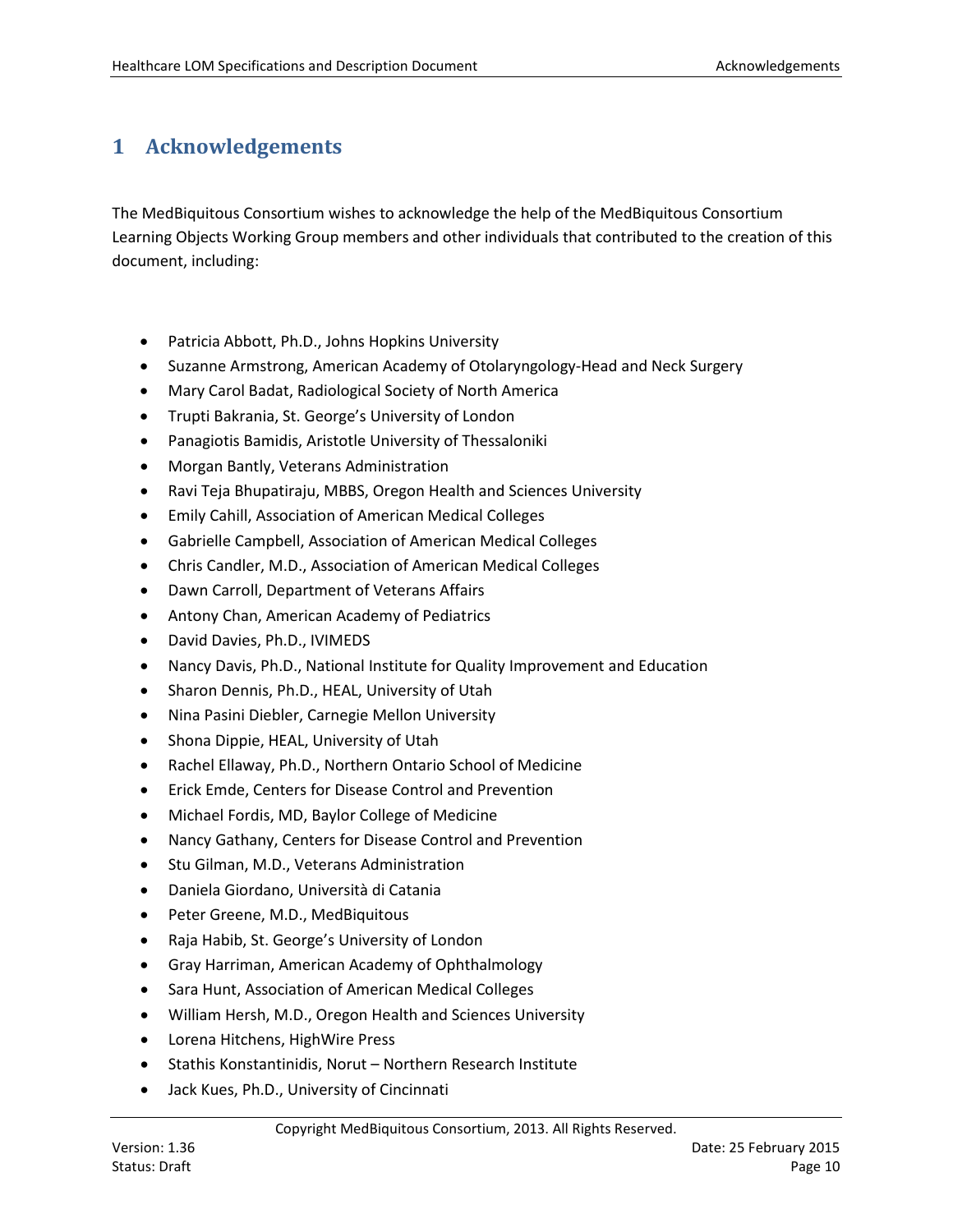- Julie Lambla, American Association of Critical-Care Nurses
- Tao Le, M.D., MedSn
- Joy Leffler, WE MOVE
- Greg Long, Accelera
- Ross Martin, MD, BearingPoint
- Jim Martino, Ph.D., Johns Hopkins University
- Tarun Mathur, Medsn
- Jackie Mayhew, American Heart Association
- Sandra McIntyre, HEAL, University of Utah
- Leigh McKinney, American Academy of Family Physicians
- John Meyer, Elsevier Science
- Sean McKenna, CTSNet
- Jennifer Ott, HealthStream
- Morgan Passiment, Association of American Medical Colleges
- Jody Poet, MedBiquitous
- Laurie Posey, M.Ed. , Association of Academic Health Centers
- Beth Powell, Centers for Disease Control
- Andrew Rabin, CE City
- Mike Rowan, LearnSomething
- Chris Rueger, HealthStream
- Jorge Ruiz, M.D., University of Miami
- Maureen Doyle Scharff, Johnson & Johnson
- Amy Scott, Joint ADL Co-Lab
- Deborah Sher, Veterans Administration
- Damon Silver, HighWire Press
- Carl Singer, CECity
- Valerie Smothers, MedBiquitous
- Sebastian Uijdehaage, Ph.D., HEAL, University of California, Los Angeles
- Debbie Ung, Accelera
- David Ward, American Association of Critical-Care Nurses
- Charles Willis, American Medical Association
- Walter Wolyniec, Boehringer Ingelheim
- Andrea Young, Centers for Disease Control and Prevention

This specification is an extension of 1484.12.3 standard XML binding for Learning Object Metadata data model, developed by the Institute of Electrical and Electronics Engineers (IEEE) Learning Technology Standards Committee. Specification authors also received technical guidance from members of the MedBiquitous Technical Steering Committee.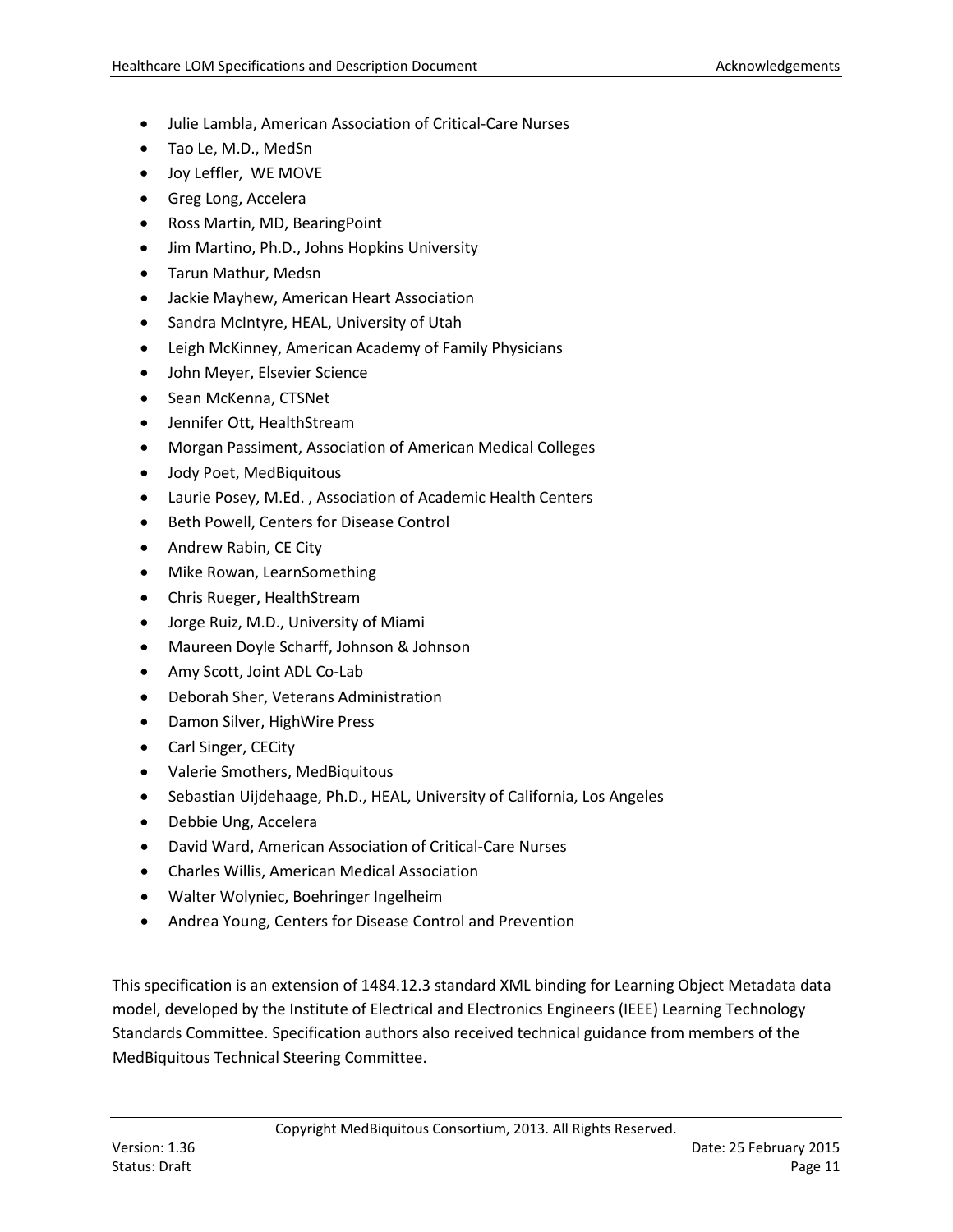- Joel Farrell, IBM, Technical Steering Committee Chair
- James Fiore, American Board of Surgery
- Todd Freter, Sun Microsystems
- Scott Hinkelman, IBM
- Steve Kenney, American Osteopathic Association
- Andy Rabin, CECity
- Dan Rehak, ADL Workforce Co-lab
- Darin McBeath, Elsevier Science
- Carl Singer, CECity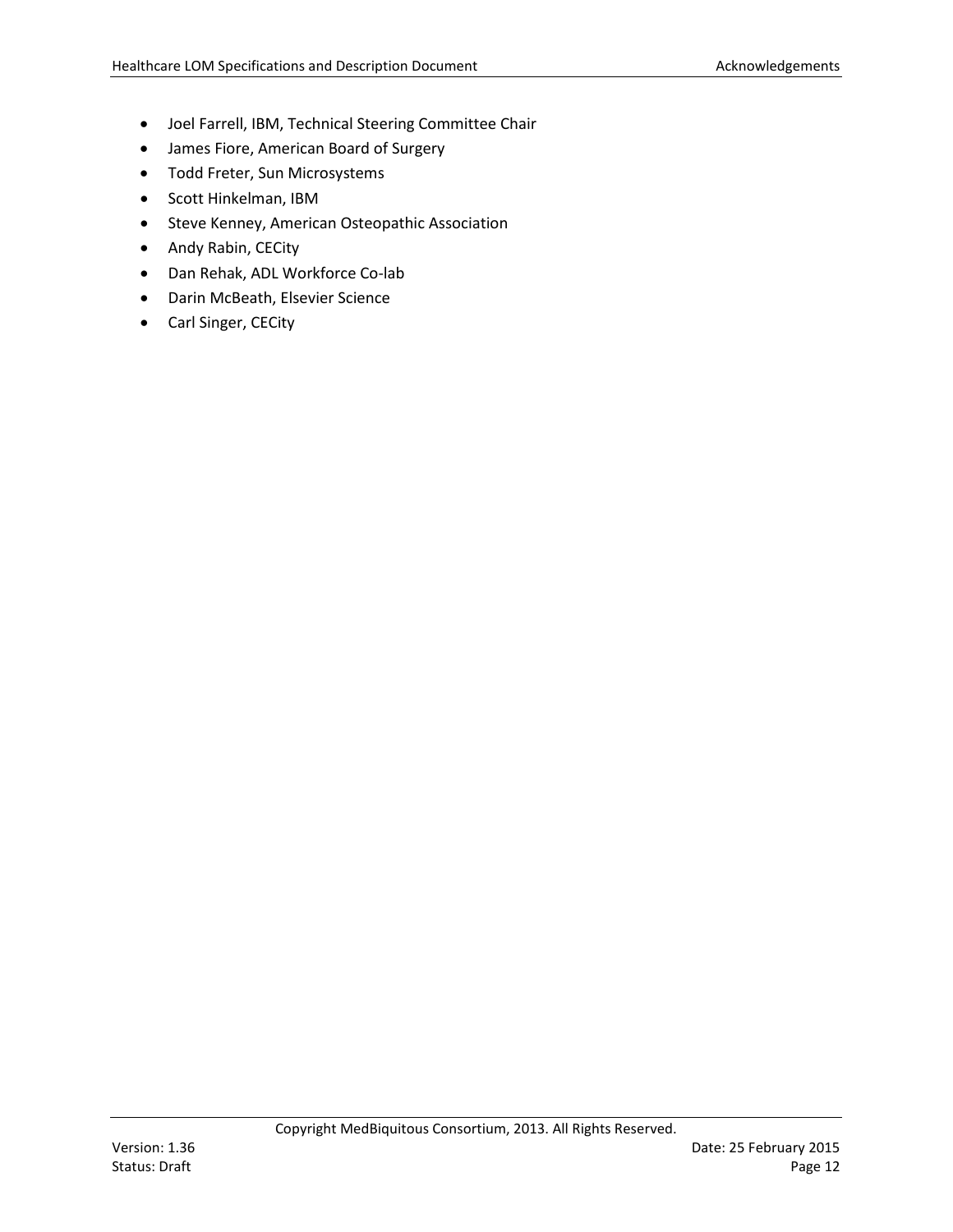## **2 Documentation Conventions**

This document uses the following conventions:

| <b>Convention</b> | <b>Description</b>                                                                       |
|-------------------|------------------------------------------------------------------------------------------|
| <b>Bold Text</b>  | When used with an XML element name, indicates that the element<br>contains sub-elements. |
| <b>Italics</b>    | When used in an XML element description, an attribute of the XML<br>element.             |
| Monospaced type   | Sample XML tags, code, schema, or portion thereof.                                       |

The document uses graphics generated by Altova XML Spy® software, which uses the following graphical conventions.



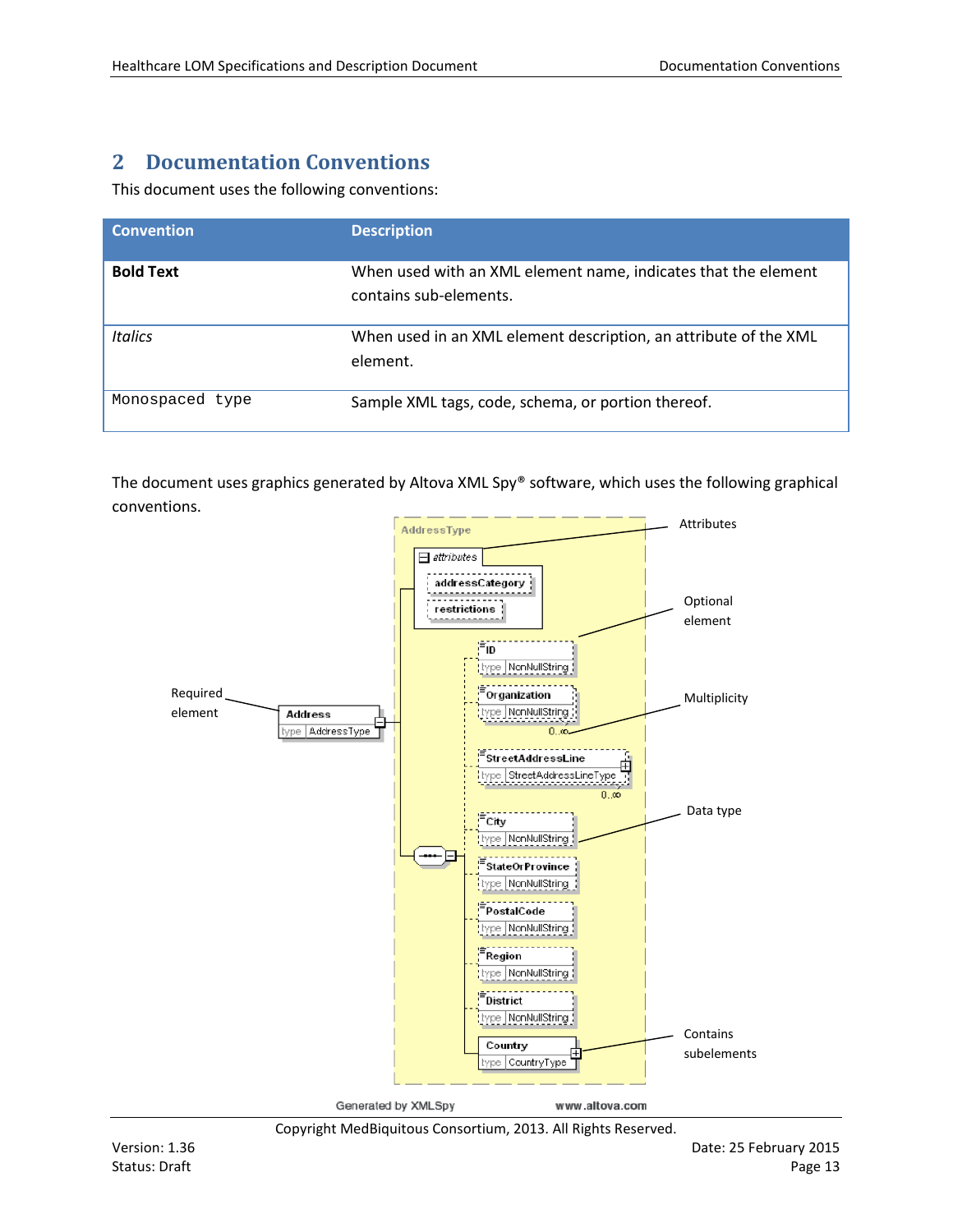#### **3 Conformance**

To be a conformant instance of Healthcare LOM, an XML document:

- Shall validate against the Healthcare LOM [\[LOM\]](#page-65-0) XML schema available at <http://ns.medbiq.org/lom/extend/v1/healthcarelom.zip>
- Shall be a conforming XML instance of LOM as defined by IEEE Standard for Learning Technology-- Extensible Markup Language (XML) Schema Definition Language Binding for Learning Object Metadata [\[LOM XML\]](#page-65-1)
- Shall conform to the Additional Requirements stated in this document
- May include elements not defined in this document or in the IEEE Standard for Learning Technology- -Extensible Markup Language Schema Definition Language Binding for Learning Object Metadata [\[LOM\\_XML\]](#page-65-1) by using the custom Elements container defined in the section Custom Elements.

The metadata document must indicate that it is conformant with the LOM version 1.0, SCORM Content Aggregation Model version 1.3 (if applicable), and Healthcare LOM version 1 standards. To indicate this conformance, include the following XML code in the metaMetadata section of the metadata record:

```
<metadataSchema>LOMv1.0</metadataSchema>
<metadataSchema>SCORM_CAM_v1.3</metadataSchema>
<metadataSchema>HEALTHCARE_LOMv1</metadataSchema>
```
## **4 Common Data Types**

Most of the elements and attributes in MedBiquitous XML documents use the data types defined by the W3C XML schema definition [\[XML\]](https://mail.google.com/mail/u/0/?hl=it&shva=1%23148f5ea17c5d2a9a_XML). In some cases MedBiquitous creates its own datatypes as part of its best practices or to meet a specific requirement. Commonly used datatypes are defined in the common.xsd file. For more information about common datatypes, see: <http://www.medbiq.org/sites/default/files/CommonSpecifications.pdf>

#### **4.1 Character String Datatype**

Many of the elements and attributes in Healthcare LOM use the CharacterString data type from the IEEE LOM standard. CharacterString indicates that the data value for the element or attribute is a character string but is NOT a word or phrase in a human language. For example, a name would be encoded using the CharacterString data type.

The characters represented by this data type are from the [ISO UCS] standard. This ISO standard, also known as UCS, attempts to include all characters used in all written languages in the world.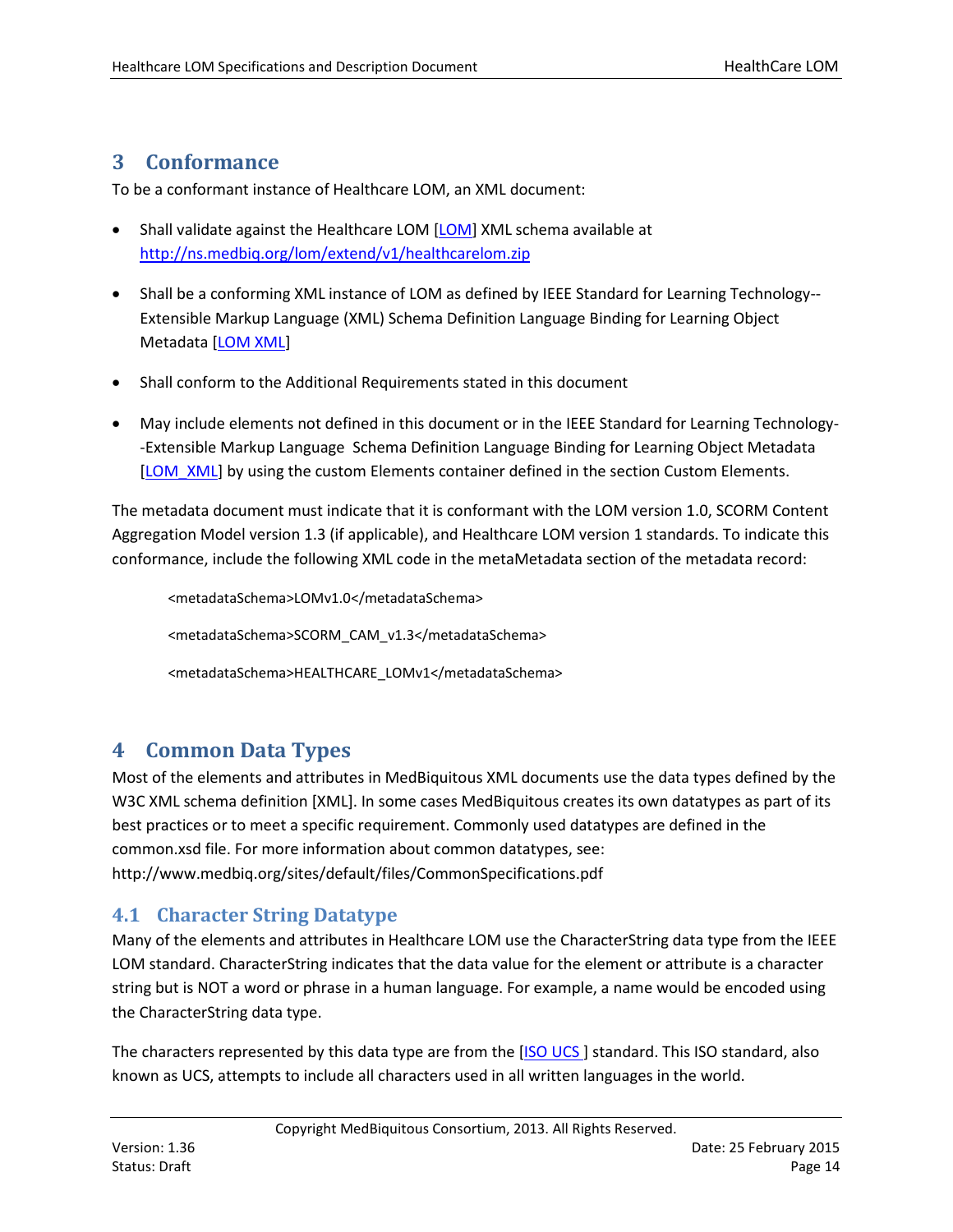CharacterString uses the XML string data type.

#### **4.2 LanguageString Datatype**

Many of the elements in Healthcare LOM use the LanguageString datatype from the IEEE LOM standard. LanguageString provides a way for LOM document creators to specify a value for an element in multiple languages. For example, document creators can specify a single keyword term in both French and English. Within the healthcare extensions, the faculty disclosure description can be encoded multiple languages, too. This functionality is important for those creating educational resources for a multilingual population.

Elements using the LanguageString datatype have the sub element of string, which is described in the following table.

| <b>Element</b> | <b>Description</b>                                                                                                                                                                                                                                                                                                                                              | <b>Required</b> | <b>Multiplicity</b> | <b>Datatype</b> |
|----------------|-----------------------------------------------------------------------------------------------------------------------------------------------------------------------------------------------------------------------------------------------------------------------------------------------------------------------------------------------------------------|-----------------|---------------------|-----------------|
| string         | string is the sub element of<br>any element using the<br>LanguageString datatype. It<br>provides a word or phrase in<br>a human language. If the<br>string element is repeated<br>within a particular element,<br>each value should be<br>semantically equivalent,<br>such as a translation or<br>alternative description.                                      | Optional        | 0 or more           | CharacterString |
|                | String has the following<br>attribute:                                                                                                                                                                                                                                                                                                                          |                 |                     |                 |
|                | language<br>language specifies the<br>human language of the text<br>string. If the language<br>attribute is not present, the<br>language will be determined<br>by the value of the language<br>element within the LOM<br>metaMetadata container.<br>Valid values are codes from<br>the [ISO UCS] standard. For<br>example, en for English and<br>fr for French. |                 |                     |                 |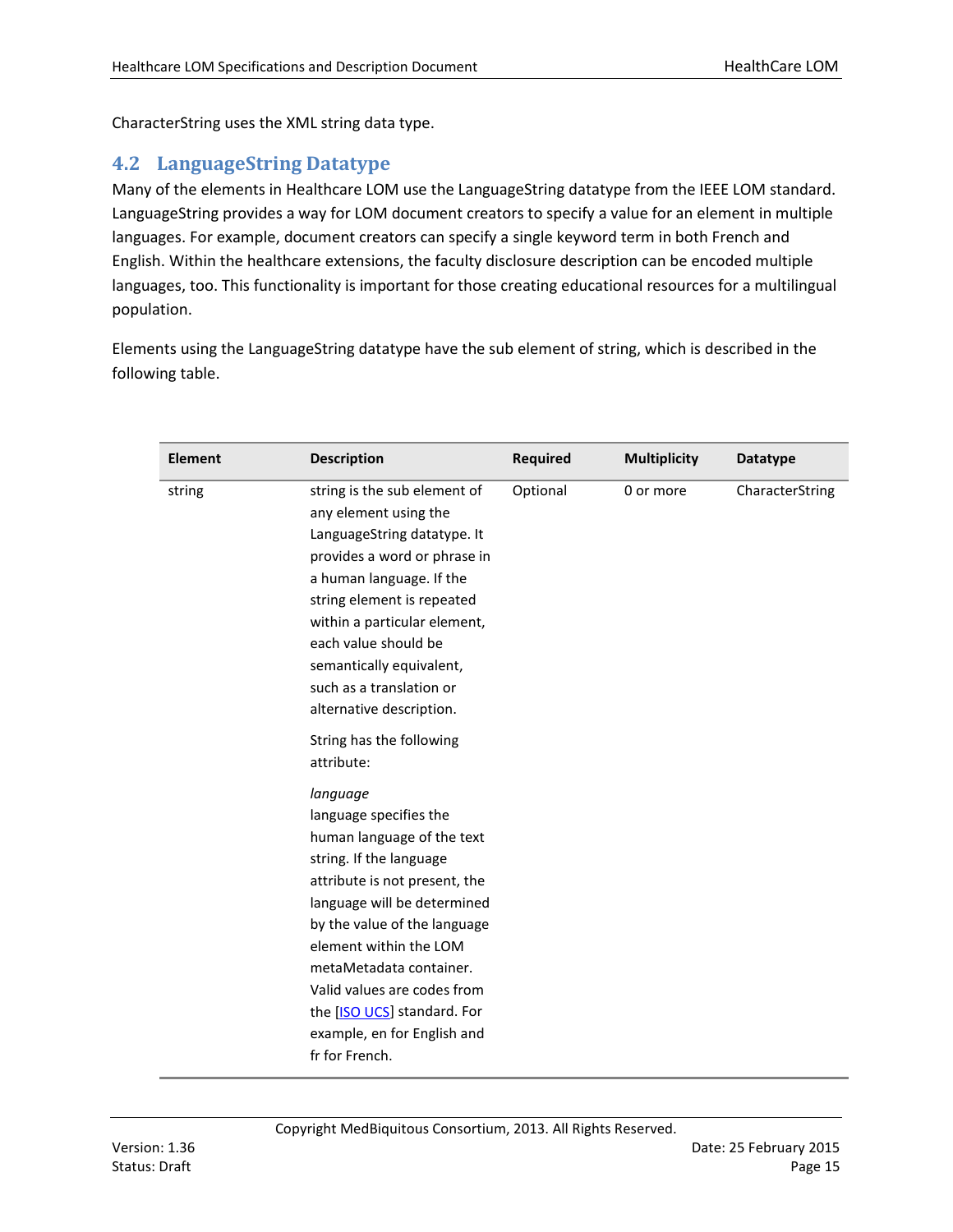In the following example, the word physician is expressed in three languages:

```
<targetAudience>
```
<profession>

<string language = "en">physician</string>

<string language = "fr">médecin</string>

<string language = "sp">médico</string>

</profession>

</targetAudience>

## **5 Introduction**

This document describes Healthcare Learning Object Metadata [Healthcare LOM] in detail. It is intended for use by anyone who wants to develop tools or implement electronic systems for managing and describing healthcare education and educational assets, such as images. The status of the document is indicated at the bottom of the page; draft documents are subject to review and approval through the MedBiquitous standards development process see:

[http://www.medbiq.org/std\\_specs/devprocess/MedBiquitousANSIProcess.pdf\)](http://www.medbiq.org/std_specs/devprocess/MedBiquitousANSIProcess.pdf)

Healthcare LOM is based on and is a profile of the IEEE Standard for Learning Object Metadata [\[LOM\]](#page-65-0) and the [\[XML\]](#page-66-0) developed by the IEEE Learning Technology Standards Committee.

LOM is one of the standards used by the SCORM reference model for interoperability of online learning content. LOM provides descriptive information about a learning object. Just as a label on a container provides information on what's inside, learning object metadata provides information on a learning module, including the title, author, description, keywords, educational objective, and other relevant information. This information helps learners and content developers to find just the right piece of instruction. Learners can use the learning object as a mini-course, and content developers can include the learning object in a new course.

LOM does not address some of the special requirements for healthcare education, including disclosure of financial interests, implementation of medical taxonomies, and indication of continuing education

Copyright MedBiquitous Consortium, 2013. All Rights Reserved.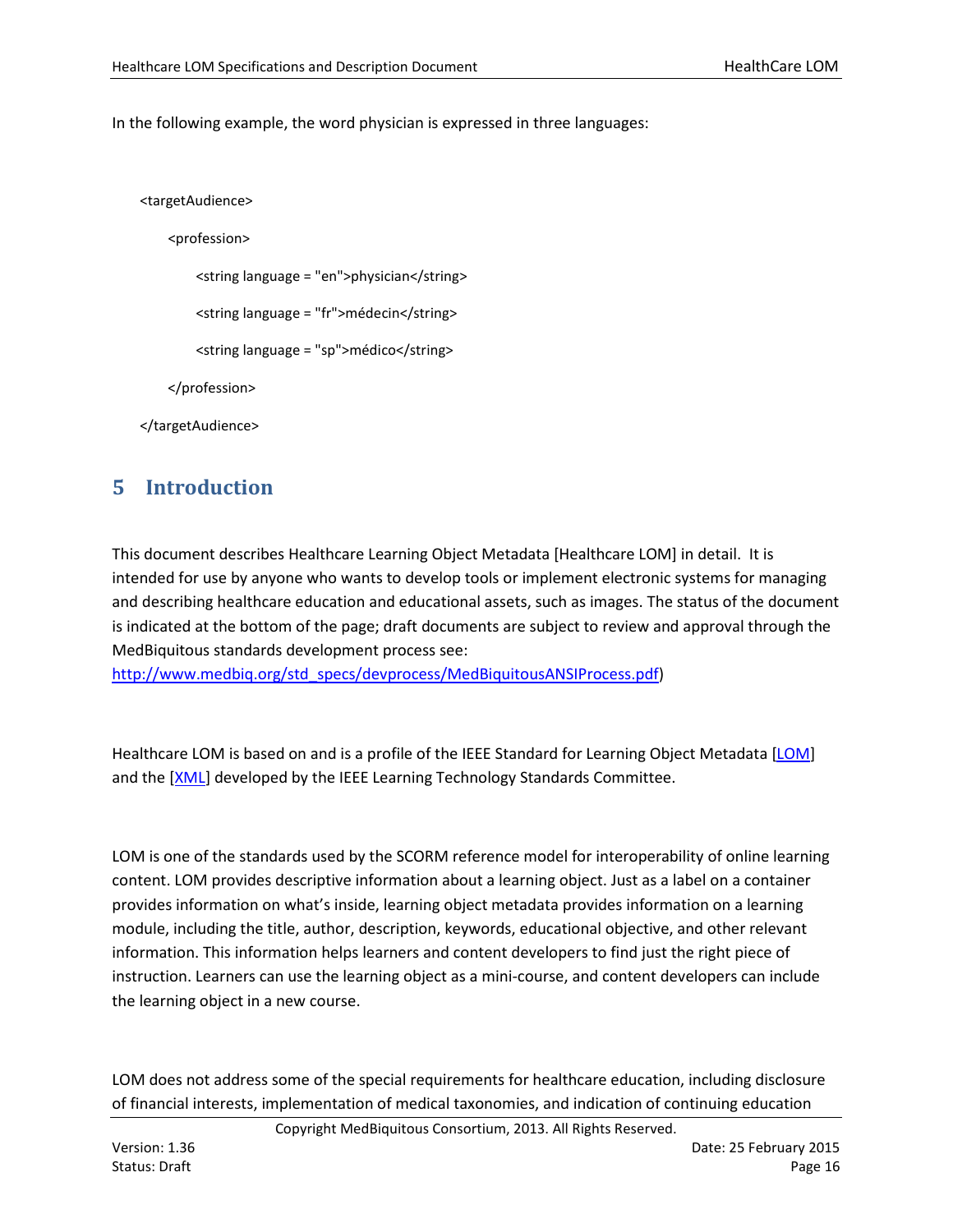credits. Healthcare LOM addresses these special requirements and others. Healthcare LOM extends the LOM standard and provides custom vocabularies for some metadata elements.

### **5.1 Learning Object Metadata (LOM)**

Some familiarity with the LOM standard is essential to understand Healthcare LOM customizations. The figure below shows the nine categories LOM uses to organize its metadata elements plus the category used for healthcare extensions to LOM.



*Healthcare LOM Categories*

The elements within these categories provide general ways of describing aspects of a learning object. Some healthcare requirements for describing learning objects may be addressed by using elements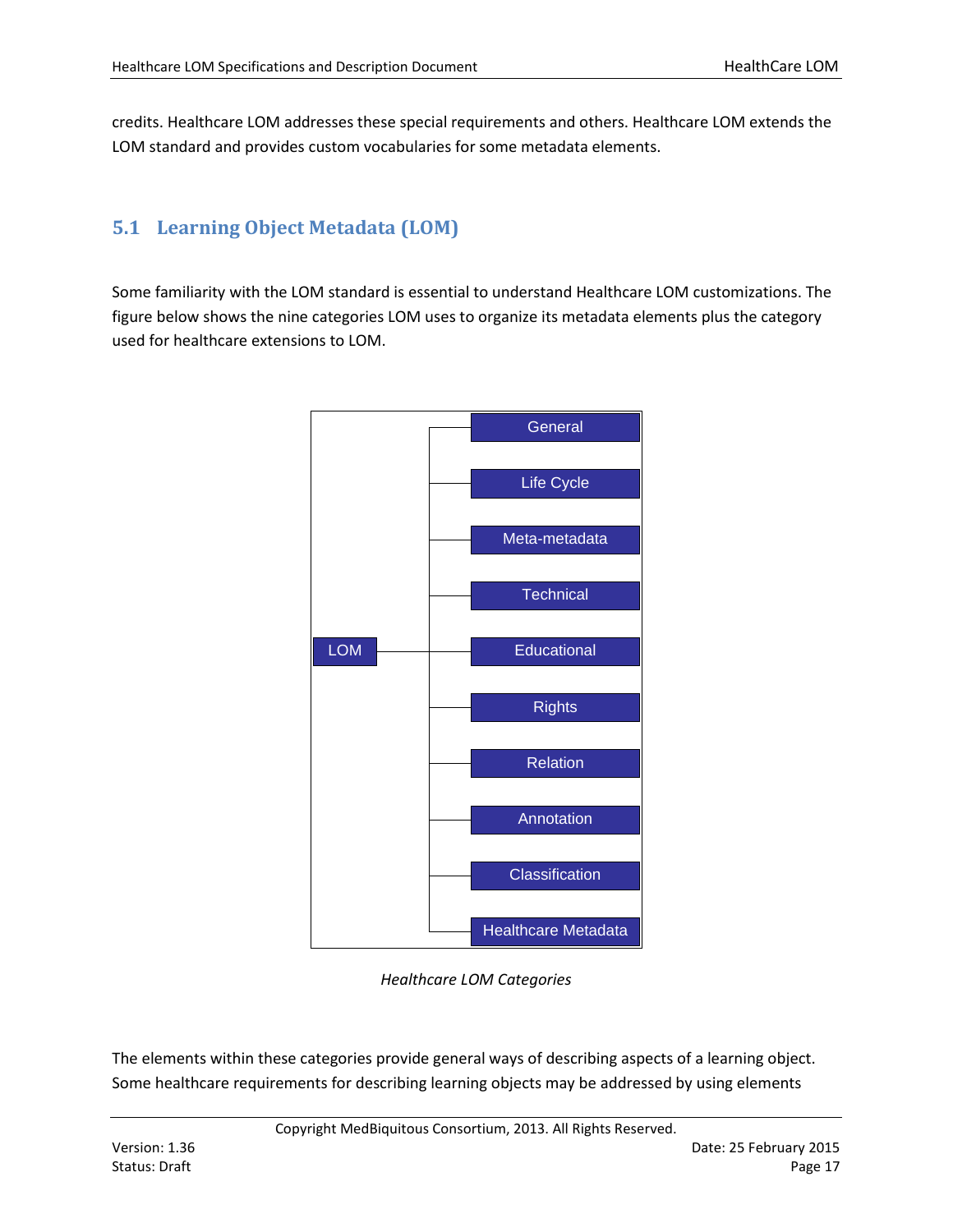within LOM, but several others are not. The requirements that are not addressed by existing LOM elements have been addressed by creating extensions to the LOM standard in the HealthcareMetadata category and by using custom vocabularies.

### **5.2 Metadata Requirements for Healthcare**

The following table outlines healthcare requirements for learning object metadata and corresponding elements in Healthcare LOM. Any elements within HealthCare Metadata are MedBiquitous extensions to the LOM standard.

| <b>Healthcare</b>           | <b>Healthcare LOM Elements</b>                                            |  |  |  |
|-----------------------------|---------------------------------------------------------------------------|--|--|--|
| <b>Requirements</b>         |                                                                           |  |  |  |
| Date released               | lifecycle:contribute:date                                                 |  |  |  |
|                             | (use when describing the publishing organization's contributions)         |  |  |  |
|                             |                                                                           |  |  |  |
| Date reviewed               | lifecycle:contribute:date                                                 |  |  |  |
|                             | (use when describing the individual reviewer's contributions)             |  |  |  |
| Date of expiry              | healthcareMetadata:healthcareEducation:expirationDate                     |  |  |  |
| Subject (from Medical       | general: keyword                                                          |  |  |  |
| Taxonomy)                   | (Those wishing to include medical taxonomy references may do so using the |  |  |  |
|                             | MedBiquitous keyword attribute extensions)                                |  |  |  |
| Category                    | general: keyword                                                          |  |  |  |
| Intended audience           | educational: context                                                      |  |  |  |
| (physician, patient, etc)   | (using MedBiquitous defined vocabulary)                                   |  |  |  |
|                             | and                                                                       |  |  |  |
|                             | healthcareMetadata:healthcareEducation:targetAudience                     |  |  |  |
| Learner reading level       | healthcareMetadata:healthcareEducation:targetAudience:readingLevel        |  |  |  |
| <b>Credits (accrediting</b> | healthcareMetadata:healthcareEducation:credits                            |  |  |  |
| body, credit types, units,  |                                                                           |  |  |  |
| provider, pacing, activity  |                                                                           |  |  |  |
| certification, accredited   |                                                                           |  |  |  |
| and non-accredited          |                                                                           |  |  |  |
| providers, and number       |                                                                           |  |  |  |
| of credits)                 |                                                                           |  |  |  |
| Date credit is released     | healthcareMetadata:healthcareEducation:credits:releaseDate                |  |  |  |
| Date credit expires         | healthcareMetadata:healthcareEducation:credits:expirationDate             |  |  |  |
|                             | Convight ModDiguitous Consectium 2012, All Dights Desemped                |  |  |  |

Copyright MedBiquitous Consortium, 2013. All Rights Reserved.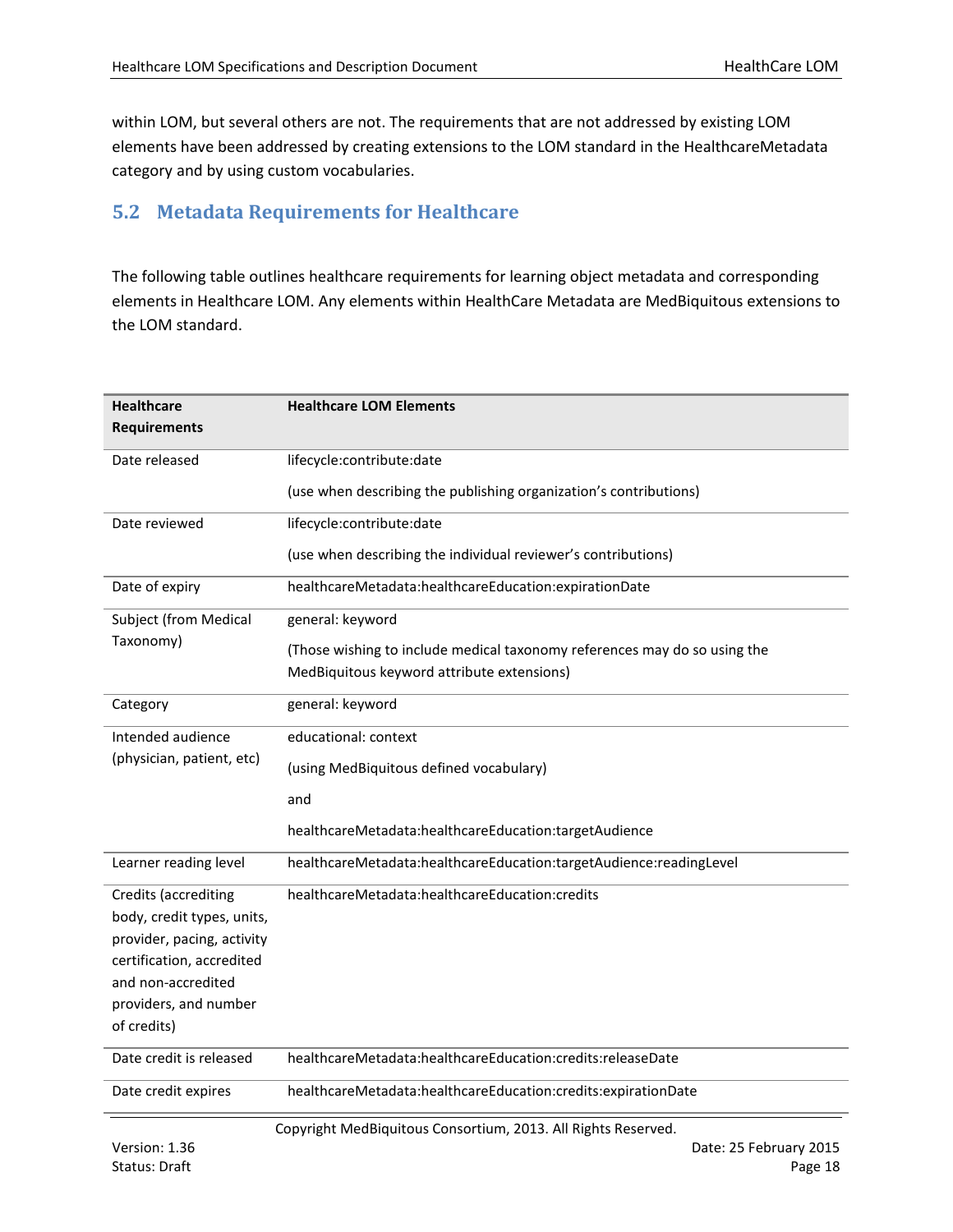| <b>Healthcare</b>                 | <b>Healthcare LOM Elements</b>                                                  |  |  |  |
|-----------------------------------|---------------------------------------------------------------------------------|--|--|--|
| <b>Requirements</b>               |                                                                                 |  |  |  |
| Activity location                 | healthcareMetadata:healthcareEducation:activityLocation                         |  |  |  |
| Start date and time               | healthcareMetadata:healthcareEducation:startDateTime                            |  |  |  |
| End date and time                 | healthcareMetadata:healthcareEducation:endDateTime                              |  |  |  |
| Activity sponsorship              | healthcareMetadata:healthcareEducation:activitySponsorship                      |  |  |  |
| <b>Activity format</b>            | healthcareMetadata:healthcareEducation:activityFormat                           |  |  |  |
| Participation modality            | healthcareMetadata:healthcareEducation:participationModality                    |  |  |  |
| Activity delivery                 | healthcareMetadata:healthcareEducation:activityDelivery                         |  |  |  |
| Curriculum classification         | classification:taxonpath:source                                                 |  |  |  |
|                                   | (using MedBiquitous defined vocabulary for classification purpose)              |  |  |  |
| <b>Educational Objectives</b>     | classification                                                                  |  |  |  |
| Competencies, ACGME<br>and others | classification                                                                  |  |  |  |
| Learning outcomes                 | Classification                                                                  |  |  |  |
|                                   | (using MedBiquitous defined vocabulary for classification purpose)              |  |  |  |
|                                   |                                                                                 |  |  |  |
| Acknowledgement of                | healthcareMetadata:healthcareEducation:CommercialSupport (yes/no)               |  |  |  |
| commercial support                | and                                                                             |  |  |  |
|                                   | healthcareMetadata:healthcareEducation:CommercialSupportAcknowledgement         |  |  |  |
| Disclosure of relevant            | healthcareMetadata:healthcareEducation: relevantFinancialRelationship (yes/no)  |  |  |  |
| financial relationships           | and                                                                             |  |  |  |
|                                   | healthcareMetadata:healthcareEducation: relevantfinancialRelationshipDisclosure |  |  |  |
| Disclosure of off label           | healthcareMetadata:healthcareEducation:offLabelUse (yes/no)                     |  |  |  |
| content                           | and                                                                             |  |  |  |
|                                   | healthcareMetadata:healthcareEducation:offLableDescription                      |  |  |  |
| Mapping to guidelines             | classification                                                                  |  |  |  |
|                                   | (using MedBiquitous defined vocabulary for purpose)                             |  |  |  |
| Mapping to formularies            | classification                                                                  |  |  |  |
| and drug lists                    | (using MedBiquitous defined vocabulary for purpose)                             |  |  |  |
| Level of Evidence                 | classification                                                                  |  |  |  |
|                                   | (using MedBiquitous defined vocabulary for purpose)                             |  |  |  |
|                                   | Copyright MedBiquitous Consortium, 2013. All Rights Reserved.                   |  |  |  |
| Version: 1.36                     | Date: 25 February 2015                                                          |  |  |  |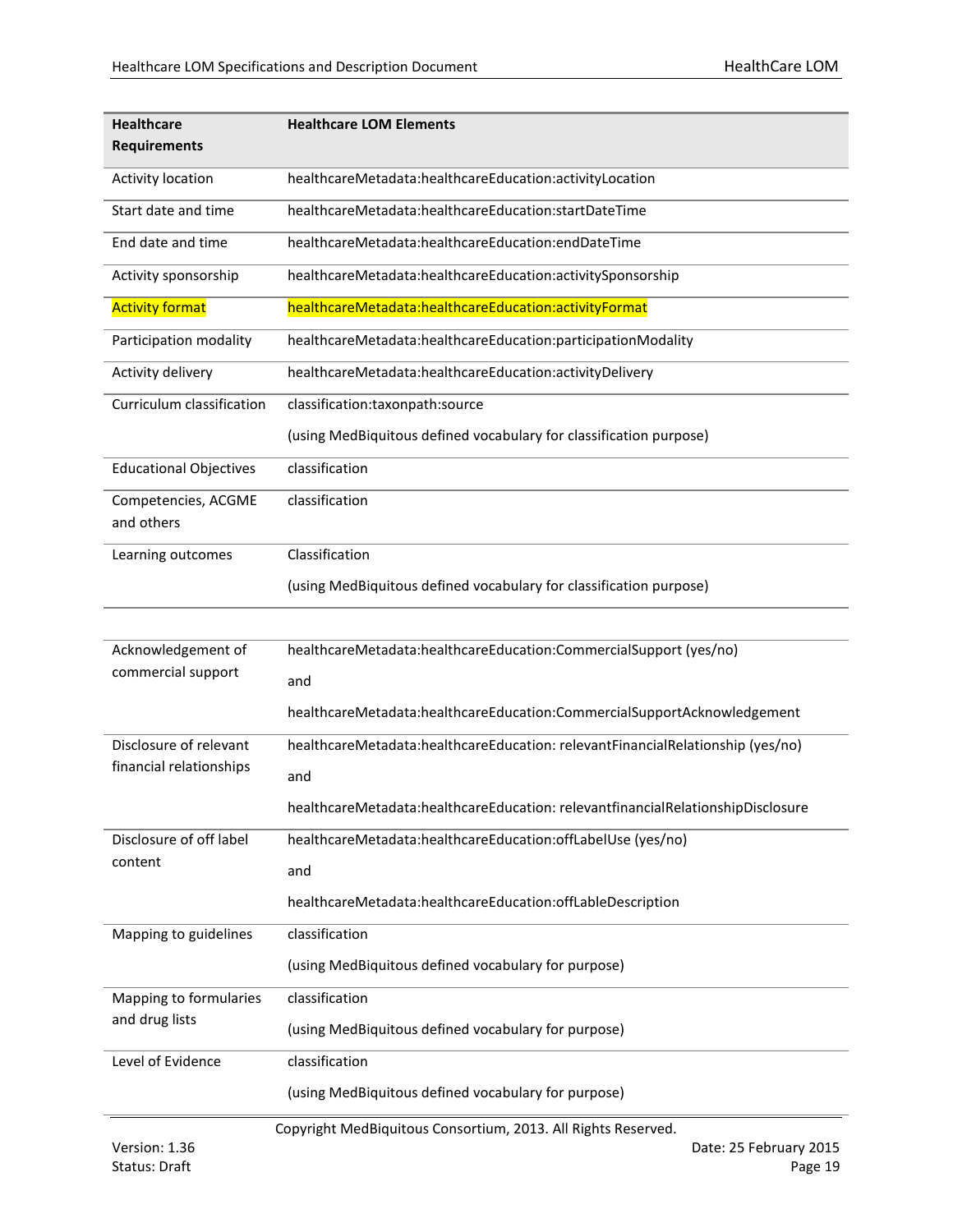| <b>Healthcare</b><br><b>Requirements</b> | <b>Healthcare LOM Elements</b>          |
|------------------------------------------|-----------------------------------------|
| <b>Resource Types</b>                    | educational: learningResourceType       |
| Animation                                | (using MedBiquitous defined vocabulary) |
| Audio                                    |                                         |
| Case Study                               |                                         |
| Collaborative<br>Forum                   |                                         |
| Game                                     |                                         |
| Image                                    |                                         |
| Reference                                |                                         |
| Tutorial                                 |                                         |
| Video                                    |                                         |
| <b>Virtual Patient</b>                   |                                         |
|                                          |                                         |
| Image descriptors                        | healthcareMetadata:healthcareAsset      |
| Annotated                                |                                         |
| Clinical history                         |                                         |
| Magnification                            |                                         |
| Orientation                              |                                         |
| Medical image                            |                                         |
| Specimen type                            |                                         |
| File height                              |                                         |
| File width                               |                                         |

## **6 Other Standards, Specifications, or Schemas Referenced**

This standard references the following standards, specifications, or schemas. The informative references here, which describe how these references are used, link to formal references appearing later in this document.

• ANSI /MEDBIQ PP.10.1-2008 Address Specifications and Description Document [Address] MedBiquitous Address specifications provide a common format for data related to an activity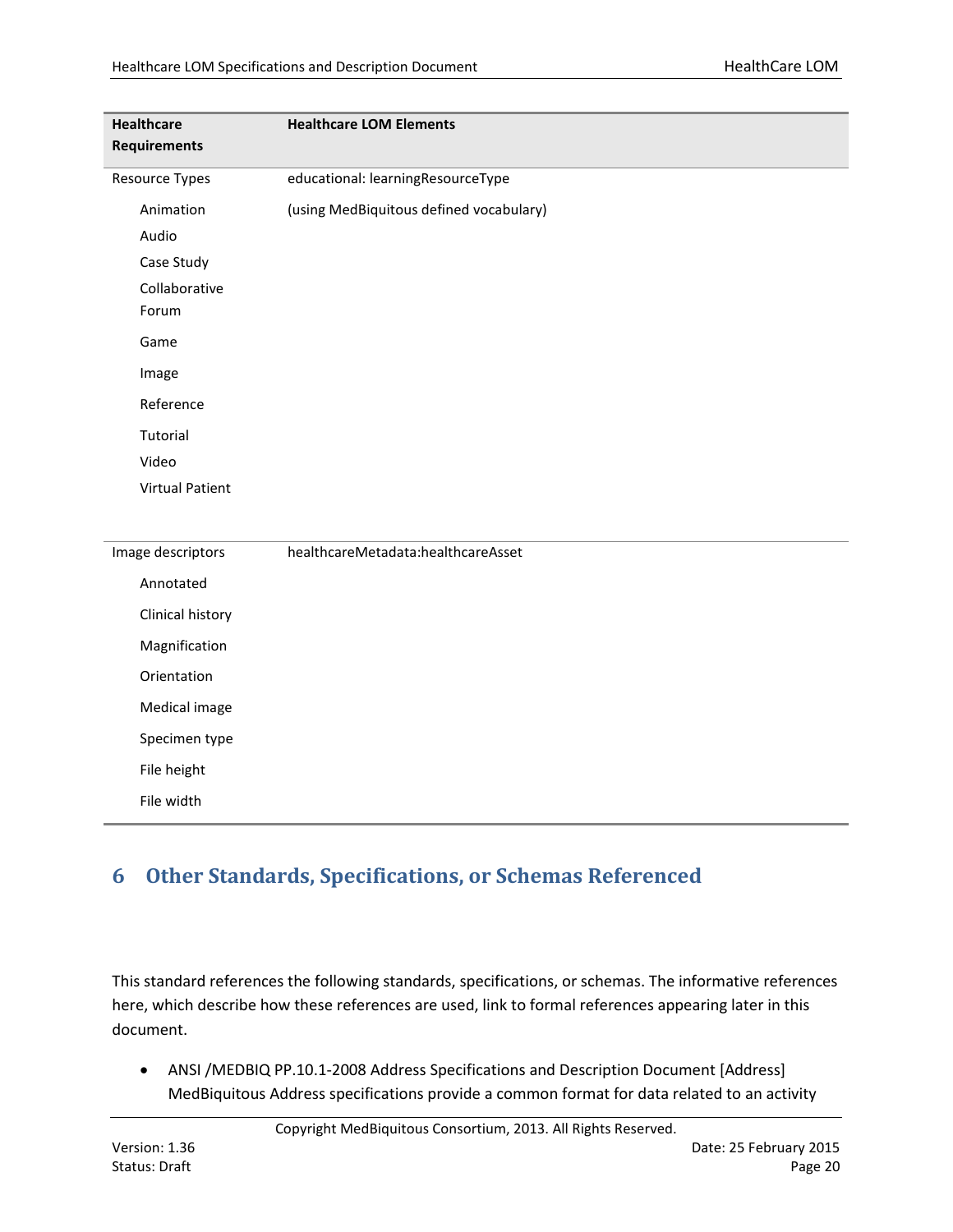location.

- MedBiquitous Common Specifications [Common] The MedBiquitous Common Specification defines datatypes commonly used across MedBiquitous specifications.
- MedBiquitous Competency Framework [Competency Framework] Competency Framework provides a way of specifying the hierarchical and non-hierarchical relationships among a set of related competencies, learning objectives, learning outcomes, etc. Healthcare LOM records may reference competencies in a competency framework.
- MedBiquitous Competency Object [Competency Object] Competency Object provides a common format for representing competencies, learning objectives, learning outcomes, etc. Healthcare LOM records may reference competencies in a competency framework.
- DCMI Metadata terms [DCMI] Healthcare LOM uses the DCMI license element to indicate the license of a resource.
- IEEE Standard for Learning Object Metadata, 1484.12.1-2002 [LOM] Healthcare LOM extends the IEEE LOM standard and provides a format for describing healthcare learning resources and activities.

## **7 HealthCare LOM**

This section describes the customizations made to the LOM standard, including the files provided in Healthcare LOM, extensions, custom vocabularies, and additional requirements of the Healthcare LOM standard.

The Healthcare LOM specification is defined technically by XML Schema Definition files, also called XSDs. Many of the XSDs used in Healthcare LOM are from the IEEE XML binding for the LOM standard, one of the component standards of SCORM. To facilitate implementation of LOM and adherence to pre-existing descriptions of the LOM schema, the LOM standard separates definitions of data types, elements, and vocabularies into different XSDs. Healthcare LOM incorporates additional XSDs to customize LOM for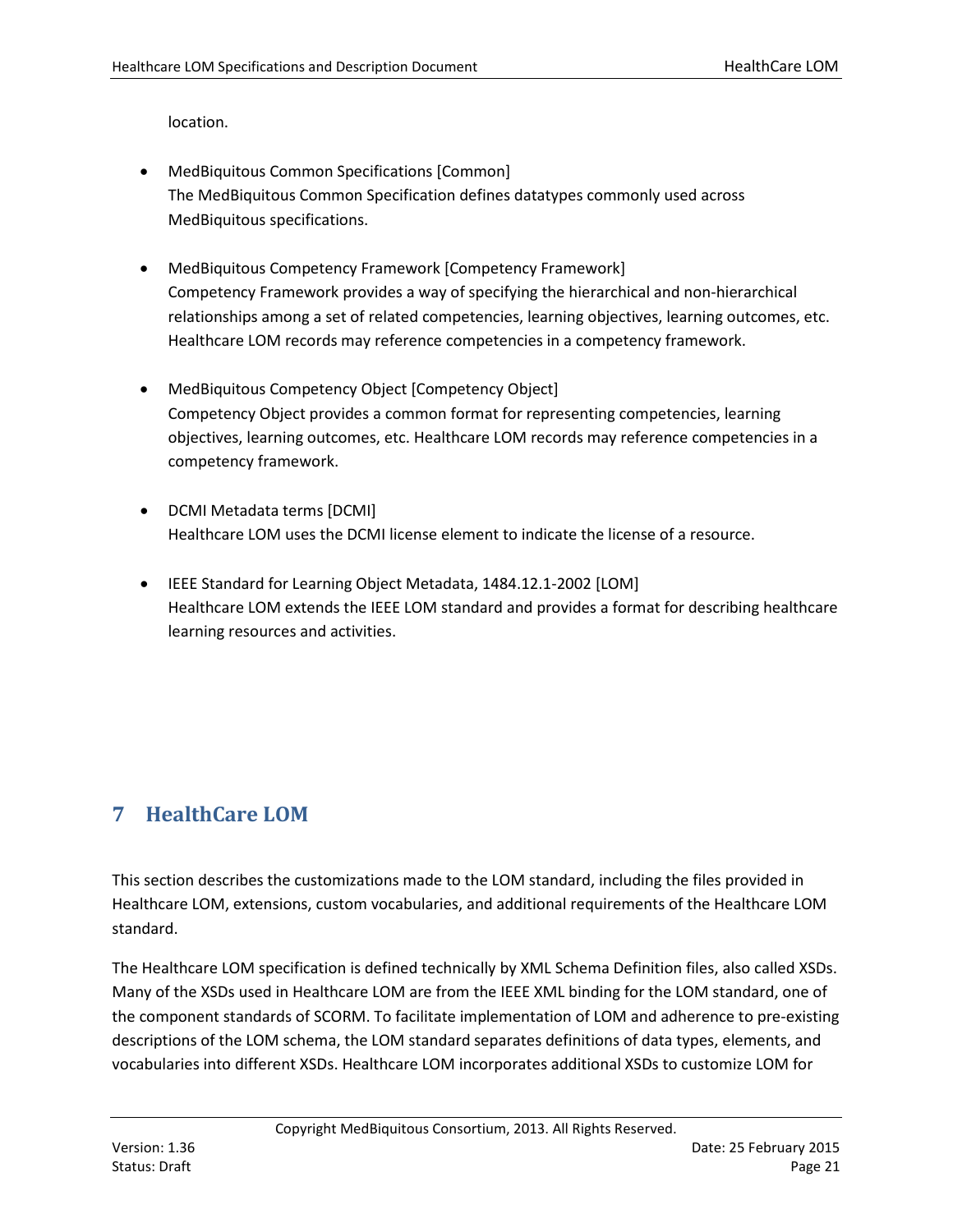healthcare. The healthcarelom.xsd file imports the other XSDs that describe the lom data types, elements, vocabularies, and healthcare extensions.

The XSD files for Healthcare LOM are a part of this standard. The files are not included in the printed version of this standard but are available on the Internet at[: http://ns.medbiq.org/lom/extend/v1/](http://ns.medbiq.org/lom/extend/v1/)

XML namespaces serve as labels that distinguish elements contained in the XSDs. Healthcare extensions to LOM use a MedBiquitous namespace.

The following diagram shows how healthcarelom.xsd unifies LOM files and healthcare extensions.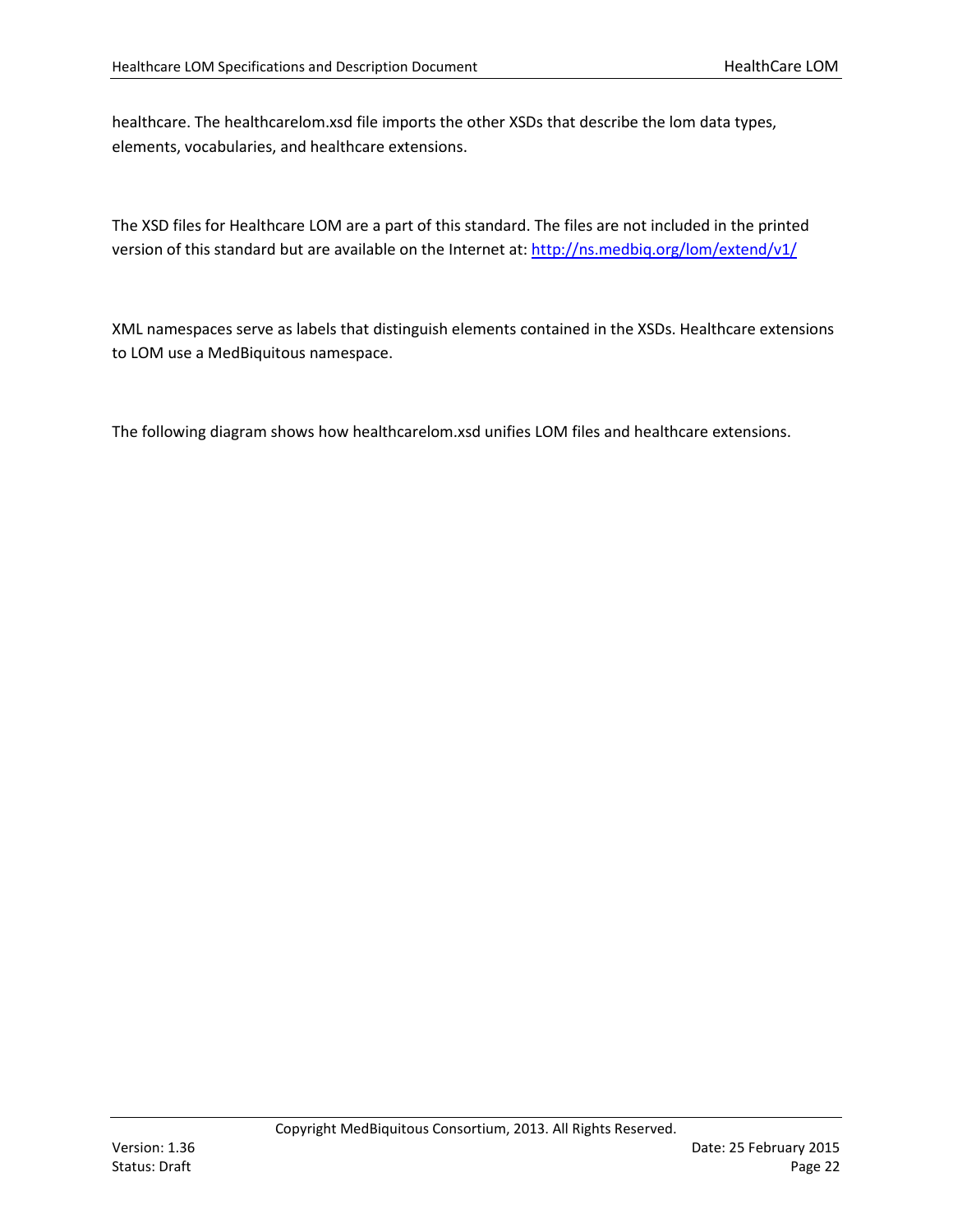

#### *Healthcare LOM XML Schemas and Namespaces*

Healthcare LOM files are described in the following table.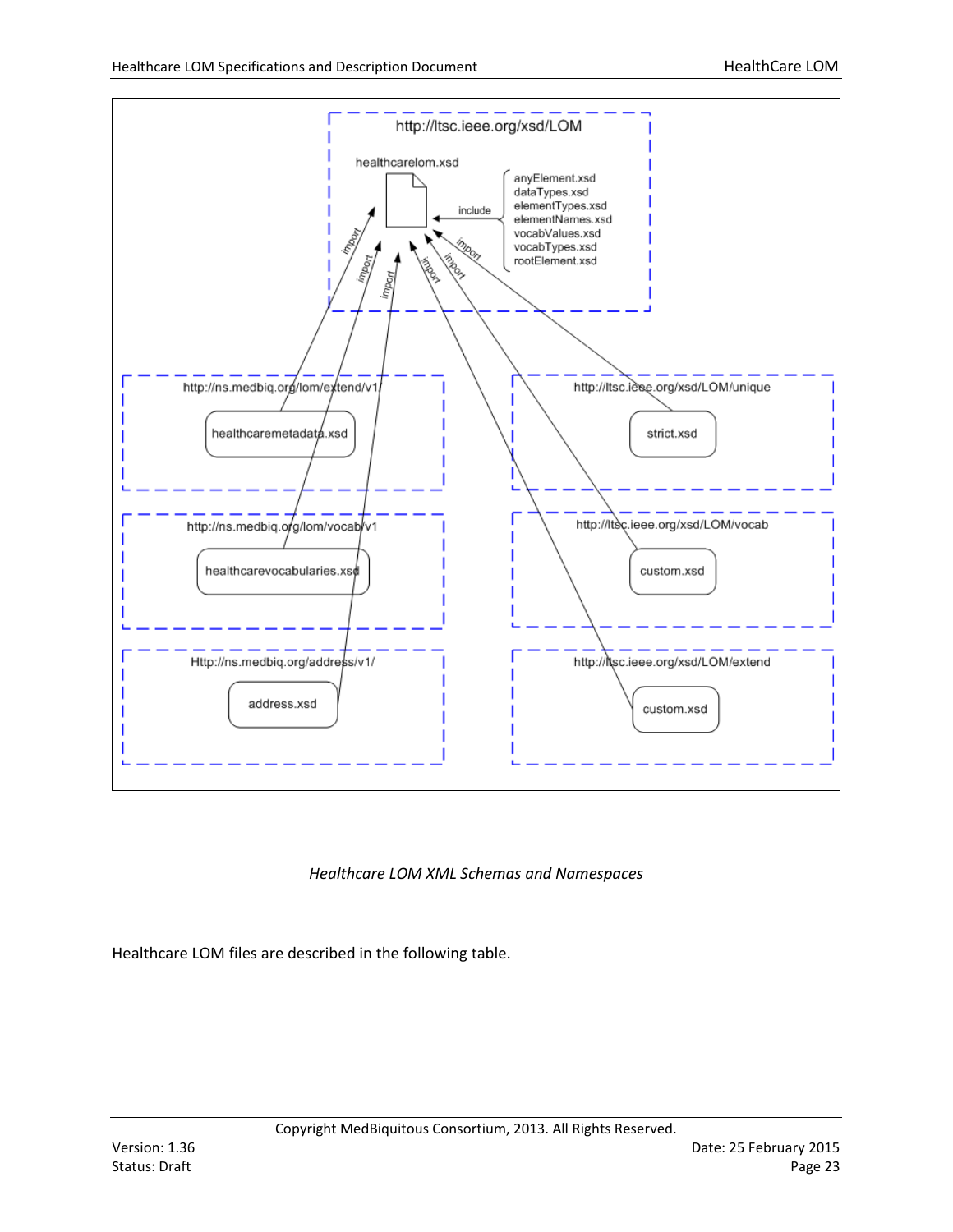#### Healthcare LOM Files

| File name         | Description                                                                                  | Namespace                           | Dependencies                              |
|-------------------|----------------------------------------------------------------------------------------------|-------------------------------------|-------------------------------------------|
| healthcarelom.xsd | The unifying schema file that                                                                | http://ltsc.ieee.org/xsd/LOM        | Imports:                                  |
|                   | provides a consistent<br>structure for information                                           |                                     | unique/strict.xsd                         |
|                   | describing healthcare and                                                                    |                                     | vocab/custom.xsd                          |
|                   | medical education.                                                                           |                                     | extend/custom.xsd                         |
|                   |                                                                                              |                                     | healthcare/<br>healthcaremetadata.xsd     |
|                   |                                                                                              |                                     | healthcare/<br>healthcarevocabularies.xsd |
|                   |                                                                                              |                                     | Includes:                                 |
|                   |                                                                                              |                                     | common/anyElement.xsd                     |
|                   |                                                                                              |                                     | common/dataTypes.xsd                      |
|                   |                                                                                              |                                     | common/elementNames.xsd                   |
|                   |                                                                                              |                                     | common/elementTypes.xsd                   |
|                   |                                                                                              |                                     | common/rootElement                        |
|                   |                                                                                              |                                     | common/vocabValues.xsd                    |
|                   |                                                                                              |                                     | common/vocabTypes.xsd                     |
| unique/strict.xsd | Supports validating the<br>uniqueness of LOM elements<br>within their container<br>elements. | http://ltsc.ieee.org/xsd/LOM/unique |                                           |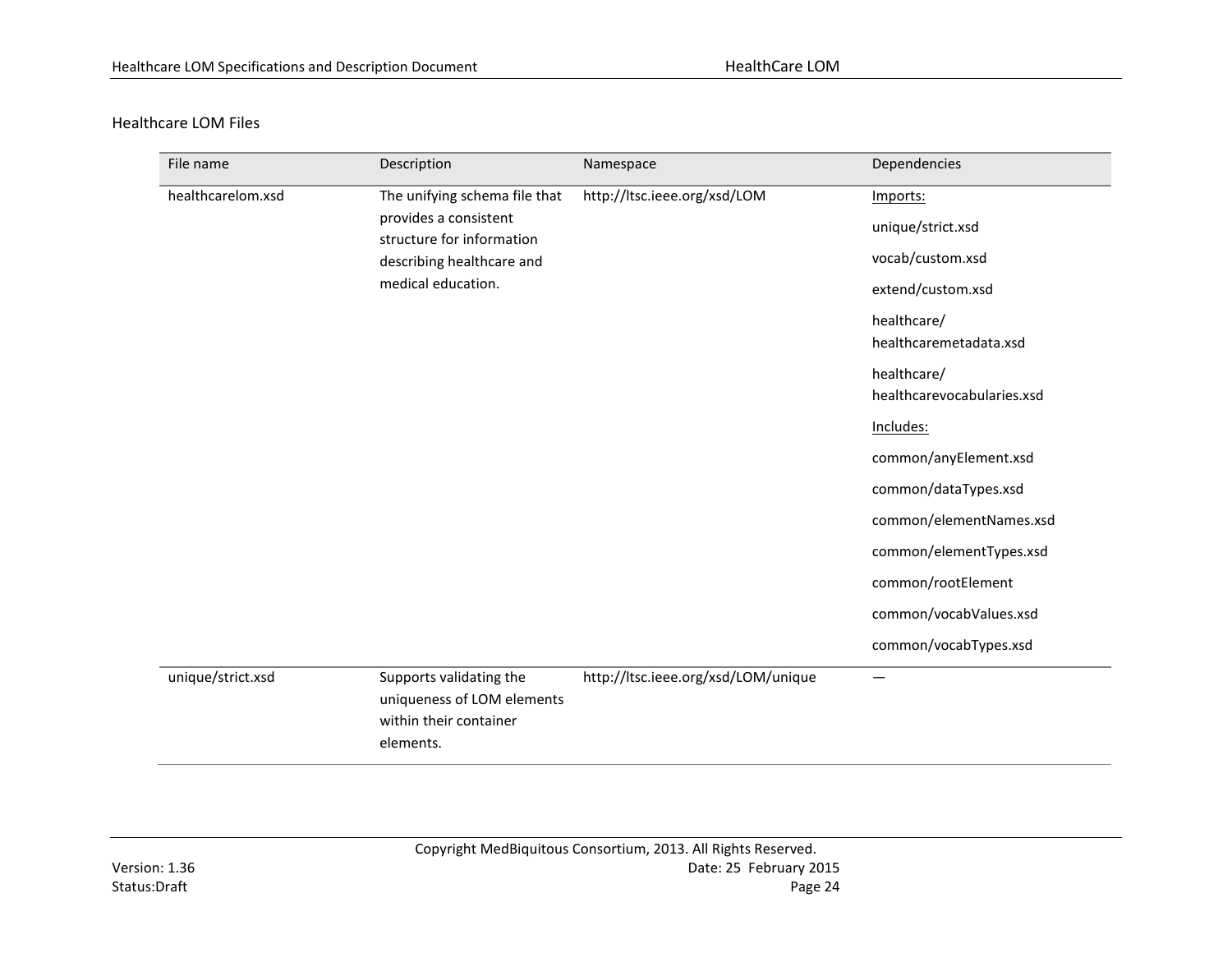| File name                             | Description                                                                                                                            | Namespace                                                                 | Dependencies                                                                           |
|---------------------------------------|----------------------------------------------------------------------------------------------------------------------------------------|---------------------------------------------------------------------------|----------------------------------------------------------------------------------------|
| vocab/custom.xsd<br>extend/custom.xsd | Joins custom vocabulary<br>values with LOM vocabulary<br>values to enable use of<br>custom vocabularies.<br>Enables addition of custom | http://ltsc.ieee.org/xsd/LOM/vocab<br>http://ltsc.ieee.org/xsd/LOM/extend | Imports:<br>healthcarelom.xsd<br>healthcare/<br>healthcarevocabularies.xsd<br>Imports: |
|                                       | elements to LOM.                                                                                                                       |                                                                           | healthcarelom.xsd                                                                      |
| healthcaremetadata.xsd                | Provides a consistent                                                                                                                  | http://ns.medbiq.org/lom/extend/v1/                                       | Imports:                                                                               |
|                                       | structure for descriptive<br>information unique to<br>healthcare and medical<br>education.                                             |                                                                           | healthcarelom.xsd                                                                      |
| healthcarevocabularies.xsd            | Provides a set of custom<br>vocabularies specific to<br>healthcare education.                                                          | http://ns.medbiq.org/lom/vocab/v1/                                        |                                                                                        |
| anyElement.xsd                        | Enables addition of custom<br>elements to LOM.                                                                                         | http://ltsc.ieee.org/xsd/LOM                                              |                                                                                        |
| dataTypes.xsd                         | Defines data types used in<br>defining several LOM<br>elements.                                                                        | http://ltsc.ieee.org/xsd/LOM                                              | Imports:                                                                               |
|                                       |                                                                                                                                        |                                                                           | unique/strict.xsd                                                                      |
|                                       |                                                                                                                                        |                                                                           | extend/custom.xsd                                                                      |
| elementTypes.xsd                      | Defines the content model                                                                                                              | http://ltsc.ieee.org/xsd/LOM                                              | Imports:                                                                               |
|                                       | and datatype of Healthcare<br>LOM elements.                                                                                            |                                                                           | extend/custom.xsd                                                                      |
|                                       |                                                                                                                                        |                                                                           | unique/strict.xsd                                                                      |
|                                       |                                                                                                                                        |                                                                           | healthcare/healthcaremetadata.xsd                                                      |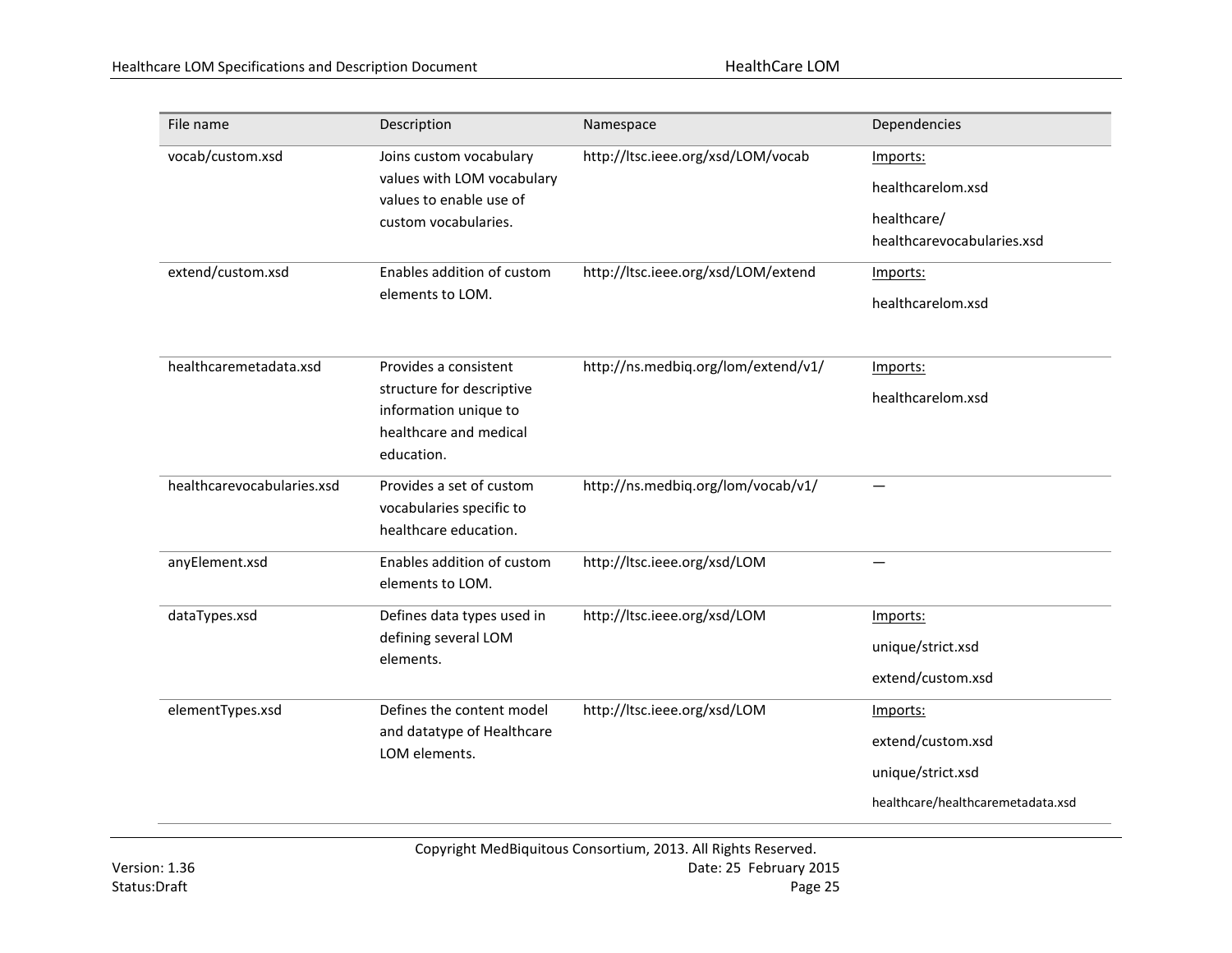| File name        | Description                                                                                                              | Namespace                        | Dependencies      |
|------------------|--------------------------------------------------------------------------------------------------------------------------|----------------------------------|-------------------|
| elementNames.xsd | Declares each of the LOM<br>elements except for lom.                                                                     | http://ltsc.ieee.org/xsd/LOM     |                   |
| rootElement.xsd  | Declares the lom element,<br>which is the root element.                                                                  | http://ltsc.ieee.org/xsd/LOM     |                   |
| vocabTypes.xsd   | Defines data types for those                                                                                             | http://ltsc.ieee.org/xsd/LOM/    | Imports:          |
|                  | LOM elements whose values<br>are taken from a defined<br>vocabulary.                                                     |                                  | extend/custom.xsd |
|                  |                                                                                                                          |                                  | vocab/custom.xsd  |
|                  |                                                                                                                          |                                  | unique/strict.xsd |
| vocabValues      | Defines vocabularies for<br>those LOM elements that<br>require a defined vocabulary.                                     | http://ltsc.ieee.org/xsd/LOM     |                   |
| address.xsd      | Defines address fields for<br>activity locations. This<br>schema is part of the<br>MedBiquitous Professional<br>Profile. | http://ns.medbiq.org/address/v1/ |                   |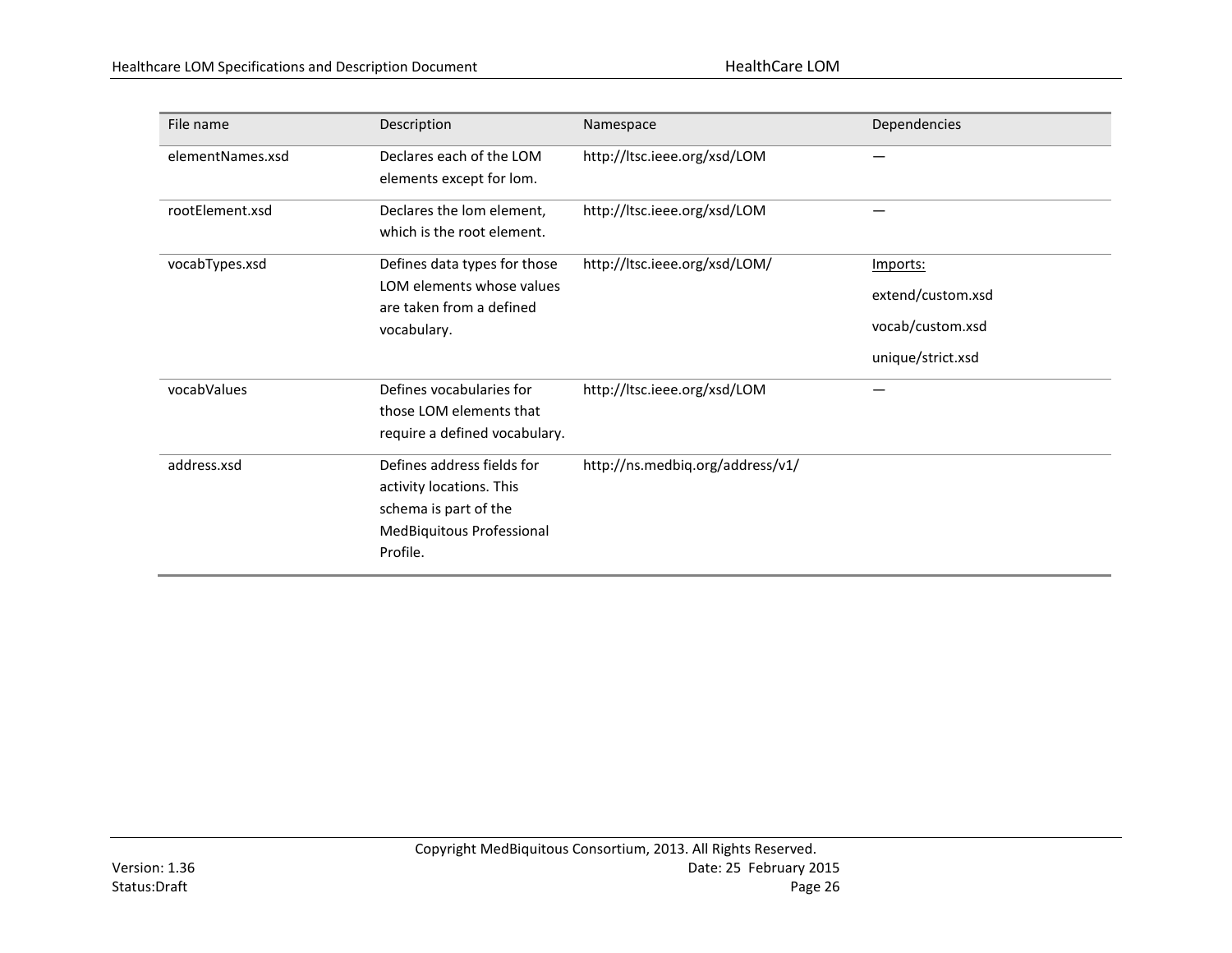## **7.1 Metadata Extensions**

The following sections explain the grammar for the healthcaremetadata schema, which holds extensions to the LOM metadata schema. Values in bold under XML Tags column indicate that the element has sub elements.

Data types not otherwise defined in the document, such as date, refer to data types defined within the XML 1.0 technical specification. For information on these data types, see the W3C Extensible Markup Language [\[XML\]](#page-66-0) 1.0 (Fourth Edition).

All the elements having sub elements will be defined in separate sections. All elements without sub elements will be defined within the appropriate element sections that use them.

#### **7.2 HealthcareMetadata**

healthcareMetadata is the root element. It contains metadata specific to healthcare education. healthcareMetadata must occur once if Healthcare LOM is being used.

healthcareMetadata has the sub elements healthcareEducation, which describes healthcare metadata for educational offerings, and healthcareAsset, which describes healthcare specific metadata for images, multimedia files, and other types of assets. The uniqueElementName attribute ensures that only one instance of healthcareMetadata occurs in a Healthcare LOM document.



Example: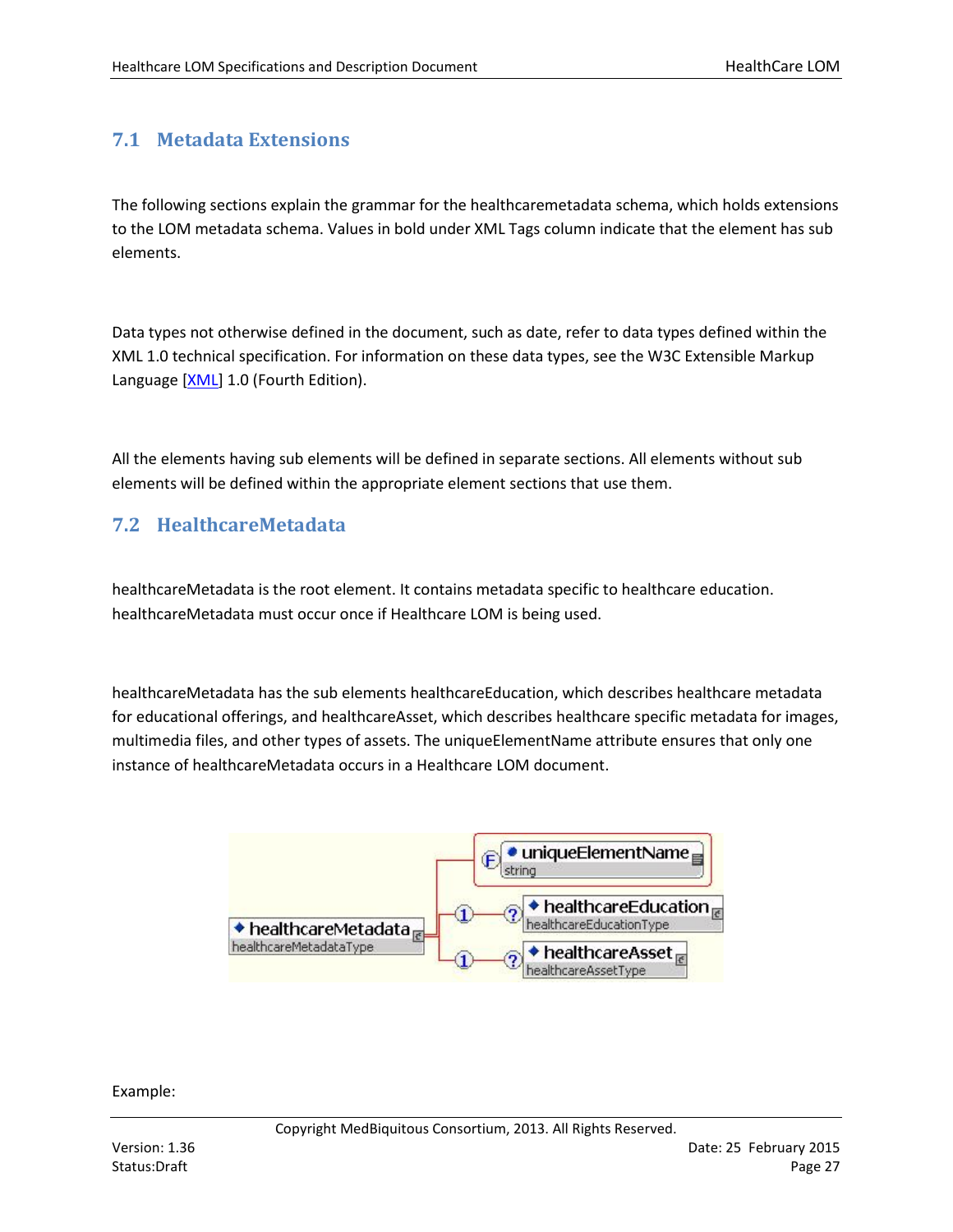<healthcareMetadata>

<healthcareEducation>

...

</healthcareEducation>

<healthcareAsset>

...

</healthcareAsset>

</healthcareMetadata>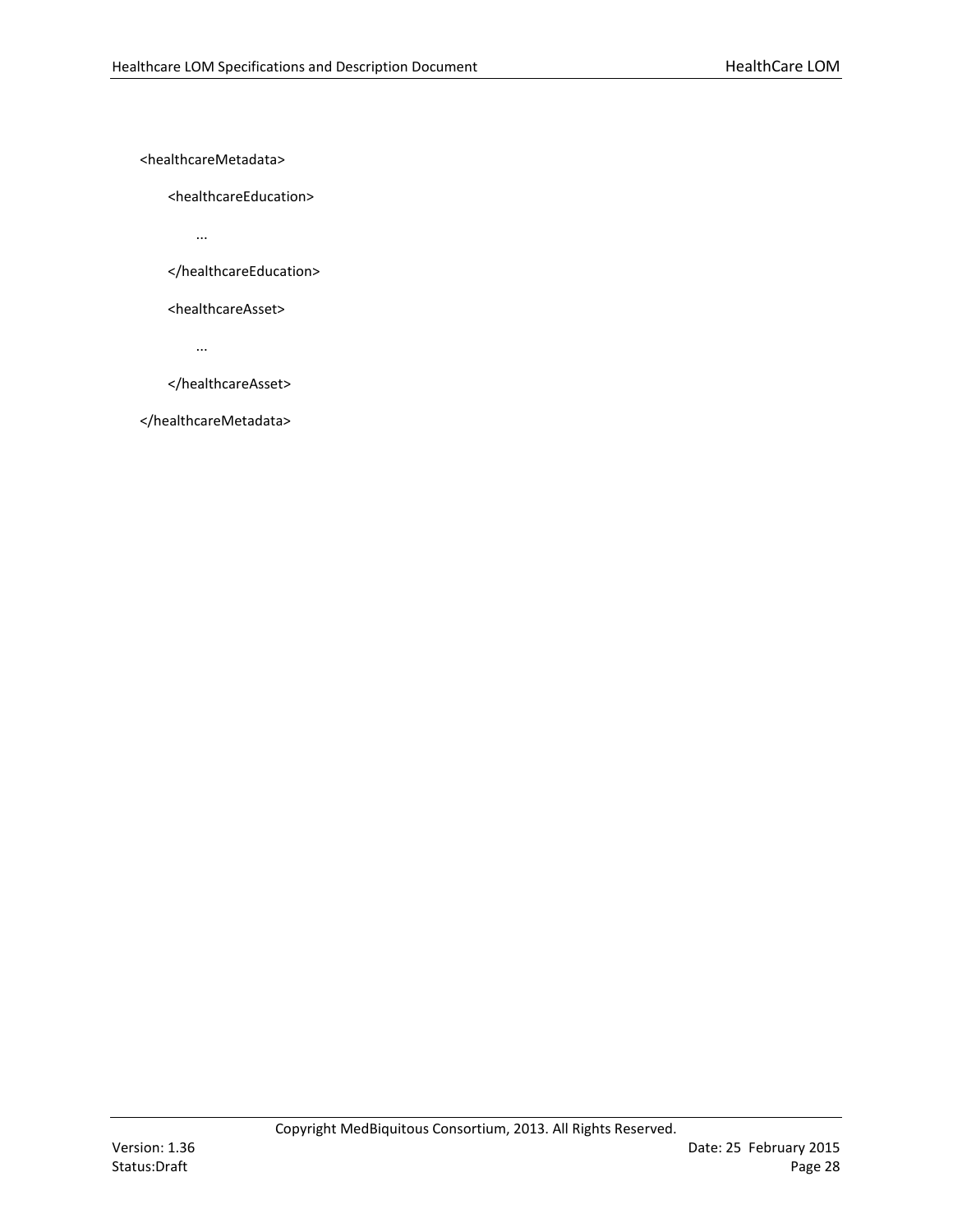## **7.3 HealthcareEducation**

healthcareEducation is the sub element of healthcareMetadata that contains healthcare specific metadata for educational offerings. healthcareEducation is optional within a healthcareMetadata record.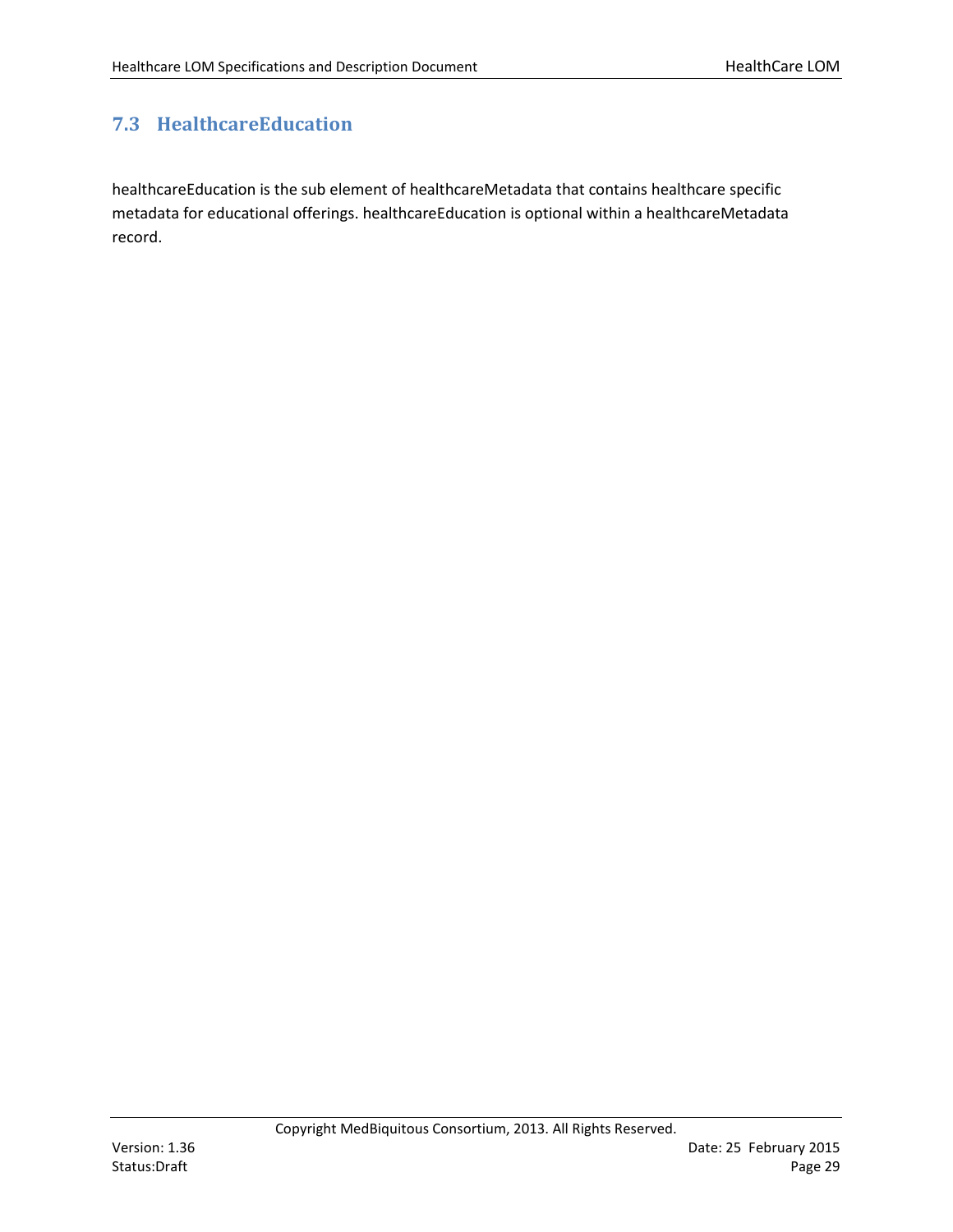

Copyright MedBiquitous Consortium, 2013. All Rights Reserved.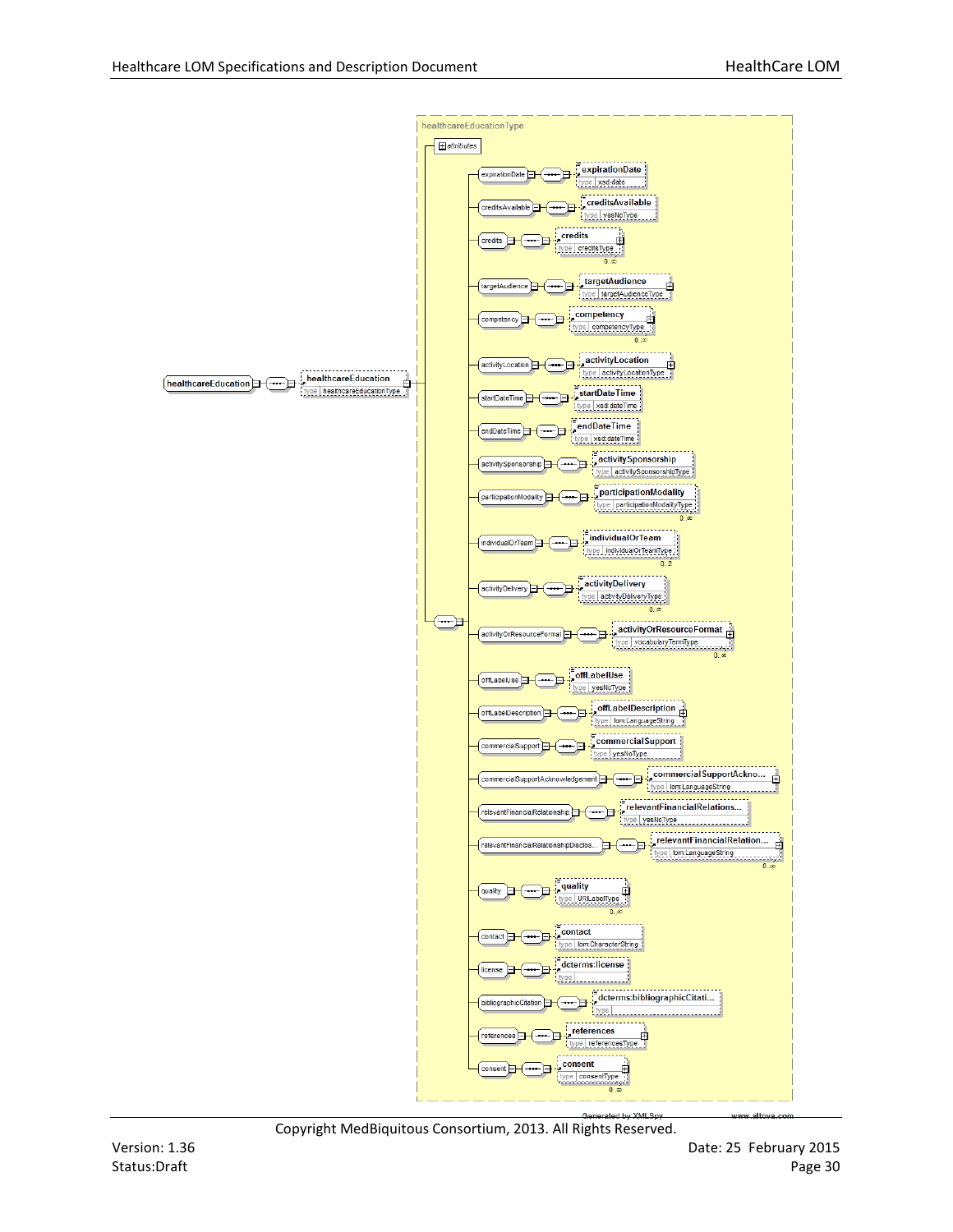healthcareEducation has several sub elements.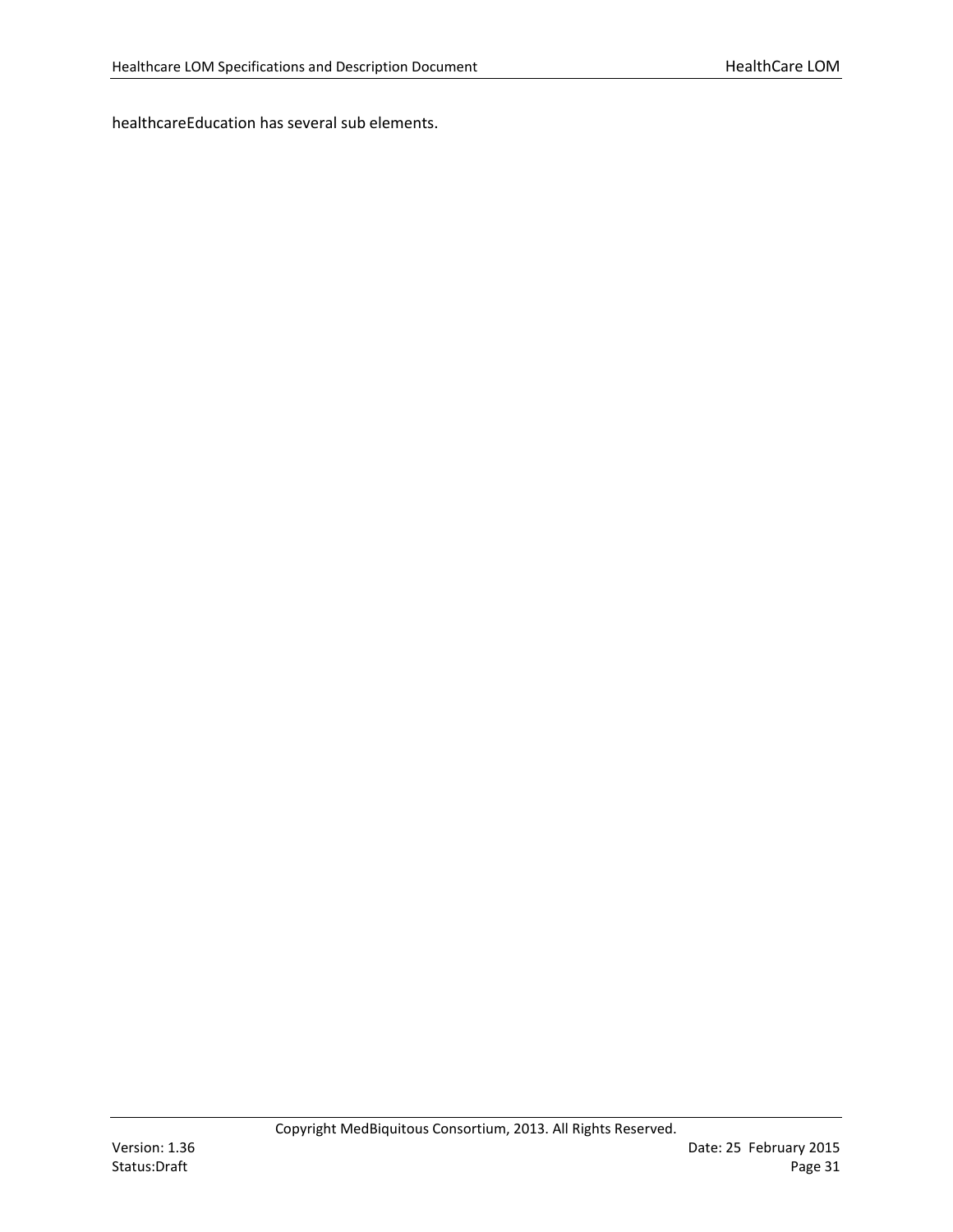#### HealthcareEducation Information

| Element             | Description                                                                                                                                                                                                | Required | Multiplicity | Datatype   |
|---------------------|------------------------------------------------------------------------------------------------------------------------------------------------------------------------------------------------------------|----------|--------------|------------|
| healthcareEducation | healthcareEducation is the sub element of<br>healthcareMetadata and defines healthcare<br>specific metadata for educational offerings.                                                                     | Optional | 0 or 1       | Container  |
| expirationDate      | expirationDate indicates the date after which this<br>educational offering is no longer considered valid.                                                                                                  | Optional | 0 or 1       | Date       |
| creditsAvailable    | credits Available indicates whether or not credits<br>are offered for the educational offering. Valid<br>values are yes and no.                                                                            | Optional | 0 or 1       | Restricted |
| credits             | credits defines the credits that may be awarded for<br>this educational offering. For more information,<br>see section credits.                                                                            | Optional | 0 or more    | Container  |
| targetAudience      | targetAudience contains sub elements that<br>describe the target audience for this educational<br>offering. For more information, see section<br>targetAudience.                                           | Optional | 0 or 1       | Container  |
| competency          | competency contains subelements that reference a<br>competency in a competency framework. The<br>competency is addressed by this educational<br>offering. For more information, see section<br>competency. | Optional | 0 or more    | Container  |
| activityLocation    | activityLocation indicates the geographical location<br>in which an in person activity takes place. For more<br>information, see section activity Location.                                                | Optional | 0 or 1       | Container  |

Copyright MedBiquitous Consortium, 2013. All Rights Reserved.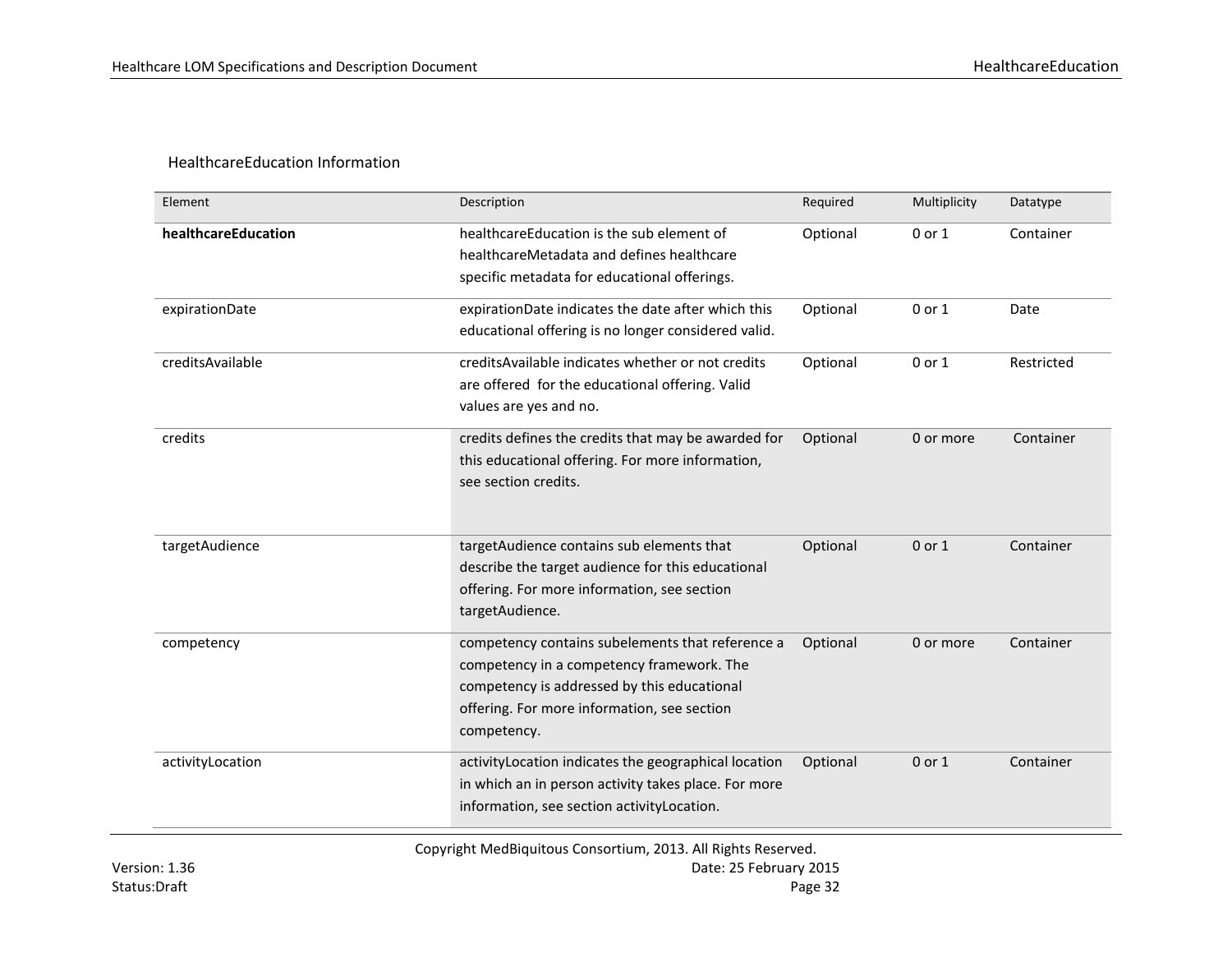| Element                  | Description                                                                                                                                                                                                                                                                                                                                                                    | Required        | Multiplicity | Datatype                                                                                                       |
|--------------------------|--------------------------------------------------------------------------------------------------------------------------------------------------------------------------------------------------------------------------------------------------------------------------------------------------------------------------------------------------------------------------------|-----------------|--------------|----------------------------------------------------------------------------------------------------------------|
| startDateTime            | startDateTime indicates the date and time that a<br>live activity begins.                                                                                                                                                                                                                                                                                                      | Optional        | 0 or 1       | Date time                                                                                                      |
| endDateTime              | endDateTime indicates the date and time that a<br>live activity ends.                                                                                                                                                                                                                                                                                                          | Optional        | 0 or 1       | Date time                                                                                                      |
| activitySponsorship      | activitySponsorship indicates the accredited<br>provider's role in planning and presenting the<br>activity. Valid values are direct and joint. Direct<br>indicates that the accredited provider planned and<br>presented the activity directly. Joint indicates that<br>the accredited provider planned and presented the<br>activity together with a non-accredited provider. | Optional        | 0 or 1       | Restricted                                                                                                     |
| participationModality    | participationModality defines the learner's mode<br>of participation, dictated by the activity medium.<br>Valid values are conference/workshop, technology<br>based, on the job, print.                                                                                                                                                                                        | Optional        | 0 or more    | Restricted                                                                                                     |
| individualOrTeam         | individualOrTeam indicates whether the activity is<br>designed for the individual or the team, or both.<br>Valid values are individual, team                                                                                                                                                                                                                                   | Optional        | $0$ to $2$   | Restricted                                                                                                     |
| activityDelivery         | activityDelivery indicates the temporal nature of<br>the activity. Valid values are live and not live.                                                                                                                                                                                                                                                                         | Optional        | 0 or more    | Restricted                                                                                                     |
| activityOrResourceFormat | activityOrResourceFormat describes the type of<br>learning activity described. A recommended list is<br>available as part of the Curriculum Inventory<br><b>Standardized Instructional and Assessment</b><br>Methods and Resources [Vocabularies ].                                                                                                                            | <b>Optional</b> | 0 or more    | Language<br><b>String (see</b><br>section<br>Language<br><b>String</b><br>datatype for<br>more<br>information) |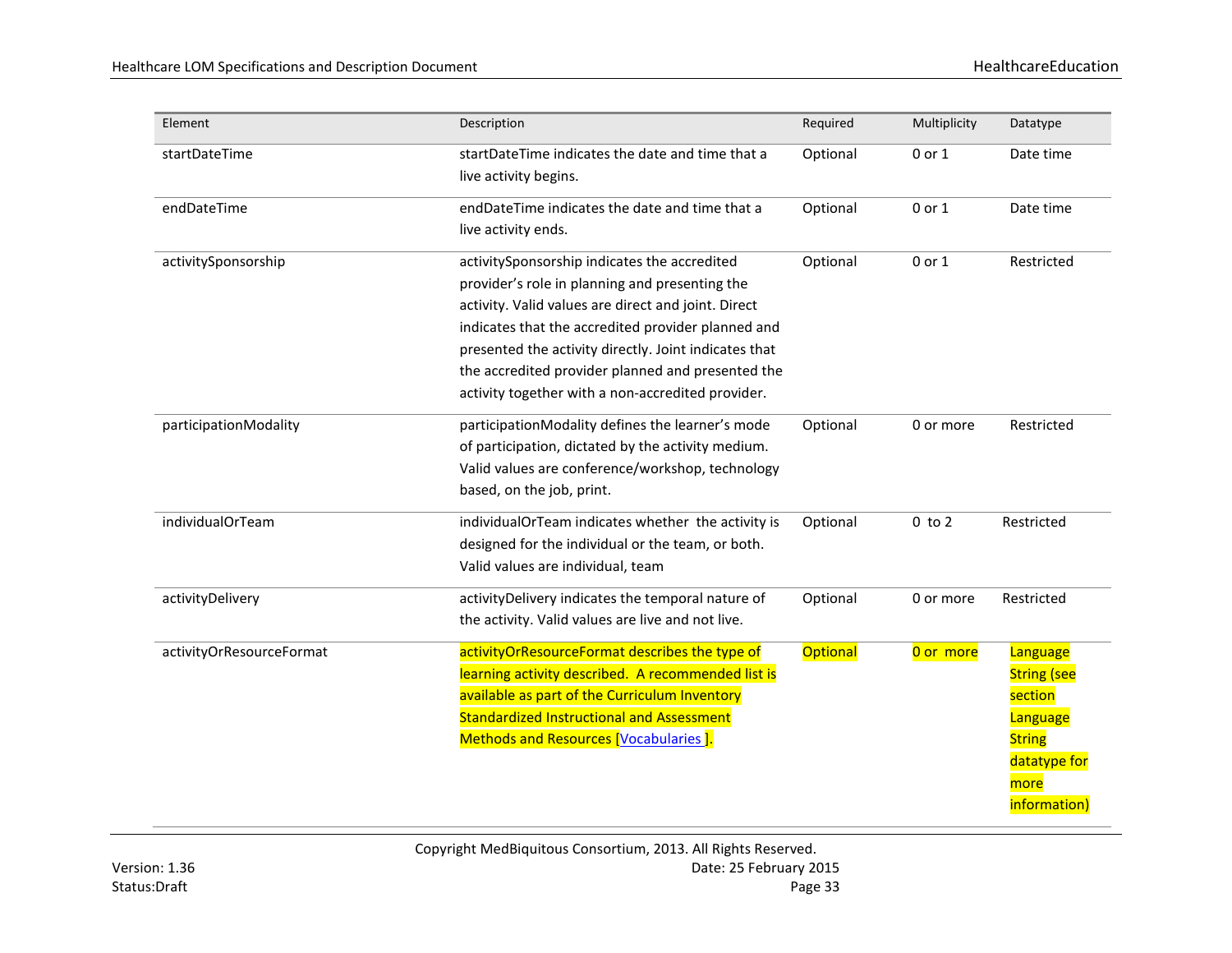| Element                          | Description                                                                                                                                                                                                                                                                                                                    | Required | Multiplicity | Datatype                                                                                                |
|----------------------------------|--------------------------------------------------------------------------------------------------------------------------------------------------------------------------------------------------------------------------------------------------------------------------------------------------------------------------------|----------|--------------|---------------------------------------------------------------------------------------------------------|
| commercial Support               | commercial Support indicates the existence of any<br>commercial support, from a manufacturer of a<br>commercial product. Valid values are yes and no.                                                                                                                                                                          | Optional | 0 or 1       | Restricted                                                                                              |
| commercialSupportAcknowledgement | commercialSupportAcknowledgement describes<br>the commercial support provided from a<br>manufacturer of a commercial product.                                                                                                                                                                                                  | Optional | 0 or 1       | Language String<br>(see section<br>Language String<br>datatype for<br>more<br>information)              |
| offLabelUse                      | offLabelUse indicates whether or not this<br>educational offering references off label usage of a<br>drug. Valid values are yes and no.                                                                                                                                                                                        | Optional | 0 or 1       | Restricted                                                                                              |
| offLabelDescription              | offLabelDescription describes any off label drug use<br>referenced in this educational offering.                                                                                                                                                                                                                               | Optional | 0 or 1       | Language<br>String (see<br>section<br>Language<br><b>String</b><br>datatype for<br>more<br>information) |
| relevantFinancialRelationship    | relevantFinancialRelationship indicates the<br>existence of any relevant financial interest or other<br>relationship of a faculty member or other person in<br>a position to influence the activity content with the<br>manufacturer of any commercial product<br>referenced in this activity. Valid values are yes and<br>no. | Optional | 0 or 1       | Restricted                                                                                              |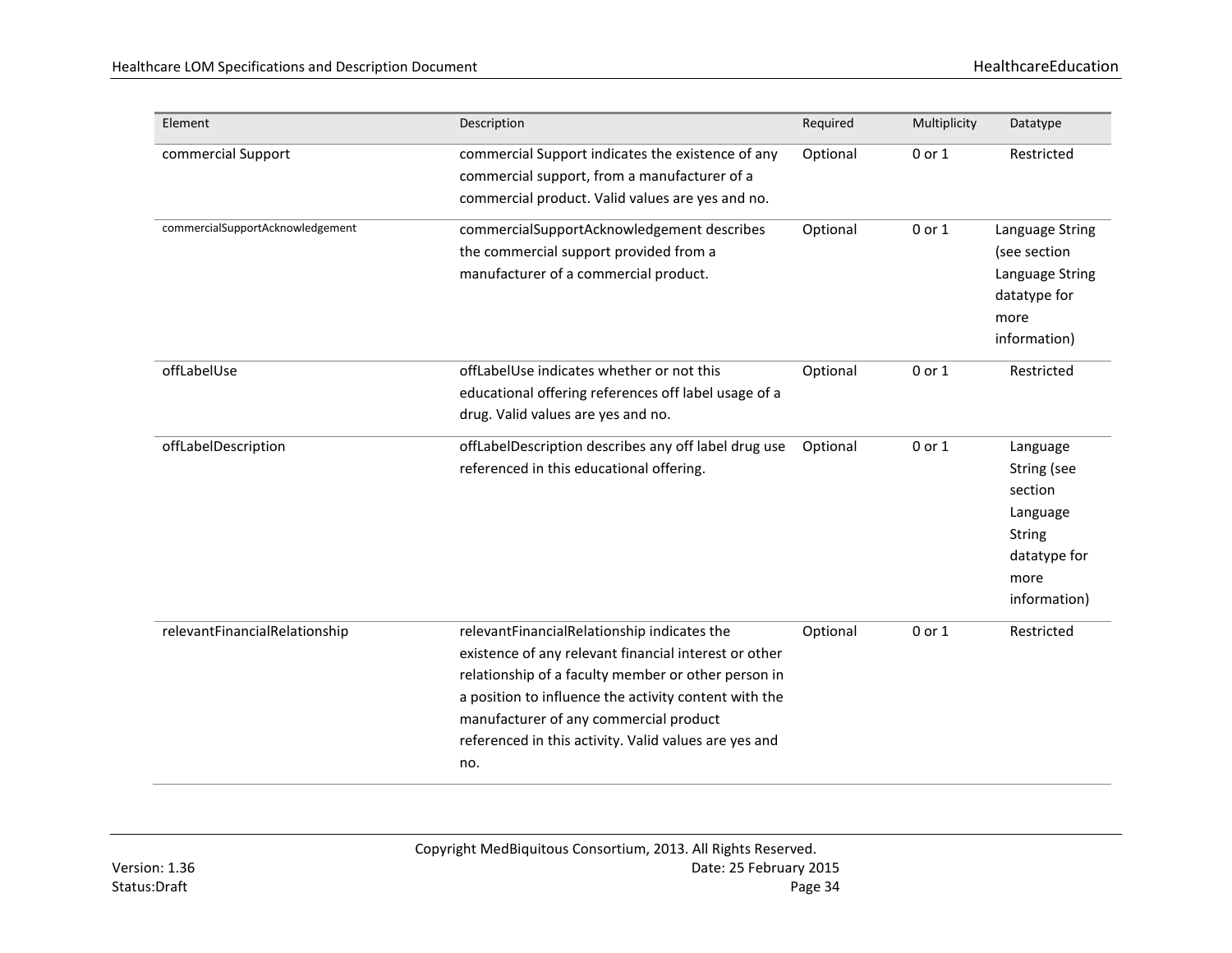| Element                                 | Description                                                                                                                                                                                                                                                                             | Required | Multiplicity | Datatype                                                                                                  |
|-----------------------------------------|-----------------------------------------------------------------------------------------------------------------------------------------------------------------------------------------------------------------------------------------------------------------------------------------|----------|--------------|-----------------------------------------------------------------------------------------------------------|
| relevantFinancialRelationshipDisclosure | relevantFinancialRelationshipDisclosure describes<br>any relevant financial interest or other relationship<br>of a faculty member or other person in a position<br>to influence the activity content with the<br>manufacturer of any commercial product<br>referenced in this activity. | Optional | 0 or more    | Language<br>String (see<br>section<br>Language<br><b>String</b><br>datatype for<br>more<br>information)   |
| quality                                 | quality provides the URI for a page describing a<br>quality assurance process for this activity. It has the<br>following attribute:<br>label<br>a human readable label for the quality<br>improvement process. For example, MedEdPORTAL<br>Peer Review.                                 | Optional | 0 or more    | anyURI                                                                                                    |
| contact                                 | Contact identifies the person or organization that<br>serves as the main point of contact for questions<br>about the learning content.                                                                                                                                                  | Optional | 0 or 1       | Character<br>String (see<br>section<br>Character<br><b>String</b><br>datatype for<br>more<br>information) |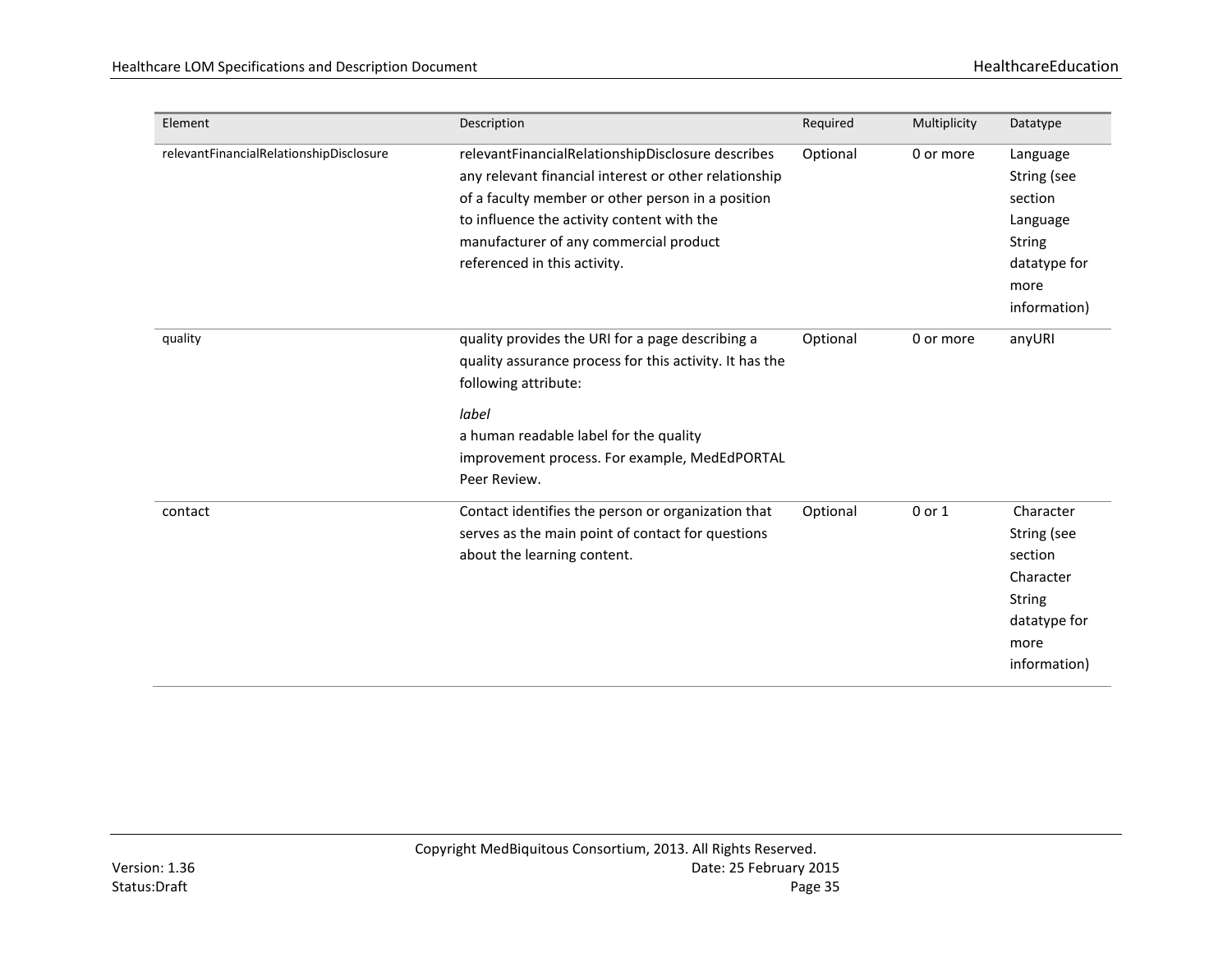| Element                       | Description                                                                                                                                                                 | Required | Multiplicity | Datatype                                                                   |
|-------------------------------|-----------------------------------------------------------------------------------------------------------------------------------------------------------------------------|----------|--------------|----------------------------------------------------------------------------|
| Dcterms:license               | The URI for the license associated with this<br>educational offering.<br>MedBiquitous uses the license element defined by<br>the Dublin Core Metadata Initiative.           | Optional | $0$ or $1$   | anyURI<br>For more<br>information,<br>see DCMI<br>Metadata<br>Terms [DCMI] |
| Dcterms:bibliographicCitation | A formal citation for this resource.<br>MedBiquitous uses the bibliographicCitation<br>element defined by the Dublin Core Metadata<br>Initiative.                           | Optional | 0 or 1       | Any<br>For more<br>information,<br>see DCMI<br>Metadata<br>Terms [DCMI]    |
| references                    | references contains subelements that refer to a<br>broad range of external documents. For more<br>information, see section references.                                      | Optional | 0 or more    | Container                                                                  |
| consent                       | consent contains subelements that provide<br>information to locate the consent forms related to<br>this educational offering. For more information,<br>see section consent. | Optional | 0 or more    | Container                                                                  |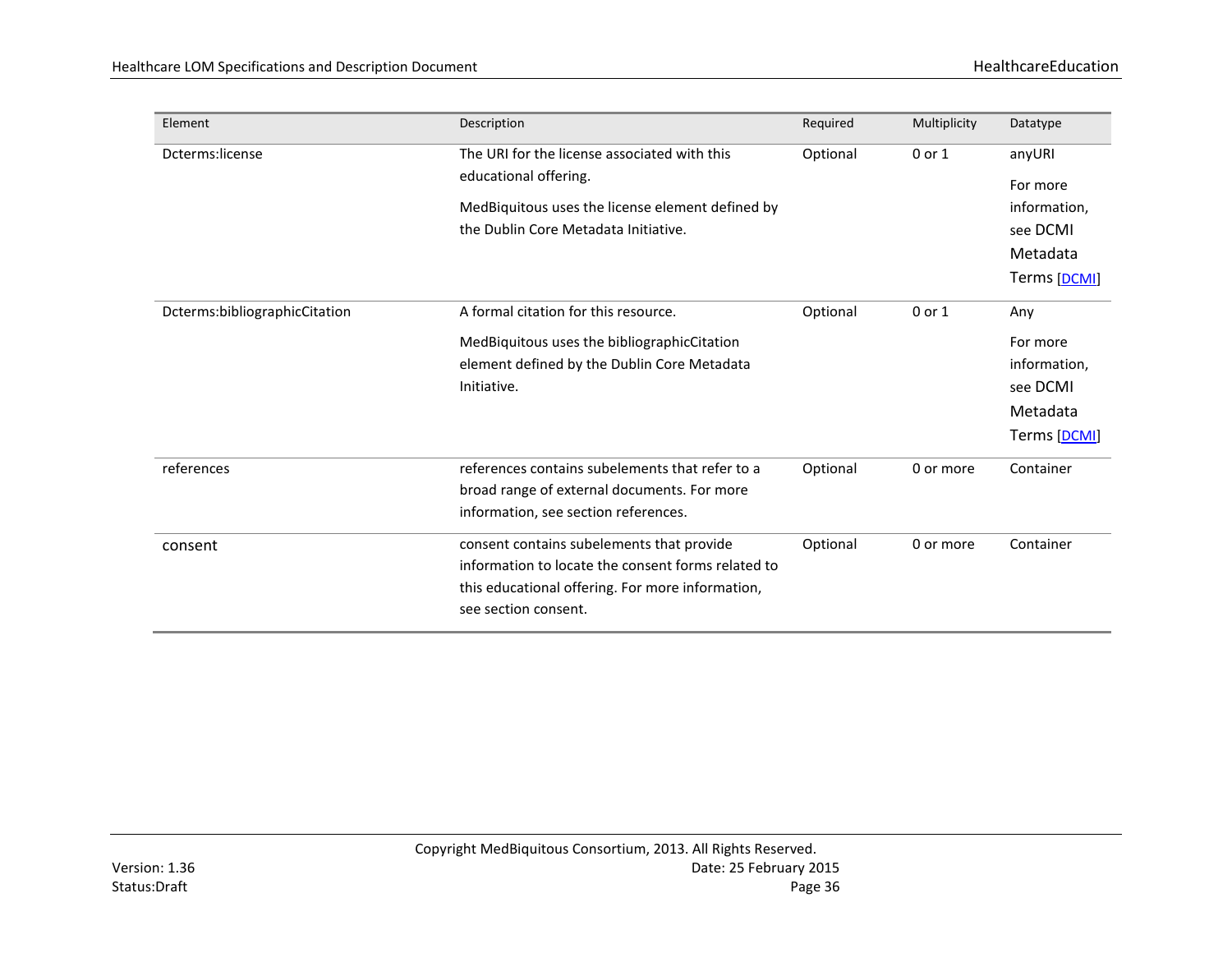#### <healthcareEducation>

- <expirationDate>2005-08-01</expirationDate>
- <hx:creditsAvailable>yes</hx:creditsAvailable>
- <credits>
- ...

#### </credits>

<targetAudience>

<profession>

<string language = "en">health educator</string>

</profession>

#### </targetAudience>

<hx:activitySponsorship>direct</hx:activitySponsorship>

<hx:participationModality>

technology based

</hx:participationModality>

<hx:activityDelivery>not live</hx:activityDelivery>

<hx:activityFormat>

<string language="en">course</string>

</hx:activityFormat>

<commercialSupport>yes</commercialSupport>

<commercialSupportAcknowledgement>

<string language = "en">MedBiquitous gratefully acknowledges a grant from the XYZ Foundation to provide funding for this course.</string>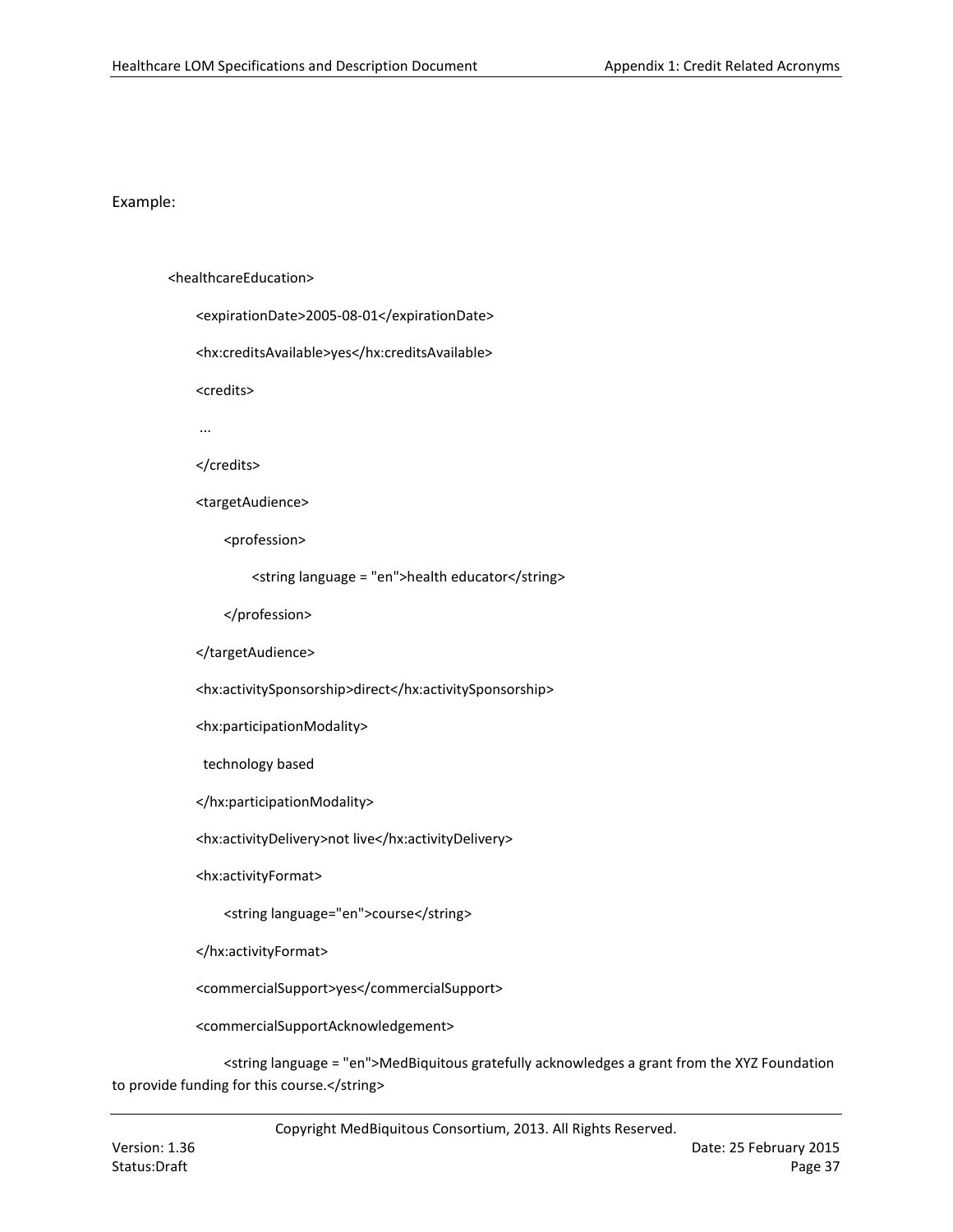</commercialSupportAcknowledgement>

<relevantFinancialRelationship>

no

</relevantFinancialRelationship>

<contact>Edgar Allan Poe, eapoe@medbiq.org</contact>

</healthcareEducation>

# **7.4 Credits**

credits is the sub element of healthcareEducation that describes the continuing education credits that may be awarded for this educational offering. Note that if an activity is certified to provide more than one type of continuing education credit (i.e. CME and CNE), the credits element should be repeated for each type of credit that may be awarded.

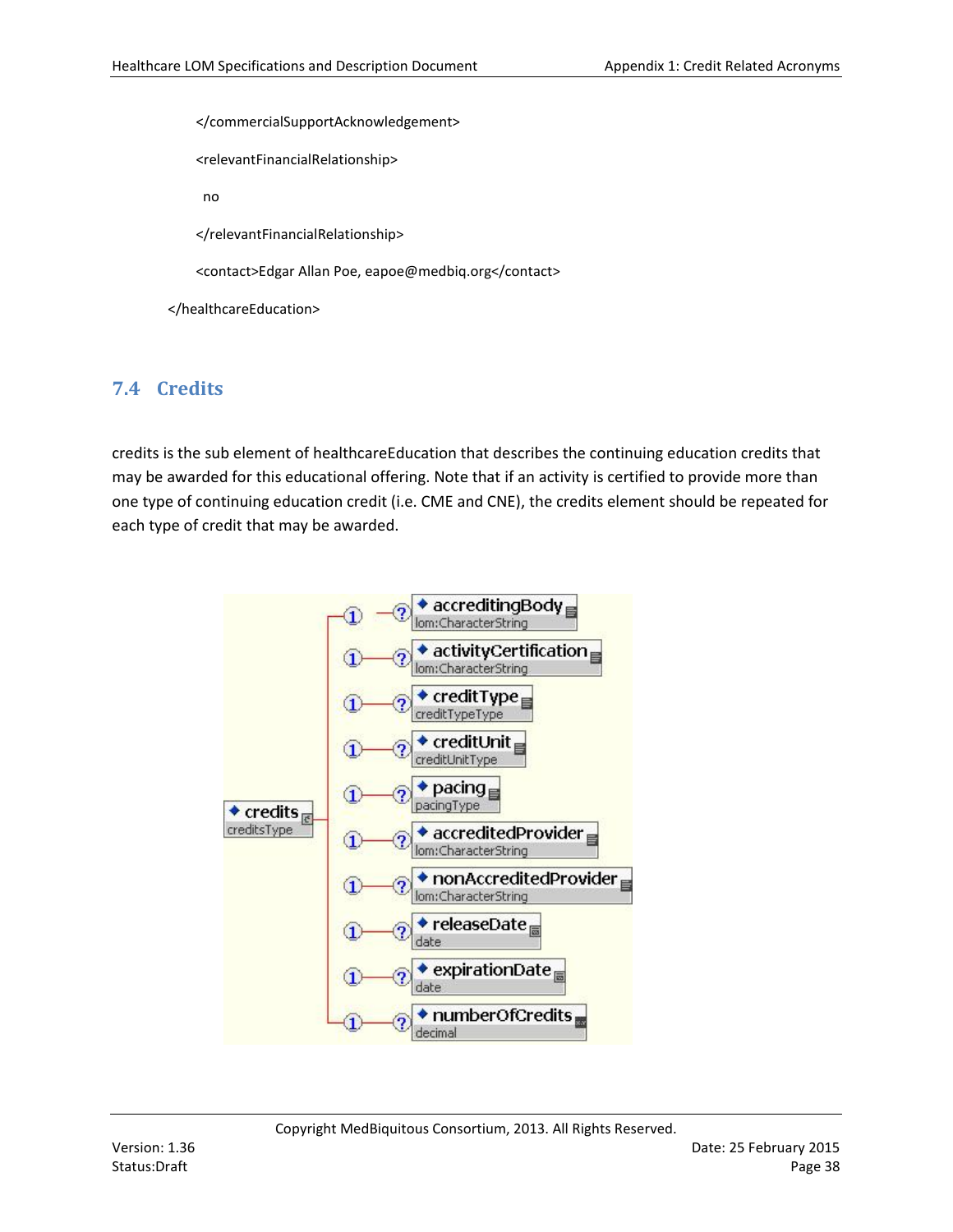For a glossary of acronyms used to describe credit, see Appendix 1.

### *Credits Information*

| <b>Element</b>  | <b>Description</b>                                                                                                                                                                                                                                                                                                                                                                                                                                                                                                                                                                                                              | <b>Required</b> | <b>Multiplicity</b> | <b>Datatype</b>                                                                                           |
|-----------------|---------------------------------------------------------------------------------------------------------------------------------------------------------------------------------------------------------------------------------------------------------------------------------------------------------------------------------------------------------------------------------------------------------------------------------------------------------------------------------------------------------------------------------------------------------------------------------------------------------------------------------|-----------------|---------------------|-----------------------------------------------------------------------------------------------------------|
| credits         | credits is the sub element<br>of healthcareEducation<br>that describes continuing<br>education credits that may<br>be awarded for this<br>activity.                                                                                                                                                                                                                                                                                                                                                                                                                                                                             | Optional        | 0 or more           | Container                                                                                                 |
| accreditingBody | accreditingBody identifies<br>the organization that sets<br>the quality standards for<br>continuing education and is<br>the source of the<br>accreditation or<br>recognition process for the<br>provider of this<br>educational activity.<br>Recommended values for<br>accreditingBody include:<br>AAA, AACN, AAPA, AANA,<br>AANP, AARC, ACCME, ACHE,<br>ACPE, ACSM, ADA CERP,<br>AGD PACE, AHIMA, ANCC,<br>AOTA, APA, ARRT RCEEM,<br>ASCLS, ASHA, ASRT, AST,<br>ASWB, BOC, CA BBS, CA<br>BRN, CBSPD, CCME, CDR,<br>CECBEMS, COPE, . EBAC,<br>FCLB PACE, IACET,<br>IAHCSMM, NAADAC,<br>NASW, NATCEP, NBCC,<br>NCVACC, RCPath, . | Optional        | 0 or 1              | Character<br>String (see<br>section<br>Character<br><b>String</b><br>datatype for<br>more<br>information) |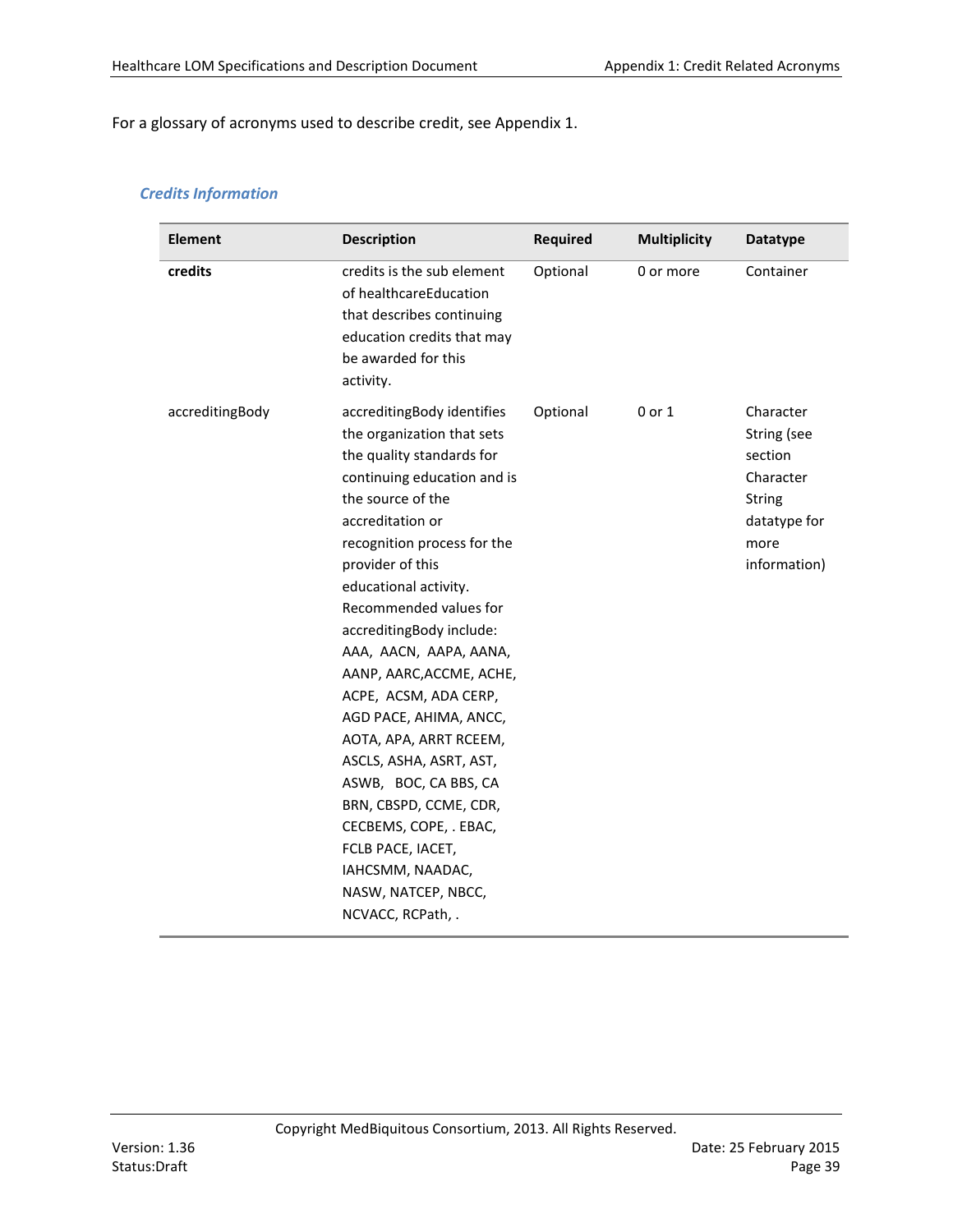| <b>Element</b>        | <b>Description</b>                                                                                                                                                                                                                                                                                                                                                                                                                                                                                                                                                                                                                                                                                                                         | <b>Required</b> | <b>Multiplicity</b> | <b>Datatype</b>                                                                                           |
|-----------------------|--------------------------------------------------------------------------------------------------------------------------------------------------------------------------------------------------------------------------------------------------------------------------------------------------------------------------------------------------------------------------------------------------------------------------------------------------------------------------------------------------------------------------------------------------------------------------------------------------------------------------------------------------------------------------------------------------------------------------------------------|-----------------|---------------------|-----------------------------------------------------------------------------------------------------------|
| activityCertification | activityCertification<br>identifies the category of<br>credit awarded for the<br>activity by the accredited<br>medical education<br>organization.<br>Recommended values<br>include: AAFP Prescribed,<br>AAFP Elective, AAP, ACEP,<br>ACOG, AMA PRA Category<br>1, AMA PRA Category 2,<br>AOA Category 1-A, AOA<br>Category I-B, AOA Category<br>2-A, AOA Category 2-B APA<br>Category 1, CECBEMS First<br>Responder, CECBEMS<br>Basic, CECBEMS Advanced,<br><b>CECBEMS Operational,</b><br><b>CECBEMS Educator,</b><br>CECBEMS Administrator,<br>CPHQ, EBAC CE Credit<br>Hours, Mainpro-M1,<br>Mainpro-C, Mainpro-M2,<br>Mainpro-C NCHEC<br>Category 1, NCHEC<br>Category 2, Synergy CERPS<br>A, Synergy CERPS B,<br>Synergy CERPS C, RCP. | Optional        | 0 or 1              | Character<br>String (see<br>section<br>Character<br><b>String</b><br>datatype for<br>more<br>information) |
| creditType            | creditType indicates which<br>type of credit is awarded<br>for this educational<br>activity. Valid values are:<br>CME, CE, CNE, CPE, and<br>CHES, CPD.                                                                                                                                                                                                                                                                                                                                                                                                                                                                                                                                                                                     | Optional        | 0 or 1              | Restricted                                                                                                |
| creditUnit            | creditUnit indicates the<br>unit of credit for this credit<br>definition. Valid values are:<br>CECH, CEH, CEU, Cognate,<br>Contact Hour, Credit, Hour,<br>Unit, Credit Hour, and<br>Point.                                                                                                                                                                                                                                                                                                                                                                                                                                                                                                                                                 | Optional        | $0$ or $1$          | Restricted                                                                                                |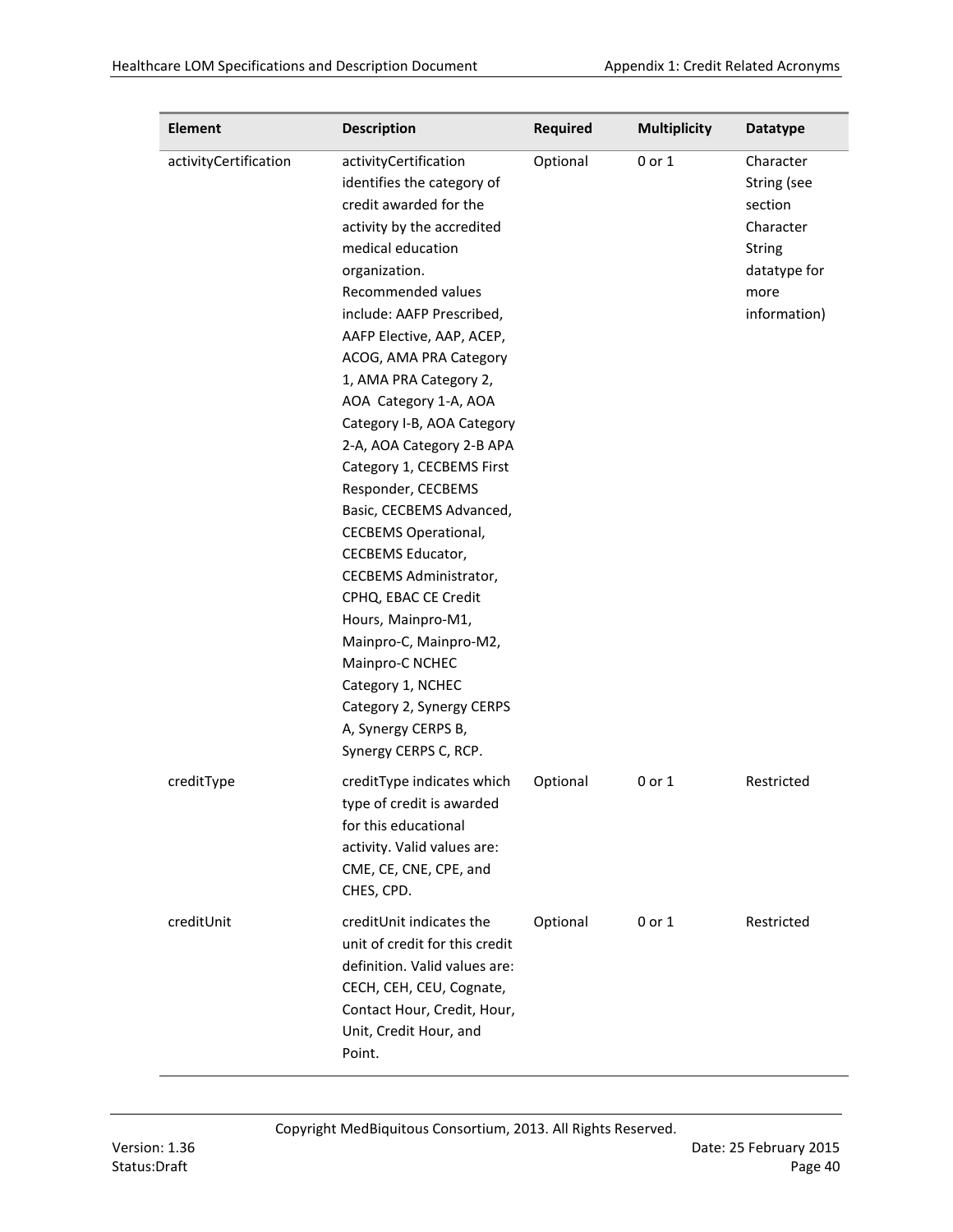| <b>Element</b>        | <b>Description</b>                                                                                                                                                                           | <b>Required</b> | <b>Multiplicity</b> | <b>Datatype</b>                                                                                           |
|-----------------------|----------------------------------------------------------------------------------------------------------------------------------------------------------------------------------------------|-----------------|---------------------|-----------------------------------------------------------------------------------------------------------|
| pacing                | pacing indicates who<br>controls the pacing of the<br>activity. Valid values are<br>learner paced and provider<br>paced.                                                                     | Optional        | $0$ or $1$          | Restricted                                                                                                |
| accreditedProvider    | accreditedProvider defines<br>the entity serving as the<br>accredited provider for this<br>activity.                                                                                         | Optional        | 0 or 1              | Character<br>String (see<br>section<br>Character<br><b>String</b><br>datatype for<br>more<br>information) |
| nonAccreditedProvider | nonAccreditedProvider<br>defines an educational<br>provider for this activity<br>that is not the accredited<br>provider. Jointly sponsored<br>activities have a non-<br>accredited provider. | Optional        | 0 or more           | Character<br>String (see<br>section<br>Character<br><b>String</b><br>datatype for<br>more<br>information) |
| releaseDate           | releaseDate identifies the<br>date this activity becomes<br>available for credit.                                                                                                            | Optional        | $0$ or $1$          | Date                                                                                                      |
| expirationDate        | expirationDate identifies<br>the date that the activity<br>ceases to be available for<br>credit.                                                                                             | Optional        | 0 or 1              | Date                                                                                                      |
| numberOfCredits       | numberOfCredits identifies<br>the number of continuing<br>education credits<br>associated with this<br>learning activity.                                                                    | Optional        | 0 or 1              | Decimal                                                                                                   |

<hx:credits>

<hx:accreditingBody>ACCME</hx:accreditingBody>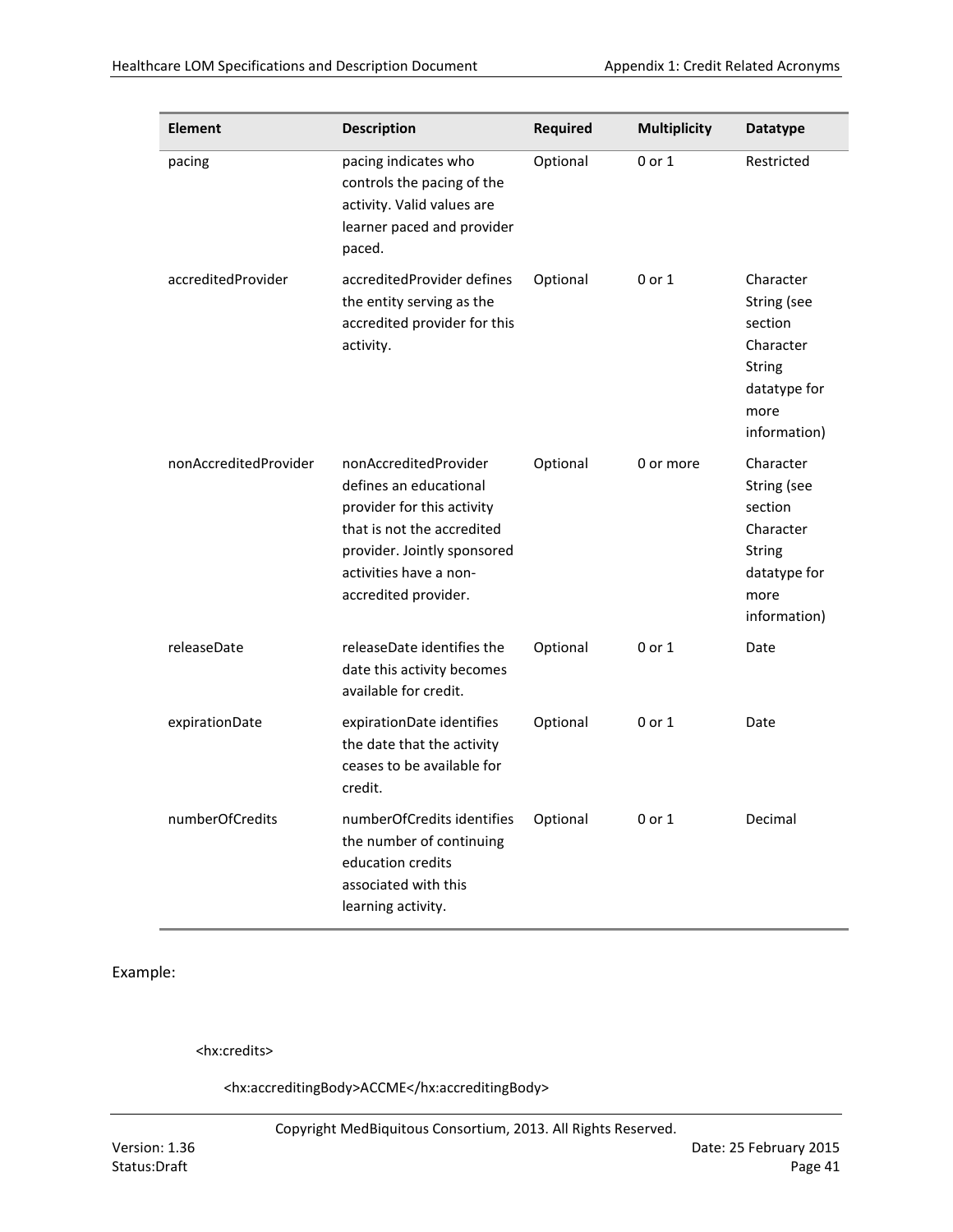<hx:activityCertification>

AAFP Prescibed

</hx:activityCertification>

<hx:creditType>CME</hx:creditType>

<hx:creditUnit>Credits</hx:creditUnit>

<hx:pacing>learner paced</hx:pacing>

<hx:accreditedProvider>

American Academy of Family Physicians

</hx:accreditedProvider>

<hx:releaseDate>2006-04-30</hx:releaseDate>

<hx:expirationDate>2007-04-30</hx:expirationDate>

<hx:numberOfCredits>1.5</hx:numberOfCredits>

</hx:credits>

## **7.5 Target Audience**

targetAudience is the sub element of healthcareEducation that provides more information on the individuals for whom this learning content is intended.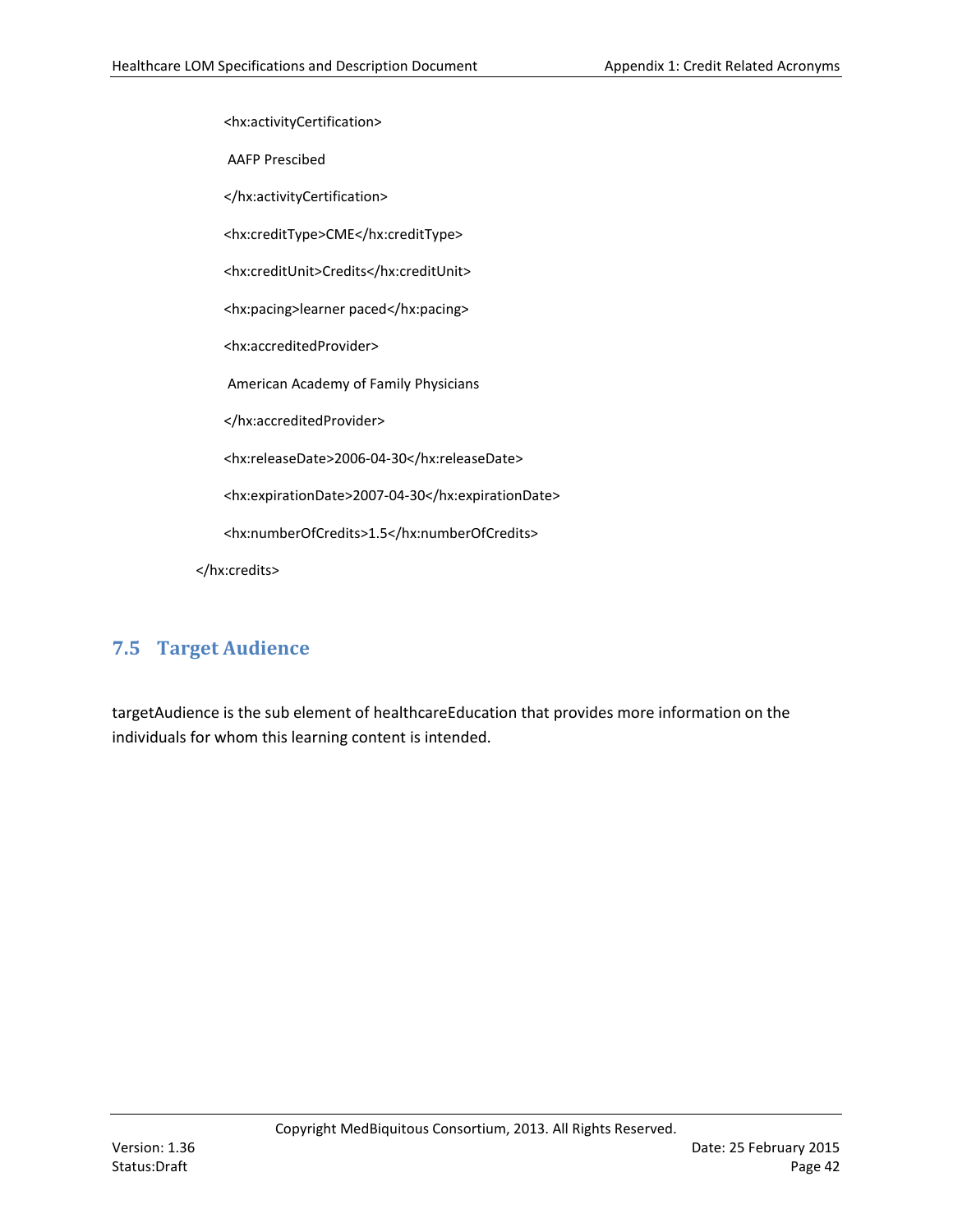

## *targetAudience Element Information*

| <b>Element</b>   | <b>Description</b>                                                                                                                                                                                                                                   | <b>Required</b> | <b>Multiplicity</b> | <b>Datatype</b>                                                                          |
|------------------|------------------------------------------------------------------------------------------------------------------------------------------------------------------------------------------------------------------------------------------------------|-----------------|---------------------|------------------------------------------------------------------------------------------|
| targetAudience   | targetAudience is the sub<br>element of<br>healthcareEducation that<br>provides more information<br>on the learners for which<br>this educational offering is<br>intended.                                                                           | Optional        | 0 or 1              | Container                                                                                |
| audienceCategory | audience Category is a sub<br>element of target Audience<br>that describes the intended<br>audience for the educational<br>offering in broad terms.<br>Recommended values are:<br>general, patient, caregiver,<br>professional, student,<br>trainee. | Optional        | 0 or more           | LanguageString<br>(see section<br>LanguageString<br>datatype for<br>more<br>information) |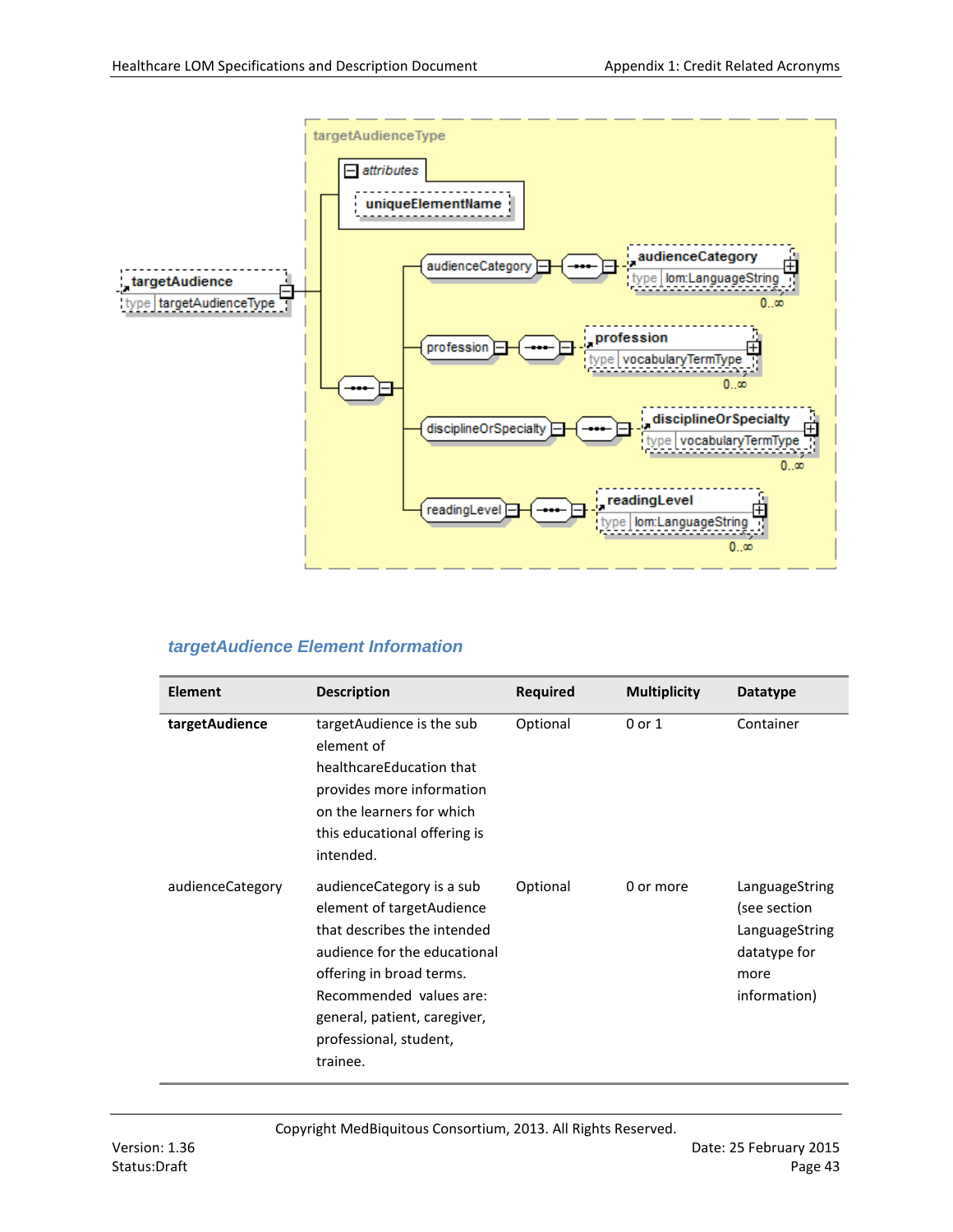| <b>Element</b>        | <b>Description</b>                                                                                                                                                                                                                                                      | <b>Required</b> | <b>Multiplicity</b> | <b>Datatype</b>                                                                          |
|-----------------------|-------------------------------------------------------------------------------------------------------------------------------------------------------------------------------------------------------------------------------------------------------------------------|-----------------|---------------------|------------------------------------------------------------------------------------------|
| profession            | profession describes the<br>health profession for which<br>this educational offering is<br>intended. For example,<br>physician, registered nurse,<br>etc. See Appendix 2 for a<br>hierarchical list of<br>recommended values.                                           | Optional        | 0 or more           | LanguageString<br>(see section<br>LanguageString<br>datatype for<br>more<br>information) |
|                       | Profession has the following<br>attributes:                                                                                                                                                                                                                             |                 |                     |                                                                                          |
|                       | source<br>source specifies the<br>terminology or vocabulary<br>from which the keyword is<br>taken. For example, UMLS,<br>SNOMED, or MeSH.                                                                                                                               |                 |                     |                                                                                          |
|                       | Id<br>id defines the unique<br>identifier associated with<br>this term in the structured<br>terminology or vocabulary.<br>For example, D009203.                                                                                                                         |                 |                     |                                                                                          |
| disciplineOrSpecialty | <b>DisciplineOrSpecialty</b><br>describes healthcare<br>discipline or specialty within<br>a profession that compose<br>part of the target audience<br>for this educational offering.<br>For example, cardiology. See<br>Appendix 2 for a list of<br>recommended values. | Optional        | 0 or more           | LanguageString<br>(see section<br>LanguageString<br>datatype for<br>more<br>information) |
|                       | disciplineOrSpecialty has the<br>following attributes:                                                                                                                                                                                                                  |                 |                     |                                                                                          |
|                       | source<br>source specifies the<br>terminology or vocabulary<br>from which the keyword is<br>taken. For example, UMLS,<br>SNOMED, or MeSH.                                                                                                                               |                 |                     |                                                                                          |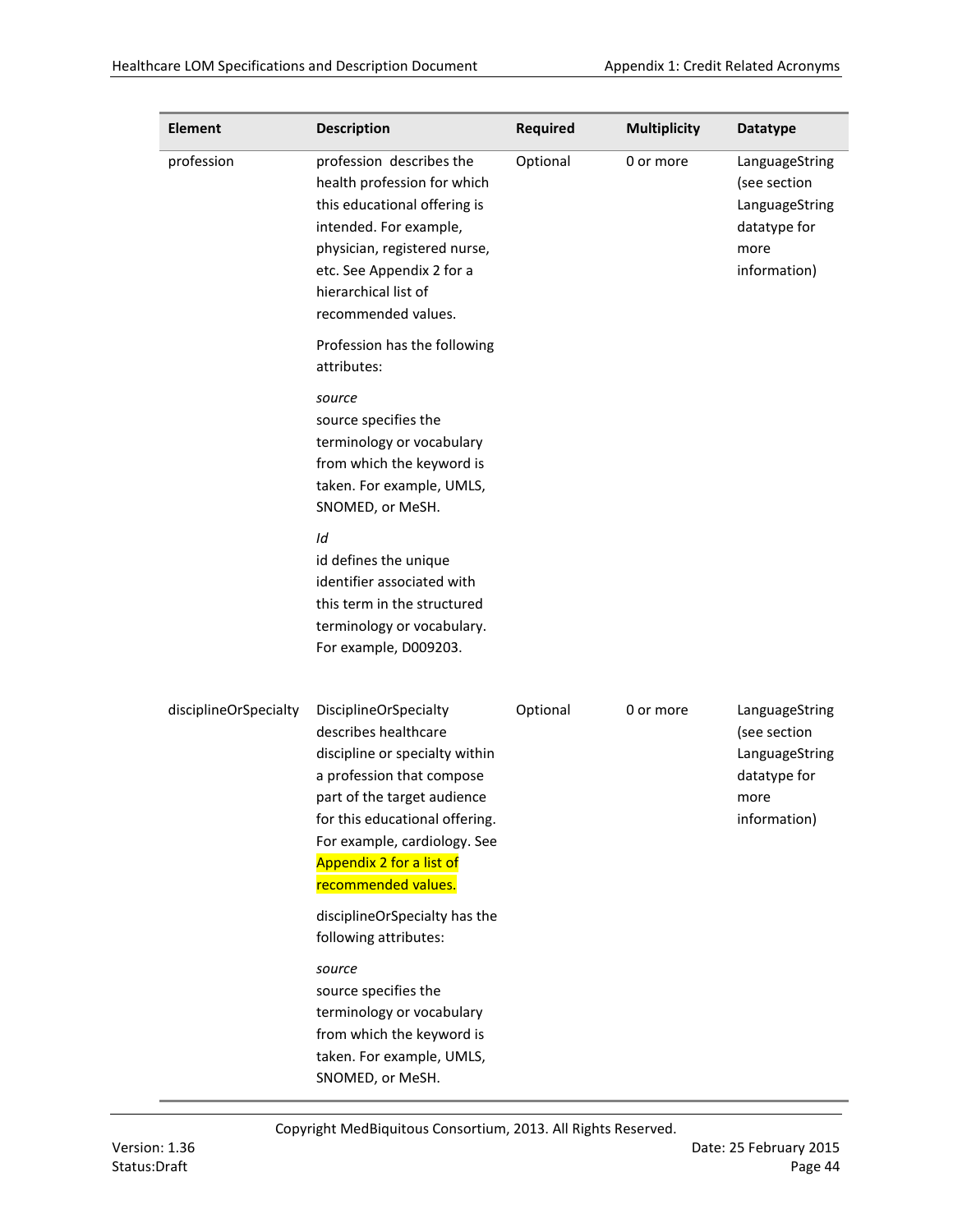| <b>Element</b> | <b>Description</b>                                                                                                                                                                                                                                                                                                                                                                                             | <b>Required</b> | <b>Multiplicity</b> | <b>Datatype</b>                                                                          |
|----------------|----------------------------------------------------------------------------------------------------------------------------------------------------------------------------------------------------------------------------------------------------------------------------------------------------------------------------------------------------------------------------------------------------------------|-----------------|---------------------|------------------------------------------------------------------------------------------|
|                | Id<br>id defines the unique<br>identifier associated with<br>this term in the structured<br>terminology or vocabulary.<br>For example, D009203.                                                                                                                                                                                                                                                                |                 |                     |                                                                                          |
| readingLevel   | readingLevel is the<br>subelement of<br>targetAudience that<br>describes the<br>primary/secondary school<br>grade reflecting the reading<br>level of the target audience.<br>This is normally used for<br>non-professional education.<br>Recommended values are:<br>grade 1, grade 2, grade 3,<br>grade 4, grade 5, grade 6,<br>grade 7, grade 8, grade 9,<br>grade 10, grade 11, grade<br>12, above grade 12. | Optional        | $0$ or $1$          | LanguageString<br>(see section<br>LanguageString<br>datatype for<br>more<br>information) |

<targetAudience>

<audienceCategory>professional</audienceCategory>

<profession>

<string language = "en">physician</string>

</profession>

<specialty>

<string language = "en">cardiology</string>

</specialty>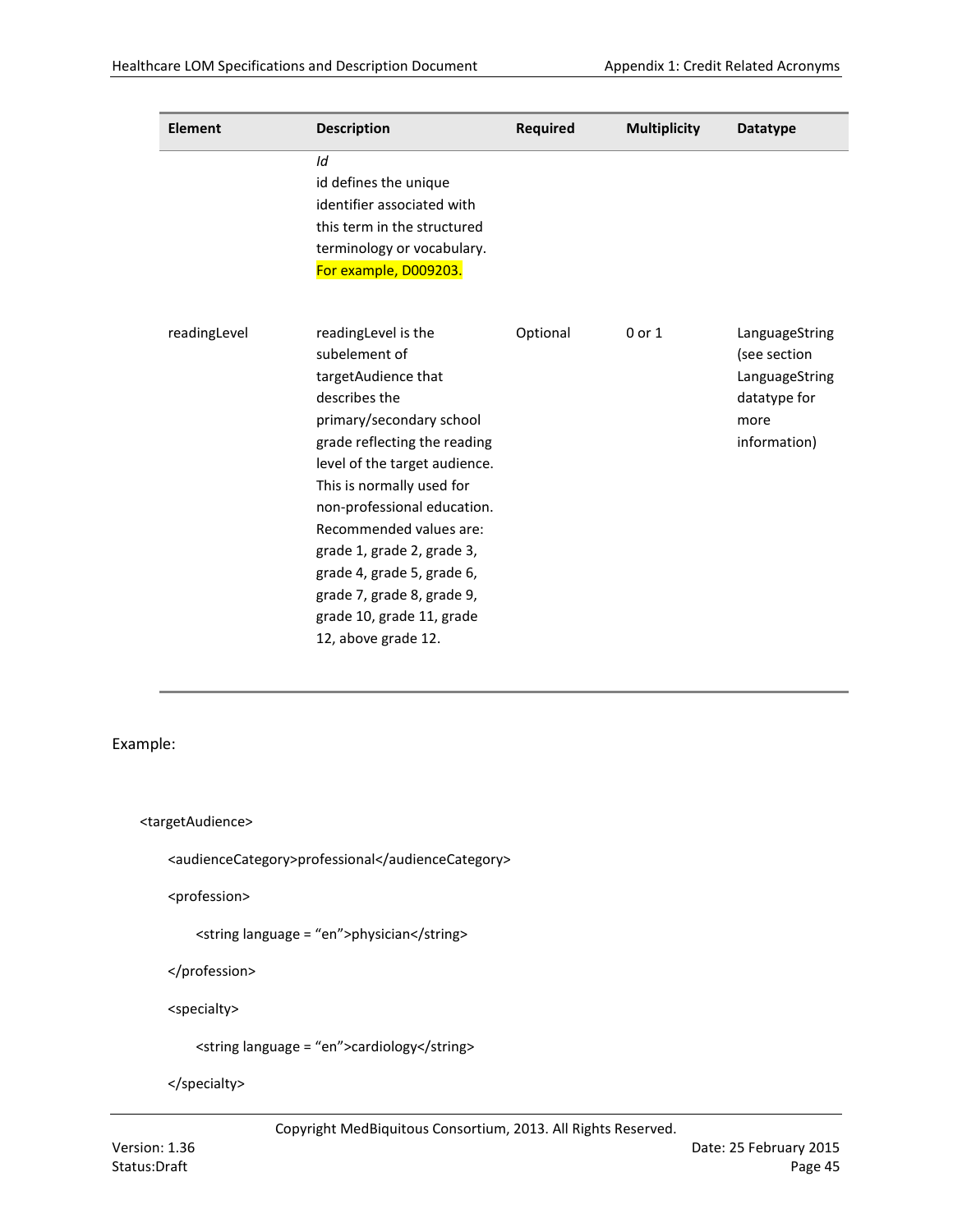<readingLevel>

```
<string language = "en">above grade 12</string>
```
</readingLevel>

```
</targetAudience>
```
## **7.6 Competency**

competency is the subelement of healthcareEducation that provides detailed information on the competency that is being dealt with in the educational offering. A competency element refers to a competency object and to a competency framework, and uses the reference datatype. Two reference subelements are required: one for the competency object and one for the competency framework.



### *competency Element Information*

| <b>Element</b> | <b>Description</b>                                                                                  | <b>Required</b> | <b>Multiplicity</b> | <b>Datatype</b> |
|----------------|-----------------------------------------------------------------------------------------------------|-----------------|---------------------|-----------------|
| competency     | competency contains the<br>subelements that reference<br>a competency in a<br>competency framework. | Optional        | 0 or 1              | Container       |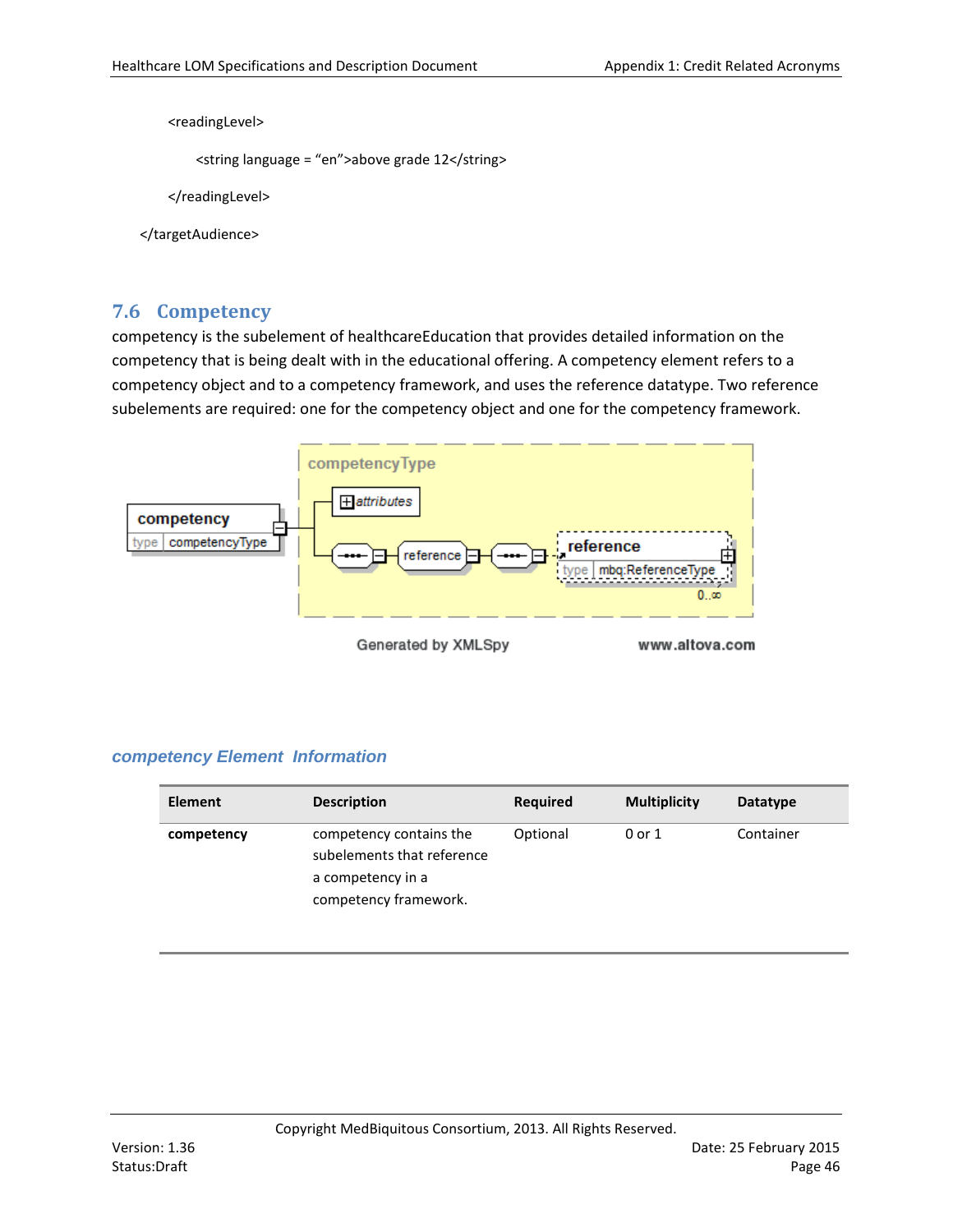| <b>Element</b> |           | <b>Description</b>                                                                                                                                                                                                                                           | <b>Required</b> | <b>Multiplicity</b> | <b>Datatype</b>                                        |
|----------------|-----------|--------------------------------------------------------------------------------------------------------------------------------------------------------------------------------------------------------------------------------------------------------------|-----------------|---------------------|--------------------------------------------------------|
| 7.6.1          | reference | A reference to a competency<br>object or competency<br>framework.<br>References should occur<br>twice: once to reference a<br>competency object, once to<br>reference the relevant<br>competency framework<br>including the referenced<br>competency object. | Required        | $\overline{2}$      | Container (see<br>[Common] for<br>more<br>information) |
|                |           | The Reference element uses<br>the ReferenceType datatype<br>from the MedBiquitous<br>Common Specifications.                                                                                                                                                  |                 |                     |                                                        |

```
<Competency>
      <Reference>
         <rdf:description
about="http://www.example.org/milestone/SBP4.xml"/>
         <rdf:type
rdf:resource="http://ns.medbiq.org/competencyobject/v1/"/>
      </Reference>
      <Reference>
         <rdf:description
about="http://www.example.org/im_milestones.xml"/>
         <rdf:type
rdf:resource="http://ns.medbiq.org/competencyframework/v1/"/>
         <dcterms:format>application/xml</dcterms:format>
      </Reference>
   </Competency>
```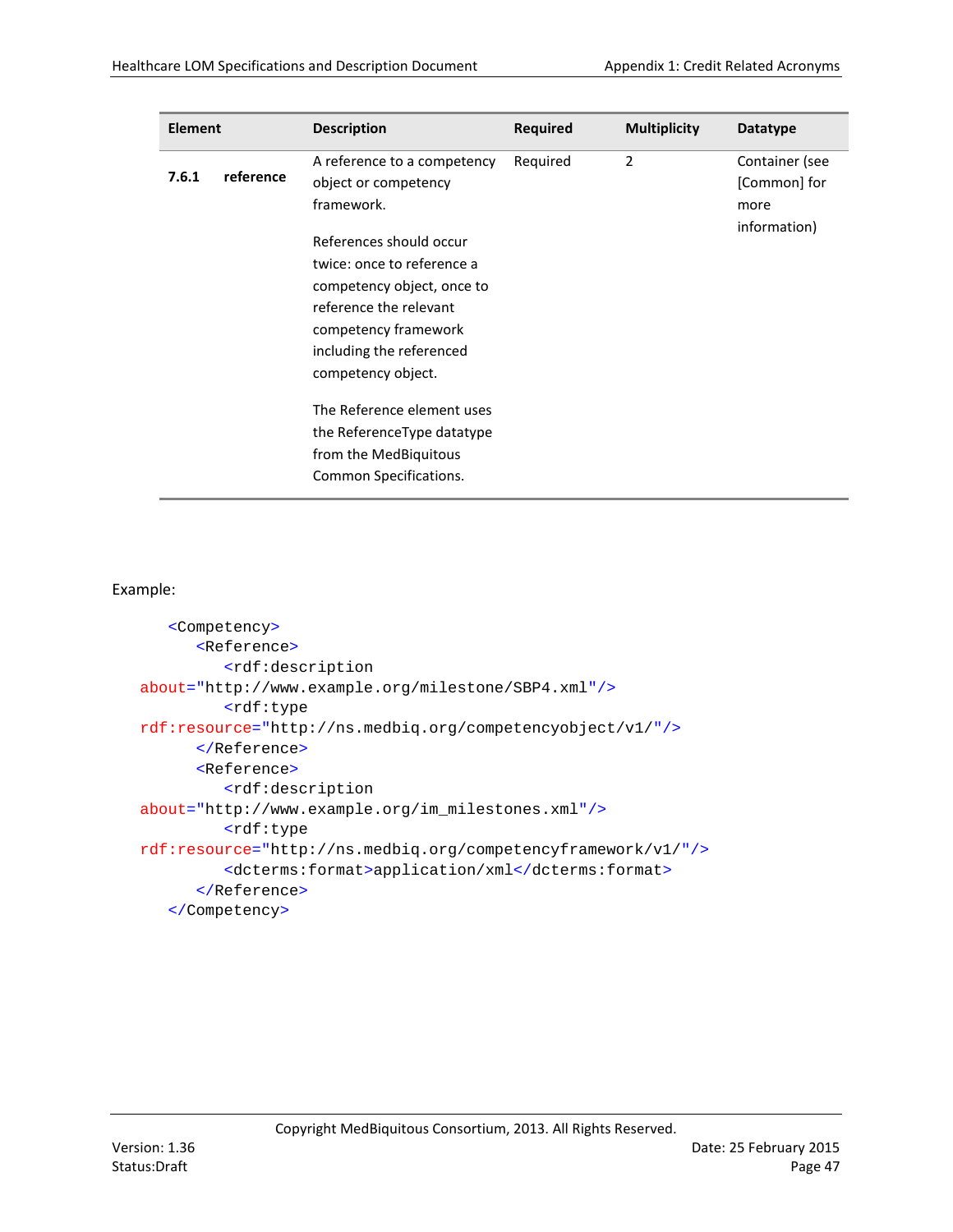# **7.7 ActivityLocation**

activityLocation is the subelement of healthcareEducation that provides detailed information on the location of an in-person learning activity.

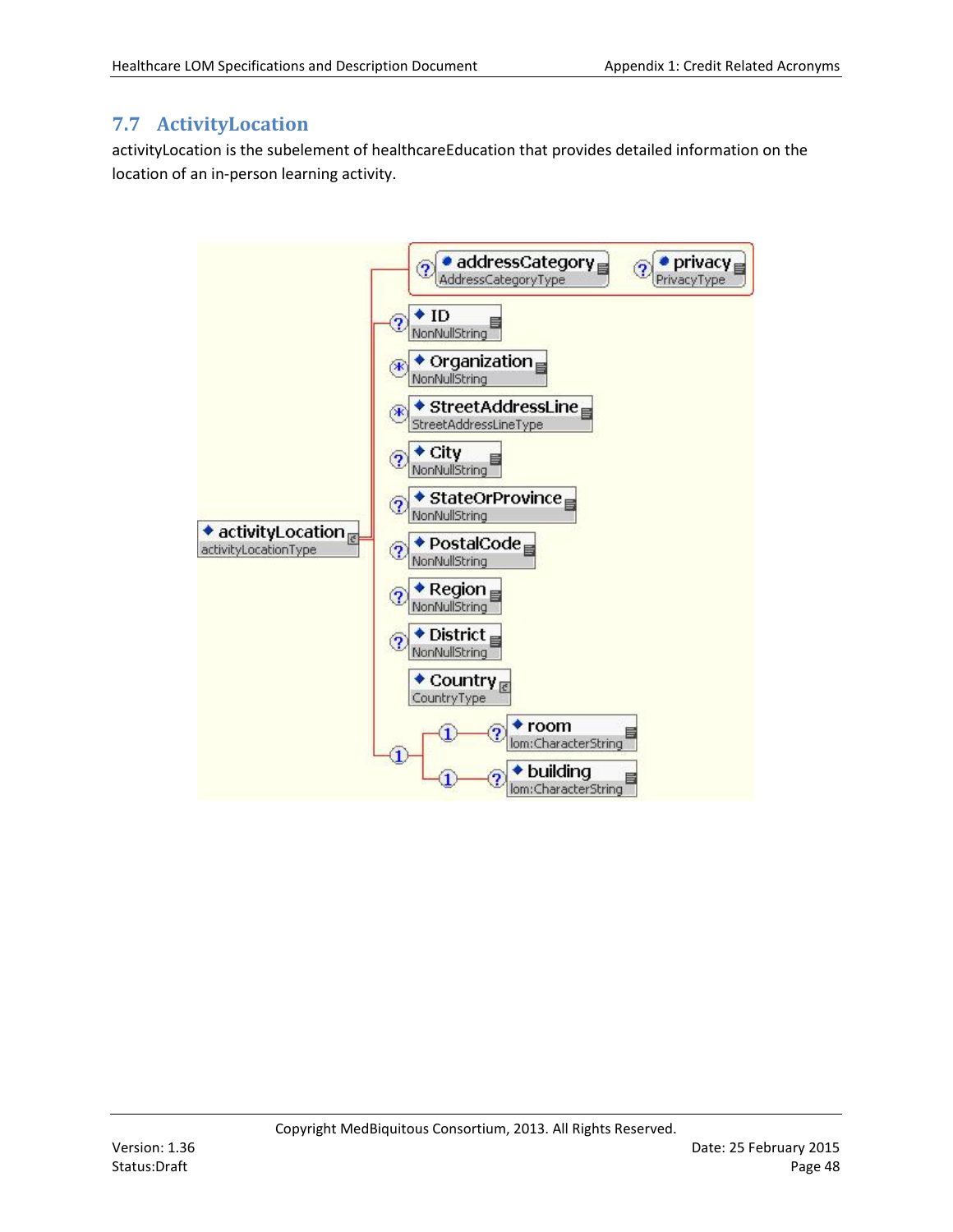| <b>Element</b>   | <b>Description</b>                                                                                                                                                                                                                                                                                       | <b>Required</b> | <b>Multiplicity</b> | <b>Datatype</b>                                                                                            |
|------------------|----------------------------------------------------------------------------------------------------------------------------------------------------------------------------------------------------------------------------------------------------------------------------------------------------------|-----------------|---------------------|------------------------------------------------------------------------------------------------------------|
| activityLocation | activityLocation indicates<br>the geographical location in<br>which an in person activity<br>takes place.                                                                                                                                                                                                | Optional        | $0$ or $1$          | Container                                                                                                  |
|                  | activity Location extends the<br>AddressType datatype<br>within the MedBiquitous<br>Professional Profile. For<br>information on the<br>attributes and subelements<br>associated with an address,<br>please see MedBiquitous<br>Address Specifications and<br>Description Document, ver.<br>1.0 [Address] |                 |                     |                                                                                                            |
| room             | Room is a subelement of<br>activityLocation. It defines<br>the room in which an activity<br>takes place.                                                                                                                                                                                                 | Optional        | $\mathbf{1}$        | <b>Character String</b><br>(see section<br><b>Character String</b><br>datatype for<br>more<br>information) |
| building         | Building is a subelement of<br>activityLocation. It defines<br>the building in which an<br>activity takes place.                                                                                                                                                                                         | Optional        | $\mathbf{1}$        | <b>Character String</b><br>(see section<br><b>Character String</b><br>datatype for<br>more<br>information) |

### activityLocation information

Example:

<healthcareMetadata>

<healthcareEducation>

<activityLocation>

<a:Organization>Portland VA Medical Center</a:Organization>

<a:StreetAddressLine>3710 SW US Veterans Hospital Road</a:StreetAddressLine>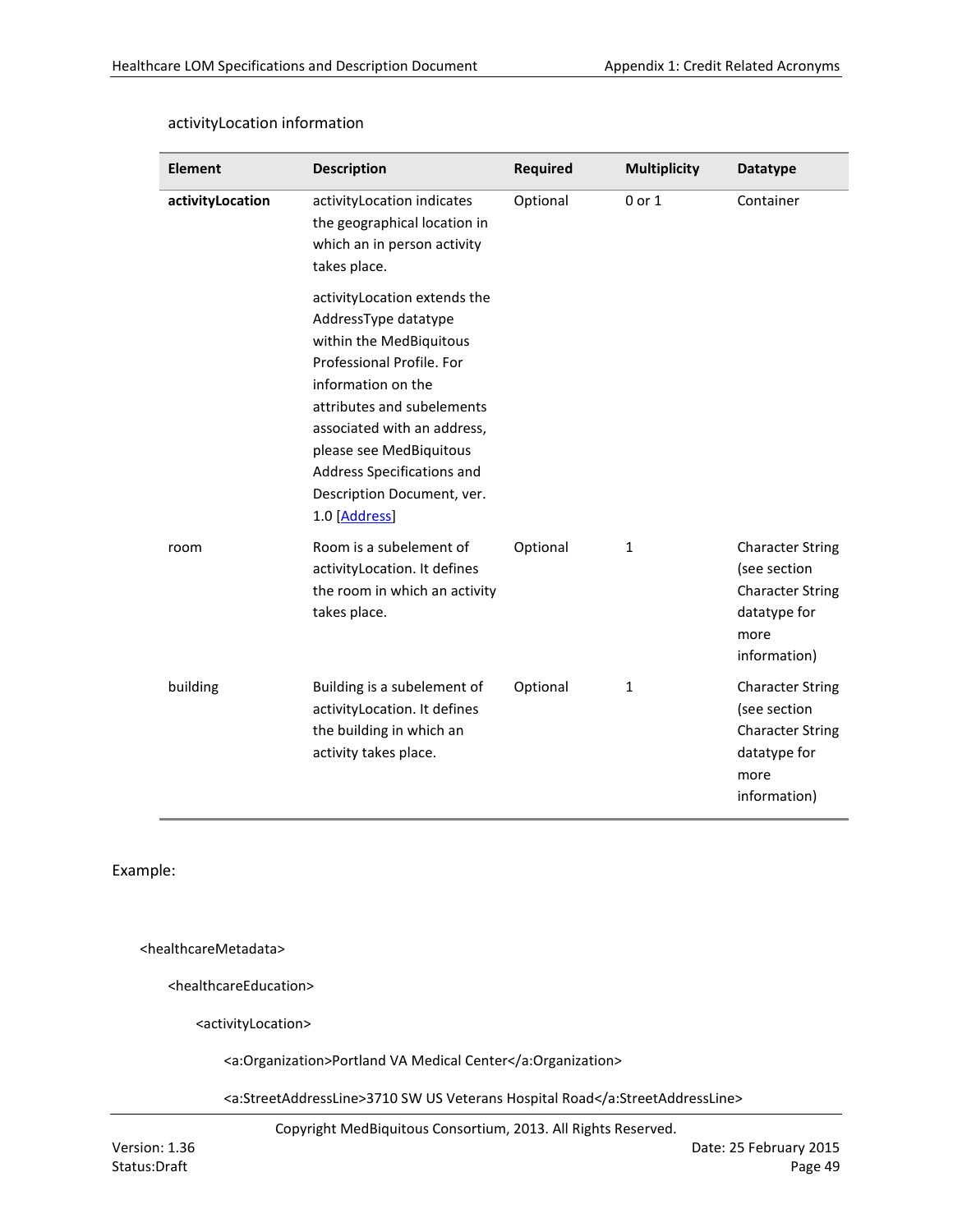<a:City>Portland</a:City>

<a:StateOrProvince>Oregon</a:StateOrProvince>

<a:PostalCode>97201</a:PostalCode>

<a:Country>

<a:CountryCode>US</a:CountryCode>

</a:Country>

<room>Schaffer Auditorium</room>

<building>Building 101</building>

</activityLocation>

</healthcareEducation>

</healthcareMetadata>

### **7.8 References**

references is the subelement of healthcareEducation that provides a way to reference a broad range of external documents related to the educational offering.



#### Generated by XMLSpy

#### www.altova.com

| <b>Element</b> | <b>Description</b>                                                                                                                                           | Required | <b>Multiplicity</b> | Datatype                                             |
|----------------|--------------------------------------------------------------------------------------------------------------------------------------------------------------|----------|---------------------|------------------------------------------------------|
| reference      | A reference to the<br>supporting information.<br>The reference element uses<br>the ReferenceType datatype<br>from the MedBiguitous<br>Common Specifications. | Optional | $0$ or $1$          | Container<br>For more<br>information see<br>[Common] |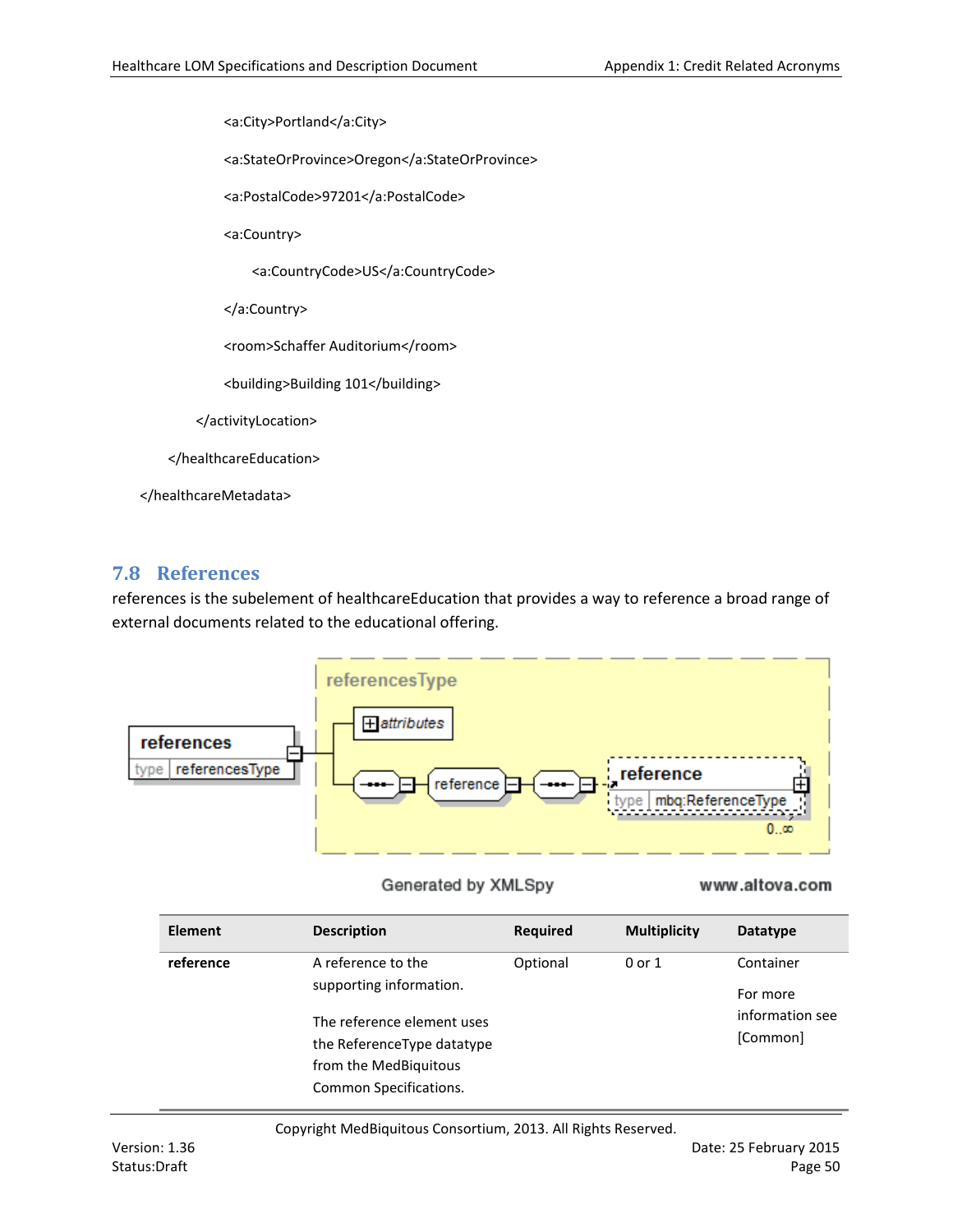## **7.9 Consent**

consent is the subelement of healthcareEducation that provides information to locate the consent forms related to this educational offering. Information can be provided by specifying a catalog and an entry within this catalogue, if a cataloguing system of the consent forms is in use. The comment subelement can provide any additional information useful to locate the catalogue or any other archiving system where the consent forms are stored.



Generated by XMLSpy

www.altova.com

## *consent Element Information*

| <b>Element</b> | <b>Description</b>                                                                                                                                           | <b>Required</b> | <b>Multiplicity</b> | <b>Datatype</b>                                                            |
|----------------|--------------------------------------------------------------------------------------------------------------------------------------------------------------|-----------------|---------------------|----------------------------------------------------------------------------|
| consent        | consent is the sub element<br>of healthcareEducation that<br>provides information useful<br>to locate consent forms<br>related this educational<br>offering. | Optional        | 0 or more           | Container                                                                  |
| catalog        | catalog specifies the<br>catalogue, if any, used to<br>catalogue the consent forms                                                                           | Optional        | $0$ or $1$          | CharacterString<br>(see section<br>CharacterString<br>datatype for<br>more |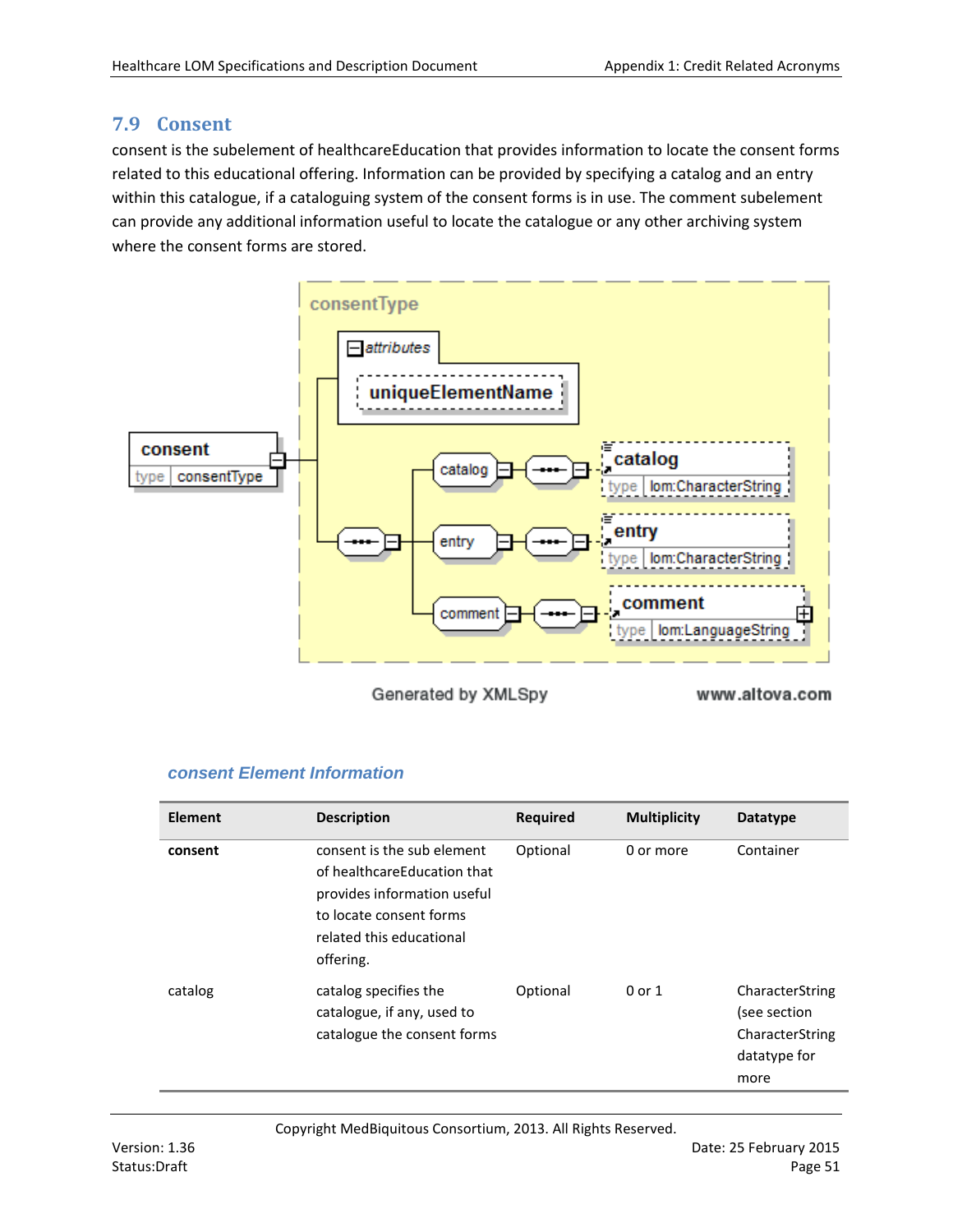| <b>Element</b> | <b>Description</b>                                                                                                   | <b>Required</b> | <b>Multiplicity</b> | <b>Datatype</b>                                                                            |
|----------------|----------------------------------------------------------------------------------------------------------------------|-----------------|---------------------|--------------------------------------------------------------------------------------------|
|                |                                                                                                                      |                 |                     | information)                                                                               |
| entry          | the entry or entries of the<br>consent forms, if catalogued                                                          | Optional        | 0 or 1              | CharacterString<br>(see section<br>CharacterString<br>datatype for<br>more<br>information) |
| comment        | additional information<br>useful to locate the<br>catalogue or any other<br>system where consent forms<br>are stored | Optional        | 0 or 1              | LanguageString<br>(see section<br>LanguageString<br>datatype for<br>more<br>information)   |

#### <consent>

<catalog>Jagiellonian University Medical College ConsentForms</catalog>

<entry>2010.13212 </entry>

<comment>Completed consent forms are stored in the following secure location: \\jmds\consent\

</comment>

</consent>

## **7.10 healthcareAsset**

healthcareAsset is the subelement of healthcareMetadata that contains healthcare specific metadata for images, text, multimedia files, and other files that contribute to the creation of an educational offering. healthcareAsset is optional.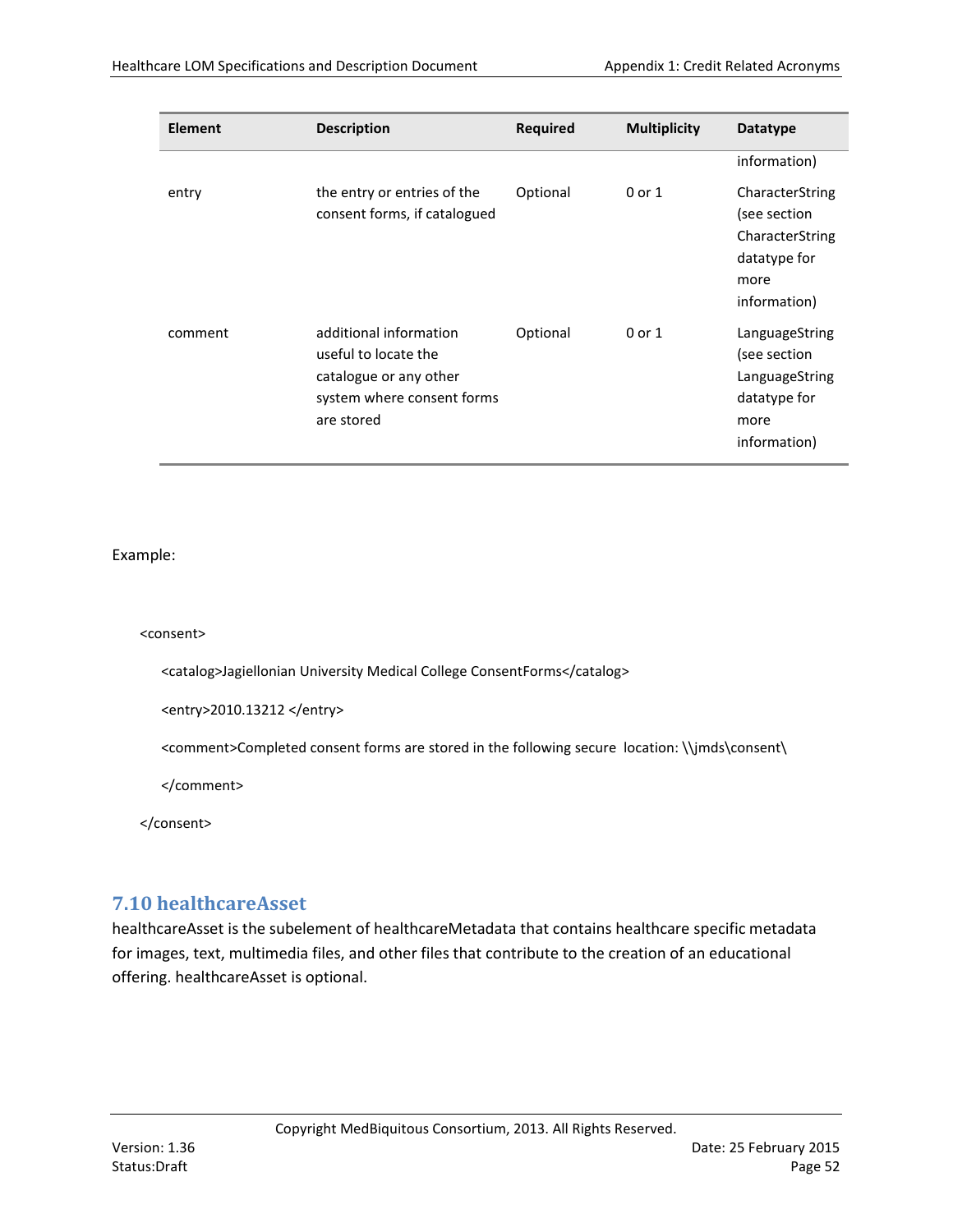

healthcareAsset Information

| <b>Element</b> | <b>Description</b> | <b>Required</b> | <b>Multiplicity</b> | <b>Datatype</b> |
|----------------|--------------------|-----------------|---------------------|-----------------|
|                |                    |                 |                     |                 |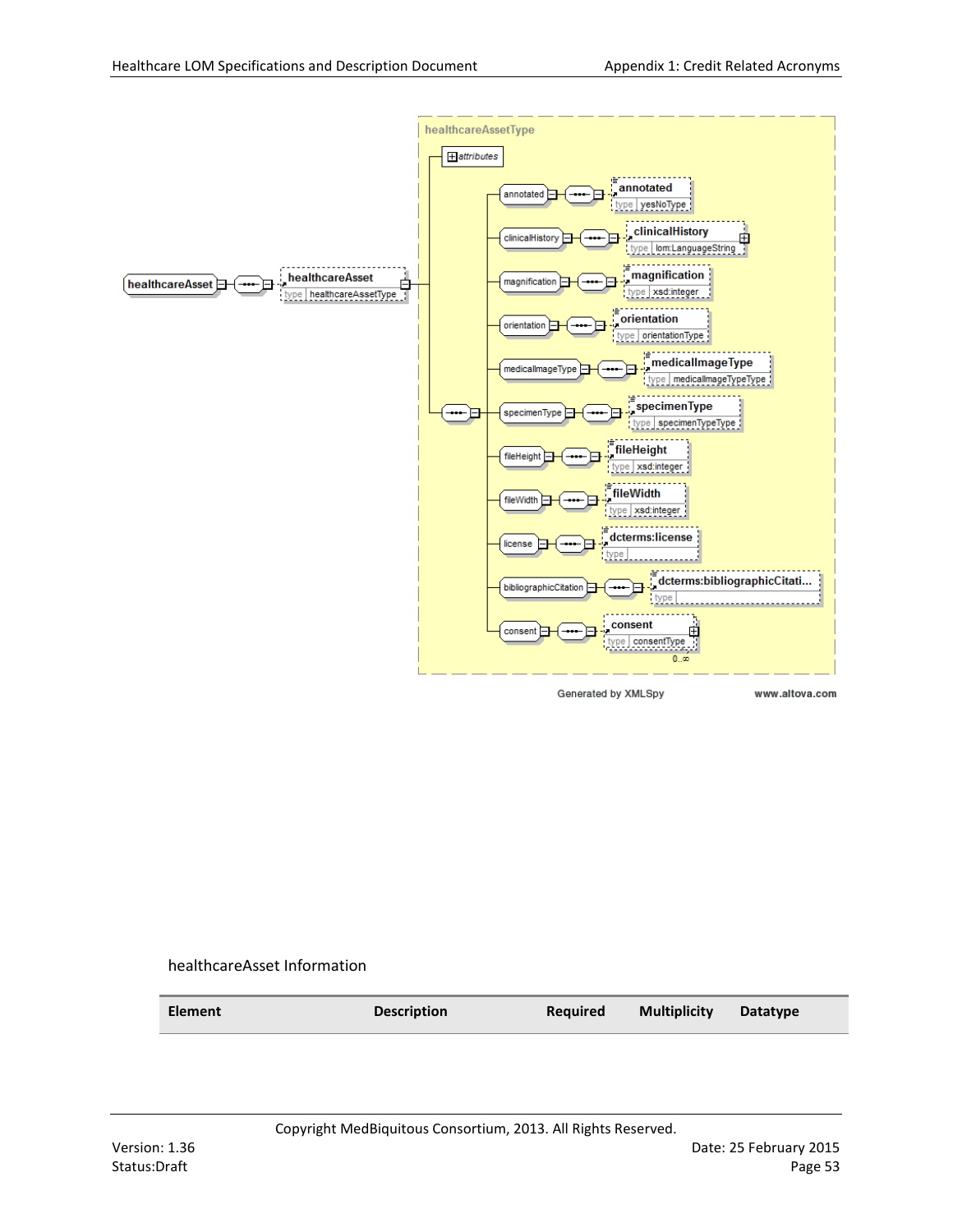Î

| <b>Element</b>   | <b>Description</b>                                                                                                                                                                                      | <b>Required</b> | <b>Multiplicity</b> | <b>Datatype</b>                                                                          |
|------------------|---------------------------------------------------------------------------------------------------------------------------------------------------------------------------------------------------------|-----------------|---------------------|------------------------------------------------------------------------------------------|
| healthcareAsset  | healthcareAsset is the<br>subelement of<br>healthcareMetadata<br>that provides more<br>information about<br>images and other files<br>that contribute to the<br>creation of an<br>educational offering. | Optional        | $0$ or $1$          | Container                                                                                |
| annotated        | annotated is a<br>subelement of<br>healthcareAsset that<br>indicates whether or<br>not this resource<br>features an annotated<br>or labeled image. Valid<br>values are: yes, no.                        | Optional        | 0 or 1              | Restricted                                                                               |
| clinical History | clinical History is a<br>subelement of<br>healthcareAsset that<br>describes the clinical<br>history of the patient or<br>subject described in this<br>resource.                                         | Optional        | 0 or 1              | LanguageString<br>(see section<br>LanguageString<br>datatype for<br>more<br>information) |
| magnification    | magnification is a<br>subelelement of<br>healthcareAsset that<br>describes the<br>magnification of<br>microscopic image(s)<br>found in this resource.<br>For example, 100.                              | Optional        | 0 or 1              | Integer                                                                                  |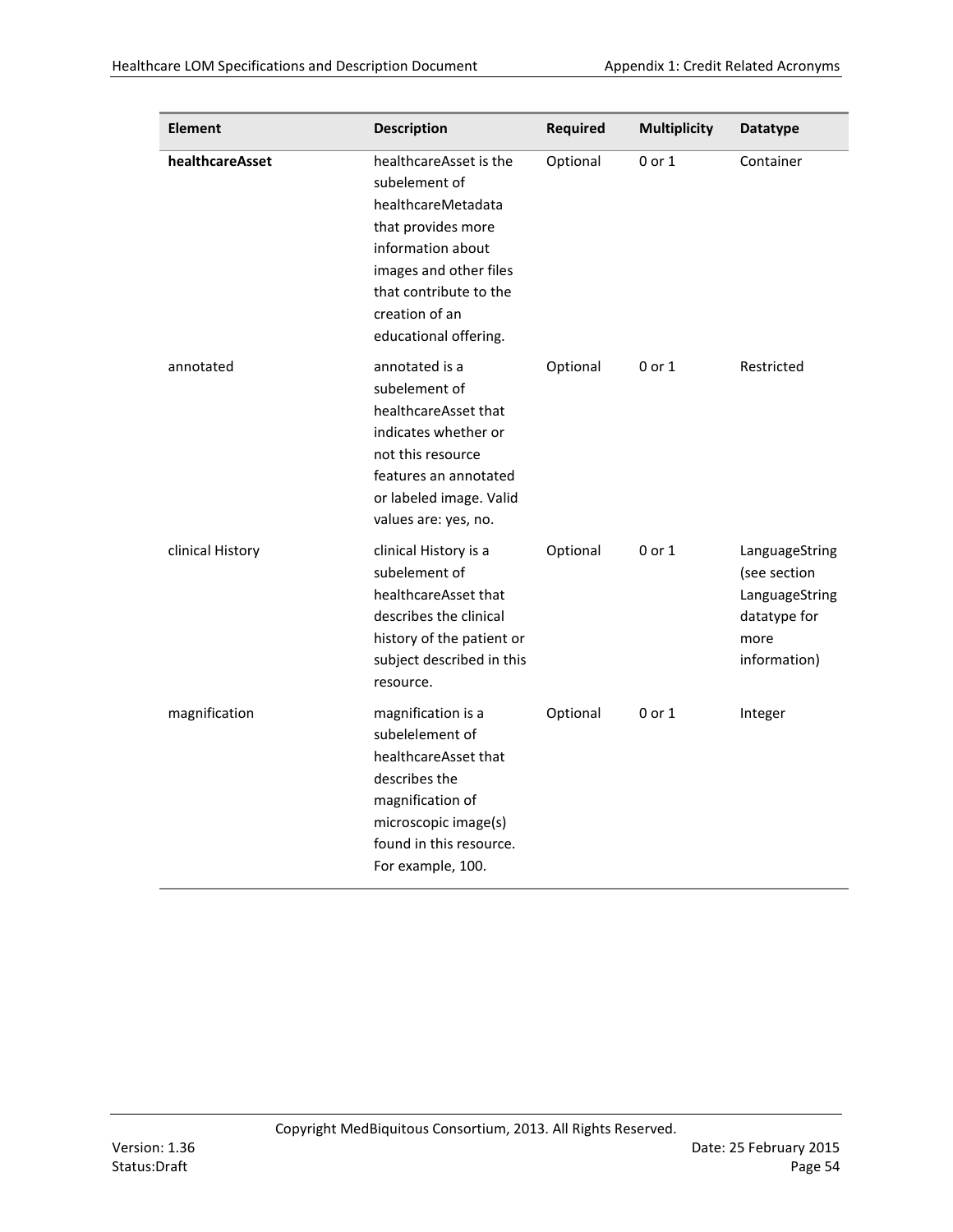| <b>Element</b>   | <b>Description</b>                                                                                                                                                                                                                                                                                                                                                                                             | <b>Required</b> | <b>Multiplicity</b> | <b>Datatype</b> |
|------------------|----------------------------------------------------------------------------------------------------------------------------------------------------------------------------------------------------------------------------------------------------------------------------------------------------------------------------------------------------------------------------------------------------------------|-----------------|---------------------|-----------------|
| orientation      | orientation is a<br>subelelement of<br>healthcareAsset that<br>describes the<br>orientation of image(s)<br>found in this resource.<br>Valid values are: axial,<br>coronal, horizontal,<br>longitudinal, sagittal,<br>transverse.                                                                                                                                                                               | Optional        | 0 or 1              | Restricted      |
| medicalImageType | medicalImageType is a<br>subelelement of<br>healthcareAsset that<br>describes the type of<br>image, radiological or<br>otherwise, Featured in<br>this resource. Valid<br>values are: angiogram,<br>computed axial<br>tomography scan,<br>electrocardiogram,<br>endoscopic image,<br>magnetic resonance<br>image, mammogram,<br>micrograph, nuclear<br>medicine scan,<br>photograph, radiograph,<br>ultrasound. | Optional        | 0 or 1              | Restricted      |
| specimenType     | specimenType is a<br>subelelement of<br>healthcareAsset that<br>describes the type of<br>specimen featured in<br>this resource. Valid<br>values are: cell, organ,<br>organ system, organelle,<br>tissue.                                                                                                                                                                                                       | Optional        | 0 or 1              | Restricted      |
| fileHeight       | fileHeight is the<br>subelement of<br>healthcareAsset that<br>describes the height of<br>the image in pixels.                                                                                                                                                                                                                                                                                                  | Optional        | 0 or 1              | Integer         |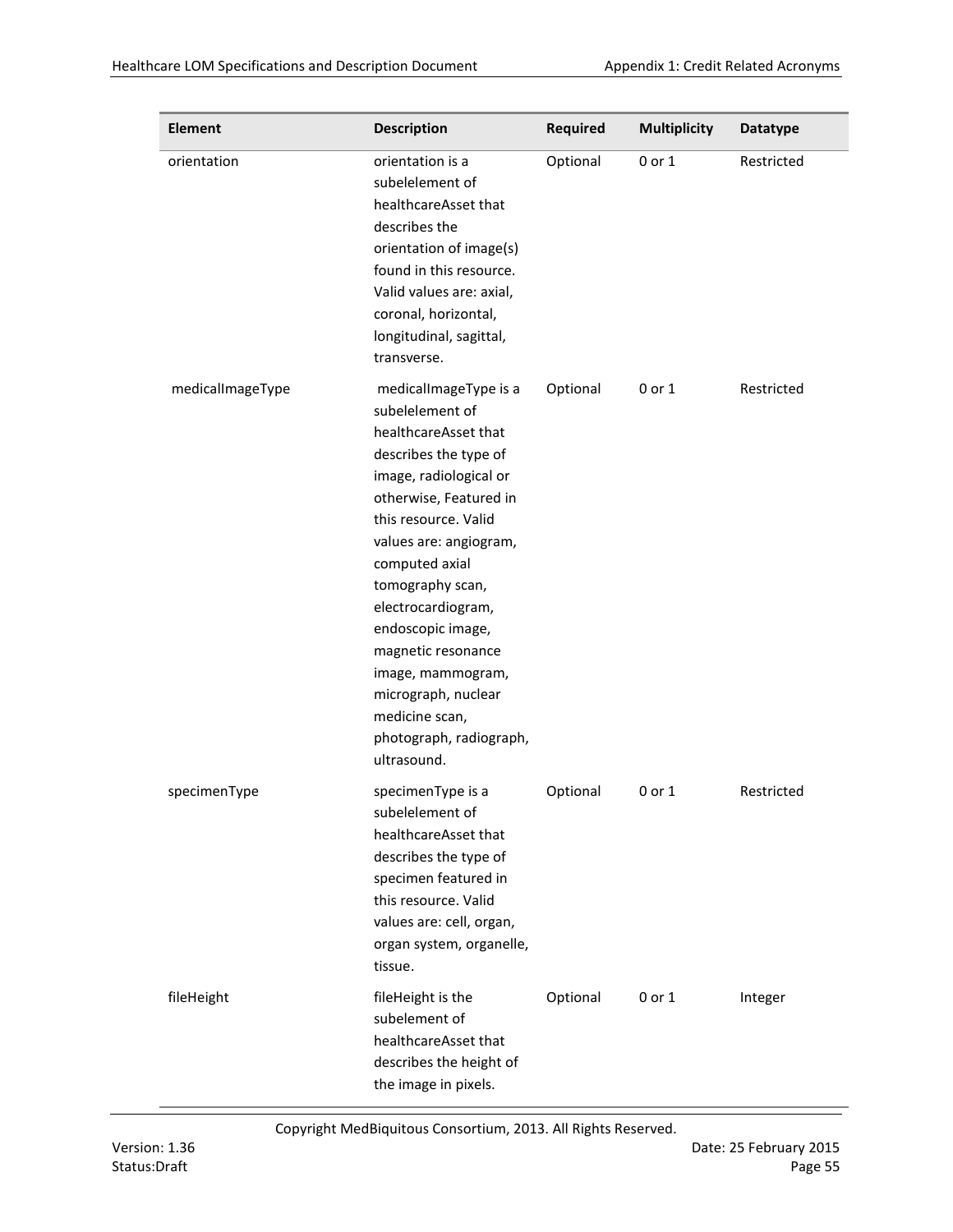| <b>Element</b>                | <b>Description</b>                                                                                          | <b>Required</b> | <b>Multiplicity</b> | <b>Datatype</b>          |
|-------------------------------|-------------------------------------------------------------------------------------------------------------|-----------------|---------------------|--------------------------|
| fileWidth                     | fileWidth is the<br>subelement of<br>healthcareAsset that<br>describes the width of<br>the image in pixels. | Optional        | 0 or 1              | Integer                  |
| Dcterms:license               | The URI for the license<br>associated with this                                                             | Optional        | 0 or 1              | anyURI                   |
|                               | educational offering.                                                                                       |                 |                     | For more<br>information, |
|                               | MedBiquitous uses the<br>license element defined                                                            |                 |                     | see DCMI<br>Metadata     |
|                               | by the Dublin Core<br>Metadata Initiative.                                                                  |                 |                     | Terms [DCMI]             |
| Dcterms:bibliographicCitation | A formal citation for this<br>resource.                                                                     | Optional        | $0$ or $1$          | Any                      |
|                               | MedBiquitous uses the                                                                                       |                 |                     | For more<br>information, |
|                               | bibliographicCitation<br>element defined by the                                                             |                 |                     | see DCMI<br>Metadata     |
|                               | Dublin Core Metadata<br>Initiative.                                                                         |                 |                     | Terms [DCMI]             |
| consent                       | consent is the sub<br>element of                                                                            | Optional        | 0 or more           | Container                |
|                               | healthcareEducation<br>that provides                                                                        |                 |                     |                          |
|                               | information useful to                                                                                       |                 |                     |                          |
|                               | locate consent forms<br>related this educational                                                            |                 |                     |                          |
|                               | offering.                                                                                                   |                 |                     |                          |
|                               | For more information<br>see Section 7.9                                                                     |                 |                     |                          |

<healthcareMetadata>

<healthcareAsset>

<annotated>no</annotated>

<clinicalHistory>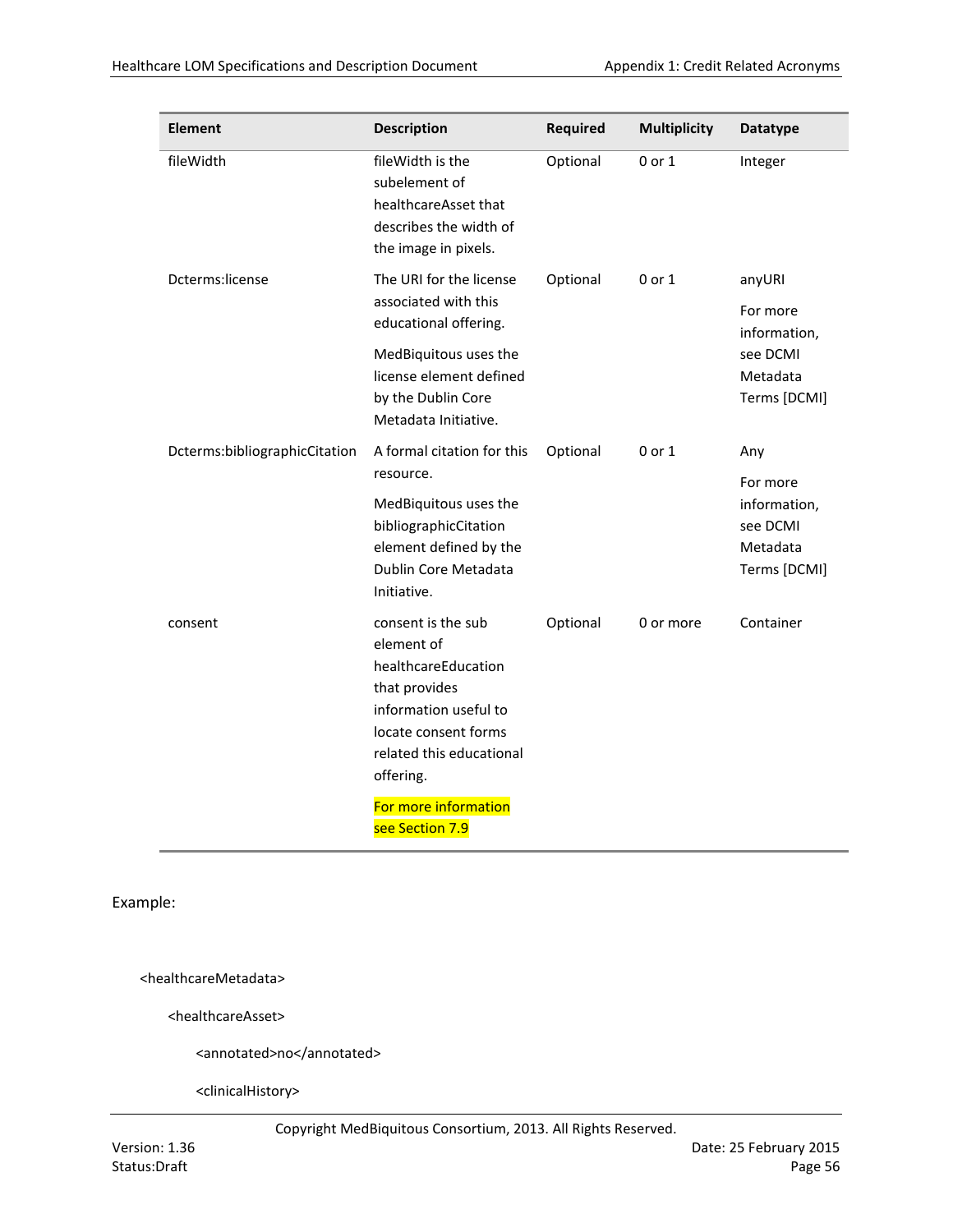<string language="en">50 year old female with Cryptococcal Pneumonia</string>

</clinicalHistory>

<medicalImageType> radiograph</medicalImageType>

<specimenType>organ</specimenType>

<fileHeight>500</fileHeight>

<fileWidth>600</fileWidth>

</healthcareAsset>

</healthcareMetadata>

## **7.11 Custom Attributes**

Healthcare LOM provides attribute extensions to some LOM elements to facilitate the use of LOM in healthcare and to promote interoperability with non-healthcare systems when possible.

### **Using Clinical Terminologies to Indicate Keyword**

Medical terminologies such as MeSH, SNOMED, and UMLS provide a structure for describing healthcare topics and can facilitate indexing, cataloging and discovery of healthcare learning content. This indexing/cataloging can in turn facilitate integration of content with clinical systems and workflow.

LOM provides the keyword element to describe the important concepts or topics related to learning content. To use the keyword element with terms from medical terminologies, Healthcare LOM adds attribute extension. The syntax of the keyword element with healthcare-specific attribute extensions follows.

| <b>Element</b> | <b>Description</b>                                                                                                                                                                                    | <b>Required</b> | <b>Multiplicity</b> | <b>Datatype</b>                                                                          |
|----------------|-------------------------------------------------------------------------------------------------------------------------------------------------------------------------------------------------------|-----------------|---------------------|------------------------------------------------------------------------------------------|
| keyword        | keyword is the subelement<br>of general. Its subelements<br>provide common keywords<br>(important concepts or<br>topics) that describe the<br>educational offering.<br><b>Healthcare LOM adds the</b> | Optional        | $0$ or $1$          | LanguageString<br>(see section<br>LanguageString<br>datatype for<br>more<br>information) |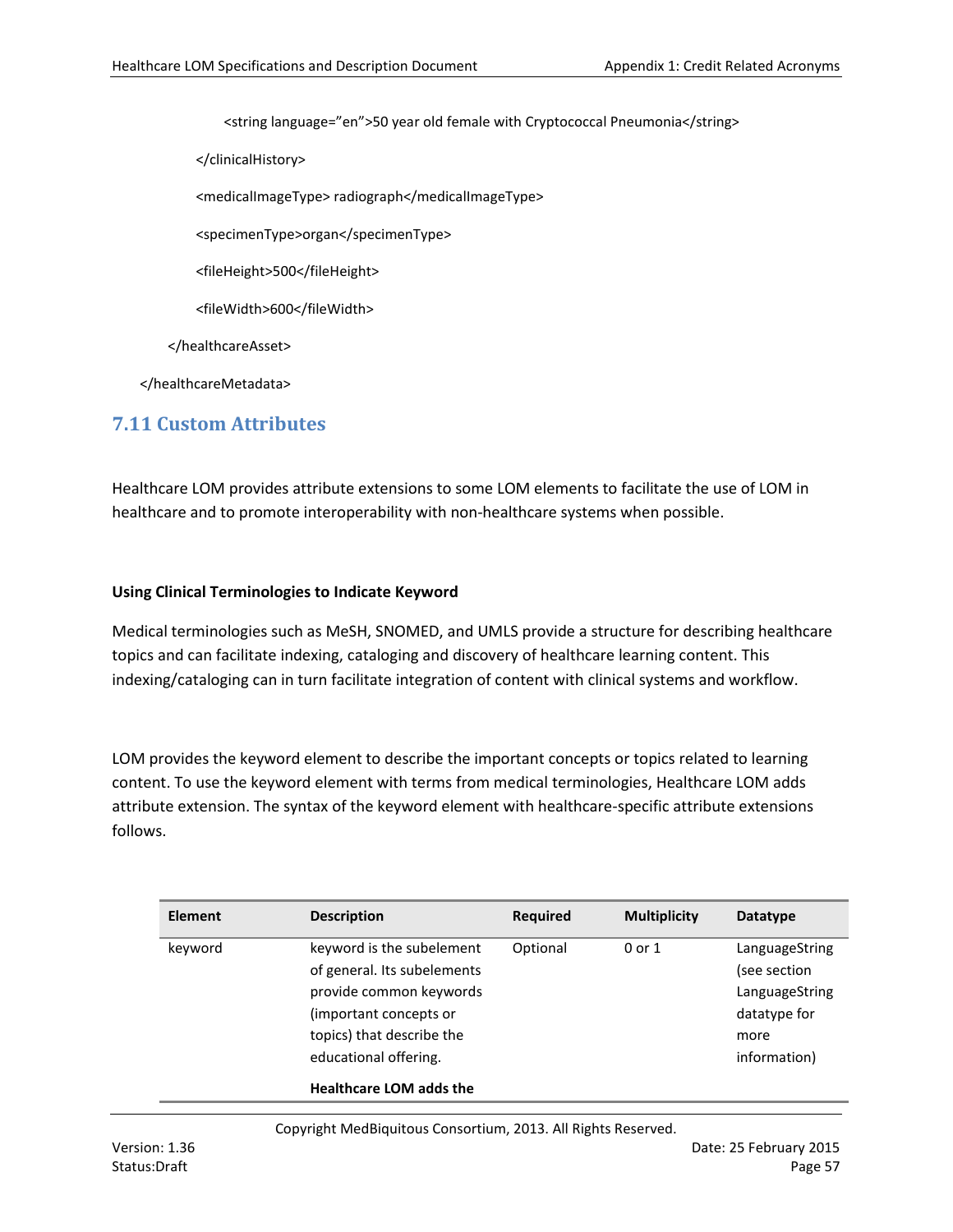### **following attributes to keyword:**

*source* source specifies the terminology or vocabulary from which the keyword is taken. For example, UMLS, SNOMED, or MeSH. *Id* id defines the unique

identifier associated with this term in the structured terminology or vocabulary. For example, D009203.

Example:

<keyword hx:source = ″MeSH″ hx:id = ″D009203″>

<string language = ″en″>myocardial infarction</string>

</keyword>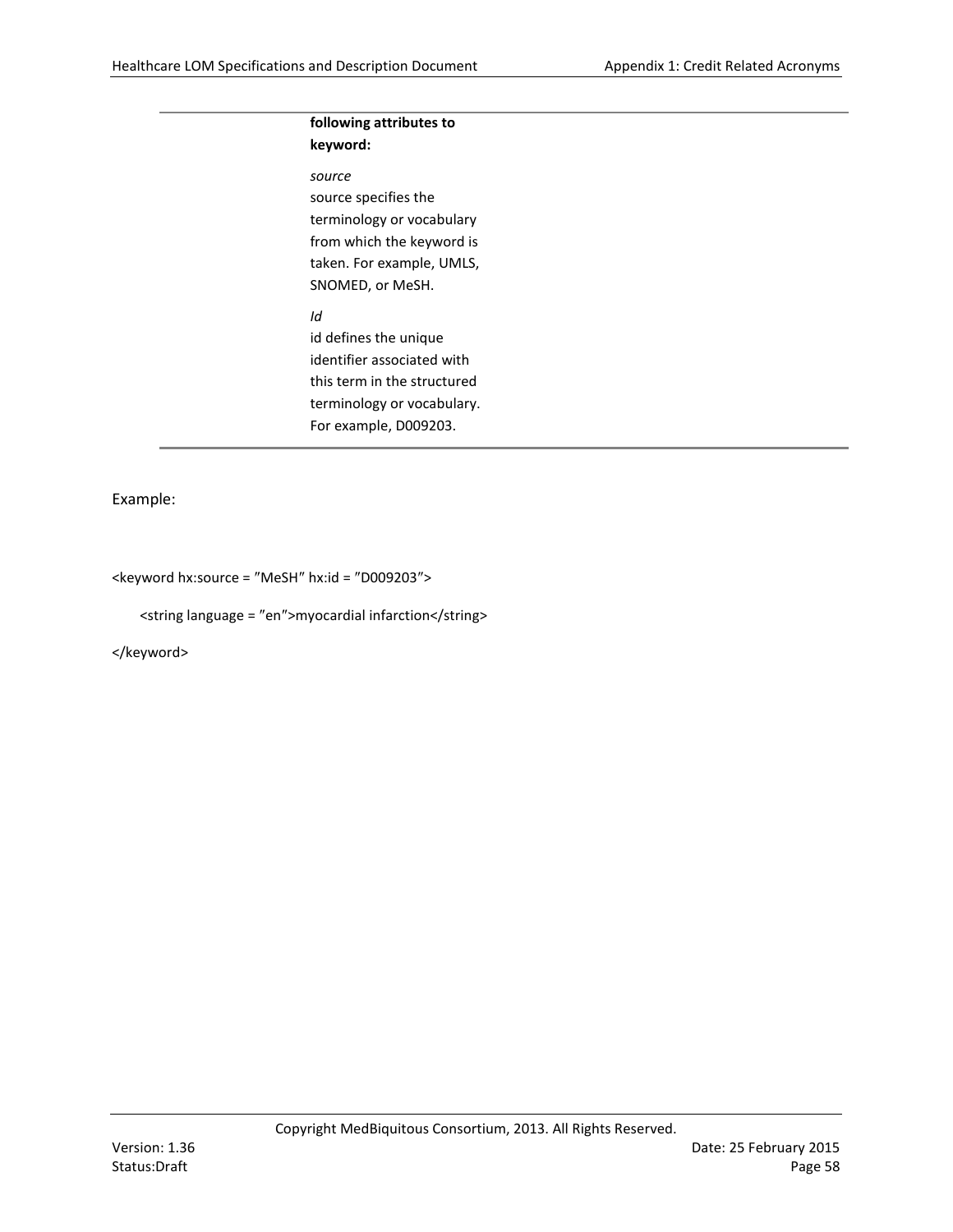# **7.12 Custom Vocabularies**

Healthcare LOM custom vocabularies supplement the LOM vocabularies to provide values useful for healthcare education. The table that follows describes the LOM elements for which custom vocabularies have been created, the LOM provided values for those elements, the Healthcare LOM vocabularies that serve as supplements, and the hierarchical path to the LOM element. **Values from both the LOM vocabularies or the Healthcare LOM vocabularies are considered valid values for these elements.**

| Element | Description                                                                | <b>LOM Vocabulary</b>     | <b>Healthcare LOM</b><br>Vocabulary | Path                                                                        |
|---------|----------------------------------------------------------------------------|---------------------------|-------------------------------------|-----------------------------------------------------------------------------|
| source  | An indication of<br>the source or<br>owner of the<br>vocabulary<br>values. | LOMv1.0                   | HEALTHCARE_LOMv1                    | Occurs with value<br>within any element<br>that has a defined<br>vocabulary |
| role    | Defines the type                                                           | Author                    | Other                               | lifecycle:contribute:role                                                   |
|         | of contribution                                                            | publisher                 | Reviewer                            |                                                                             |
|         | made by a<br>contributor.                                                  | unknown                   | Programmer                          |                                                                             |
|         |                                                                            | initiator                 | Producer                            |                                                                             |
|         |                                                                            | terminator                | Director                            |                                                                             |
|         |                                                                            | validator                 |                                     |                                                                             |
|         |                                                                            | editor                    |                                     |                                                                             |
|         |                                                                            | graphical<br>designer     |                                     |                                                                             |
|         |                                                                            | technical<br>implementer  |                                     |                                                                             |
|         |                                                                            | content<br>provider       |                                     |                                                                             |
|         |                                                                            | technical<br>validator    |                                     |                                                                             |
|         |                                                                            | educational<br>validator  |                                     |                                                                             |
|         |                                                                            | script writer             |                                     |                                                                             |
|         |                                                                            | instructional<br>designer |                                     |                                                                             |
|         |                                                                            | subject matter<br>expert  |                                     |                                                                             |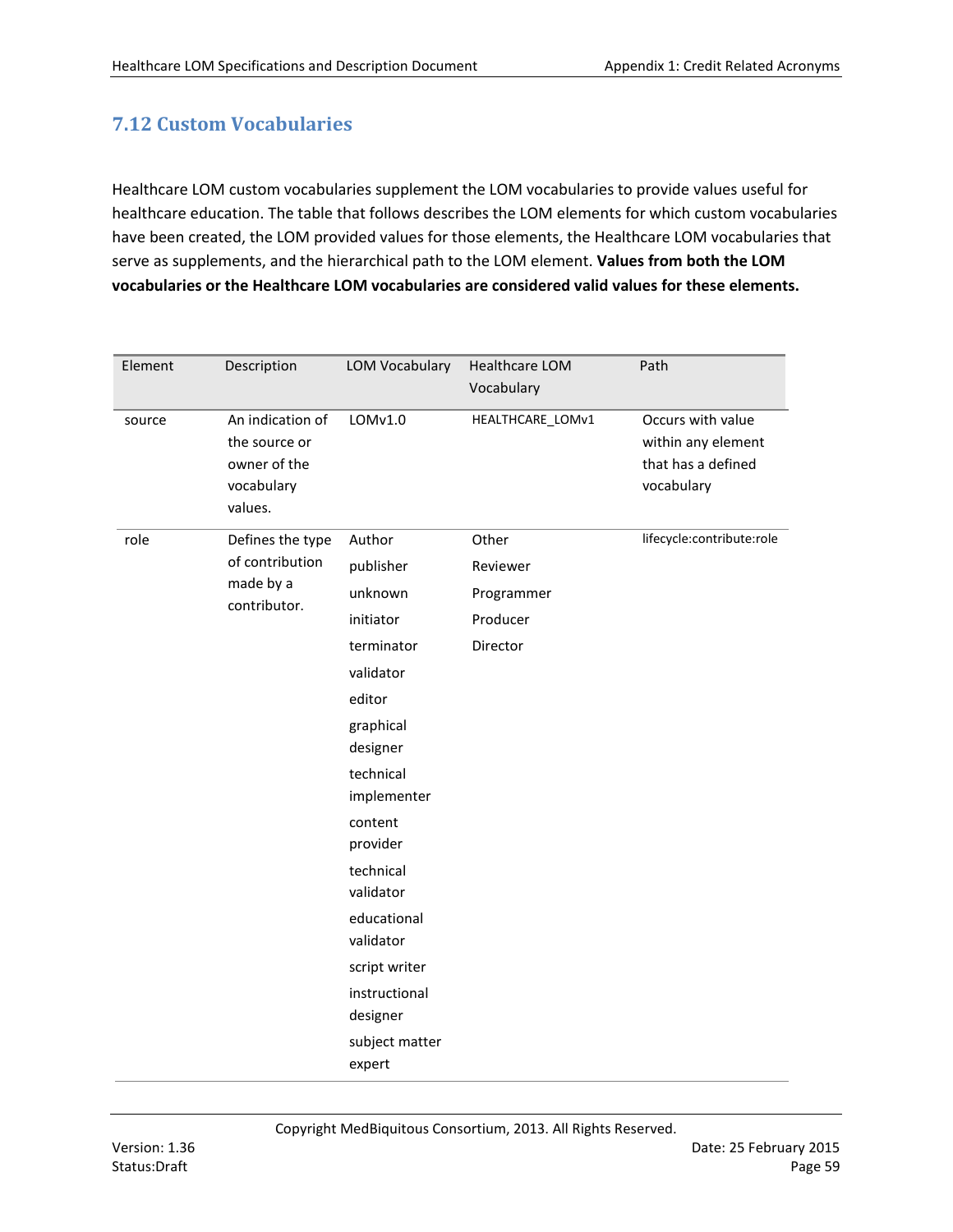| Element                      | Description                                    | <b>LOM Vocabulary</b>                                                                                                                                                                          | Healthcare LOM                                                                                                                                                                                                                                                                                     | Path                                 |
|------------------------------|------------------------------------------------|------------------------------------------------------------------------------------------------------------------------------------------------------------------------------------------------|----------------------------------------------------------------------------------------------------------------------------------------------------------------------------------------------------------------------------------------------------------------------------------------------------|--------------------------------------|
|                              |                                                |                                                                                                                                                                                                | Vocabulary                                                                                                                                                                                                                                                                                         |                                      |
| learning<br>Resource<br>Type | Defines the type<br>of educational<br>content. | Exercise<br>simulation<br>questionnaire<br>diagram<br>figure<br>graph<br>index<br>slide<br>table<br>narrative text<br>exam<br>experiment<br>problem<br>statement<br>self assessment<br>lecture | Primary media:<br>Text<br>Image<br>Sketch/graphical<br>annotation<br>Animation<br>Audio<br>Video<br>3D Model<br>Multimedia:<br>multimedia<br>slide/Presentation<br>eBook<br><b>Virtual Patient</b><br>Interactive Learning<br>Environment<br>Immersive<br>Environment<br><b>Mobile Application</b> | educational:<br>learningResourceType |
|                              |                                                |                                                                                                                                                                                                | Web/Social Media:<br>Website<br>Blog<br>Discussion forum<br>Post<br>Podcast<br>Webinar<br>Wiki<br>Web feed                                                                                                                                                                                         |                                      |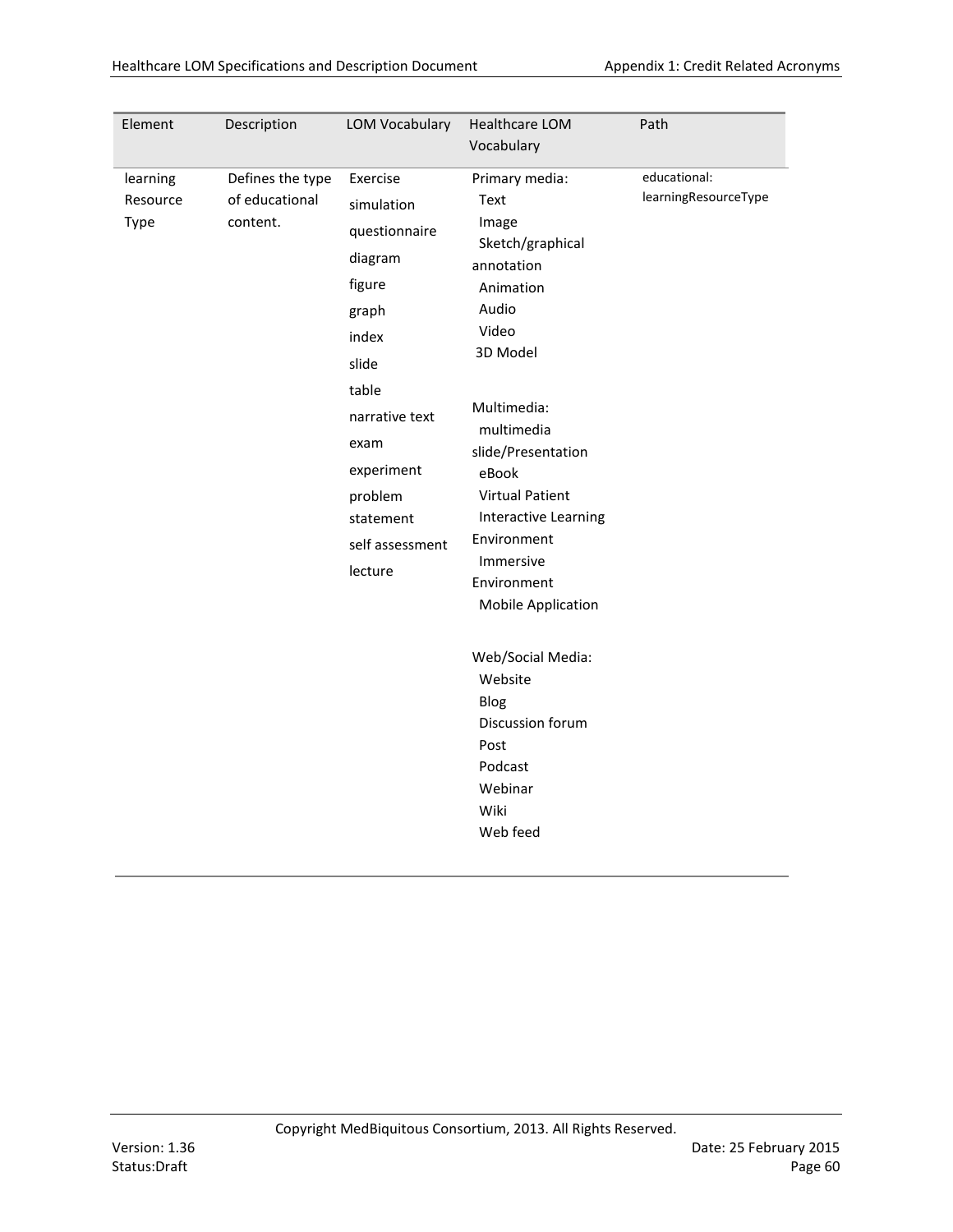| Element     | Description                    | <b>LOM Vocabulary</b>         | Healthcare LOM<br>Vocabulary            | Path                    |
|-------------|--------------------------------|-------------------------------|-----------------------------------------|-------------------------|
| educational | The educational                | School                        | Patient education                       | educational: context    |
| context     | environment for                | higher                        | Caregiver education                     |                         |
|             | which the<br>learning activity | education                     | Primary education                       |                         |
|             | is intended.                   | training                      | Secondary education                     |                         |
|             |                                | other                         | Vocational training                     |                         |
|             |                                |                               | Undergraduate                           |                         |
|             |                                |                               | education                               |                         |
|             |                                |                               | Undergraduate<br>professional education |                         |
|             |                                |                               | Graduate education                      |                         |
|             |                                |                               | Graduate professional<br>education      |                         |
|             |                                |                               | Continuing professional<br>development  |                         |
| purpose     | Defines a purpose              | Discipline                    | clinical guideline                      | classification: purpose |
|             | for classifying the            | idea                          | drug list                               |                         |
|             | learning activity.             | prerequisite                  | level of evidence                       |                         |
|             |                                | educational<br>objective      | learning outcome                        |                         |
|             |                                | accessibility<br>restrictions |                                         |                         |
|             |                                | educational<br>level          |                                         |                         |
|             |                                | skill level                   |                                         |                         |
|             |                                | security level                |                                         |                         |
|             |                                | competency                    |                                         |                         |

Custom Vocabularies

L.

L,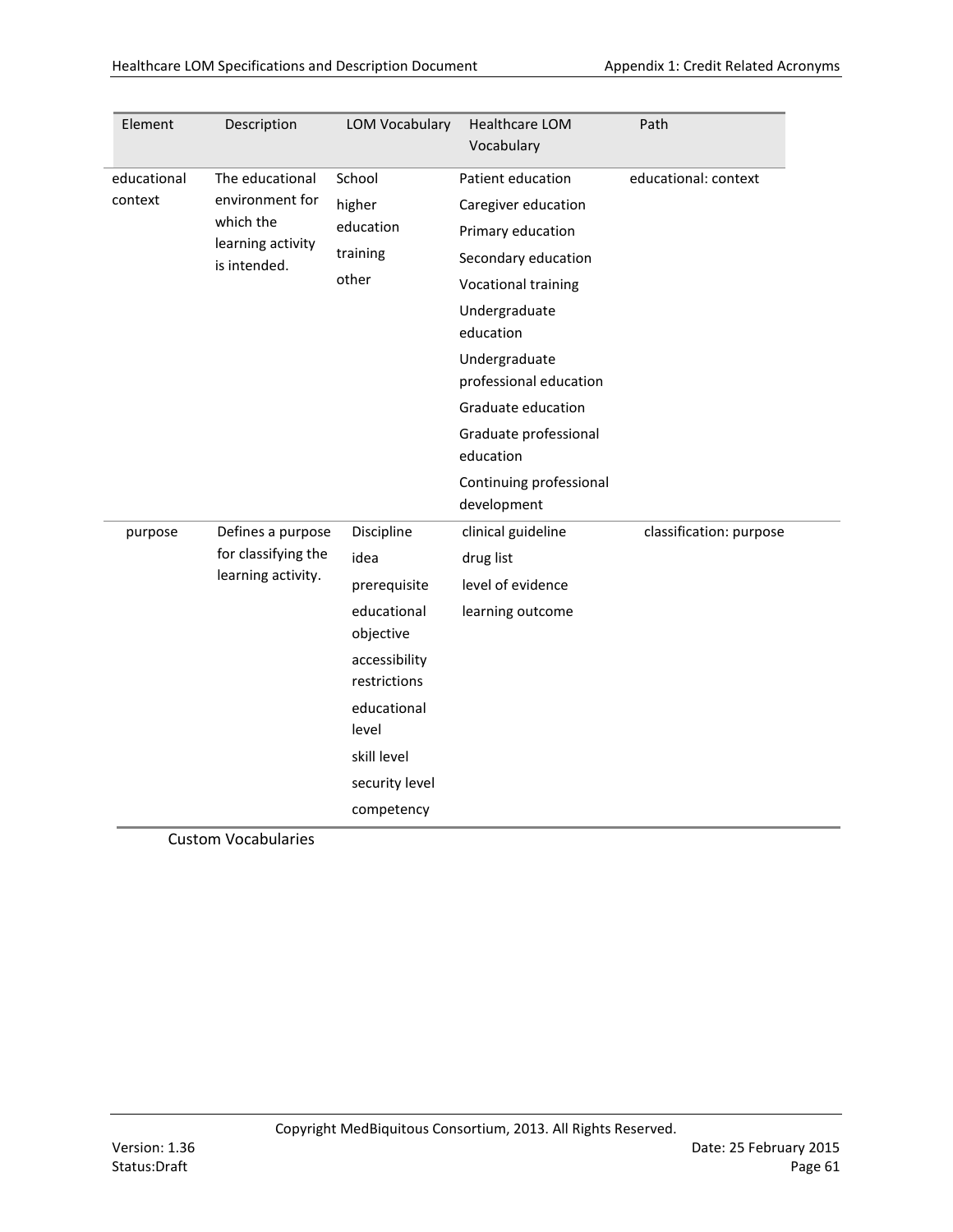## **7.13 Metadata for inclusion in other parts of lom**

MedBiquitous has created elements that may be included in other parts of the lom as well.

### **7.13.1 Technical Metadata**

Healthcare LOM includes an element definitions for Originating system name and version. These metadata elements are intended to be included in the LOM technical element.

The originating system element and its subelements are based on work done by the eViP project, a European Commission funded programme to create a repository of repurposed and enriched virtual patients [\[EVIP\]](#page-65-1).

| <b>Element</b>    | <b>Description</b>                                                                                                                | <b>Required</b> | <b>Multiplicity</b> | <b>Datatype</b>                                                                            |
|-------------------|-----------------------------------------------------------------------------------------------------------------------------------|-----------------|---------------------|--------------------------------------------------------------------------------------------|
| originatingSystem | originatingSystem contains<br>subelements that provide<br>details about the system<br>used to create the<br>educational offering. | Optional        | $0$ or $1$          | Container                                                                                  |
| systemName        | The name of the tool or<br>system used to create the<br>educational offering.                                                     | Required        | $\mathbf{1}$        | CharacterString<br>(see section<br>CharacterString<br>datatype for<br>more<br>information) |
| version           | The version of the tool or<br>system used to create the<br>educational offering.                                                  | Optional        | $0$ or $1$          | CharacterString<br>(see section<br>CharacterString<br>datatype for<br>more<br>information) |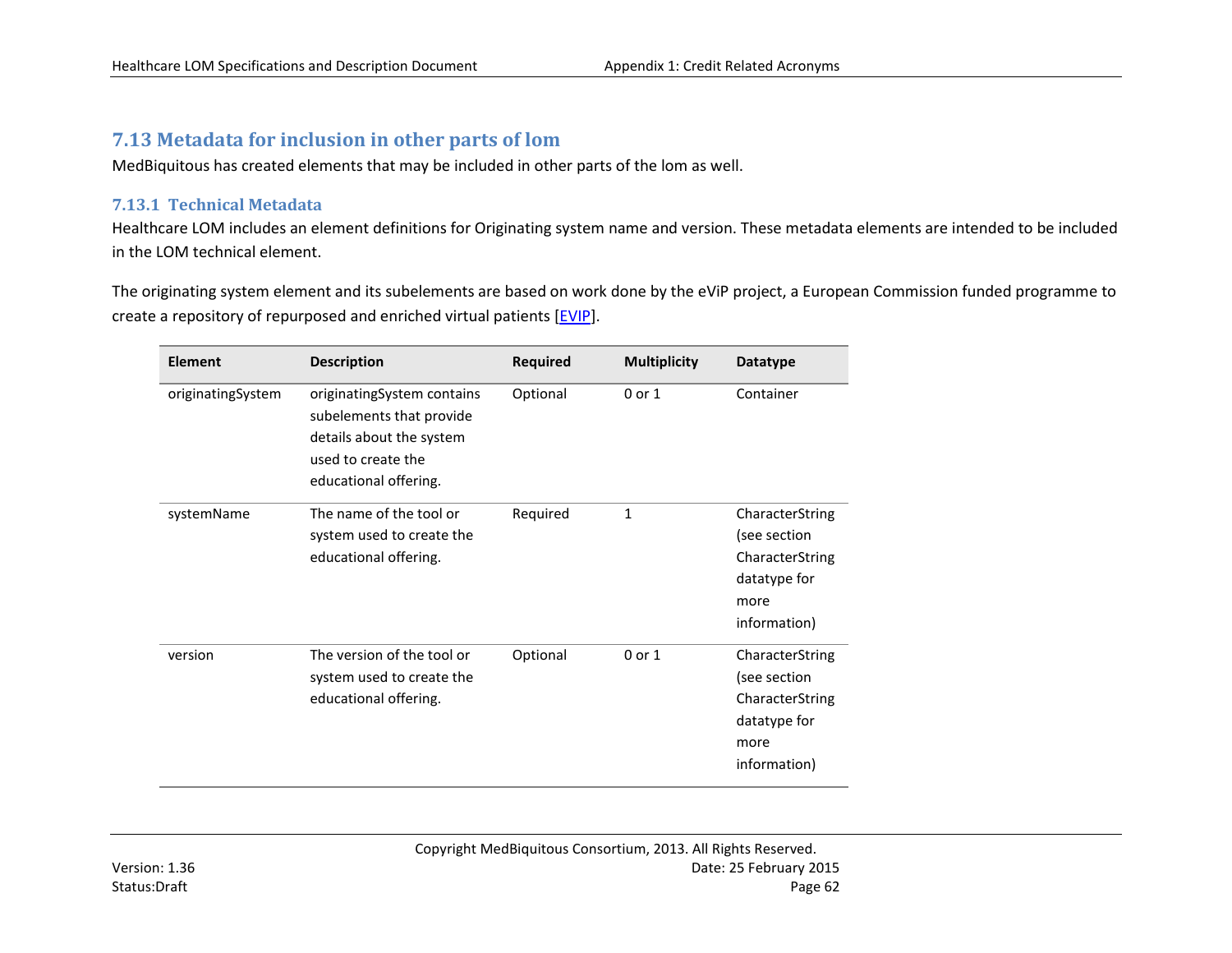### **7.13.2 Repurposing Metadata**

Healthcare LOM includes element definitions for metadata related to the repurposing history and context of an educational resource. These metadata elements are intended to be included in the LOM relations element.

The repurposing elements are based on the work done by the mEducator project, a European Commission-funded Best Practice Network for the discovery, retrieval, and sharing of content across European higher academic institutions [\[mEducator\]](#page-65-2).

| <b>Element</b>     | <b>Description</b>                                                                                                  | <b>Required</b> | <b>Multiplicity</b> | <b>Datatype</b>               |
|--------------------|---------------------------------------------------------------------------------------------------------------------|-----------------|---------------------|-------------------------------|
| isRepurposedFrom   | The URI of a resource used as the basis for this<br>resource. See section isRepurposedFrom for more<br>information. | Optional        | 0 or 1?             | Container                     |
| repurposingContext | The way in which the resource was repurposed.<br>Valid values are:                                                  | Optional        | 0 or more           | Restricted<br>See Description |
|                    | http://purl.org/meducator/repurposing#Different-<br>Languages                                                       |                 |                     | for details.                  |
|                    | http://purl.org/meducator/repurposing#Different-<br>Cultures                                                        |                 |                     |                               |
|                    | http://purl.org/meducator/repurposing#Different-<br>Pedagogy                                                        |                 |                     |                               |
|                    | http://purl.org/meducator/repurposing#Different-<br>Educational-Level                                               |                 |                     |                               |
|                    | http://purl.org/meducator/repurposing#Different-<br>Disciplines                                                     |                 |                     |                               |
|                    | http://purl.org/meducator/repurposing#Different-<br>Content-Types                                                   |                 |                     |                               |
|                    | http://purl.org/meducator/repurposing#Different-<br>Technology                                                      |                 |                     |                               |
|                    | http://purl.org/meducator/repurposing#Changes-                                                                      |                 |                     |                               |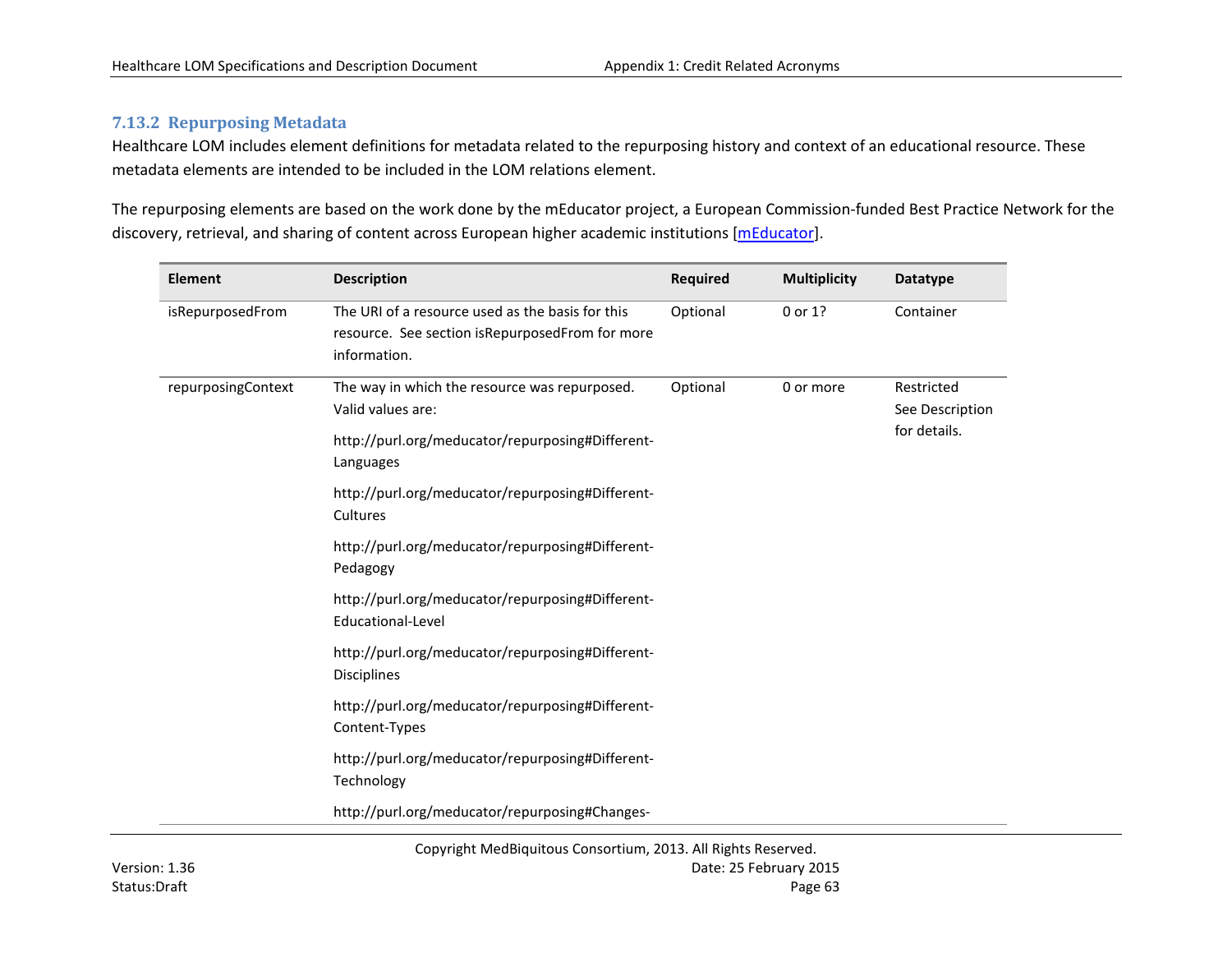| <b>Element</b>         | <b>Description</b>                                             | <b>Required</b> | <b>Multiplicity</b> | <b>Datatype</b>                                                                          |
|------------------------|----------------------------------------------------------------|-----------------|---------------------|------------------------------------------------------------------------------------------|
|                        | to-Content                                                     |                 |                     |                                                                                          |
|                        | http://purl.org/meducator/repurposing#Different-<br>Technology |                 |                     |                                                                                          |
| repurposingDescription | A general description of how the resource was<br>repurposed.   | Optional        | 0 or 1              | LanguageString<br>(see section<br>LanguageString<br>datatype for<br>more<br>information) |

### **7.13.3 Educational Metadata**

Healthcare LOM includes element definitions for metadata related to the educational use of a resource. The metadata elements that follow are intended to be included in the LOM educational element.

| <b>Element</b>              | <b>Description</b>                                                        | <b>Required</b> | <b>Multiplicity</b> | Datatype                                                                                 |
|-----------------------------|---------------------------------------------------------------------------|-----------------|---------------------|------------------------------------------------------------------------------------------|
| teachingLearningInstruction | Instructions of how to use this resource for<br>teaching and/or learning. | Optional        | 0 or more           | LanguageString<br>(see section<br>LanguageString<br>datatype for<br>more<br>information) |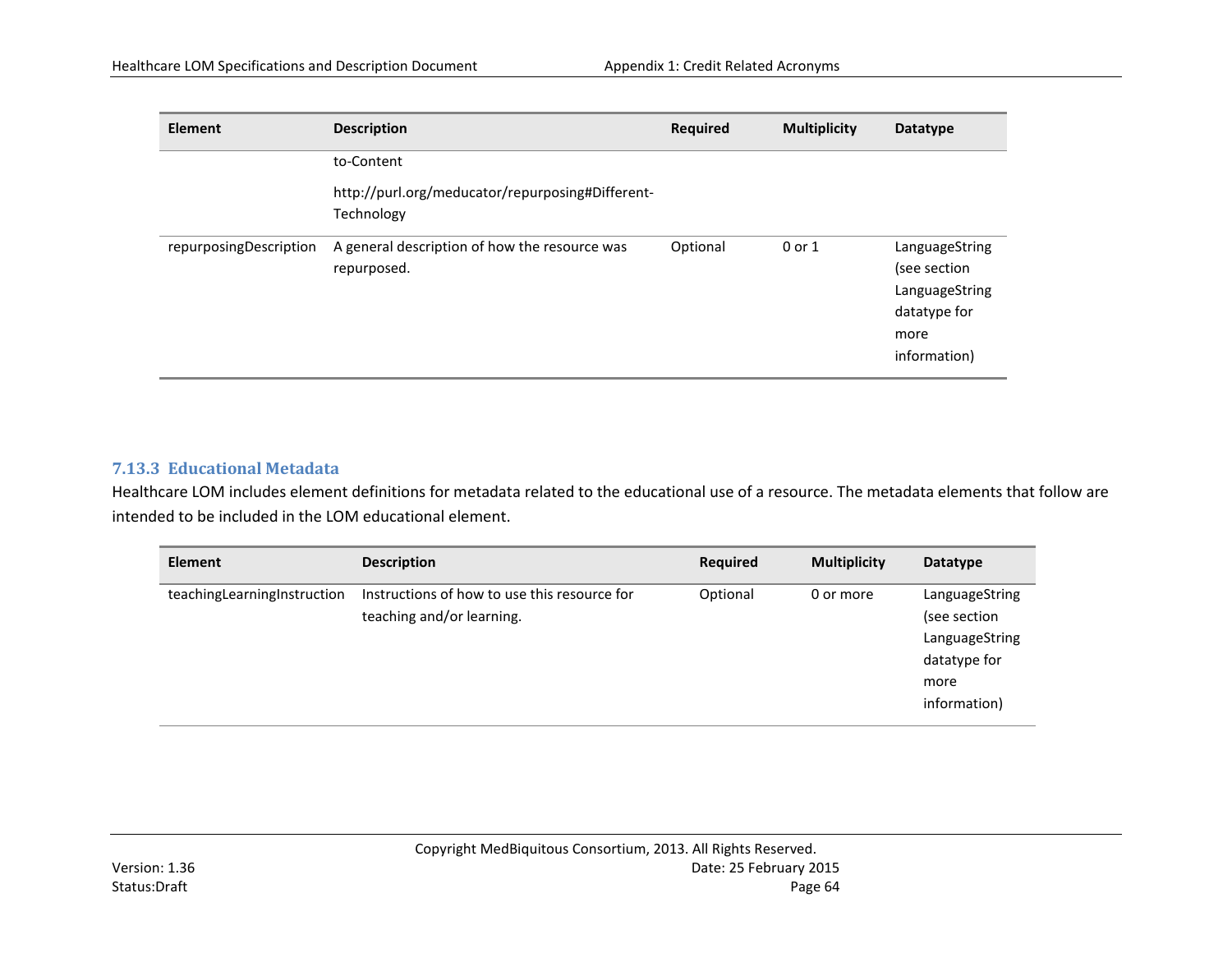# **7.14 Custom Elements**

Healthcare LOM allows organizations to add new elements to those described in this document and in the IEEE LOM documentation. This allows organizations to further customize Healthcare LOM for their specific needs.

New elements can be added in the following ways.

### **Adding Elements to Existing LOM Categories**

Healthcare LOM allows extensions to general, lifecycle, metaMetadata, technical; educational, rights, relation, annotation, classification, and any of their sub-elements that are also container elements. For more information on adding new elements to existing LOM category elements and their sub-elements, see IEEE Standard for Learning Technology—Extensible Markup Language [\[LOM XML\]](#page-65-3) Schema Definition Language Binding for Learning Object Metadata (IEEE 1484.12.3).

### **Adding Elements to a New Category**

Healthcare LOM defines a sub-element of lom called custom Elements. The custom Elements container may contain any new elements or new categories of elements as long as those elements are qualified by an XML namespace. Healthcare LOM does not permit extensions to healthcareMetadata or its subelements, so any new elements specific to healthcare should be placed in the custom Elements container.

Example:

<lom xmlns="http://ltsc.ieee.org/xsd/LOM" xmlns:xsi="http://www.w3.org/2001/XMLSchema-instance" xmlns:hx="http://ns.medbiq.org/lom/extend/v1/" xmlns:new="http://your.organization.org/lom/extend/v1/" xsi:schemaLocation="http://ltsc.ieee.org/xsd/LOM healthcarelom.xsd">

<general>

…

</general>

...

<hx:customElements>

<new:curriculumPlacement>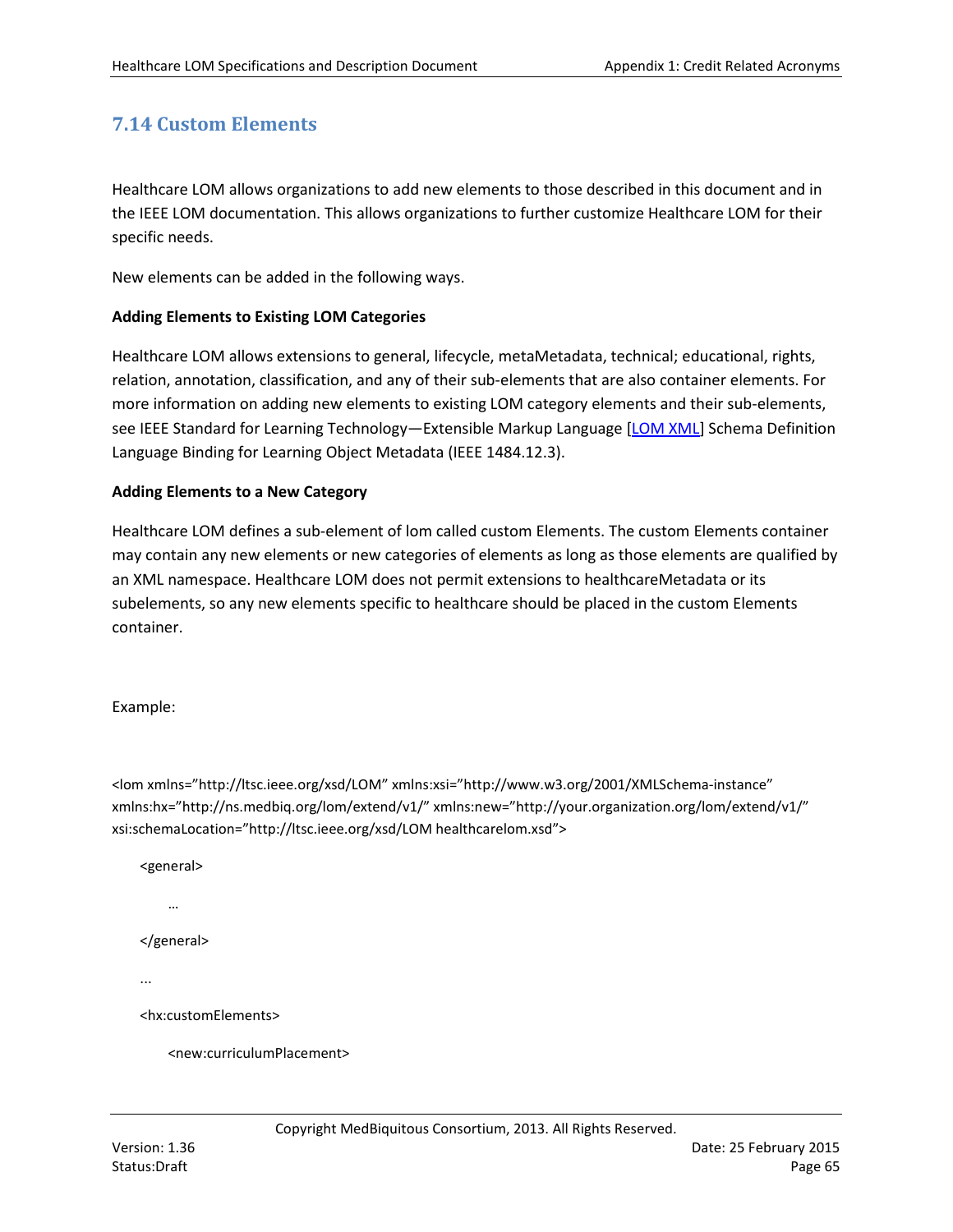<new:curriculumRequirementSatisfied>

Pain Management

</new:curriculumRequirementSatisfied>

<new:medicalSchoolYear>1</new:medicalSchoolYear>

</new:curriculumPlacement>

</hx:customElements>

# <span id="page-65-1"></span>**8 Sample XML Document**

Healthcare LOM schema files are available for download from: <http://ns.medbiq.org/lom/extend/v1/>

# **9 References**

### <span id="page-65-0"></span>**DCMI**

DCMI Metadata Terms, October 11, 2010. Dublin Core Metadata Initiative Website. [http://dublincore.org/documents/2010/10/11/dcmi-terms/.](http://dublincore.org/documents/2010/10/11/dcmi-terms/) Accessed August 1, 2013.

### **EVIP**

eViP Technical Reference Group for the eViP Consortium, eViP report on metadata schemes for eViP virtual patients, January 22, 2010.[http://www.virtualpatients.eu/wp](http://www.virtualpatients.eu/wp-content/uploads/2009/06/evip_deliverable_3.5.pdf)[content/uploads/2009/06/evip\\_deliverable\\_3.5.pdf](http://www.virtualpatients.eu/wp-content/uploads/2009/06/evip_deliverable_3.5.pdf)

### **LOM**

<span id="page-65-2"></span>IEEE Standard for Learning Object Metadata, 1484.12.1-2002, <http://ieeexplore.ieee.org/servlet/opac?punumber=8032> Accessed January 11, 2013

### **ISO UCS**

International Organization for Standardization, 10646-1:2000 Information technology Universal Multiple Octet Coded Character Set (UCS) Part 1: Architecture and Basic Multilingual Plane [http://www.iso.org/iso/catalogue\\_detail.htm?csnumber=29819](http://www.iso.org/iso/catalogue_detail.htm?csnumber=29819) Accessed January 17, 2013

### <span id="page-65-3"></span>**LOM XML**

IEEE Standard for Learning Technology-Extensible Markup Language (XML) Schema Definition Language Binding for Learning Object Metadata, 1484.12.3-2005, <http://ieeexplore.ieee.org/servlet/opac?punumber=10263> Accessed January 11, 2013

### **mEducator**

mEducator: Multi-type Content Repurposing and Sharing in Medical Education. <http://www.meducator.net/> Accessed August 1, 2013.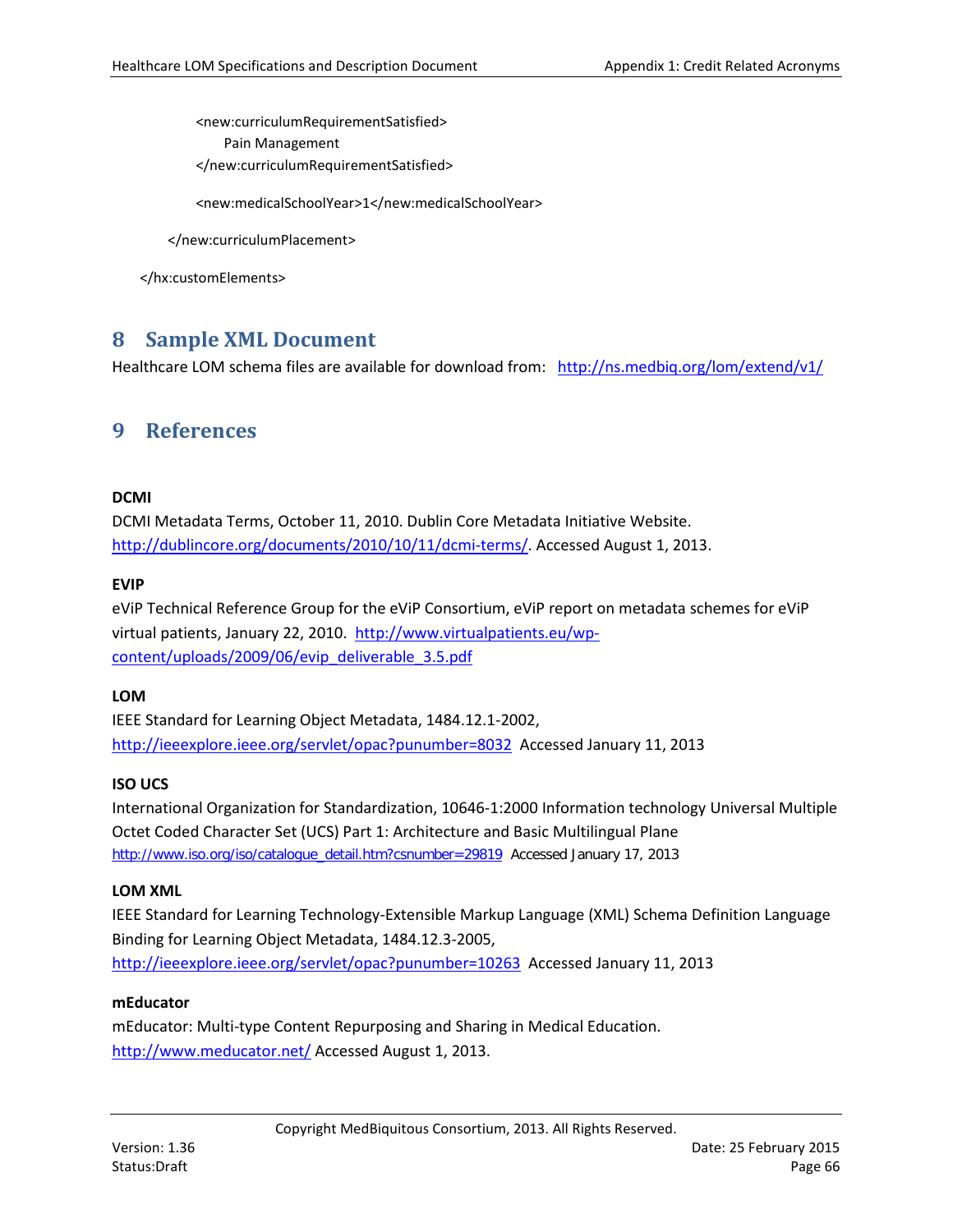### <span id="page-66-1"></span>**ADDRESS**

MedBiquitous Address Specifications and Description Document v1.0, [http://www.medbiq.org/working\\_groups/professional\\_profile/AddressSpecification.pdf](http://www.medbiq.org/working_groups/professional_profile/AddressSpecification.pdf) Accessed January 21, 2013

### **XML**

<span id="page-66-2"></span>W3C Extensible Markup Language (XML) 1.0 (Fourth Edition), <http://www.w3.org/TR/xml> Accessed January 17, 2013

### **Vocabularies**

Curriculum Inventory Standardized Instructional and Assessment Methods and Resource Types. <https://www.mededportal.org/icollaborative/resource/498> Accessed January 28, 2013

### <span id="page-66-3"></span>**HRSA**

US Department of Health and Human Services Health Resources and Services Administration <http://hws.hrsa.gov/Default.aspx>Accessed January 23, 2013

# <span id="page-66-0"></span>**10 Appendix 1: Credit Related Acronyms**

### Credit-related Acronyms

| AAA          | American Academy of Audiology                         |
|--------------|-------------------------------------------------------|
| <b>AACN</b>  | American Association of Critical-Care Nurses          |
| AAFP         | American Academy of Family Physicians                 |
| AANA         | American Association of Nurse Anesthetists            |
| AANP         | American Academy of Nurse Practitioners               |
| AAP          | American Academy of Pediatrics                        |
| AAPA         | American Academy of Physician Assistants              |
| AARC         | American Association for Respiratory Care             |
| <b>ACCME</b> | Accreditation Council of Continuing Medical Education |
| <b>ACEP</b>  | American College of Emergency Physicians              |
| <b>ACHE</b>  | American College of Healthcare Executives             |
| <b>ACOG</b>  | American College of Obstetrics and Gynecology         |
| <b>ACPE</b>  | Accreditation Council for Pharmacy Education          |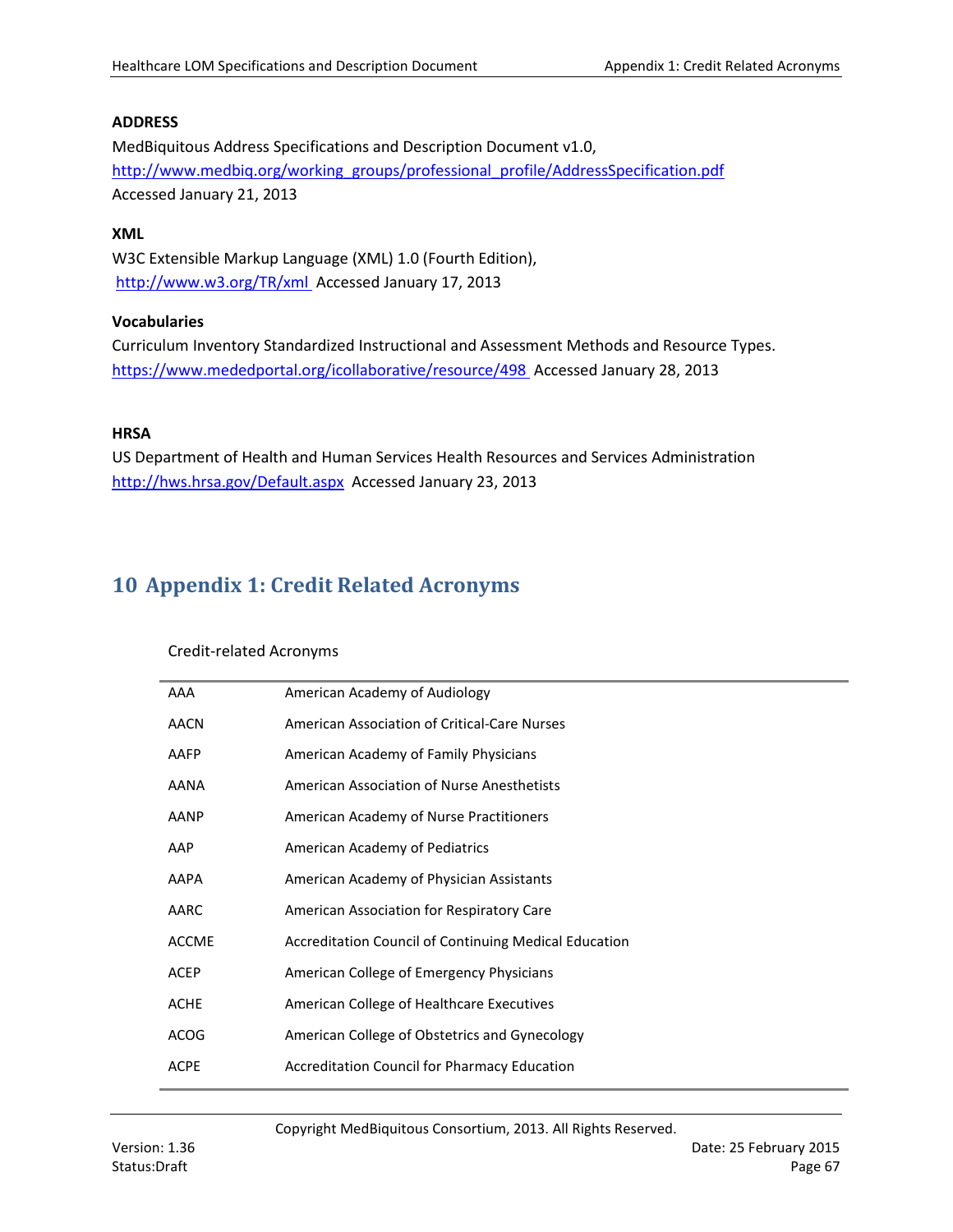| <b>ACSM</b>       | American College of Sports Medicine                                                                          |
|-------------------|--------------------------------------------------------------------------------------------------------------|
| <b>ADA CERP</b>   | American Dental Association Continuing Education Recognition Program                                         |
| <b>AGD PACE</b>   | Academy of General Dentistry Program Approval for Continuing Education                                       |
| <b>AHIMA</b>      | American Health Information Management Association                                                           |
| AMA PRA           | American Medical Association Physician Recognition Award                                                     |
| ANCC              | American Nurses Credentialing Center                                                                         |
| <b>AOA</b>        | American Osteopathic Association                                                                             |
| AOTA              | American Occupational Therapy Association                                                                    |
| <b>APA</b>        | American Psychological Association                                                                           |
| <b>ARRT RCEEM</b> | American Registry of Radiologic Technologists Recognized Continuing Education<br><b>Evaluation Mechanism</b> |
| <b>ASCLS</b>      | American Society for Clinical Laboratory Science                                                             |
| <b>ASHA</b>       | American Speech-Language-Hearing Association                                                                 |
| <b>ASRT</b>       | American Society of Radiologic Technologists                                                                 |
| AST               | <b>Association of Surgical Technologists</b>                                                                 |
| ASWB              | <b>Association of Social Work Boards</b>                                                                     |
| <b>BOC</b>        | Board of Certification (for athletic trainers)                                                               |
| CA BBS            | California Board of Registered Nursing                                                                       |
| <b>CA BRN</b>     | California Board of Behavioral Sciences                                                                      |
| <b>CBSPD</b>      | Certification Board for Sterile Processing and Distribution                                                  |
| <b>CCME</b>       | Council on Continuing Medical Education (for osteopathic professionals)                                      |
| <b>CDR</b>        | Commission on Dietetic Registration                                                                          |
| <b>CECBEMS</b>    | Continuing Education Coordinating Board for Emergency Medical Services                                       |
| <b>CE</b>         | <b>Continuing Education</b>                                                                                  |
| <b>CECH</b>       | <b>Continuing Education Contact Hour</b>                                                                     |
| <b>CEH</b>        | <b>Continuing Education Hours</b>                                                                            |
| <b>CERP</b>       | Continuing Education Recognition Point (for critical-care nurses)                                            |
| <b>CEU</b>        | <b>Continuing Education Units</b>                                                                            |
| <b>CHES</b>       | <b>Certified Health Education Specialists</b>                                                                |
| <b>CME</b>        | <b>Continuing Medical Education</b>                                                                          |
| <b>CNE</b>        | <b>Continuing Nursing Education</b>                                                                          |
| COPE              | Council on Optometric Practitioner Education                                                                 |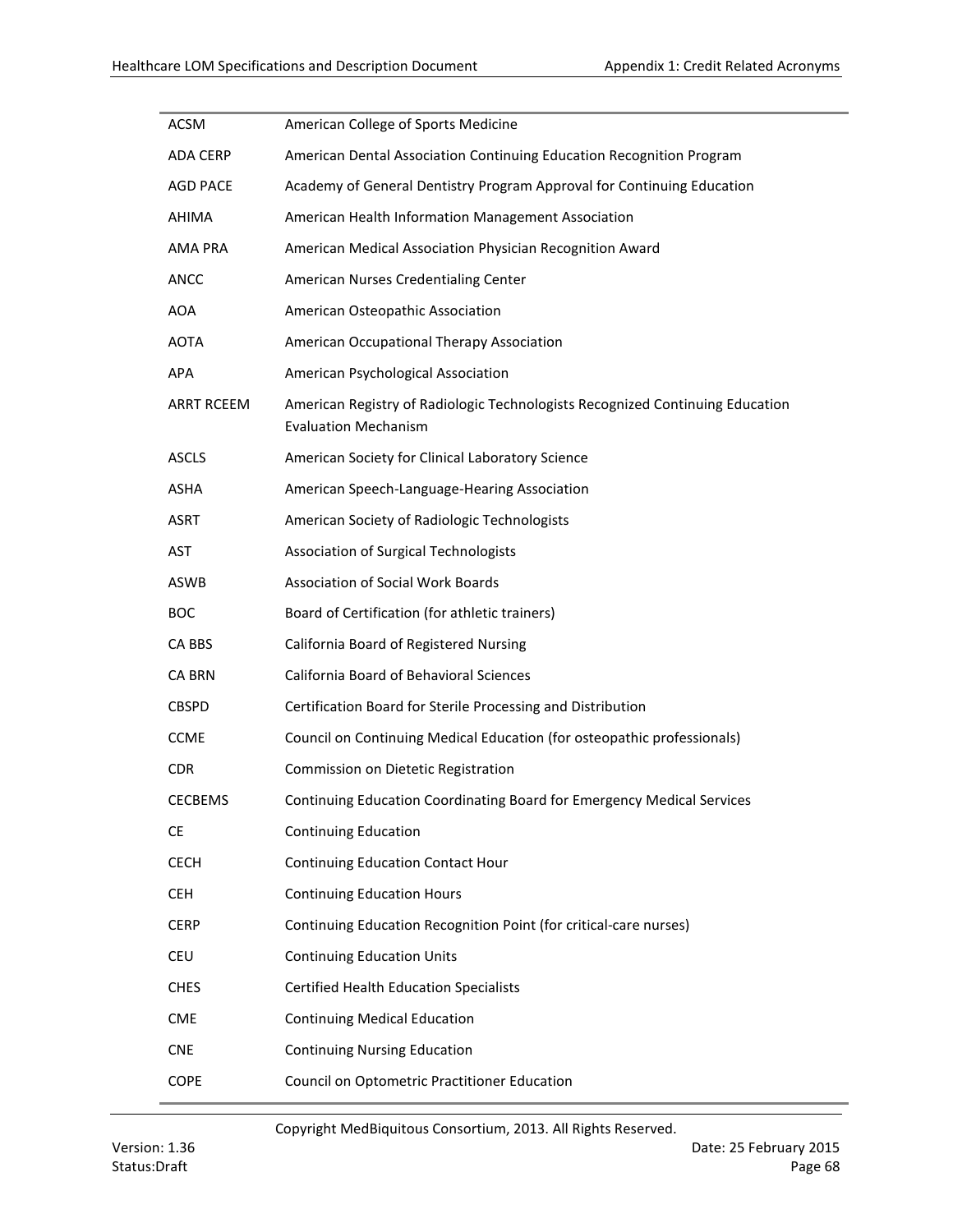| <b>CPD</b>       | Continuing Professional Development                                                       |
|------------------|-------------------------------------------------------------------------------------------|
| <b>CPE</b>       | <b>Continuing Pharmacy Education</b>                                                      |
| <b>CPHQ</b>      | Certified Professional in Healthcare Quality                                              |
| EBAC             | European Board of Accreditation in Cardiology                                             |
| <b>FCLB PACE</b> | Federation of Chiropractic Licensing Boards Providers of Approved Continuing<br>Education |
| <b>IACET</b>     | International Association for Continuing Education and Training                           |
| <b>IAHCSMM</b>   | International Association of Healthcare Central Service Material Management               |
| <b>NAADAC</b>    | National Association of Alcoholism and Drug Abuse Counselors                              |
| <b>NASW</b>      | <b>National Association of Social Workers</b>                                             |
| <b>NATCEP</b>    | Nurse Aide Training and Competency Evaluation Program                                     |
| <b>NBCC</b>      | <b>National Board for Certified Counselors</b>                                            |
| <b>NCHEC</b>     | National Commission for Health Education Credentialing                                    |
| <b>NCVACC</b>    | Nation Conference of Veterans Affairs Catholic Chaplains                                  |
| <b>NDBACE</b>    | North Dakota Board of Addiction Counseling Examiners                                      |
| <b>RCPath</b>    | Royal College of Pathologists                                                             |
|                  |                                                                                           |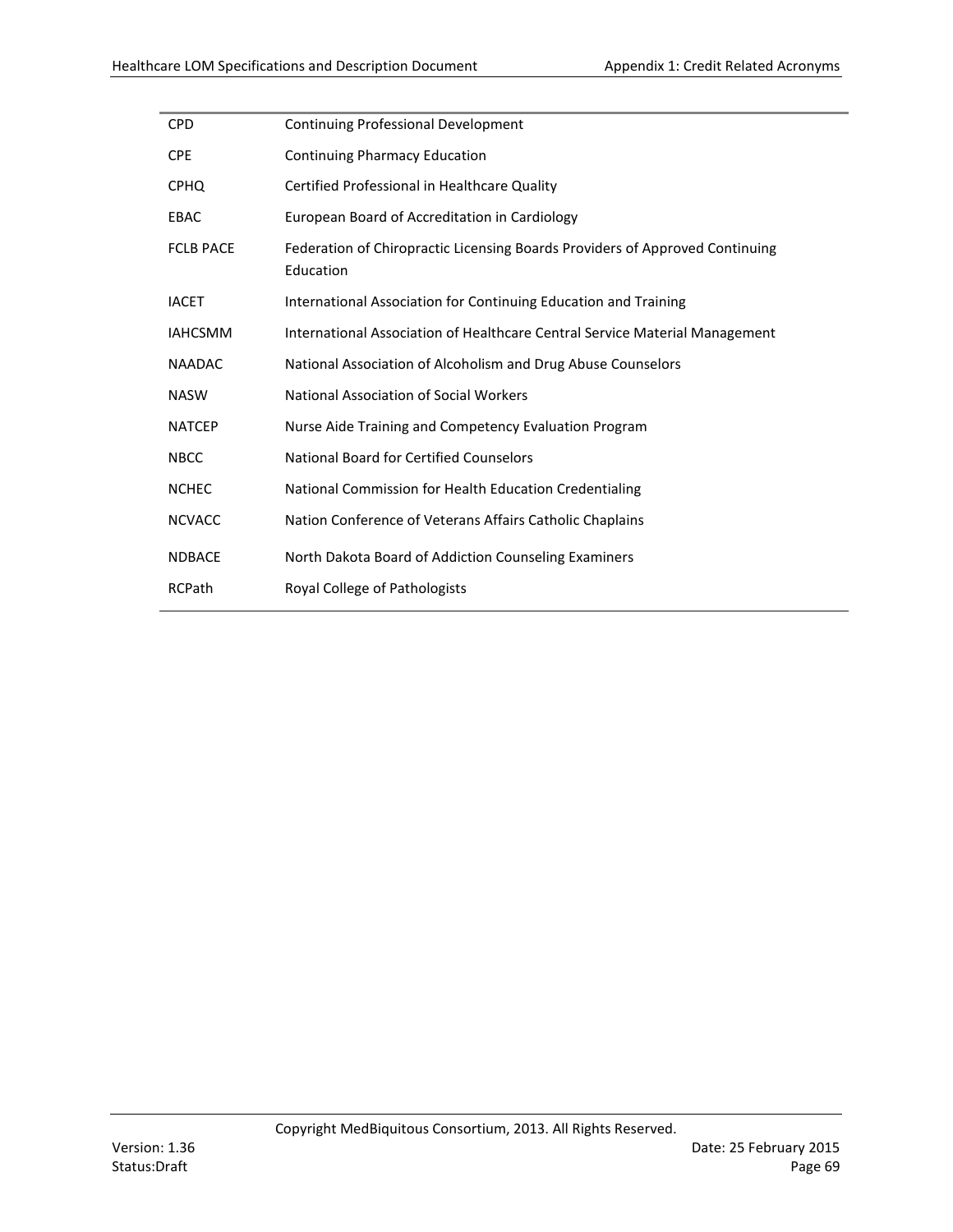# <span id="page-69-0"></span>**11 Appendix 2: Health Professions and Specialties**

Following are recommended terms for health professions and health specialties that should capture the needs of most health professions educators. They are intended to provide guidance for those organizations seeking to describe the professional audience for an educational offering in a consistent manner. The list of professionals is adapted from a list created by the US Health Resources and Services Administration, [\[HRSA\]](#page-66-3).The list of health specialties is adapted from specialties and internal medicine/pediatric subspecialties as recognized by the Accreditation Council on Graduate Medical Education and the American Board of Medical Specialties. These lists may not be adequate to meet the needs of hospitals and large healthcare organizations requiring a highly detailed hierarchical list of professions. More detailed lists of healthcare professionals have been defined by HL7, SNOMED, the US Health Resources and Services Administration, the US Office of Program Management, and the National Center of Educational Statistics (Classification of Instructional Programs).

Either higher or lower level terms in the hierarchy may be used when describing health professions.

| allied health professional |                                                     |
|----------------------------|-----------------------------------------------------|
|                            | Chiropractor                                        |
|                            | Dietician                                           |
|                            | <b>Emergency Medical Services Professional</b>      |
|                            | Laboratory Professional                             |
|                            | <b>Medical Assistant</b>                            |
|                            | Medical Examiner/Coroner                            |
|                            | <b>Medical Imaging Professional</b>                 |
|                            | <b>Mental Health Councelor</b>                      |
|                            | <b>Occupational Therapist</b>                       |
|                            | Optician                                            |
|                            | Optometrist                                         |
|                            | Physician Assistant                                 |
|                            | <b>Cardiovascular Technologists and Technicians</b> |
|                            | <b>Dietitians and Nutritionists</b>                 |

Health Professions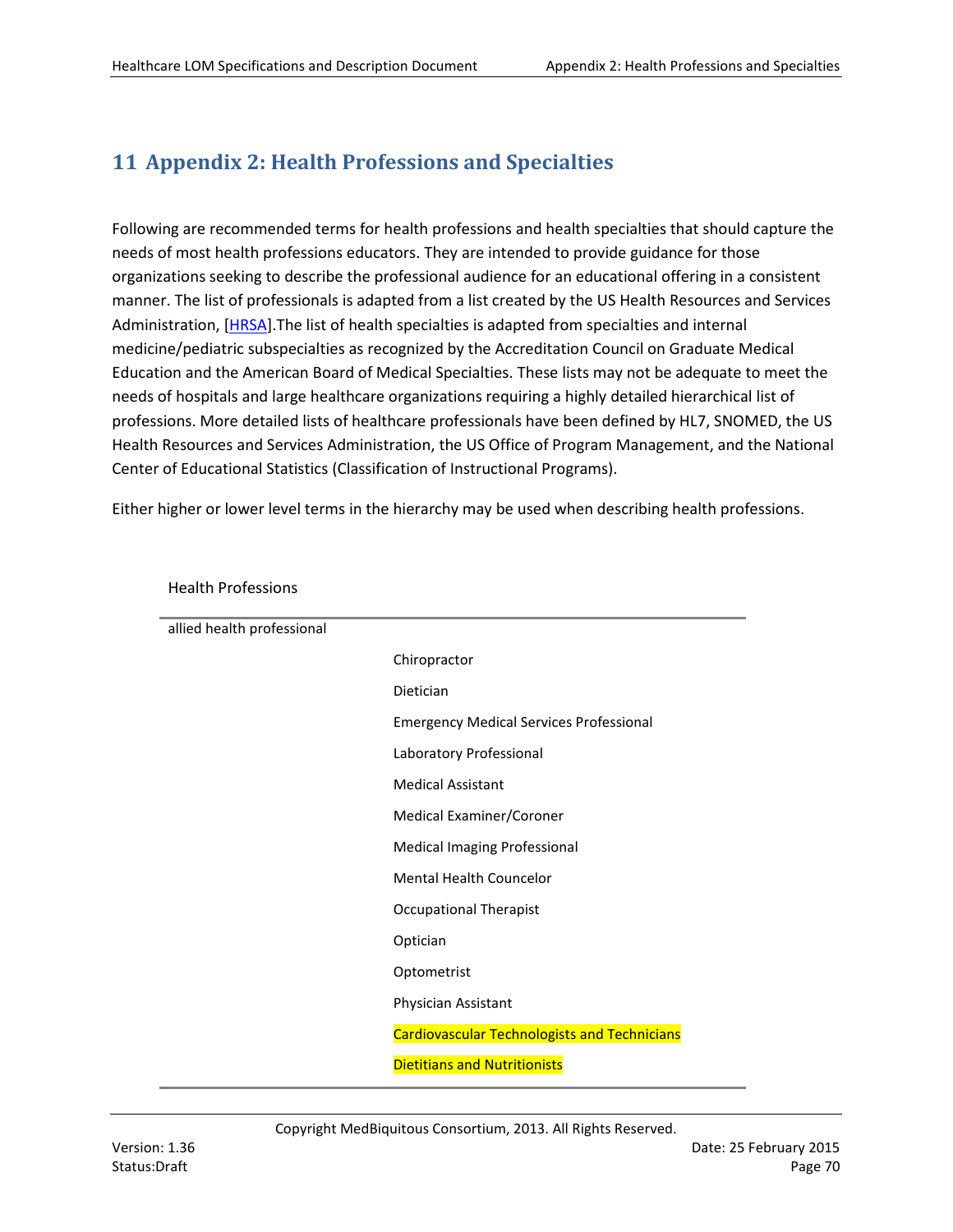### Emergency Medical Technicians and Paramedics

**Massage Therapists** 

Medical and Clinical Laboratory Technologists

Medical and Clinical Laboratory Technicians

Medical Transcriptionists

Medical Scientists, Except Epidemiologists

Occupational Therapists

Radiologic Technologists and Technicians

Respiratory Therapists

Speech-Language Pathologists

Surgical Technologists

Health Professions (continued)

dental professional

Dentist

Dental Assistants

**Dental Hygienists** 

health administration

Medical and Health Services Managers

Medical Secretiaries

Medical Records and Health Information Technicians

home health aids and support including Nursing

Home Health Aides

Nursing Aides, Orderlies, and Attendants

Personal Care Aides

medical professional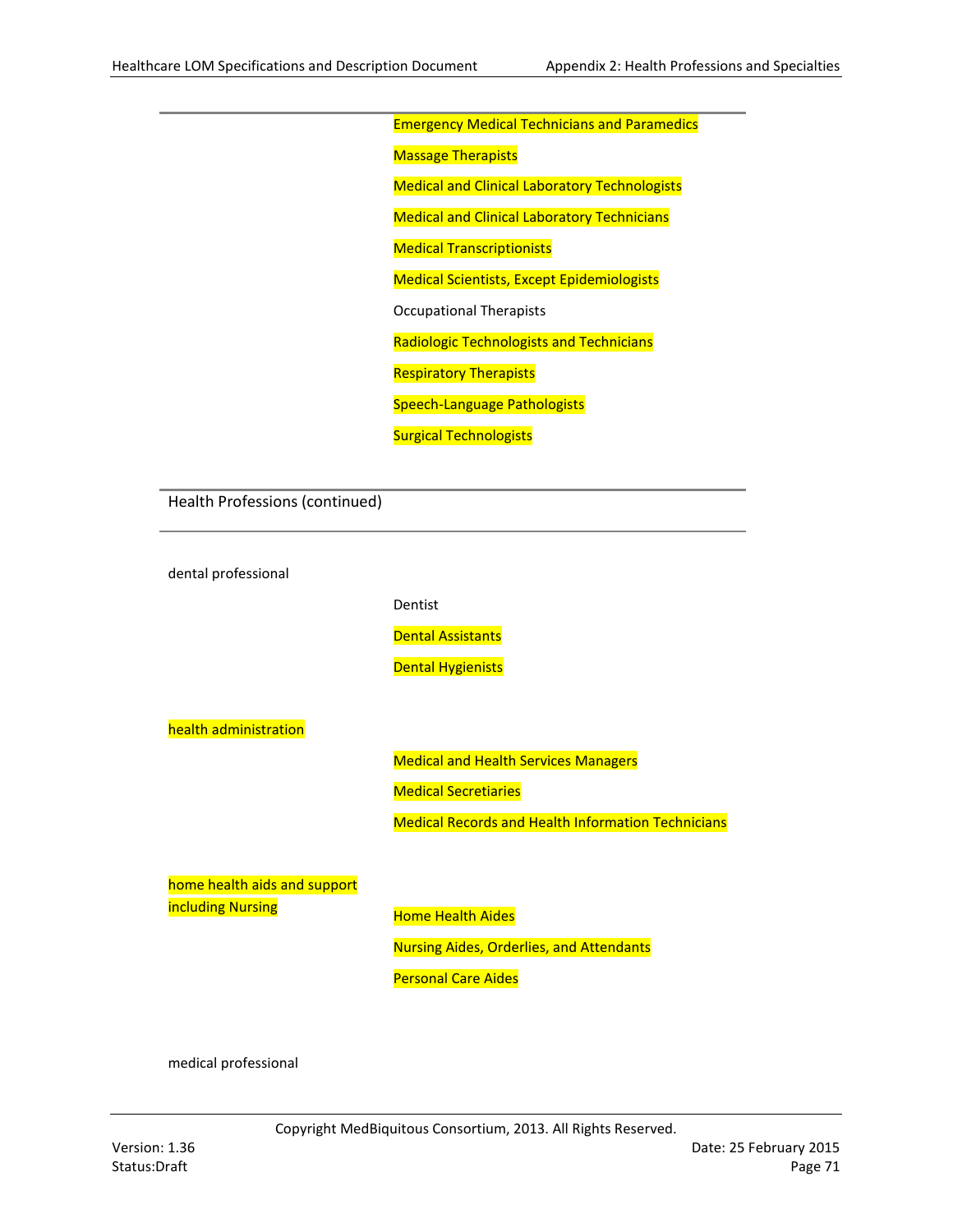|                            | physician                                                    |
|----------------------------|--------------------------------------------------------------|
| <b>Mental Health</b>       | <b>Clinical, Counseling, and School Psychologists</b>        |
|                            | <b>Mental Health and Substance Abuse Social Workers</b>      |
|                            | <b>Mental Health Counselors</b>                              |
|                            | <b>Psychiatric Aides</b>                                     |
|                            | <b>Psychiatric Technicians</b>                               |
|                            | <b>Rehabilitation Counselors</b>                             |
|                            | <b>Substance Abuse and Behavorial Disorder Counselors</b>    |
| nursing professional       |                                                              |
|                            | advanced practice nurse                                      |
|                            | licensed practical nurse                                     |
|                            | registered nurse                                             |
|                            | <b>Vocational Nurse</b>                                      |
| pharmacy professional      |                                                              |
|                            | Pharmacists                                                  |
|                            | pharmacy aides                                               |
|                            | pharmacy technicians                                         |
| public health professional |                                                              |
|                            | environmental engineers                                      |
|                            | environmental scientists and specialists including<br>Health |
|                            | epidemiologist                                               |
|                            | health educator                                              |
|                            | healthcare social workers                                    |
|                            | occupational health and safety specialists                   |
| veterinary professional    |                                                              |
|                            | Veterinarians                                                |
| <b>Vision</b>              |                                                              |
|                            | <b>Opticians, Dispensing</b>                                 |
|                            |                                                              |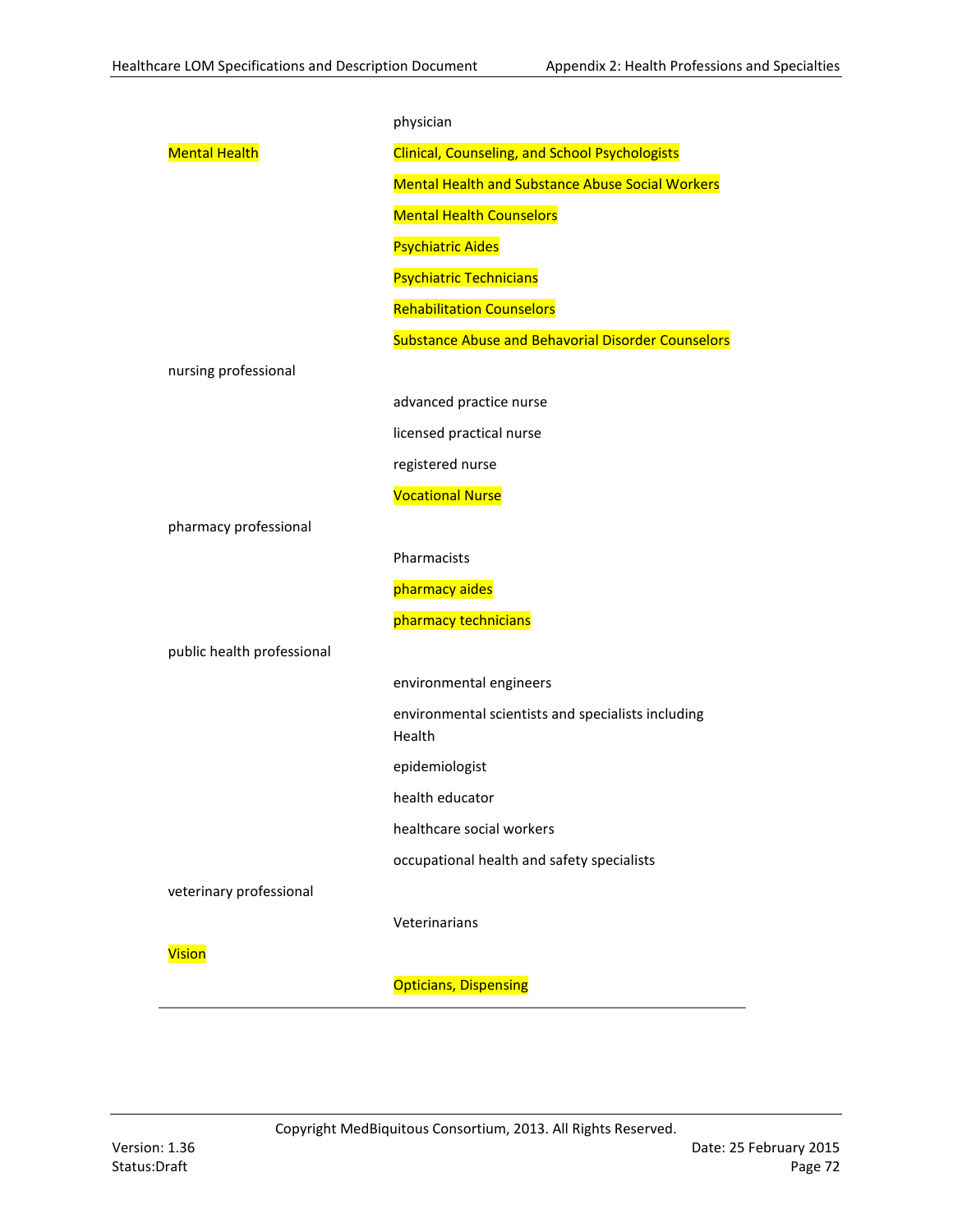# **Health Specialties**

- adolescent medicine
- allergy/immunology
- anesthesiology
- cardiology
- colon and rectal surgery
- critical care medicine
- dermatology
- developmental-behavioral
- emergency medicine
- endocrinology
- family practice
- gastroenterology
- geriatric medicine
- hematology and oncology
- infectious disease
- internal medicine
- medical genetics
- neonatal-perinatal medicine
- nephrology
- neurological surgery
- neurology
- nuclear medicine
- obstetrics and gynecology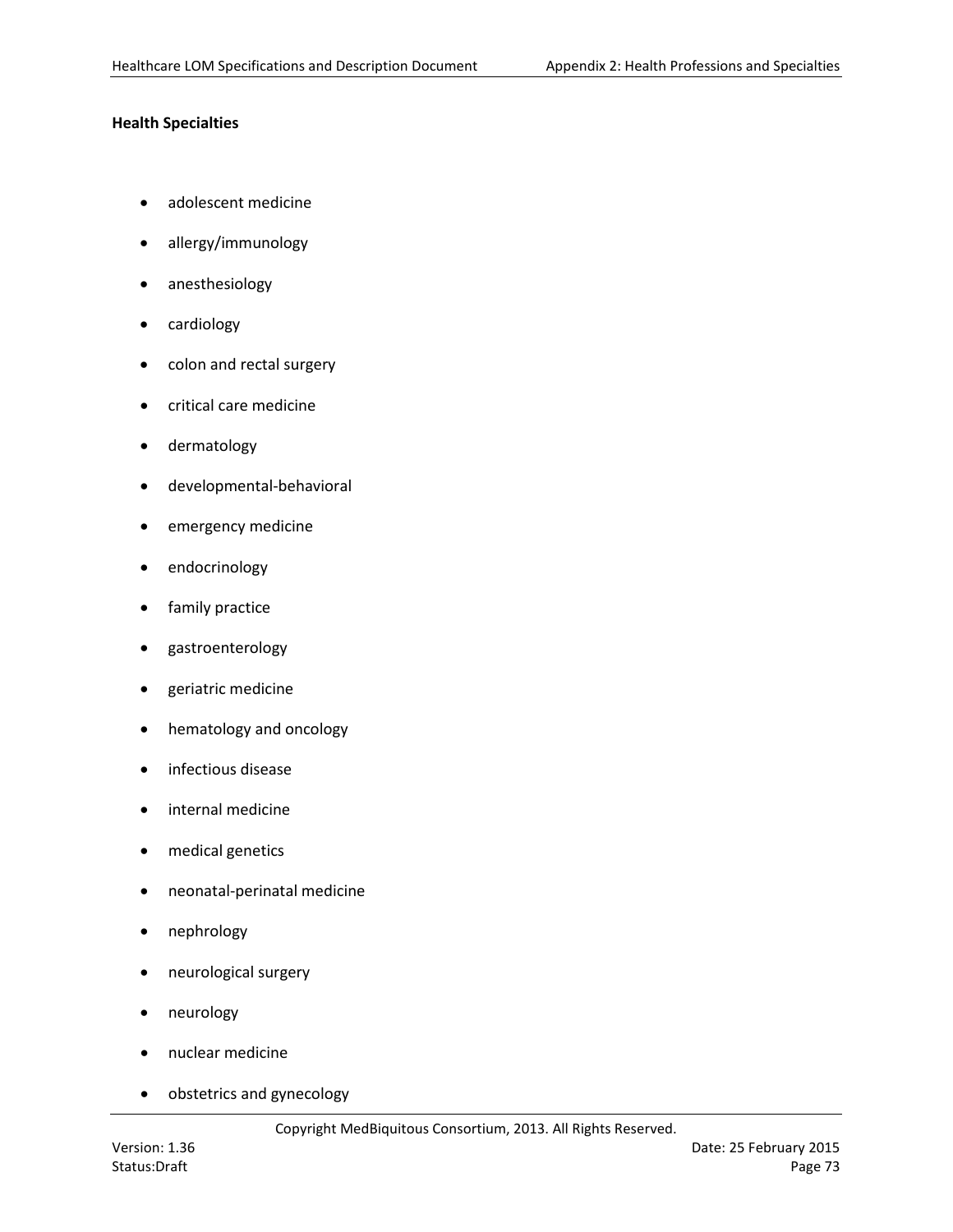- ophthalmology
- orthopedic surgery
- otolaryngology
- pathology-anatomic and clinical
- pediatrics
- physical medicine and rehabilitation
- plastic surgery
- preventive medicine
- psychiatry
- pulmonology
- radiation oncology
- radiology-diagnostic
- rheumatology
- sports medicine
- surgery-general
- thoracic surgery
- urology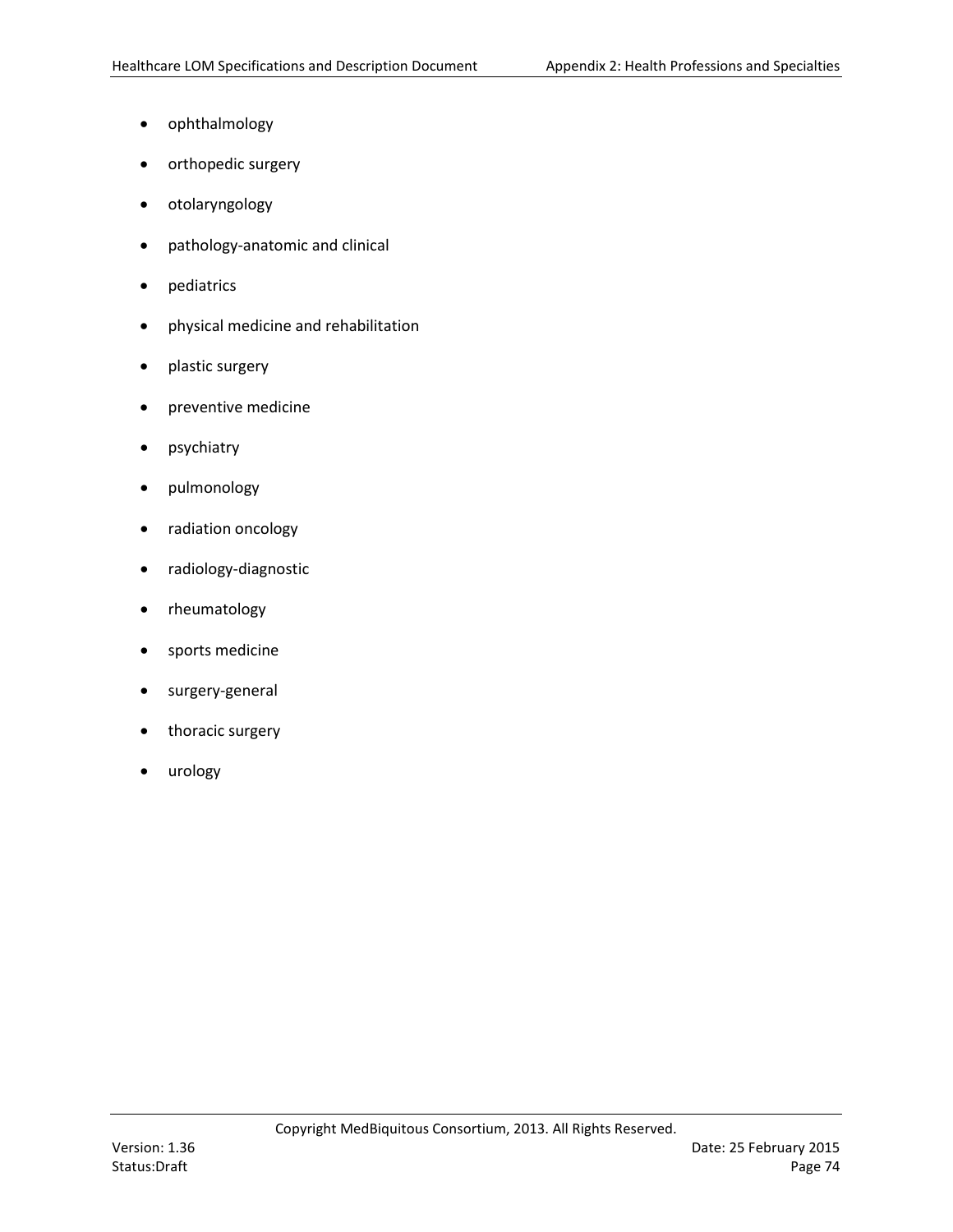# <span id="page-74-0"></span>**12 Appendix 3: Sample XML Documents**

# **Sample XML for Describing a Learning Object or Course**

## <?xml version="1.0" encoding="UTF-8"?>

<lom xmlns="http://ltsc.ieee.org/xsd/LOM" xmlns:xsi="http://www.w3.org/2001/XMLSchema-instance" xmlns:hx="http://ns.medbiq.org/lom/extend/v1/" xsi:schemaLocation="http://ltsc.ieee.org/xsd/LOM healthcarelom.xsd">

<general>

<identifier>

<catalog>URL</catalog>

<entry>http://www.aafp.org/x29766.xml</entry>

</identifier>

<title>

<string language="en">Insulin Pump Therapy</string>

</title>

<description>

<string language="en">Provides a general introduction to Continuous Subcutaneous Insulin Infusion for the family practice physician.</string>

</description>

<keyword hx:source="MeSH" hx:id="D007332">

<string language="en">insulin infusion systems</string>

</keyword>

<keyword hx:source="MeSH" hx:id="D003920">

<string language="en">diabetes mellitus</string>

</keyword>

## </general>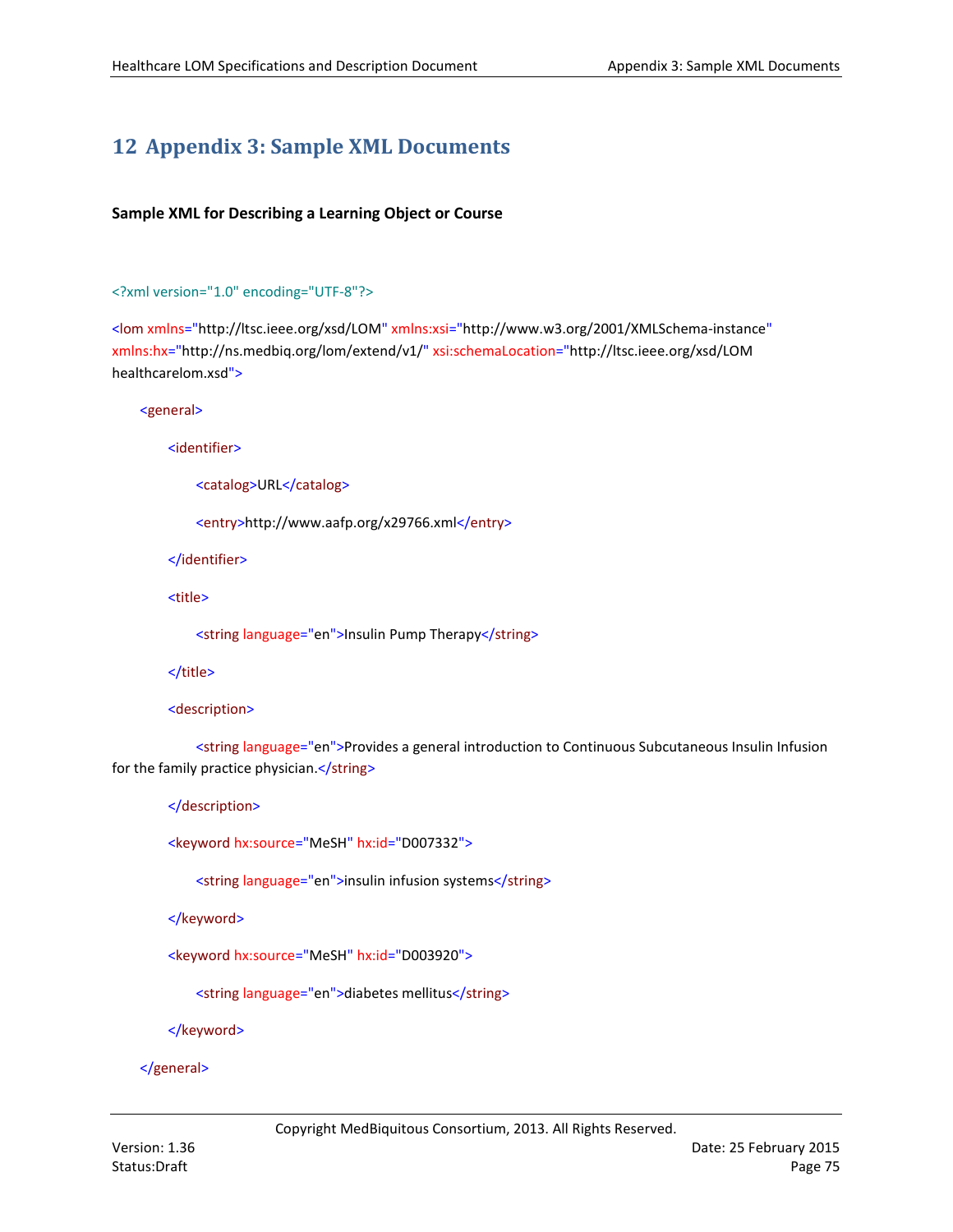<lifeCycle>

#### <version>

<string language="en">1.0</string>

</version>

#### <status>

<source>LOMv1.0</source>

<value>final</value>

## </status>

## <contribute>

<role>

```
<source>LOMv1.0</source>
```
<value>author</value>

</role>

<entity>BEGIN:VCARD\nFN:John DoeEND:VCARD</entity>

## </contribute>

## <contribute>

<role>

<source>LOMv1.0</source>

<value>publisher</value>

## </role>

<entity>BEGIN:VCARD\nFN:American Academy of Family PhysiciansEND:VCARD</entity>

<date>

<dateTime>2004-08-01</dateTime>

<description>

<string language="en">Publication date</string>

</description>

</date>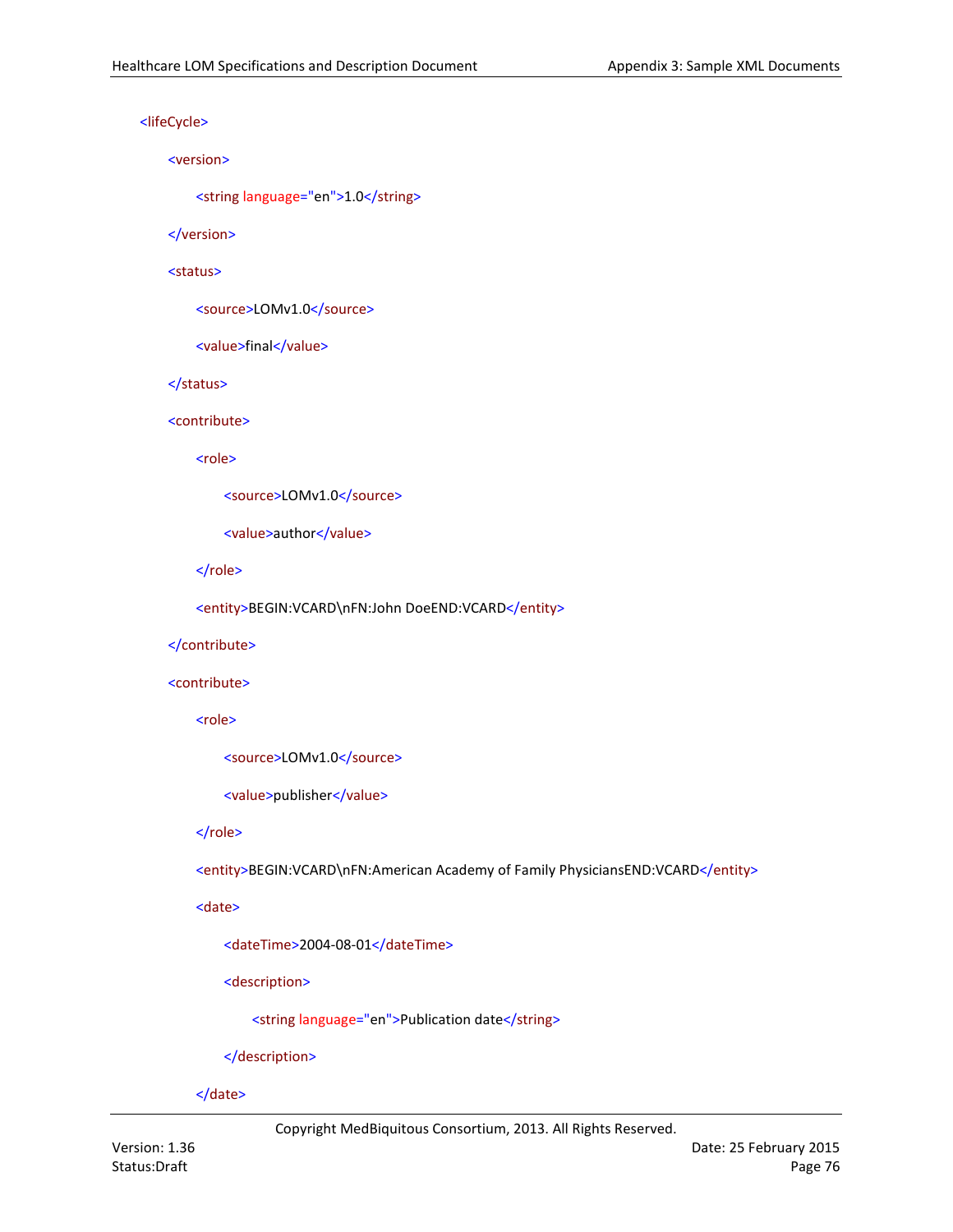</contribute>

</lifeCycle>

#### <metaMetadata>

<identifier>

<catalog>URL</catalog>

<entry>http://www.aafp.org/metadata/001</entry>

</identifier>

<contribute>

<role>

<source>LOMv1.0</source>

<value>creator</value>

</role>

<entity>American Academy of Family Physicians</entity>

<date>

<dateTime>2004-08-01</dateTime>

</date>

```
</contribute>
```
<metadataSchema>LOMv1.0</metadataSchema>

<metadataSchema>SCORM\_CAM\_v1.3</metadataSchema>

<metadataSchema>HEALTHCARE\_LOMv1</metadataSchema>

#### </metaMetadata>

<technical>

<format>application/http</format>

</technical>

<educational>

<context>

<source>HEALTHCARE\_LOMv1</source>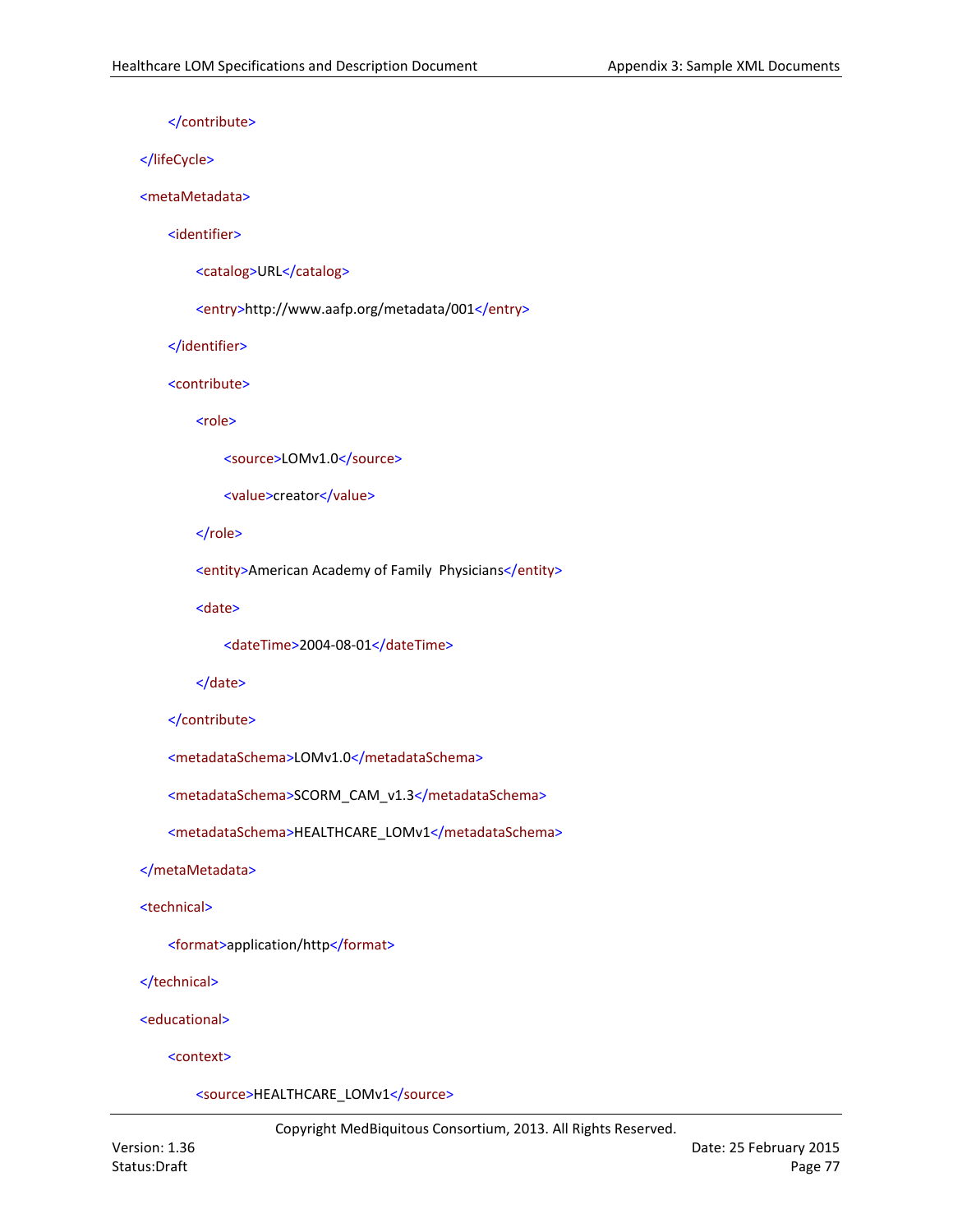<value>continuing professional development</value>

</context>

</educational>

<rights>

<cost>

<source>LOMv1.0</source>

<value>yes</value>

</cost>

<copyrightAndOtherRestrictions>

<source>LOMv1.0</source>

<value>yes</value>

</copyrightAndOtherRestrictions>

<description>

<string language="en">Copyright American Academy of Family Physicians, 2004. All Rights Reserved.</string>

</description>

</rights>

<classification>

<purpose>

<source>LOMv1.0</source>

<value>educational objective</value>

</purpose>

<description>

<string language="en">List the indications and advantages of Continuous Subcutaneous Insulin therapy.</string>

</description>

</classification>

<classification>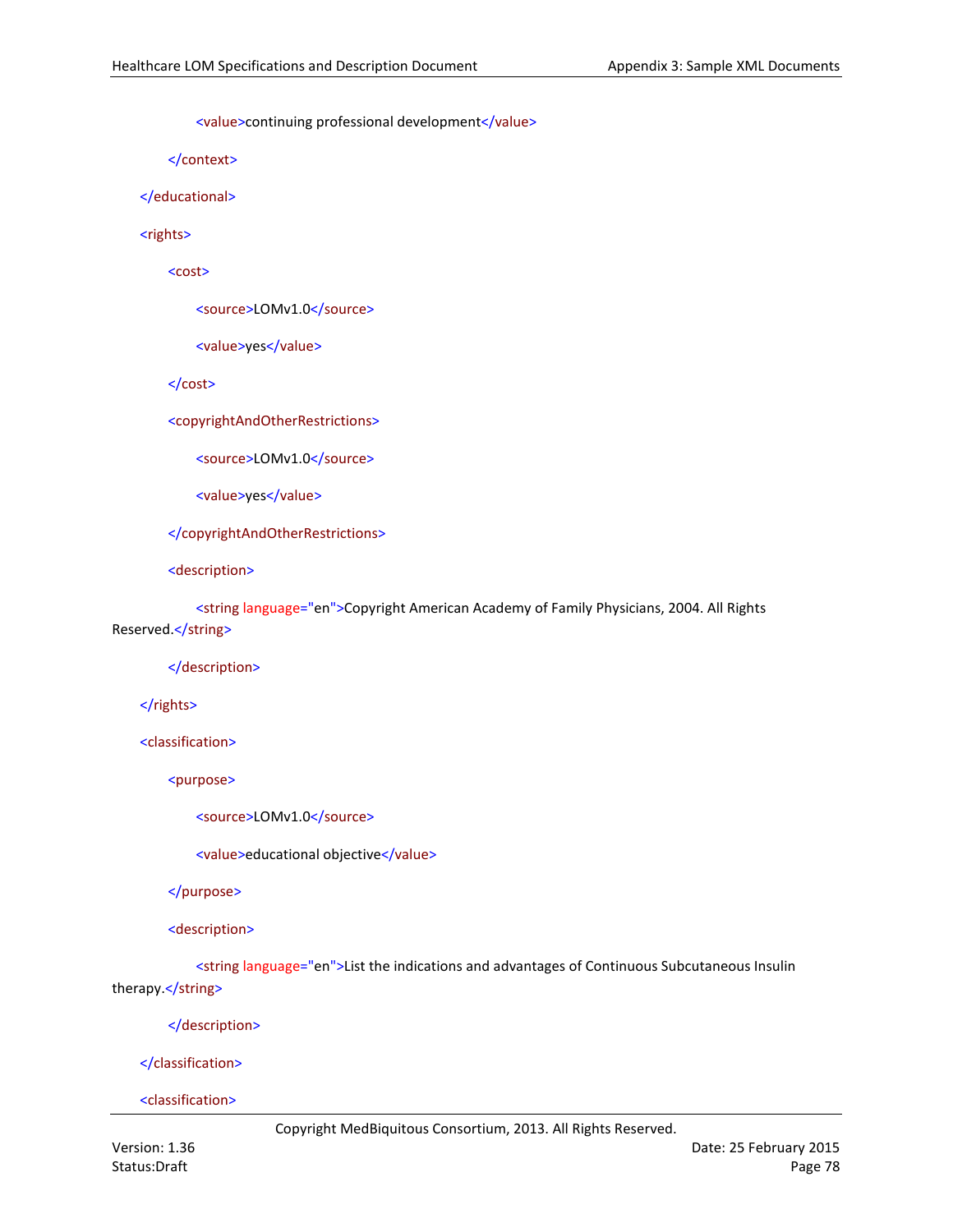<purpose>

<source>LOMv1.0</source>

<value>educational objective</value>

</purpose>

<description>

<string language="en">Manage the programming of the insulin pump and recognize problems when they occur.</string>

</description>

</classification>

<classification>

<purpose>

<source>LOMv1.0</source>

```
<value>competency</value>
```
</purpose>

<taxonPath>

<source>

<string language="en">ACGME Core Competencies</string>

</source>

<taxon>

<id>b</id>

<entry>

<string language="en">Medical Knowledge</string>

</entry>

</taxon>

</taxonPath>

</classification>

<hx:healthcareMetadata>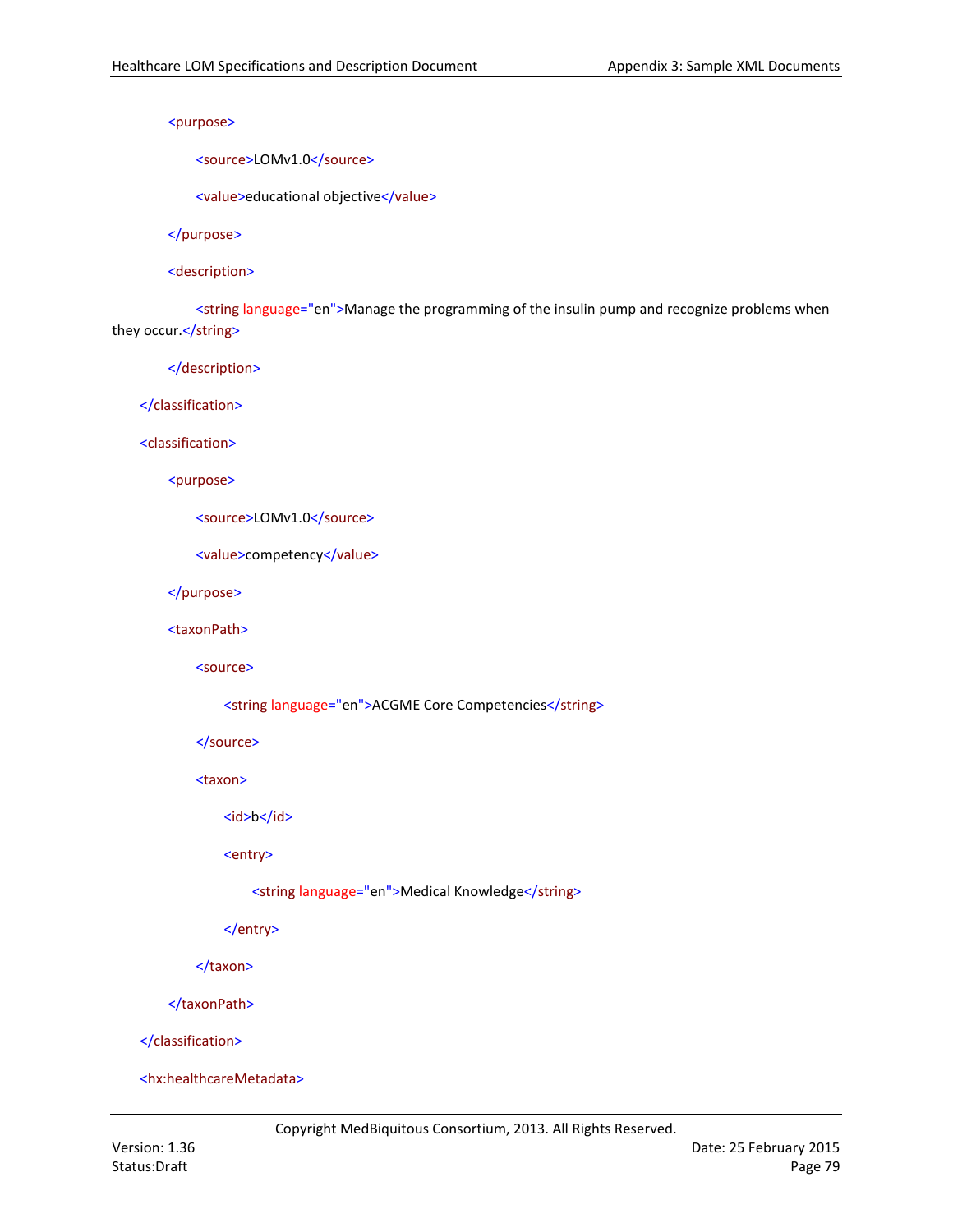## <hx:healthcareEducation>

<hx:expirationDate>2007-04-30</hx:expirationDate>

<hx:creditsAvailable>yes</hx:creditsAvailable>

<hx:credits>

<hx:accreditingBody>ACCME</hx:accreditingBody>

<hx:activityCertification>AAFP Prescibed</hx:activityCertification>

<hx:creditType>CME</hx:creditType>

<hx:creditUnit>Credits</hx:creditUnit>

<hx:pacing>learner paced</hx:pacing>

<hx:accreditedProvider>

American Academy of Family Physicians

</hx:accreditedProvider>

<hx:releaseDate>2006-04-30</hx:releaseDate>

<hx:expirationDate>2007-04-30</hx:expirationDate>

<hx:numberOfCredits>1.5</hx:numberOfCredits>

## </hx:credits>

<hx:targetAudience>

<hx:audienceCategory>professional</hx:audienceCategory>

<hx:profession>

<string language="en">physician</string>

</hx:profession>

<hx:specialty>

<string language="en">family practice</string>

</hx:specialty>

<hx:readingLevel>

<string language="en">above grade 12</string>

</hx:readingLevel>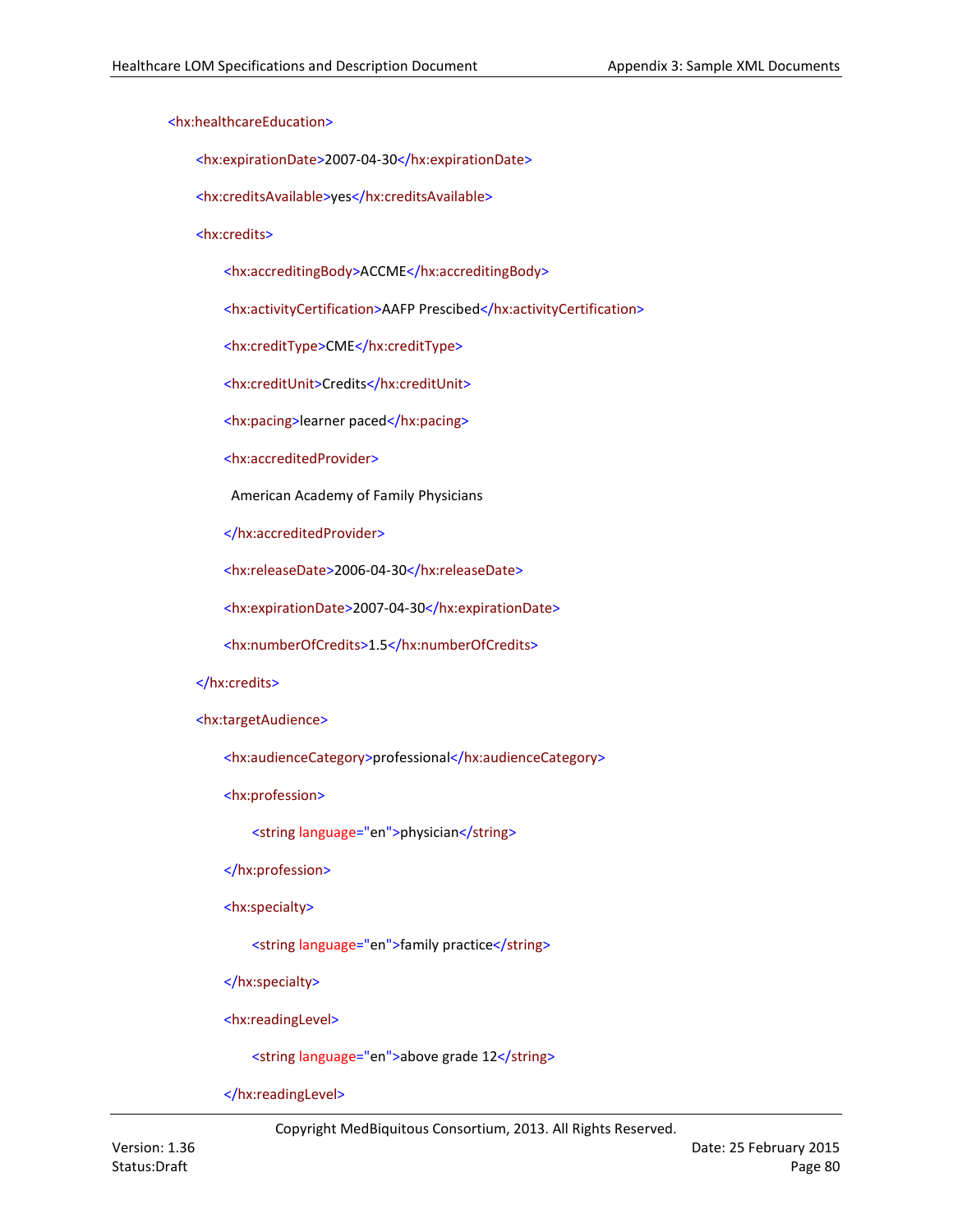</hx:targetAudience>

<hx:activitySponsorship>direct</hx:activitySponsorship>

<hx:participationModality>

technology based

</hx:participationModality>

<hx:activityDelivery>not live</hx:activityDelivery>

<hx:activityFormat>

<string language="en">course</string>

</hx:activityFormat>

<hx:commercialSupport>yes</hx:commercialSupport>

<hx:commercialSupportAcknowledgement>

<string language="en">The Academy gratefully acknowledges a grant from the XYZ Foundation to provide funding for this course.</string>

</hx:commercialSupportAcknowledgement>

<hx:relevantFinancialRelationship>

no

</hx:relevantFinancialRelationship>

<hx:contact>John Doe, jdoe@aafp.org</hx:contact>

</hx:healthcareEducation>

</hx:healthcareMetadata>

</lom>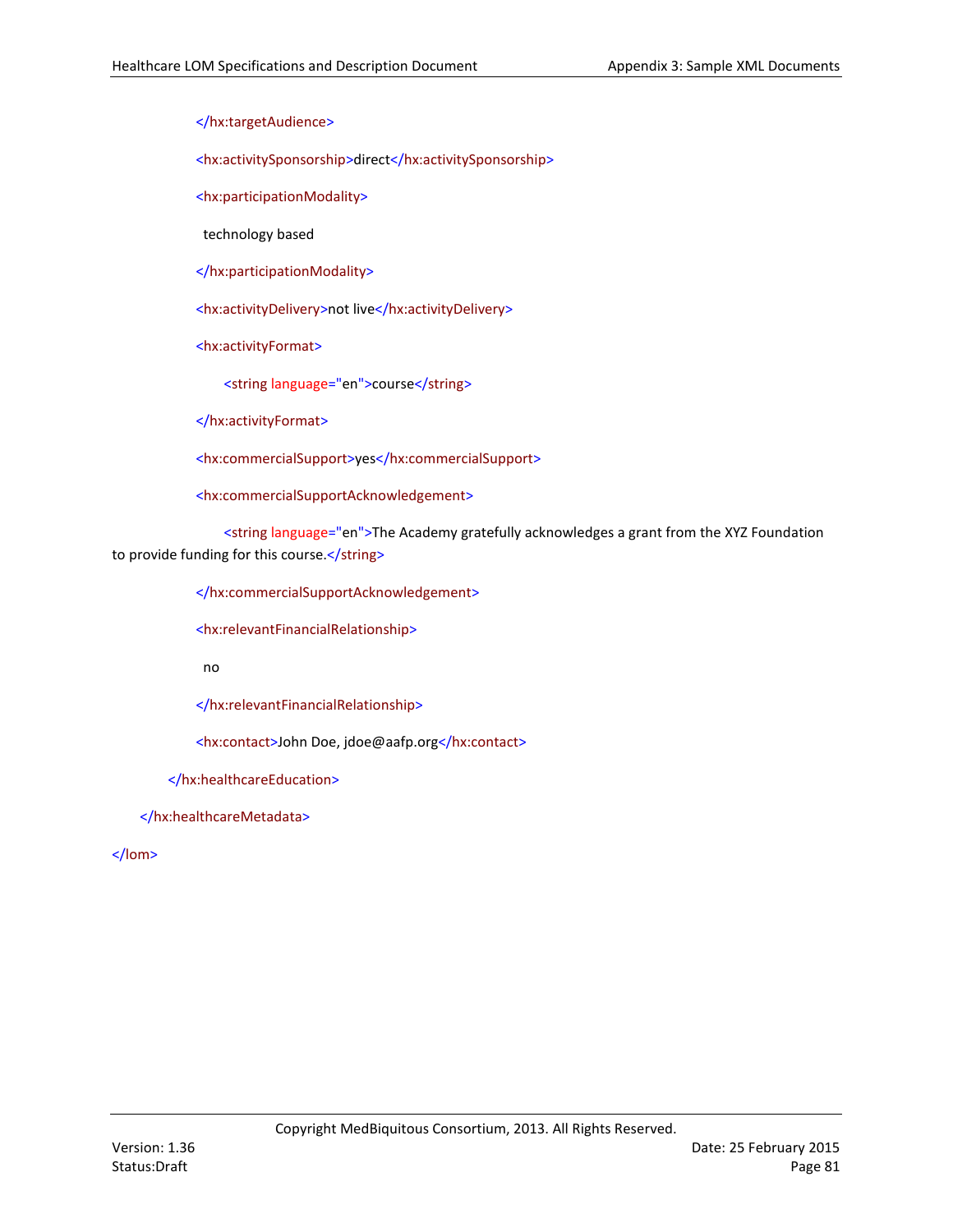# **Sample XML for Describing a Learning Object or Course with Multiple Types of Credit**

<?xml version="1.0" encoding="UTF-8"?>

<lom xmlns="http://ltsc.ieee.org/xsd/LOM" xmlns:xsi="http://www.w3.org/2001/XMLSchema-instance" xmlns:hx="http://ns.medbiq.org/lom/extend/v1/" xsi:schemaLocation="http://ltsc.ieee.org/xsd/LOM healthcarelom.xsd">

## <general>

<identifier>

<catalog>URL</catalog>

<entry>http://www.atsdr.cdc.gov/HEC/CSEM/arsenic/index.html</entry>

</identifier>

<title>

<string language="en">Arsenic Toxicity</string>

</title>

<language>en</language>

<description>

<string language="en">Provides a general introduction to arsenic toxicity in the environment.</string>

</description>

<keyword hx:source="MeSH" hx:id="D001151">

<string language="en">arsenic</string>

</keyword>

<keyword hx:source="MeSH" hx:id="D019550">

<string language="en">environmental medicine</string>

</keyword>

</general>

<lifeCycle>

<version>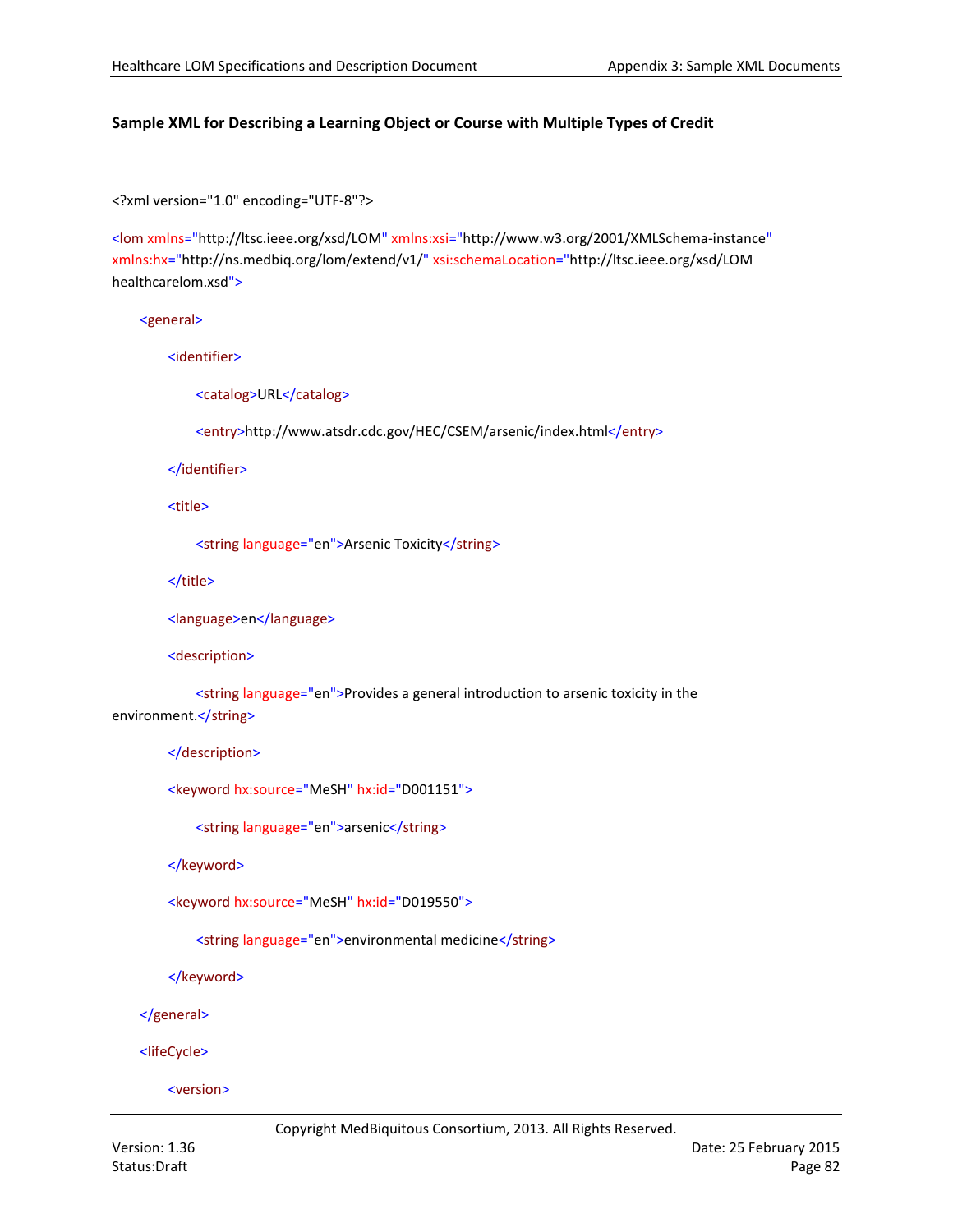<string language="en">1.0</string>

</version>

## <status>

<source>LOMv1.0</source>

<value>final</value>

## </status>

#### <contribute>

<role>

<source>LOMv1.0</source>

<value>author</value>

#### </role>

<entity>BEGIN:VCARD\nFN:John DoeEND:VCARD</entity>

#### </contribute>

#### <contribute>

<role>

<source>LOMv1.0</source>

<value>publisher</value>

#### </role>

<entity>BEGIN:VCARD\nFN:Centers for Disease Control and PreventionEND:VCARD</entity>

## <date>

<dateTime>2005-10-30</dateTime>

<description>

<string language="en">Publication date</string>

</description>

</date>

#### </contribute>

## </lifeCycle>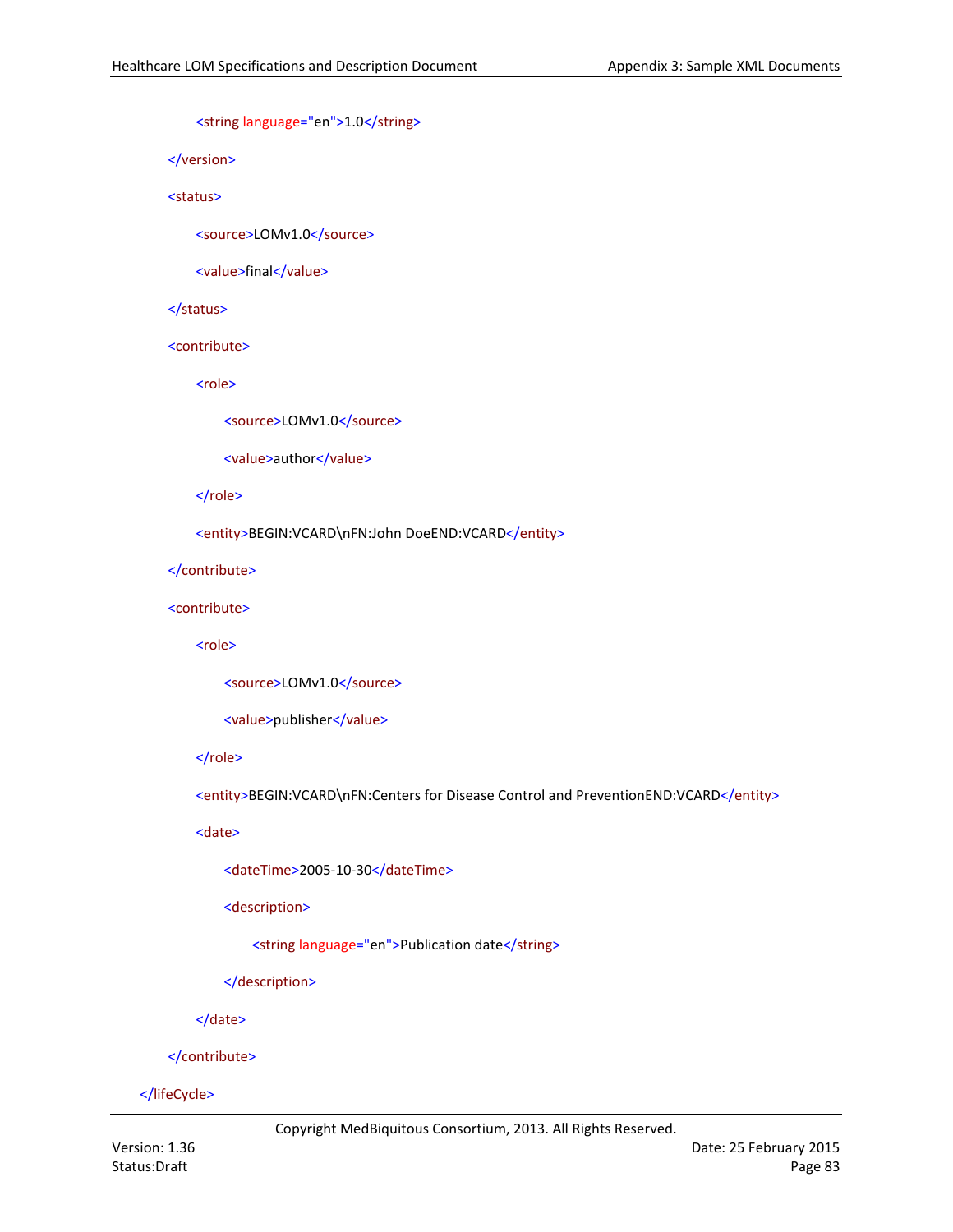## <metaMetadata>

#### <identifier>

<catalog>URL</catalog>

<entry>http://www.cd.gov/metadata/001</entry>

#### </identifier>

#### <contribute>

<role>

<source>LOMv1.0</source>

<value>creator</value>

## </role>

<entity>Centers for Disease Control and Prevention</entity>

<date>

<dateTime>2005-10-30</dateTime>

</date>

```
</contribute>
```

```
<metadataSchema>LOMv1.0</metadataSchema>
```

```
<metadataSchema>SCORM_CAM_v1.3</metadataSchema>
```

```
<metadataSchema>HEALTHCARE_LOMv1</metadataSchema>
```
# </metaMetadata>

## <technical>

- <format>application/http</format>
- <location>http://www.atsdr.cdc.gov/HEC/CSEM/arsenic/index.html

</location>

</technical>

<educational>

<context>

<source>HEALTHCARE\_LOMv1</source>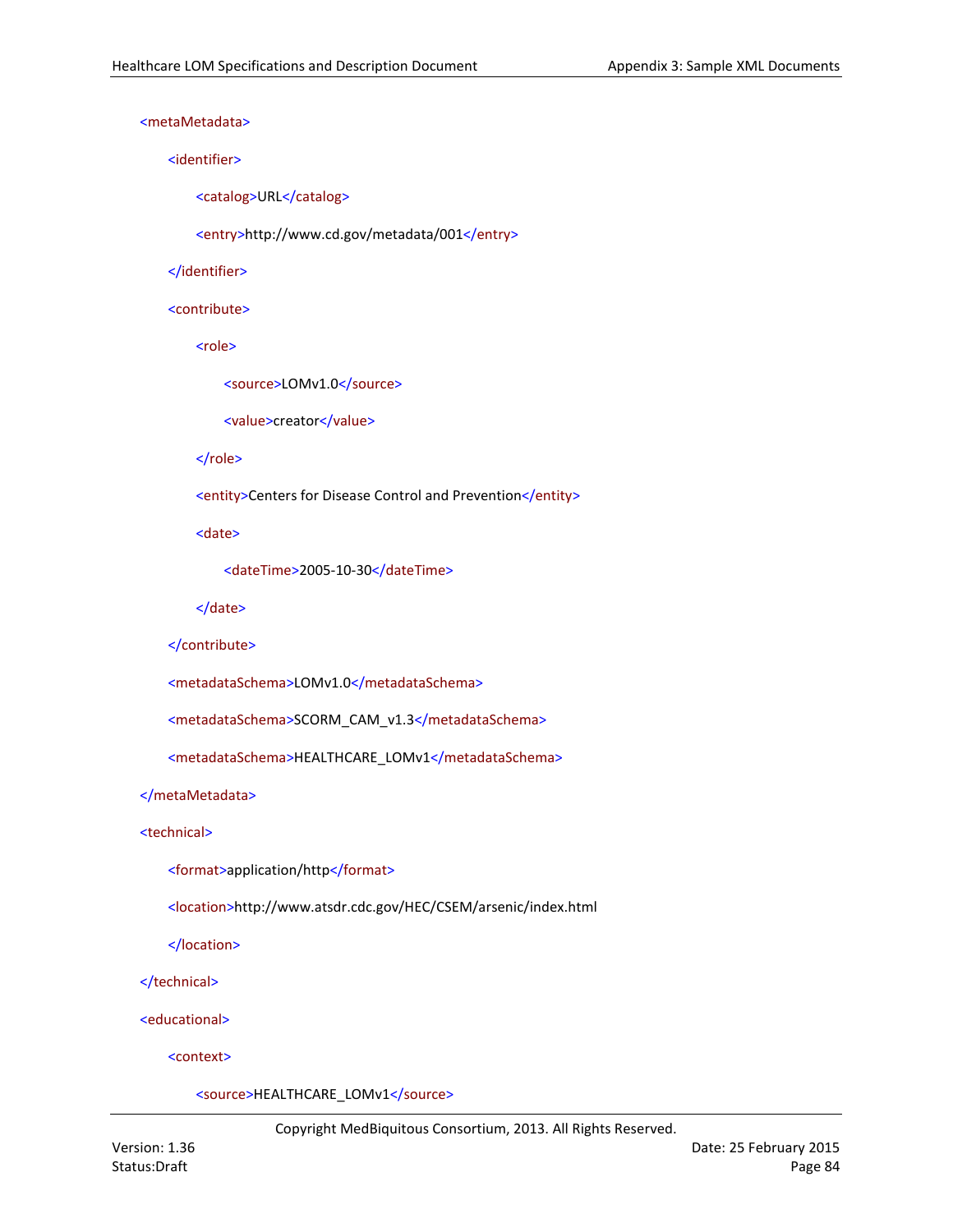<value>continuing professional development</value>

</context>

</educational>

<rights>

<cost>

<source>LOMv1.0</source>

<value>no</value>

</cost>

<copyrightAndOtherRestrictions>

<source>LOMv1.0</source>

<value>no</value>

</copyrightAndOtherRestrictions>

</rights>

<classification>

<purpose>

<source>LOMv1.0</source>

<value>educational objective</value>

</purpose>

<description>

<string language="en">Discuss the major exposure route for arsenic</string>

</description>

</classification>

<classification>

<purpose>

<source>LOMv1.0</source>

<value>educational objective</value>

</purpose>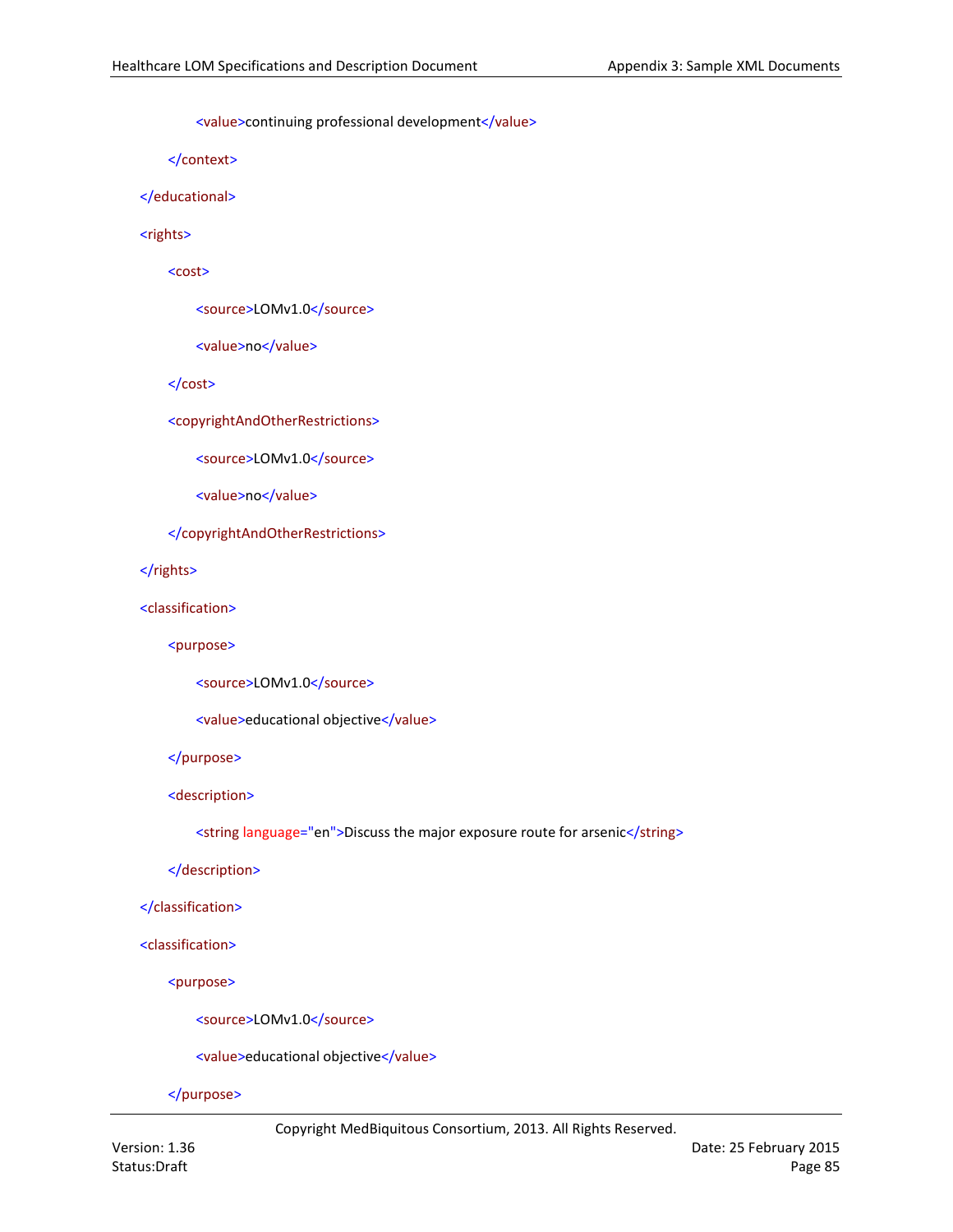## <description>

<string language="en">Describe two potential environmental and occupational sources of arsenic exposure</string>

</description>

</classification>

<classification>

<purpose>

<source>LOMv1.0</source>

<value>educational objective</value>

</purpose>

<description>

<string language="en">Identify evaluation and treatment protocols for persons exposed to arsenic</string>

</description>

</classification>

<classification>

<purpose>

```
<source>LOMv1.0</source>
```
<value>competency</value>

</purpose>

<taxonPath>

<source>

<string language="en">ACGME Core Competencies</string>

</source>

<taxon>

<id>b</id>

<entry>

<string language="en">Medical Knowledge</string>

Copyright MedBiquitous Consortium, 2013. All Rights Reserved.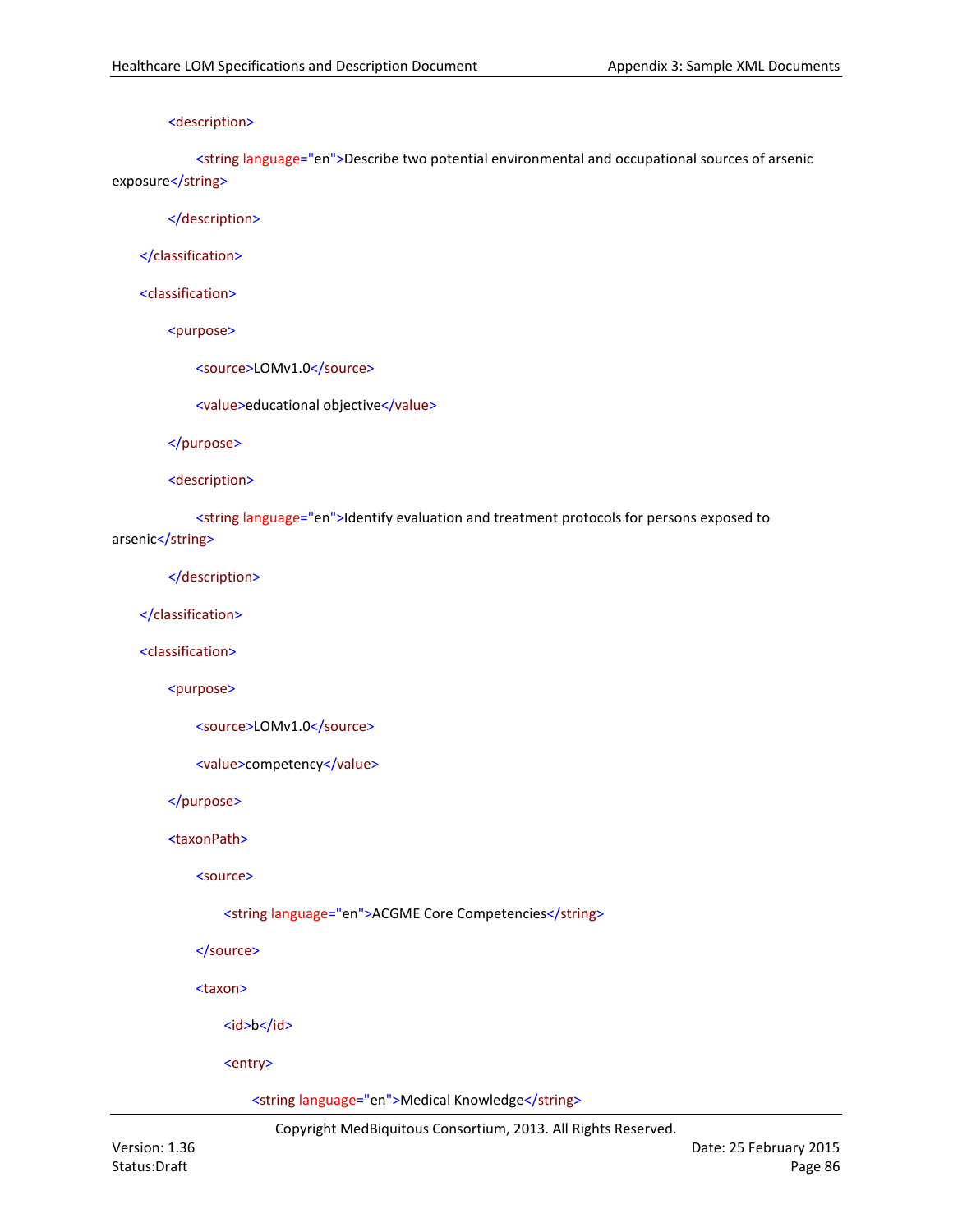</entry>

</taxon>

</taxonPath>

</classification>

<hx:healthcareMetadata>

<hx:healthcareEducation>

<hx:expirationDate>2006-10-30</hx:expirationDate>

<hx:creditsAvailable>yes</hx:creditsAvailable>

<hx:credits>

<hx:accreditingBody>ACCME</hx:accreditingBody>

<hx:activityCertification>AMA PRA category 1</hx:activityCertification>

<hx:creditType>CME</hx:creditType>

<hx:creditUnit>Credit</hx:creditUnit>

<hx:accreditedProvider>Centers for Disease Control and Prevention</hx:accreditedProvider>

<hx:releaseDate>2005-10-30</hx:releaseDate>

<hx:expirationDate>2006-10-30</hx:expirationDate>

<hx:numberOfCredits>1.5</hx:numberOfCredits>

</hx:credits>

<hx:credits>

<hx:accreditingBody>ANCC</hx:accreditingBody>

<hx:creditType>CNE</hx:creditType>

<hx:creditUnit>Contact Hour</hx:creditUnit>

<hx:pacing>learner paced</hx:pacing>

<hx:accreditedProvider>Centers for Disease Control and Prevention</hx:accreditedProvider>

<hx:releaseDate>2005-10-30</hx:releaseDate>

<hx:expirationDate>2006-10-30</hx:expirationDate>

<hx:numberOfCredits>1.7</hx:numberOfCredits>

Copyright MedBiquitous Consortium, 2013. All Rights Reserved.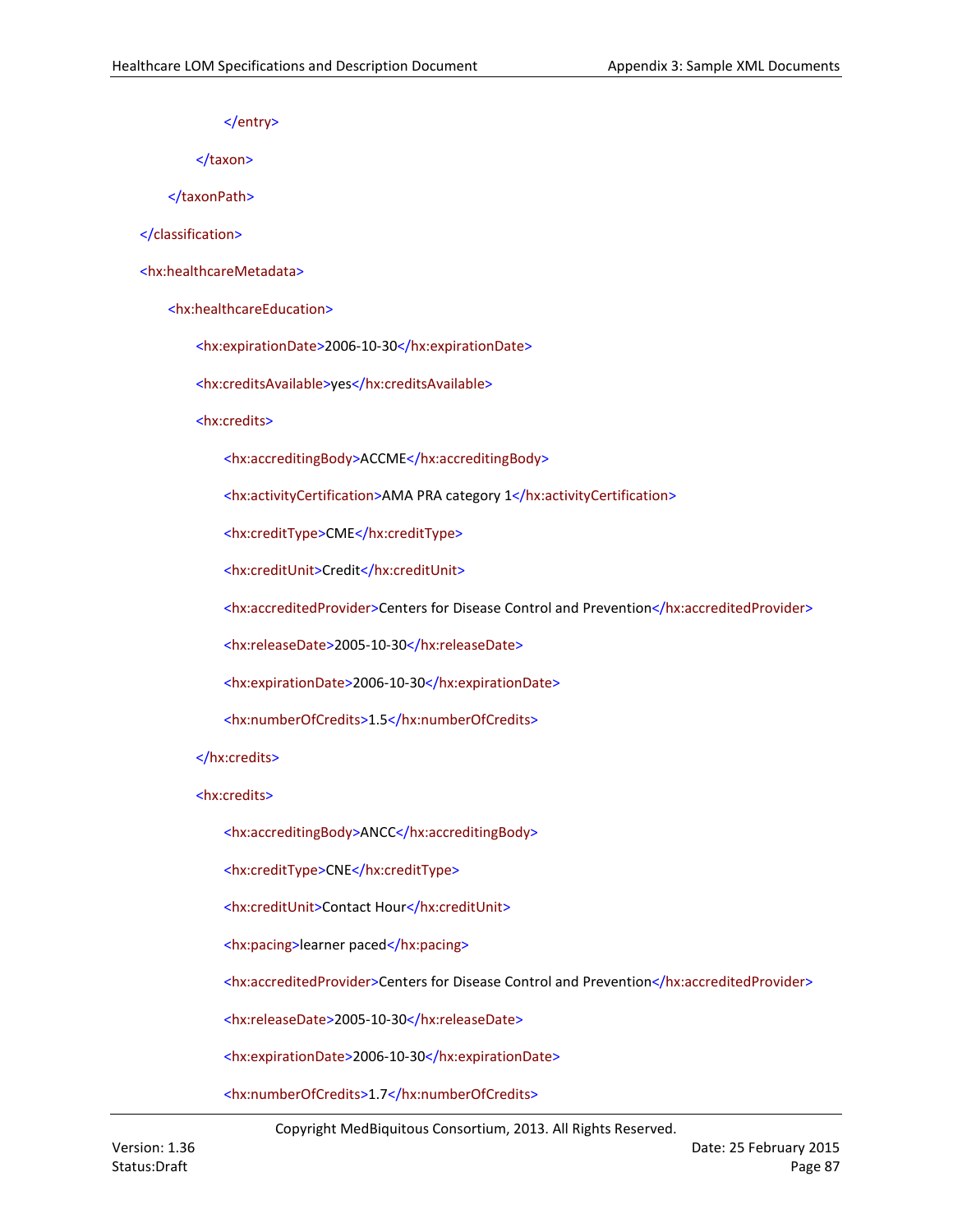</hx:credits>

<hx:targetAudience>

<hx:audienceCategory>professional</hx:audienceCategory>

<hx:profession>

<string language="en">physician</string>

</hx:profession>

<hx:profession>

<string language="en">registered nurse</string>

</hx:profession>

<hx:specialty>

<string language="en">family practice</string>

</hx:specialty>

<hx:readingLevel>

<string language="en">above grade 12</string>

</hx:readingLevel>

</hx:targetAudience>

<hx:activitySponsorship>direct</hx:activitySponsorship>

<hx:participationModality>technology based</hx:participationModality>

<hx:activityDelivery>not live</hx:activityDelivery>

<hx:activityFormat>

<string language="en">course</string>

</hx:activityFormat>

<hx:commercialSupport>no</hx:commercialSupport>

<hx:relevantFinancialRelationship>

no

</hx:relevantFinancialRelationship>

<hx:contact>John Doe, jdoe@cdc.gov</hx:contact>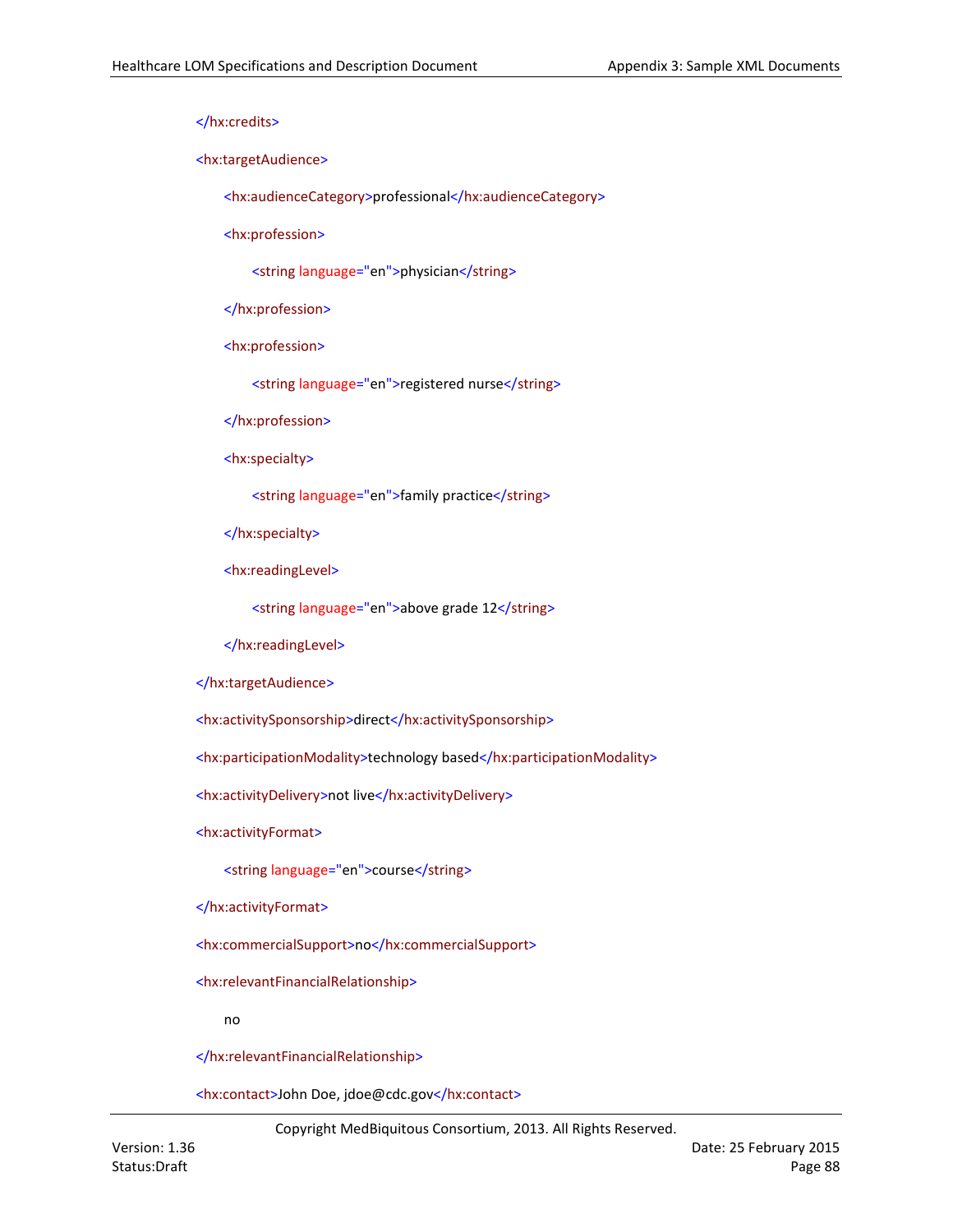# </hx:healthcareEducation>

</hx:healthcareMetadata>

</lom>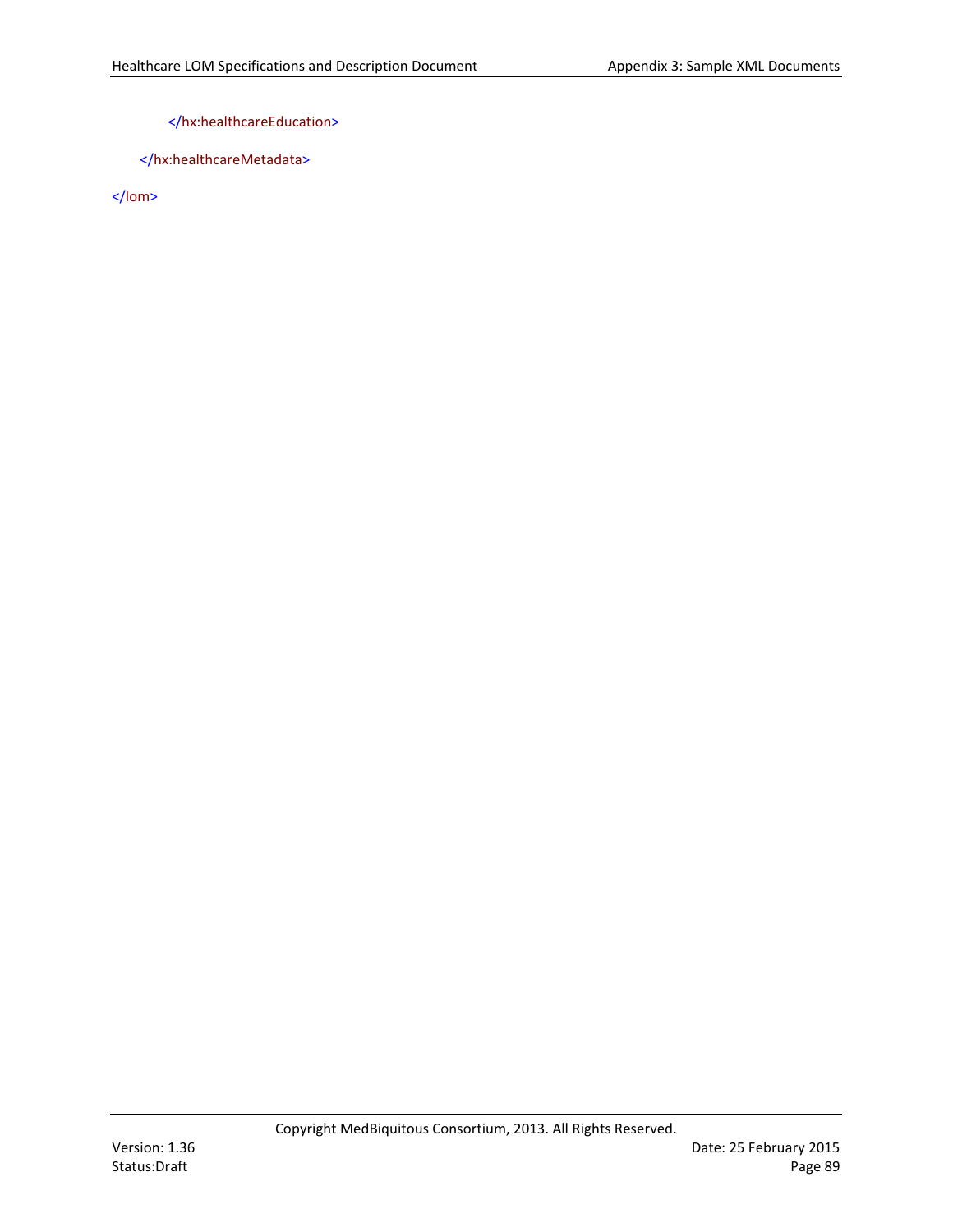## **Sample XML for Describing an Asset**

<?xml version="1.0" encoding="UTF-8"?>

<lom xmlns="http://ltsc.ieee.org/xsd/LOM" xmlns:xsi="http://www.w3.org/2001/XMLSchema-instance" xmlns:hx="http://ns.medbiq.org/lom/extend/v1/" xsi:schemaLocation="http://ltsc.ieee.org/xsd/LOM healthcarelom.xsd ">

## <general>

<identifier>

<catalog>URL</catalog>

<entry>

http://www.medicalschool.edu/images/dialysisdrainage.jpg

</entry>

</identifier>

<title>

<string language="en">Drainage of Dialysis Fluid from Peritoneal Cavity</string>

</title>

<description>

<string language="en">Drainage of dialysis fluid in peritoneal cavity with catheter in pouch of Douglas.</string>

</description>

<keyword hx:source="MeSH" hx:id="D002404">

<string language="en">Catheterization</string>

</keyword>

<keyword hx:source="MeSH" hx:id="D015314">

<string language="en">Dialysis Solutions</string>

</keyword>

</general>

<lifeCycle>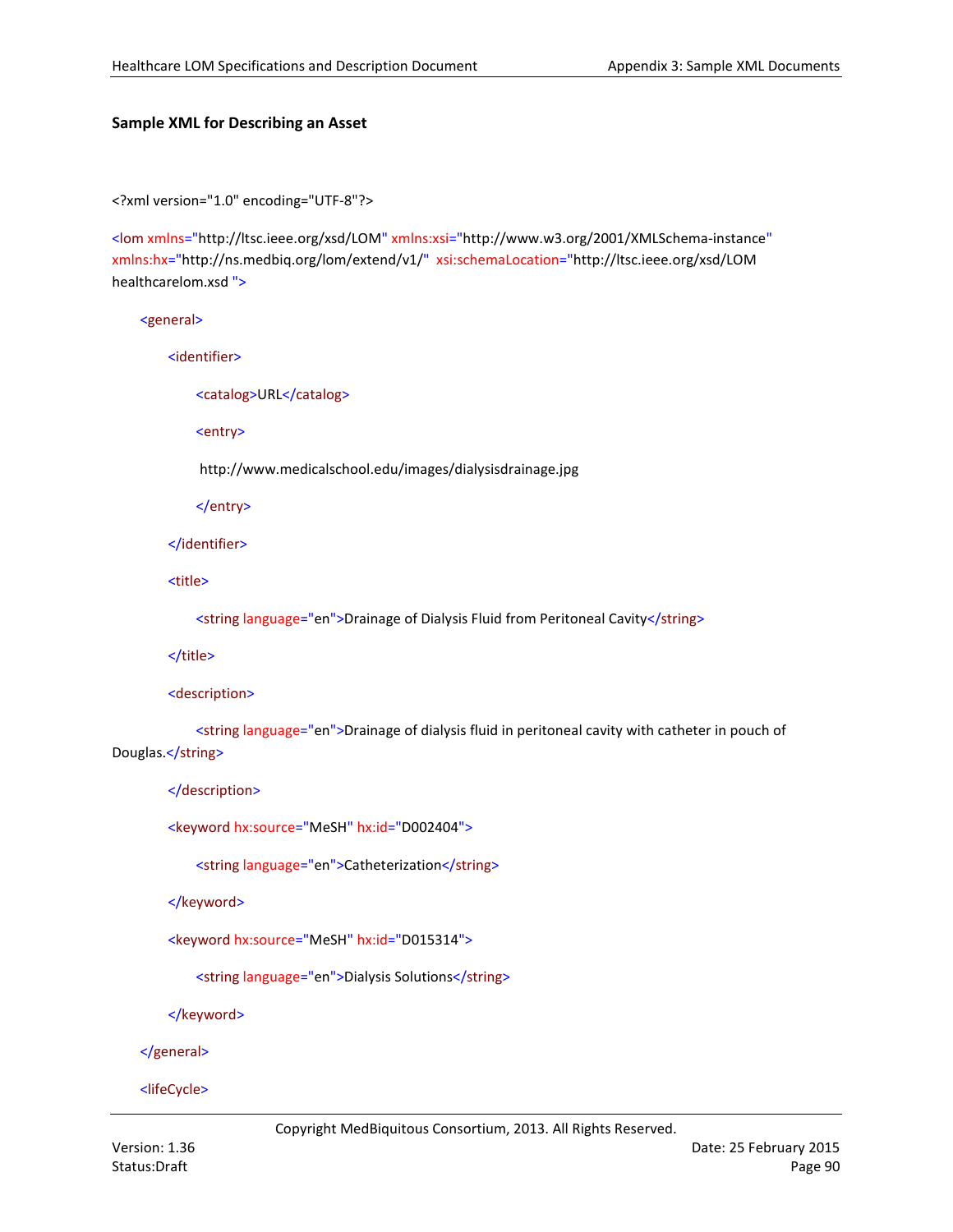<contribute>

<role>

<source>LOMv1.0</source>

<value>publisher</value>

</role>

<entity>BEGIN:VCARD\nFN:Anystate Medical SchoolEND:VCARD</entity>

</contribute>

</lifeCycle>

<metaMetadata>

<identifier>

<catalog>URL</catalog>

<entry>http://www.medicalschool.edu/metadata/metadata010</entry>

</identifier>

<metadataSchema>LOMv1.0</metadataSchema>

<metadataSchema>HEALTHCARE\_LOMv1</metadataSchema>

## </metaMetadata>

<technical>

<format>image/jpg</format>

<size>135090</size>

</technical>

<educational>

<learningResourceType>

<source>HEALTHCARE\_LOMv1</source>

<value>image</value>

</learningResourceType>

</educational>

<rights>